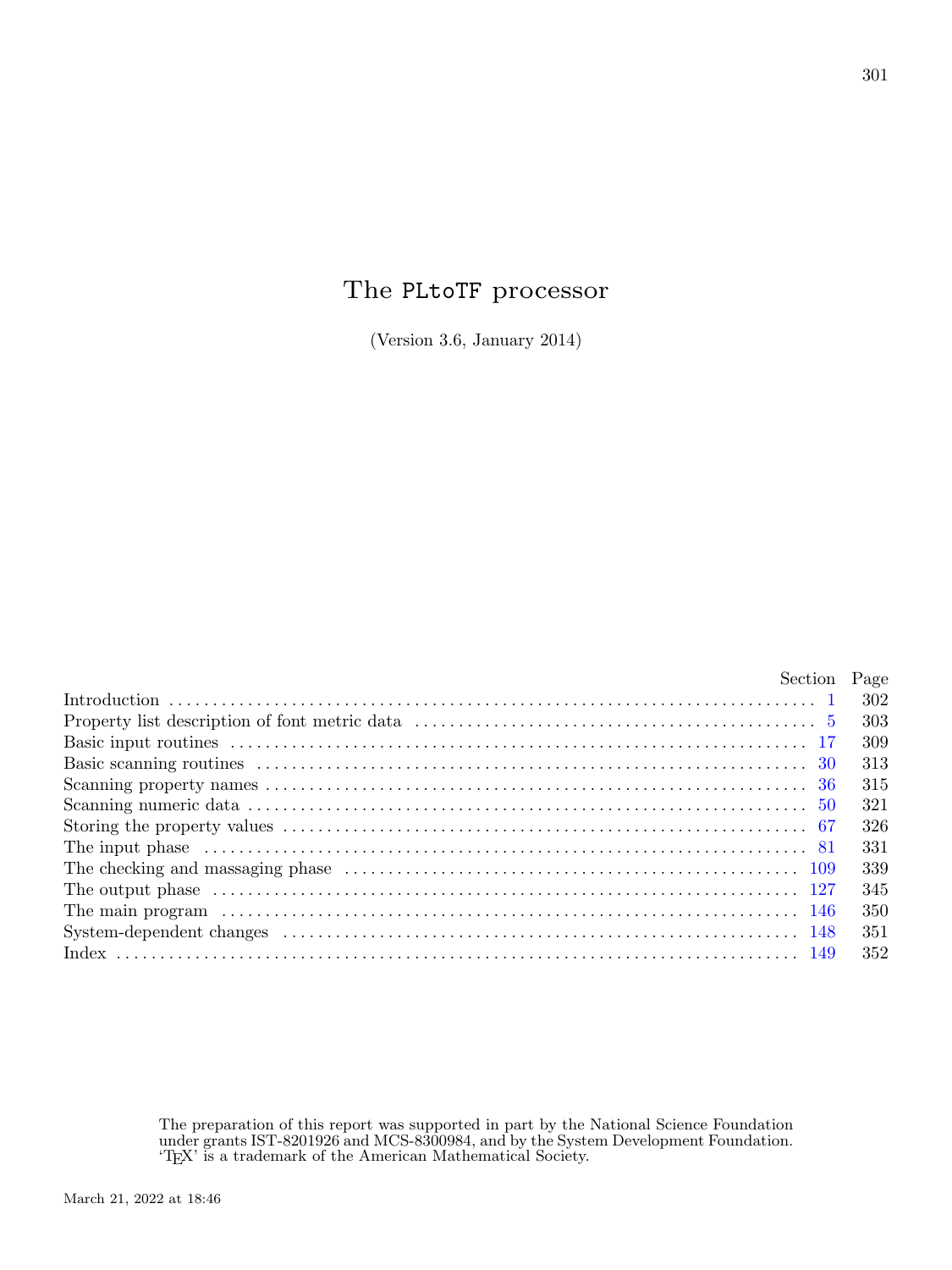<span id="page-1-0"></span>1. Introduction. The PLtoTF utility program converts property-list ("PL") files into equivalent T<sub>E</sub>X font metric ("TFM") files. It also makes a thorough check of the given PL file, so that the TFM file should be acceptable to T<sub>EX</sub>.

The first PLtoTF program was designed by Leo Guibas in the summer of 1978. Contributions by Frank Liang, Doug Wyatt, and Lyle Ramshaw also had a significant effect on the evolution of the present code.

Extensions for an enhanced ligature mechanism were added by the author in 1989.

The banner string defined here should be changed whenever PLtoTF gets modified.

define  $\text{banner} \equiv \text{This} \text{dis} \text{PltoTF}, \text{Uversion} \text{3.6'}$  { printed when the program starts }

2. This program is written entirely in standard Pascal, except that it has to do some slightly systemdependent character code conversion on input. Furthermore, lower case letters are used in error messages; they could be converted to upper case if necessary. The input is read from  $pl$ -file, and the output is written on  $tfm_file$ ; error messages and other remarks are written on the *output* file, which the user may choose to assign to the terminal if the system permits it.

The term *print* is used instead of *write* when this program writes on the *output* file, so that all such output can be easily deflected.

define  $print(\textbf{\#}) \equiv write(\textbf{\#})$ define  $print\_ln(\texttt{\#}) \equiv write\_ln(\texttt{\#})$ program  $PLtoTF(pl$ -file, tfm-file, output); const  $\langle$  Constants in the outer block 3 $\rangle$ type  $\langle$  Types in the outer block [17](#page-8-0) $\rangle$ var  $\langle$  Globals in the outer block [5](#page-2-0) $\rangle$ **procedure** *initialize*; {this procedure gets things started properly } var  $\langle$  Local variables for initialization [19](#page-8-0) $\rangle$  $beginingscriptstyle}$  begin print\_ln(banner);  $\langle$  Set initial values [6](#page-2-0)  $\rangle$ end;

3. The following parameters can be changed at compile time to extend or reduce PLtoTF's capacity.

 $\langle$  Constants in the outer block 3  $\rangle \equiv$ 

 $\text{buf\_size} = 60; \text{ {length of lines displayed in error messages }}$ 

 $max\_header\_bytes = 100;$  { four times the maximum number of words allowed in the TFM file header block, must be 1024 or less }

 $max\_param\_words = 30;$  {the maximum number of fontdimen parameters allowed}

 $max\_lig\_steps = 5000;$  { maximum length of ligature program, must be at most  $32767 - 257 = 32510$  }  $max\_kerns = 500;$  {the maximum number of distinct kern values}  $hash\_size = 5003$ ;

{ preferably a prime number, a bit larger than the number of character pairs in lig/kern steps } This code is used in section 2.

4. Here are some macros for common programming idioms.

define  $incr(\#) \equiv # \leftarrow # + 1$  {increase a variable by unity } define  $decr(\texttt{#}) \equiv \texttt{#} \leftarrow \texttt{#} - 1$  { decrease a variable by unity } define  $do\_nothing \equiv \{$  empty statement  $\}$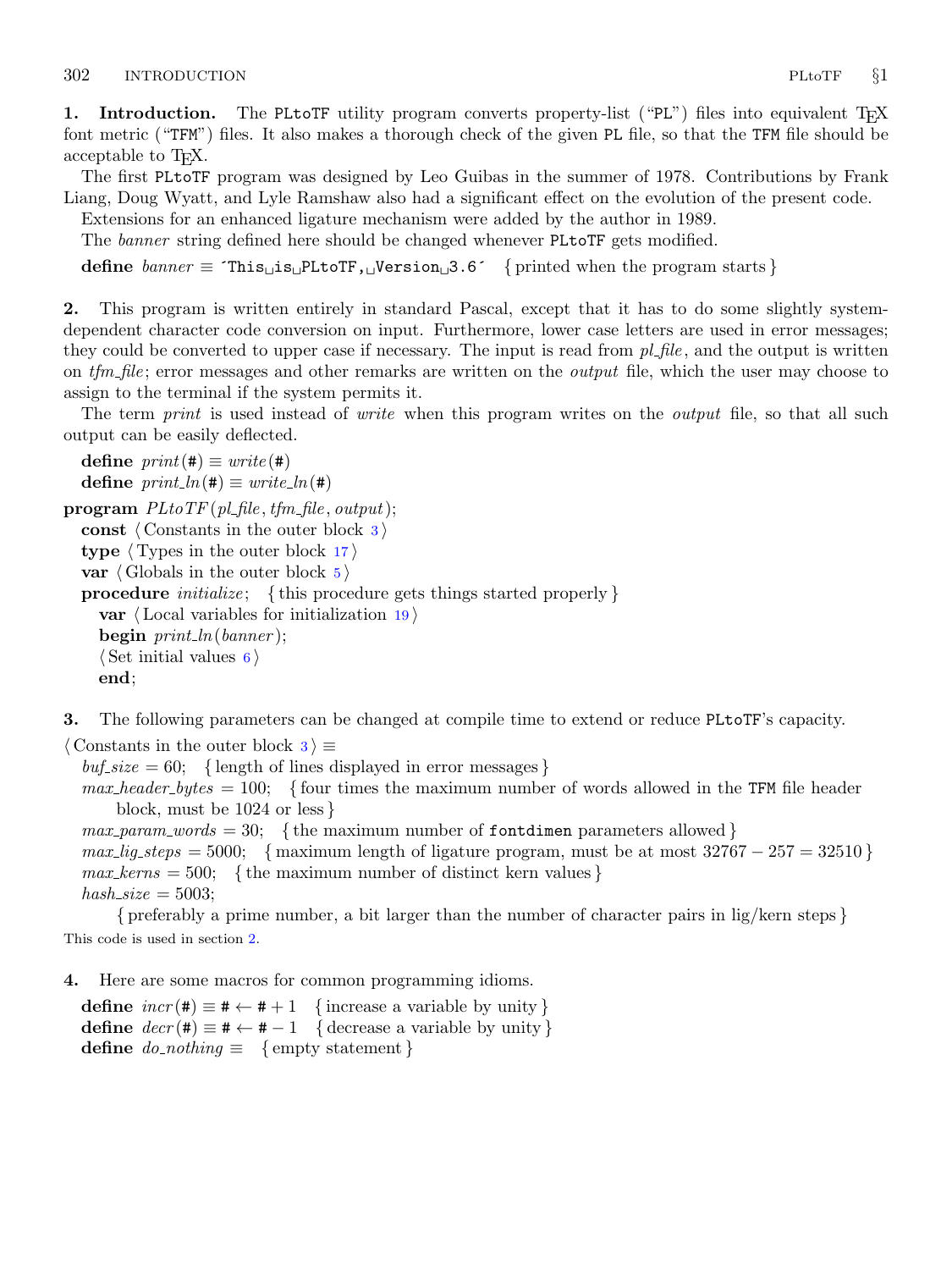<span id="page-2-0"></span>5. Property list description of font metric data. The idea behind PL files is that precise details about fonts, i.e., the facts that are needed by typesetting routines like TEX, sometimes have to be supplied by hand. The nested property-list format provides a reasonably convenient way to do this.

A good deal of computation is necessary to parse and process a PL file, so it would be inappropriate for TEX itself to do this every time it loads a font. TEX deals only with the compact descriptions of font metric data that appear in TFM files. Such data is so compact, however, it is almost impossible for anybody but a computer to read it. The purpose of PLtoTF is to convert from a human-oriented file of text to a computer-oriented file of binary numbers.

 $\langle$  Globals in the outer block 5 $\rangle \equiv$  $pl$ -file: text;

See also sections [15](#page-7-0), [18,](#page-8-0) [21](#page-9-0), [23](#page-9-0), [25,](#page-9-0) [30](#page-12-0), [36,](#page-14-0) [38,](#page-14-0) [39](#page-14-0), [44,](#page-16-0) [58,](#page-22-0) [65](#page-23-0), [67,](#page-25-0) [72](#page-26-0), [76](#page-27-0), [79,](#page-28-0) [81](#page-30-0), [98](#page-34-0), [109,](#page-38-0) [114,](#page-39-0) [118,](#page-40-0) [129,](#page-44-0) [132](#page-45-0), and [138.](#page-46-0) This code is used in section [2](#page-1-0).

6.  $\langle$  Set initial values 6  $\rangle \equiv$  $reset(pl$ -file);

See also sections [16](#page-7-0), [20,](#page-8-0) [22](#page-9-0), [24](#page-9-0), [26,](#page-9-0) [37](#page-14-0), [41,](#page-14-0) [70,](#page-25-0) [74](#page-26-0), and [119.](#page-40-0) This code is used in section [2](#page-1-0).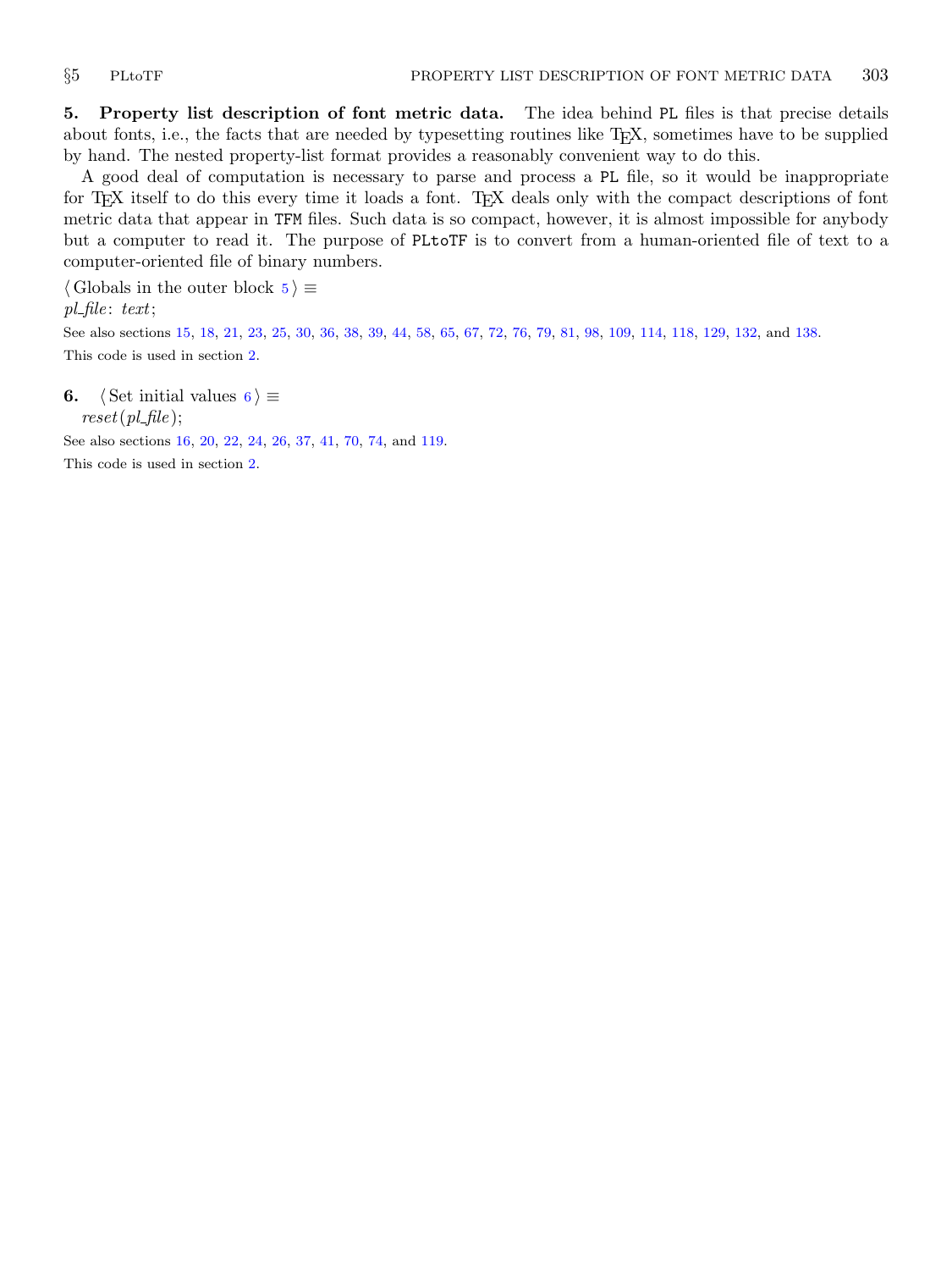## 7. A PL file is a list of entries of the form

## (PROPERTYNAME VALUE)

where the property name is one of a finite set of names understood by this program, and the value may itself in turn be a property list. The idea is best understood by looking at an example, so let's consider a fragment of the PL file for a hypothetical font.

```
(FAMILY NOVA)
(FACE F MIE)
(CODINGSCHEME ASCII)
(DESIGNSIZE D 10)
(DESIGNUNITS D 18)
(COMMENT A COMMENT IS IGNORED)
(COMMENT (EXCEPT THIS ONE ISN'T))
(COMMENT (ACTUALLY IT IS, EVEN THOUGH
        IT SAYS IT ISN'T))
(FONTDIMEN
    (SLANT R −.25)
    (SPACE D 6)
    (SHRINK D 2)
    (STRETCH D 3)
    (XHEIGHT R 10.55)
    (QUAD D 18)
    )
(LIGTABLE
    (LABEL C f)
    (LIG C f O 200)
    (SKIP D 1)
    (LABEL O 200)
    (LIG C i O 201)
    (KRN O 51 R 1.5)
    (/LIG C ? C f)
    (STOP)
    )
(CHARACTER C f
    (CHARWD D 6)
    (CHARHT R 13.5)
    (CHARIC R 1.5)
    )
```
This example says that the font whose metric information is being described belongs to the hypothetical NOVA family; its face code is medium italic extended; and the characters appear in ASCII code positions. The design size is 10 points, and all other sizes in this PL file are given in units such that 18 units equals the design size. The font is slanted with a slope of −.25 (hence the letters actually slant backward—perhaps that is why the family name is NOVA). The normal space between words is 6 units (i.e., one third of the 18-unit design size), with glue that shrinks by 2 units or stretches by 3. The letters for which accents don't need to be raised or lowered are 10.55 units high, and one em equals 18 units.

The example ligature table is a bit trickier. It specifies that the letter f followed by another f is changed to code  $200$ , while code  $200$  followed by i is changed to  $201$ ; presumably codes  $200$  and  $201$  represent the ligatures 'ff' and 'ffi'. Moreover, in both cases f and '200, if the following character is the code '51 (which is a right parenthesis), an additional 1.5 units of space should be inserted before the ´51 . (The 'SKIP D 1' skips over one LIG or KRN command, which in this case is the second LIG; in this way two different ligature/kern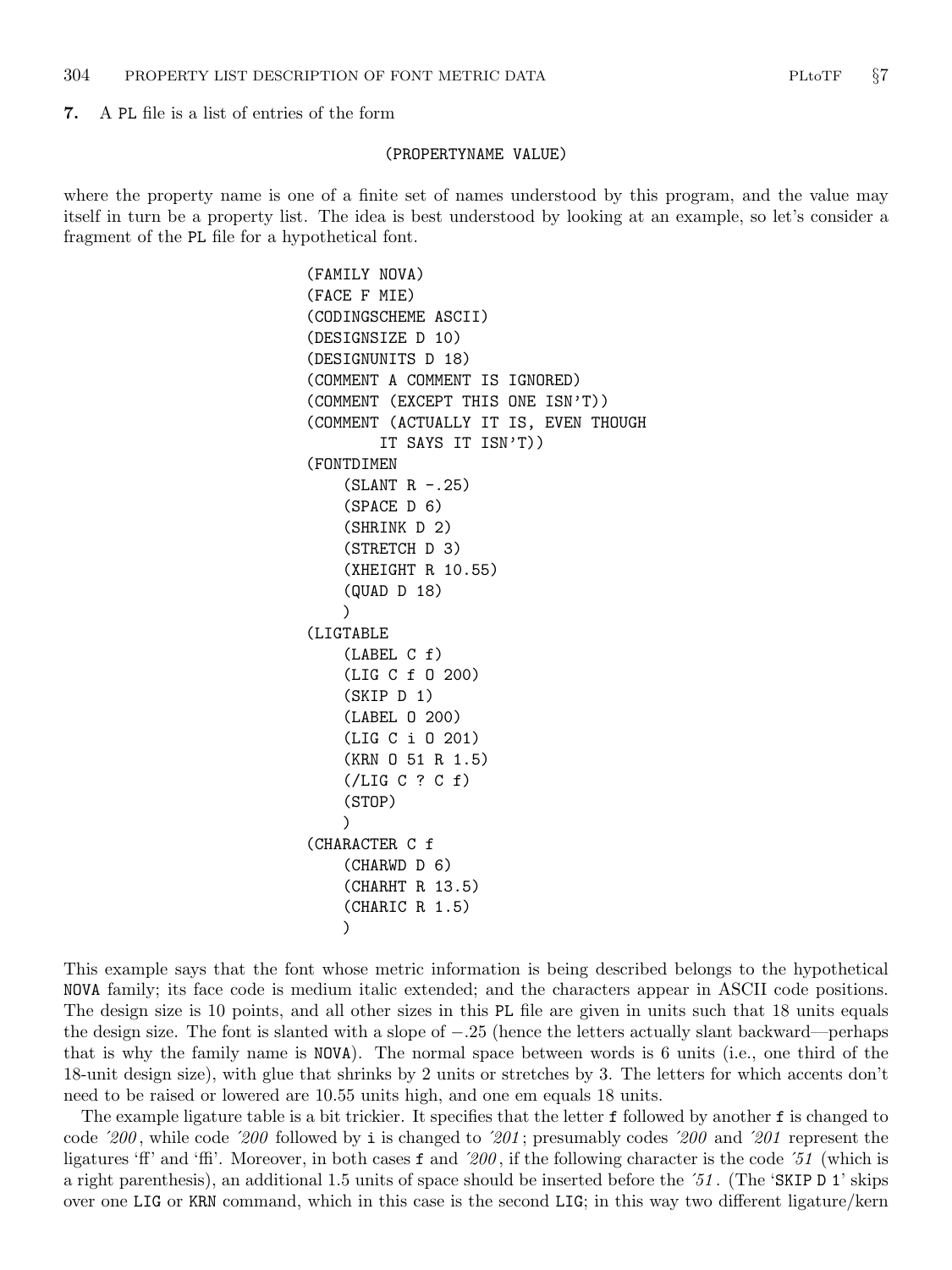programs can come together.) Finally, if either f or ´200 is followed by a question mark, the question mark is replaced by f and the ligature program is started over. (Thus, the character pair 'f?' would actually become the ligature 'ff', and 'ff?' or 'f?f' would become 'fff'. To avoid this restart procedure, the /LIG command could be replaced by /LIG>; then 'f? would become 'ff' and 'f?f' would become 'fff'.)

Character f itself is 6 units wide and 13.5 units tall, in this example. Its depth is zero (since CHARDP is not given), and its italic correction is 1.5 units.

8. The example above illustrates most of the features found in PL files. Note that some property names, like FAMILY or COMMENT, take a string as their value; this string continues until the first unmatched right parenthesis. But most property names, like DESIGNSIZE and SLANT and LABEL, take a number as their value. This number can be expressed in a variety of ways, indicated by a prefixed code; D stands for decimal, H for hexadecimal, O for octal, R for real, C for character, and F for "face." Other property names, like LIG, take two numbers as their value. And still other names, like FONTDIMEN and LIGTABLE and CHARACTER, have more complicated values that involve property lists.

A property name is supposed to be used only in an appropriate property list. For example, CHARWD shouldn't occur on the outer level or within FONTDIMEN.

The individual property-and-value pairs in a property list can appear in any order. For instance, 'SHRINK' precedes 'STRETCH' in the above example, although the TFM file always puts the stretch parameter first. One could even give the information about characters like 'f' before specifying the number of units in the design size, or before specifying the ligature and kerning table. However, the LIGTABLE itself is an exception to this rule; the individual elements of the LIGTABLE property list can be reordered only to a certain extent without changing the meaning of that table.

If property-and-value pairs are omitted, a default value is used. For example, we have already noted that the default for CHARDP is zero. The default for every numeric value is, in fact, zero, unless otherwise stated below.

If the same property name is used more than once, PLtoTF will not notice the discrepancy; it simply uses the final value given. Once again, however, the LIGTABLE is an exception to this rule; PLtoTF will complain if there is more than one label for some character. And of course many of the entries in the LIGTABLE property list have the same property name.

From these rules, you can guess (correctly) that PLtoTF operates in four main steps. First it assigns the default values to all properties; then it scans through the PL file, changing property values as new ones are seen; then it checks the information and corrects any problems; and finally it outputs the TFM file.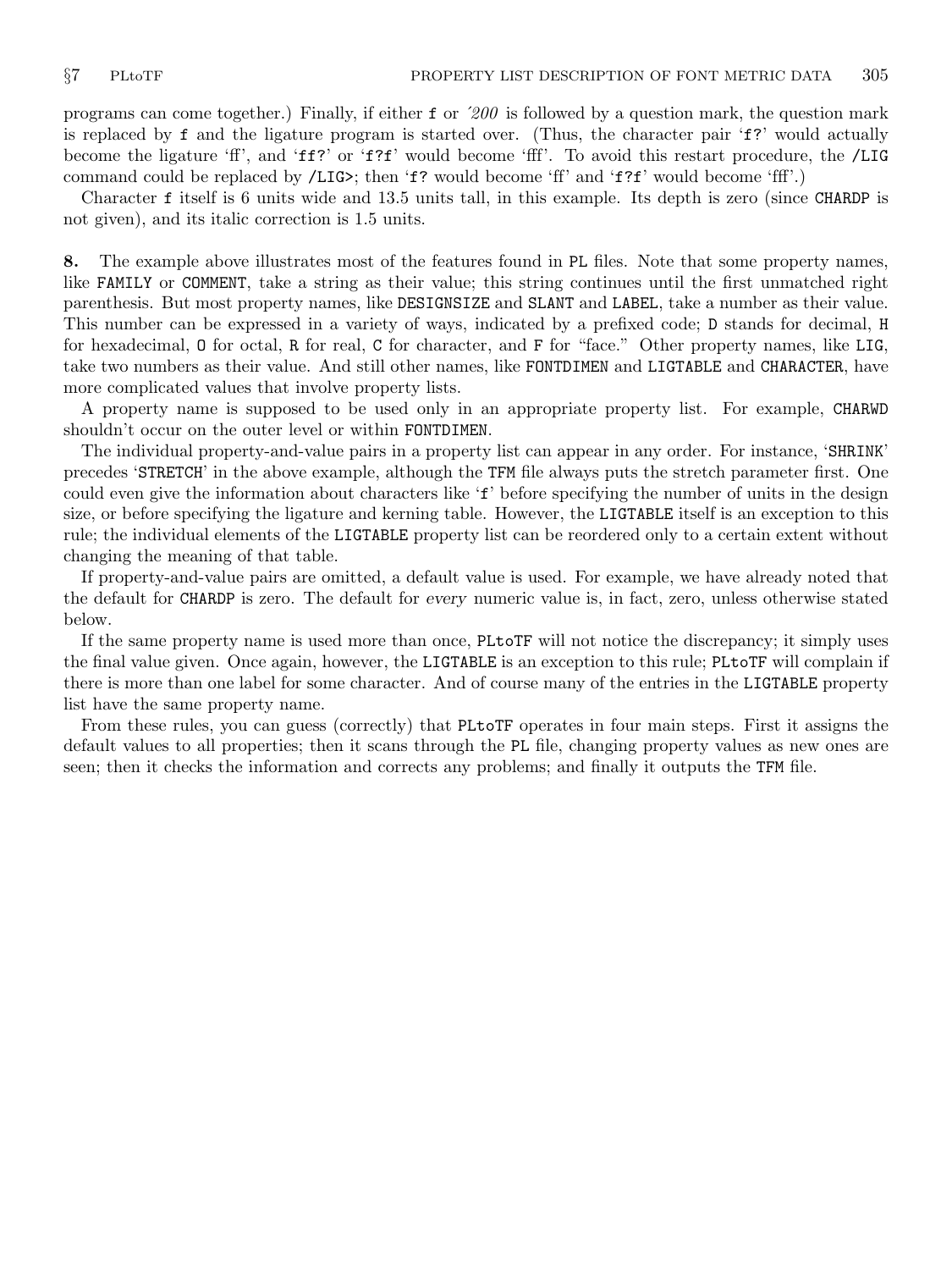- <span id="page-5-0"></span>9. Instead of relying on a hypothetical example, let's consider a complete grammar for PL files. At the outer level, the following property names are valid:
	- CHECKSUM (four-byte value). The value, which should be a nonnegative integer less than  $2^{32}$ , is used to identify a particular version of a font; it should match the check sum value stored with the font itself. An explicit check sum of zero is used to bypass check sum testing. If no checksum is specified in the PL file, PLtoTF will compute the checksum that METAFONT would compute from the same data.
	- DESIGNSIZE (numeric value, default is 10). The value, which should be a real number in the range  $1.0 \leq x \leq 2048$ , represents the default amount by which all quantities will be scaled if the font is not loaded with an 'at' specification. For example, if one says '\font\A=cmr10 at 15pt' in T<sub>E</sub>X language, the design size in the TFM file is ignored and effectively replaced by 15 points; but if one simply says '\font\A=cmr10' the stated design size is used. This quantity is always in units of printer's points.
	- DESIGNUNITS (numeric value, default is 1). The value should be a positive real number; it says how many units equals the design size (or the eventual 'at' size, if the font is being scaled). For example, suppose you have a font that has been digitized with 600 pixels per em, and the design size is one em; then you could say '(DESIGNUNITS R 600)' if you wanted to give all of your measurements in units of pixels.
	- CODINGSCHEME (string value, default is 'UNSPECIFIED'). The string should not contain parentheses, and its length must be less than 40. It identifies the correspondence between the numeric codes and font characters. (TEX ignores this information, but other software programs make use of it.)
	- FAMILY (string value, default is 'UNSPECIFIED'). The string should not contain parentheses, and its length must be less than 20. It identifies the name of the family to which this font belongs, e.g., 'HELVETICA'. (TEX ignores this information; but it is needed, for example, when converting DVI files to PRESS files for Xerox equipment.)
	- FACE (one-byte value). This number, which must lie between 0 and 255 inclusive, is a subsidiary identification of the font within its family. For example, bold italic condensed fonts might have the same family name as light roman extended fonts, differing only in their face byte. (T<sub>E</sub>X ignores this information; but it is needed, for example, when converting DVI files to PRESS files for Xerox equipment.)
	- SEVENBITSAFEFLAG (string value, default is 'FALSE'). The value should start with either 'T' (true) or 'F' (false). If true, character codes less than 128 cannot lead to codes of 128 or more via ligatures or charlists or extensible characters. (T<sub>EX82</sub> ignores this flag, but older versions of T<sub>EX</sub> would only accept TFM files that were seven-bit safe.) PLtoTF computes the correct value of this flag and gives an error message only if a claimed "true" value is incorrect.
	- HEADER (a one-byte value followed by a four-byte value). The one-byte value should be between 18 and a maximum limit that can be raised or lowered depending on the compile-time setting of max header bytes. The four-byte value goes into the header word whose index is the one-byte value; for example, to set header  $[18] \leftarrow 1$ , one may write '(HEADER D 18 0 1)'. This notation is used for header information that is presently unnamed. (T<sub>E</sub>X ignores it.)
	- FONTDIMEN (property list value). See below for the names allowed in this property list.
	- LIGTABLE (property list value). See below for the rules about this special kind of property list.
	- BOUNDARYCHAR (one-byte value). If this character appears in a LIGTABLE command, it matches "end of word" as well as itself. If no boundary character is given and no LABEL BOUNDARYCHAR occurs within LIGTABLE, word boundaries will not affect ligatures or kerning.
	- CHARACTER. The value is a one-byte integer followed by a property list. The integer represents the number of a character that is present in the font; the property list of a character is defined below. The default is an empty property list.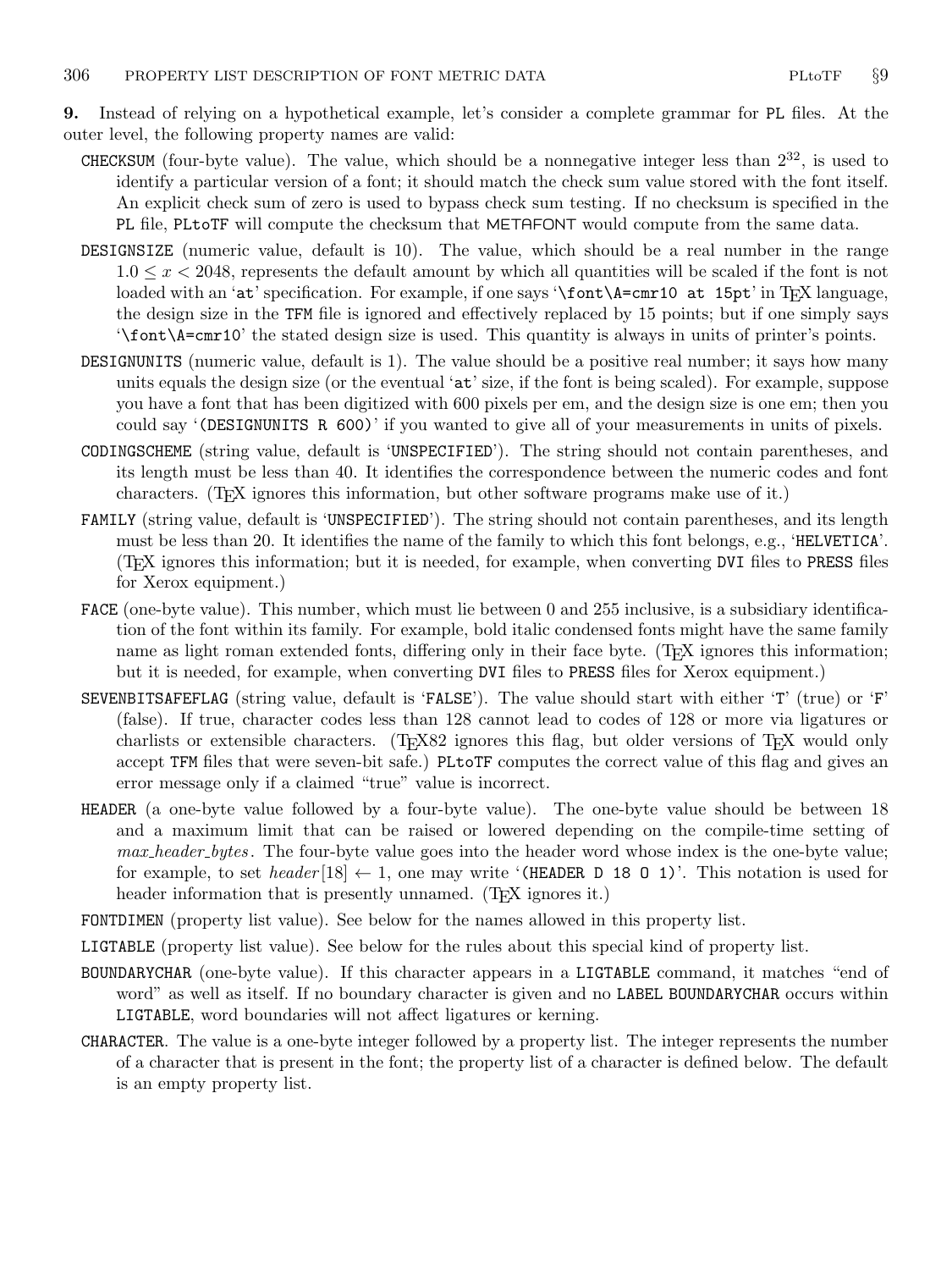<span id="page-6-0"></span>

- 10. Numeric property list values can be given in various forms identified by a prefixed letter.
	- C denotes an ASCII character, which should be a standard visible character that is not a parenthesis. The numeric value will therefore be between  $\angle 41$  and  $\angle 176$  but not  $\angle 50$  or  $\angle 51$ .
	- D denotes a decimal integer, which must be nonnegative and less than 256. (Use R for larger values or for negative values.)
	- F denotes a three-letter Xerox face code; the admissible codes are MRR, MIR, BRR, BIR, LRR, LIR, MRC, MIC, BRC, BIC, LRC, LIC, MRE, MIE, BRE, BIE, LRE, and LIE, denoting the integers 0 to 17, respectively.
	- O denotes an unsigned octal integer, which must be less than 232, i.e., at most 'O 37777777777'.
	- H denotes an unsigned hexadecimal integer, which must be less than  $2^{32}$ , i.e., at most 'H FFFFFFFF'.
	- R denotes a real number in decimal notation, optionally preceded by a '+' or '−' sign, and optionally including a decimal point. The absolute value must be less than 2048.

11. The property names allowed in a FONTDIMEN property list correspond to various TFX parameters, each of which has a (real) numeric value. All of the parameters except SLANT are in design units. The admissible names are SLANT, SPACE, STRETCH, SHRINK, XHEIGHT, QUAD, EXTRASPACE, NUM1, NUM2, NUM3, DENOM1, DENOM2, SUP1, SUP2, SUP3, SUB1, SUB2, SUPDROP, SUBDROP, DELIM1, DELIM2, and AXISHEIGHT, for parameters 1 to 22. The alternate names DEFAULTRULETHICKNESS, BIGOPSPACING1, BIGOPSPACING2, BIGOPSPACING3, BIGOPSPACING4, and BIGOPSPACING5, may also be used for parameters 8 to 13.

The notation 'PARAMETER n' provides another way to specify the nth parameter; for example, '(PARAMETER D 1 R −.25)' is another way to specify that the SLANT is  $-0.25$ . The value of n must be positive and less than *max\_param\_words*.

12. The elements of a CHARACTER property list can be of six different types.

CHARWD (real value) denotes the character's width in design units.

- CHARHT (real value) denotes the character's height in design units.
- CHARDP (real value) denotes the character's depth in design units.

CHARIC (real value) denotes the character's italic correction in design units.

- NEXTLARGER (one-byte value), specifies the character that follows the present one in a "charlist." The value must be the number of a character in the font, and there must be no infinite cycles of supposedly larger and larger characters.
- VARCHAR (property list value), specifies an extensible character. This option and NEXTLARGER are mutually exclusive; i.e., they cannot both be used within the same CHARACTER list.

The elements of a VARCHAR property list are either TOP, MID, BOT, or REP; the values are integers, which must be zero or the number of a character in the font. A zero value for TOP, MID, or BOT means that the corresponding piece of the extensible character is absent. A nonzero value, or a REP value of zero, denotes the character code used to make up the top, middle, bottom, or replicated piece of an extensible character.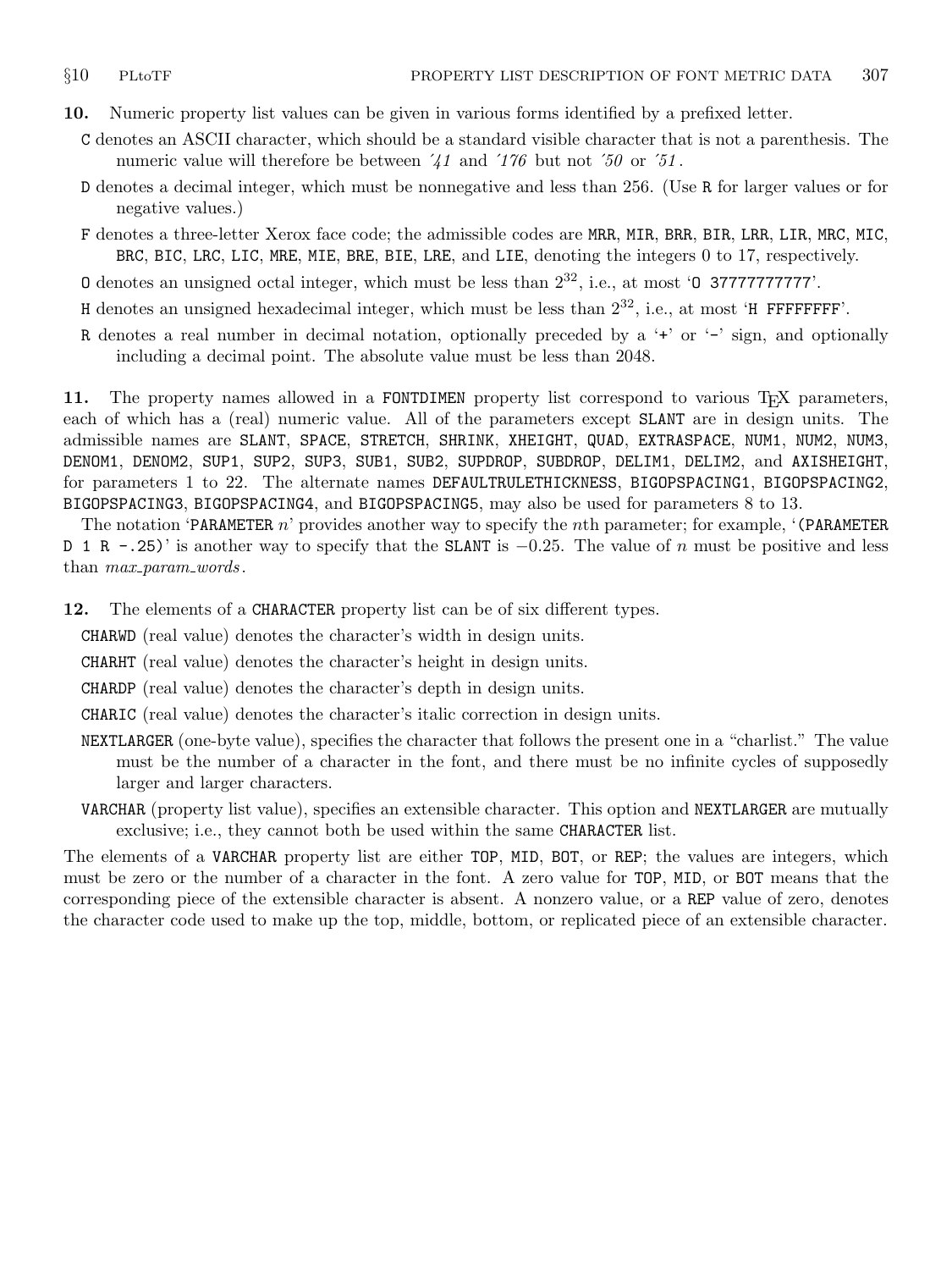<span id="page-7-0"></span>13. A LIGTABLE property list contains elements of four kinds, specifying a program in a simple command language that T<sub>EX</sub> uses for ligatures and kerns. If several LIGTABLE lists appear, they are effectively concatenated into a single list.

LABEL (one-byte value) means that the program for the stated character value starts here. The integer must be the number of a character in the font; its CHARACTER property list must not have a NEXTLARGER or VARCHAR field. At least one LIG or KRN step must follow.

LABEL BOUNDARYCHAR means that the program for beginning-of-word ligatures starts here.

LIG (two one-byte values). The instruction '(LIG  $c\ r$ )' means, "If the next character is c, then insert character r and possibly delete the current character and/or  $c$ ; otherwise go on to the next instruction." Characters  $r$  and  $c$  must be present in the font. LIG may be immediately preceded or followed by a slash, and then immediately followed by > characters not exceeding the number of slashes. Thus there are eight possible forms:

LIG /LIG /LIG> LIG/ LIG/> /LIG/ /LIG/> /LIG/>>

The slashes specify retention of the left or right original character; the > signs specify passing over the result without further ligature processing.

- KRN (a one-byte value and a real value). The instruction '(KRN  $c r$ )' means, "If the next character is c, then insert a blank space of width  $r$  between the current character and  $c$ ; otherwise go on to the next instruction." The value of  $r$ , which is in design units, is often negative. Character code  $c$  must exist in the font.
- STOP (no value). This instruction ends a ligature/kern program. It must follow either a LIG or KRN instruction, not a LABEL or STOP or SKIP.
- SKIP (value in the range 0 . . 127). This instruction specifies continuation of a ligature/kern program after the specified number of LIG or KRN steps has been skipped over. The number of subsequent LIG and KRN instructions must therefore exceed this specified amount.

14. In addition to all these possibilities, the property name COMMENT is allowed in any property list. Such comments are ignored.

15. So that is what PL files hold. The next question is, "What about TFM files?" A complete answer to that question appears in the documentation of the companion program, TFtoPL, so it will not be repeated here. Suffice it to say that a TFM file stores all of the relevant font information in a sequence of 8-bit bytes. The number of bytes is always a multiple of 4, so we could regard the TFM file as a sequence of 32-bit words; but TEX uses the byte interpretation, and so does PLtoTF. Note that the bytes are considered to be unsigned numbers.

 $\langle$  Globals in the outer block [5](#page-2-0)  $\rangle$  +≡  $t/m$ -file: packed file of  $0 \ldots 255$ ;

16. On some systems you may have to do something special to write a packed file of bytes. For example, the following code didn't work when it was first tried at Stanford, because packed files have to be opened with a special switch setting on the Pascal that was used.

```
\langle6 \rangle +≡
   rewrite (tfm_{\mathit{m}} - file);
```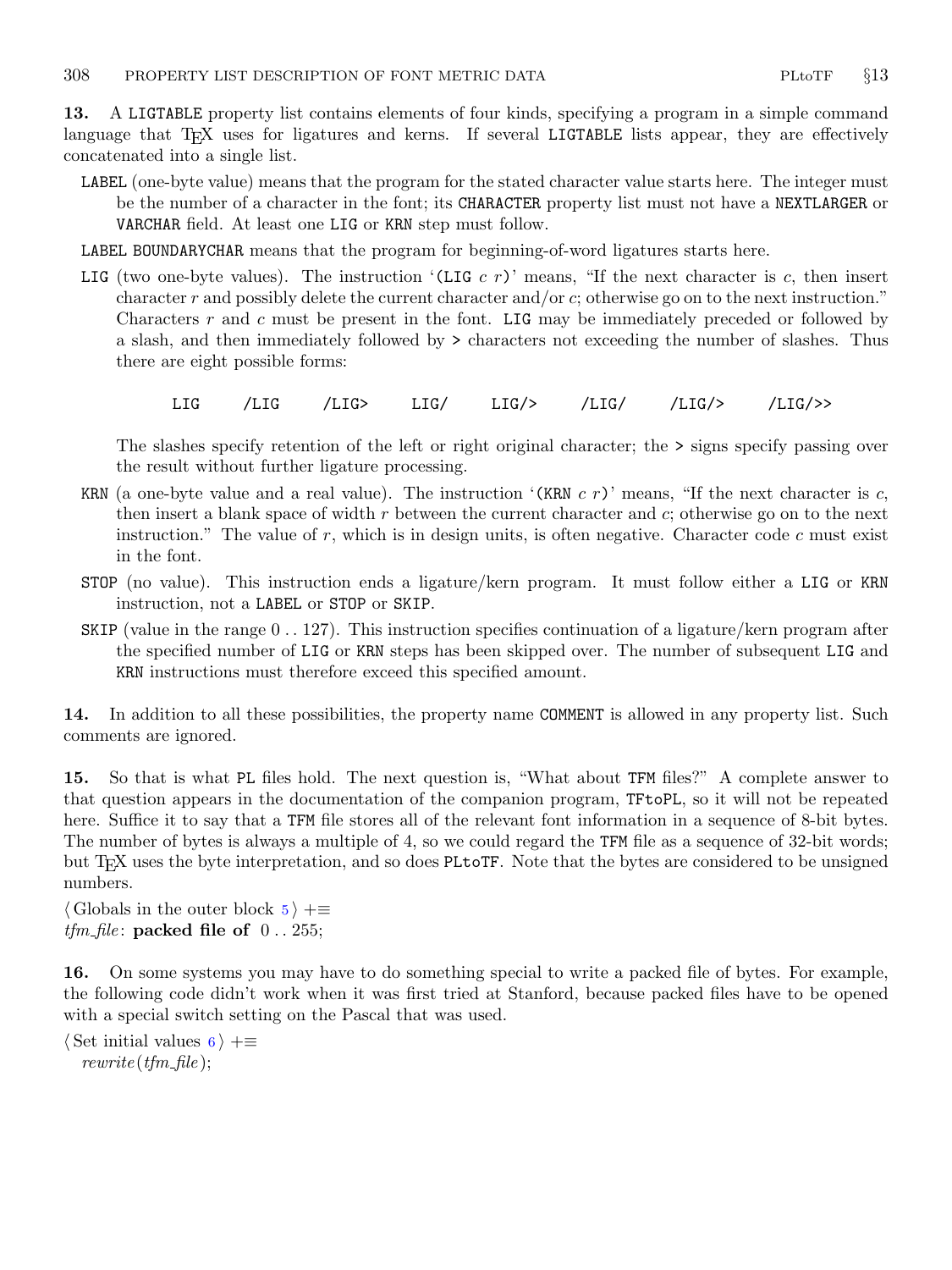<span id="page-8-0"></span>17. Basic input routines. For the purposes of this program, a byte is an unsigned eight-bit quantity, and an ASCII code is an integer between  $40$  and  $177$ . Such ASCII codes correspond to one-character constants like "A" in WEB language.

 $\langle$  Types in the outer block 17 $\rangle \equiv$  $byte = 0$ ... 255; {unsigned eight-bit quantity}  $ASCII\_code = 40$ ... '177; { standard ASCII code numbers } See also sections [57](#page-21-0), [61,](#page-22-0) [68](#page-25-0), and [71.](#page-26-0)

This code is used in section [2](#page-1-0).

18. One of the things PLtoTF has to do is convert characters of strings to ASCII form, since that is the code used for the family name and the coding scheme in a TFM file. An array xord is used to do the conversion from *char*; the method below should work with little or no change on most Pascal systems.

**define** first ord = 0 { ordinal number of the smallest element of *char* } **define** last ord = 127 { ordinal number of the largest element of *char* }  $\langle$  Globals in the outer block [5](#page-2-0)  $\rangle$  += *xord*: **array**  $[char]$  **of**  $ASCII_code; \{ conversion table \}$ 

19.  $\langle$  Local variables for initialization 19 $\rangle \equiv$ k: *integer*; { all-purpose initialization index } See also sections [40](#page-14-0), [69,](#page-25-0) and [73.](#page-26-0) This code is used in section [2](#page-1-0).

20. Characters that should not appear in PL files (except in comments) are mapped into  $177$ .

define *invalid\_code* =  $'177$  { code deserving an error message }

 $\langle$  Set initial values [6](#page-2-0)  $\rangle$  +≡

for  $k \leftarrow$  first\_ord to last\_ord do xord  $[chr(k)] \leftarrow invalid\_code;$ 

| $xord[\ulcorner\!\!\lrcorner\!\!\lrcorner\!\!\lrcorner\!\!\lrcorner\!\!\lrcorner\!\!\lrcorner\!\!\lrcorner\!\!\lrcorner\!\!\lrcorner\!\!\lrcorner\!\!\lrcorner\!\!\lrcorner\!\!\lrcorner\!\!\lrcorner\!\!\lrcorner\!\!\lrcorner\!\!\lrcorner\!\!\lrcorner\!\!\lrcorner\!\!\lrcorner\!\!\lrcorner\!\!\lrcorner\!\!\lrcorner\!\!\lrcorner\!\!\lrcorner\!\!\lrcorner\!\!\lrcorner\!\!\lrcorner\!\!\lrcorner\!\!\lrcorner\!\!\lrc$                                                                          |  |  |  |  |  |
|---------------------------------------------------------------------------------------------------------------------------------------------------------------------------------------------------------------------------------------------------------------------------------------------------------------------------------------------------------------------------------------------------------------------------------------------------------------------------------------------------------|--|--|--|--|--|
| $xord['\%'] \leftarrow "\""$ ; $xord['\&\text{'}] \leftarrow "\&\text{''}; xord['\text{''}'] \leftarrow "\text{''"}; xord['\text{'}] \leftarrow "\text{''"}; xord['\text{''}] \leftarrow "\text{''"}; xord['\text{''}']$                                                                                                                                                                                                                                                                                |  |  |  |  |  |
| $\text{word}[\mathcal{I}^*] \leftarrow \text{""}; \text{ } \text{word}[\mathcal{I}^*] \leftarrow \text{""}; \text{ } \text{word}[\mathcal{I}, \mathcal{I}] \leftarrow \text{""}; \text{ } \text{word}[\mathcal{I}^*] \leftarrow \text{""}; \text{ } \text{word}[\mathcal{I}^*] \leftarrow \text{""}; \text{ } \text{word}[\mathcal{I}, \mathcal{I}] \leftarrow \text{""};$                                                                                                                              |  |  |  |  |  |
| $xord\lceil 7\rceil \leftarrow "I"$ ; $xord\lceil 0 \rceil \leftarrow "0"$ ; $xord\lceil 1 \rceil \leftarrow "1"$ ; $xord\lceil 2 \rceil \leftarrow "2"$ ; $xord\lceil 3 \rceil \leftarrow "3"$ ;                                                                                                                                                                                                                                                                                                       |  |  |  |  |  |
| $xord[74]$ ← "4"; $xord[75']$ ← "5"; $xord[76']$ ← "6"; $xord[77']$ ← "7"; $xord[78']$ ← "8";                                                                                                                                                                                                                                                                                                                                                                                                           |  |  |  |  |  |
| $xord[59] \leftarrow "9"; xord[10] \leftarrow "10"; xord[10] \leftarrow "10"; xord[11] \leftarrow "11"; xord[110] \leftarrow "11"; xord[110] \leftarrow "11"; xord[110] \leftarrow "11"; xord[110] \leftarrow "110"; xord[110] \leftarrow "110"; xord[110] \leftarrow "110"; xord[110] \leftarrow "110"; xord[110] \leftarrow "110"; xord[110] \leftarrow "110"; xord[111] \leftarrow "111"; xord[111] \leftarrow "111"; xord[111]$                                                                     |  |  |  |  |  |
| $xord\lceil z\rceil \leftarrow ">$ ", $xord\lceil z\rceil \leftarrow "?"$ ; $xord\lceil \mathcal{C}\rceil \leftarrow "@"$ ; $xord\lceil A\rceil \leftarrow "A"$ ; $xord\lceil B\rceil \leftarrow "B"$ ;                                                                                                                                                                                                                                                                                                 |  |  |  |  |  |
| $xord[^{\circ}C^{\circ}] \leftarrow "C"; xord[^{\circ}D^{\circ}] \leftarrow "D"; xord[^{\circ}E^{\circ}] \leftarrow "E"; xord[^{\circ}F^{\circ}] \leftarrow "F"; xord[^{\circ}G^{\circ}] \leftarrow "G";$                                                                                                                                                                                                                                                                                               |  |  |  |  |  |
| $xord[^{\prime}H^{\prime}] \leftarrow "H"; xord[^{\prime}I^{\prime}] \leftarrow "I"; xord[^{\prime}J^{\prime}] \leftarrow "J"; xord[^{\prime}K^{\prime}] \leftarrow "K"; xord[^{\prime}L^{\prime}] \leftarrow "L";$                                                                                                                                                                                                                                                                                     |  |  |  |  |  |
| $xord \, [ 'M'] \leftarrow "M" ; xord \, [ 'N'] \leftarrow "N" ; xord \, [ 'O'] \leftarrow "O" ; xord \, [ 'P'] \leftarrow "P" ; xord \, [ 'Q'] \leftarrow "Q" ;$                                                                                                                                                                                                                                                                                                                                       |  |  |  |  |  |
| $xord \lceil^{\cdot} \mathbb{R}^{\cdot} \rceil \leftarrow "R"; xord \lceil^{\cdot} S \rceil \leftarrow "S"; xord \lceil^{\cdot} T \rceil \leftarrow "T"; xord \lceil^{\cdot} U' \rceil \leftarrow "U"; xord \lceil^{\cdot} V \rceil \leftarrow "V";$                                                                                                                                                                                                                                                    |  |  |  |  |  |
| $xord[{\lceil \mathbf{W} \rceil} \leftarrow \mathsf{WW}; xord[{\lceil \mathbf{X} \rceil} \leftarrow \mathsf{WX}'; xord[{\lceil \mathbf{Y} \rceil} \leftarrow \mathsf{WY}'; xord[{\lceil \mathbf{Z} \rceil}] \leftarrow \mathsf{WZ}'; xord[{\lceil \mathbf{L} \rceil}] \leftarrow \mathsf{UY};$                                                                                                                                                                                                          |  |  |  |  |  |
| $xord[\uparrow\uparrow] \leftarrow \ulcorner\uparrow\urcorner; xord[\uparrow\urcorner] \leftarrow \ulcorner\urcorner\urcorner; xord[\uparrow\uparrow\urcorner] \leftarrow \ulcorner\urcorner\urcorner; xord[\uparrow\urcorner] \leftarrow \ulcorner\urcorner\urcorner; xord[\uparrow\urcorner] \leftarrow \ulcorner\urcorner\urcorner; xord[\uparrow\urcorner] \leftarrow \ulcorner\urcorner\urcorner\urcorner\urcorner\right)$                                                                         |  |  |  |  |  |
| $xord[^{\frown}a^{\frown}] \leftarrow "a"; xord[^{\frown}b^{\frown}] \leftarrow "b"; xord[^{\frown}c^{\frown}] \leftarrow "c"; xord[^{\frown}d^{\frown}] \leftarrow "d"; xord[^{\frown}e^{\frown}] \leftarrow "e";$                                                                                                                                                                                                                                                                                     |  |  |  |  |  |
| $xord[$ $f] \leftarrow "f"; xord[$ $g'] \leftarrow "g"; xord[$ $h'] \leftarrow "h"; xord[$ $i] \leftarrow "i"; xord[$ $j \leftarrow "j";$                                                                                                                                                                                                                                                                                                                                                               |  |  |  |  |  |
| $xord[^{\sim} \kappa] \leftarrow "k"; xord[^{\sim} \right] \leftarrow "1"; xord[^{\sim} \kappa] \leftarrow "m"; xord[^{\sim} \right] \leftarrow "n"; xord[^{\sim} \right] \leftarrow "0";$                                                                                                                                                                                                                                                                                                              |  |  |  |  |  |
| $xord[$ $\lceil p' \rceil$ $\leftarrow$ "p"; $xord[$ $\lceil q' \rceil$ $\leftarrow$ "q"; $xord[$ $\lceil r' \rceil$ $\leftarrow$ "r"; $xord[$ $\lceil s' \rceil$ $\leftarrow$ "s"; $xord[$ $\lceil t' \rceil$ $\leftarrow$ "t";                                                                                                                                                                                                                                                                        |  |  |  |  |  |
| $xord[$ $\lceil u \rceil$ $\leftarrow$ $\lceil u \rceil$ ; $xord[$ $\lceil v \rceil$ $\leftarrow$ $\lceil v \rceil$ ; $xord[$ $\lceil w \rceil$ $\leftarrow$ $\lceil w \rceil$ ; $xord[$ $\lceil x \rceil$ $\leftarrow$ $\lceil x \rceil$ $\leftarrow$ $\lceil x \rceil$ $\leftarrow$ $\lceil v \rceil$ $\leftarrow$ $\lceil y \rceil$                                                                                                                                                                  |  |  |  |  |  |
| $xord[^{\sim}z] \leftarrow "z"; xord[^{\sim}z] \leftarrow "f"; xord[^{\sim}z] \leftarrow "l"; xord[^{\sim}z] \leftarrow "r"; xord[^{\sim}z] \leftarrow "r"; xord[^{\sim}z] \leftarrow "r"; xord[^{\sim}z] \leftarrow "r"; xord[^{\sim}z] \leftarrow "r"; xord[^{\sim}z] \leftarrow "r"; xord[^{\sim}z] \leftarrow "r"; xord[^{\sim}z] \leftarrow "r"; xord[^{\sim}z] \leftarrow "r"; xord[^{\sim}z] \leftarrow "r"; xord[^{\sim}z] \leftarrow "r"; xord[^{\sim}z] \leftarrow "r"; xord[^{\sim}z] \left$ |  |  |  |  |  |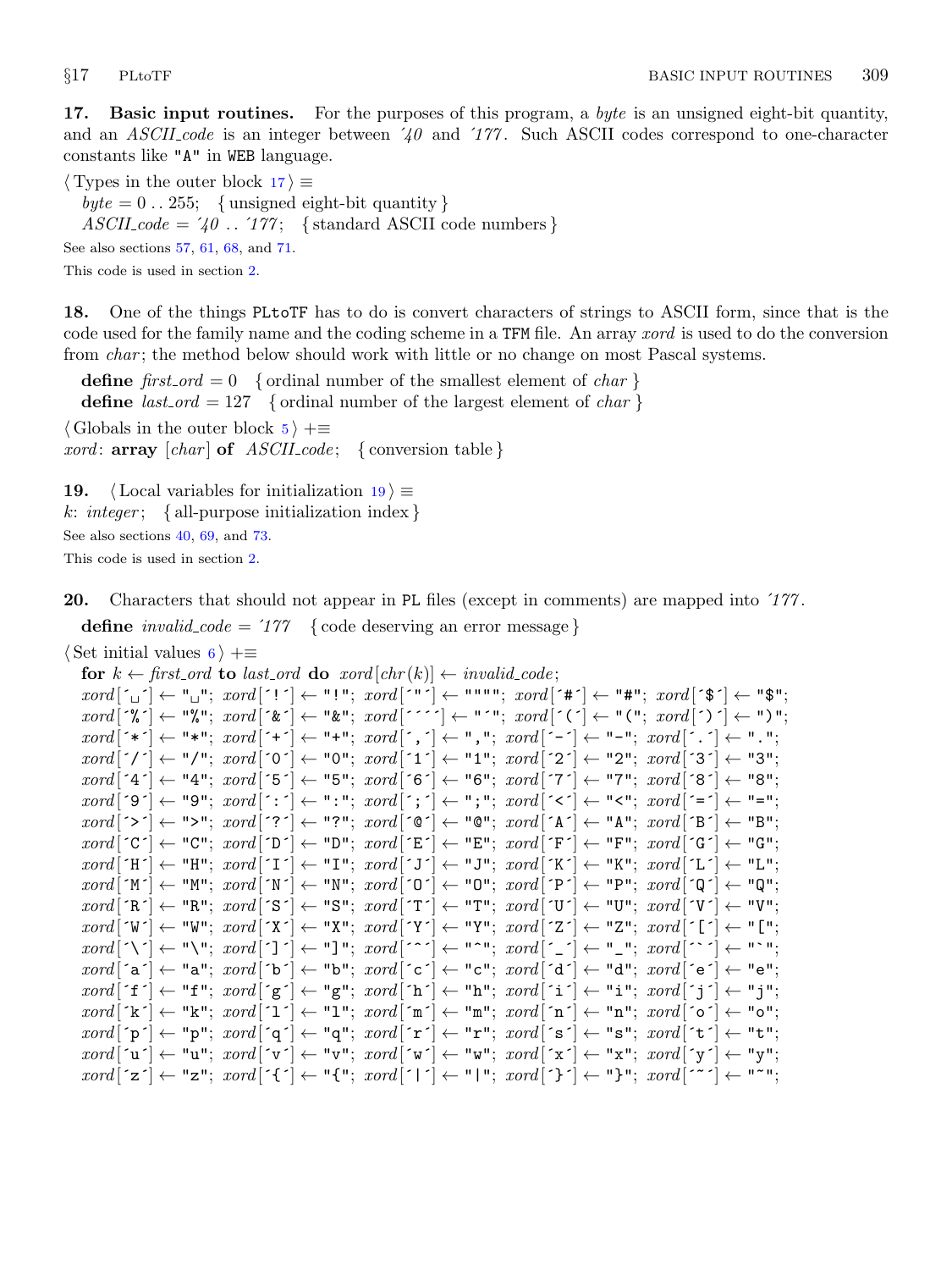<span id="page-9-0"></span>21. In order to help catch errors of badly nested parentheses, PLtoTF assumes that the user will begin each line with a number of blank spaces equal to some constant times the number of open parentheses at the beginning of that line. However, the program doesn't know in advance what the constant is, nor does it want to print an error message on every line for a user who has followed no consistent pattern of indentation.

Therefore the following strategy is adopted: If the user has been consistent with indentation for ten or more lines, an indentation error will be reported. The constant of indentation is reset on every line that should have nonzero indentation.

 $\langle$  Globals in the outer block [5](#page-2-0)  $\rangle$  +≡

*line: integer*; {the number of the current line }  $good\_indent:integer; \{ the number of lines since the last bad indentation \}$ *indent: integer*; { the number of spaces per open parenthesis, zero if unknown } level: integer; {the current number of open parentheses}

22.  $\langle$  Set initial values [6](#page-2-0)  $\rangle$  +≡ line ← 0; good\_indent ← 0; indent ← 0; level ← 0;

23. The input need not really be broken into lines of any maximum length, and we could read it character by character without any buffering. But we shall place it into a small buffer so that offending lines can be displayed in error messages.

 $\langle$  Globals in the outer block [5](#page-2-0)  $\rangle$  +≡ left ln, right ln: boolean; { are the left and right ends of the buffer at end-of-line marks?}  $limit: 0$ ..  $buf\_size: \{ position of the last character present in the buffer \}$  $loc: 0$ ..  $buf\_size$ ; { position of the last character read in the buffer } buffer:  $array [1..$  buf\_size of char;  $input\_has\_ended:boolean; \{ there is no more input to read \}$ 

24. (Set initial values [6](#page-2-0)) +≡  $limit \leftarrow 0; loc \leftarrow 0; left\_ln \leftarrow true; right\_ln \leftarrow true; input\_has\_ended \leftarrow false;$ 

25. Just before each CHARACTER property list is evaluated, the character code is printed in octal notation. Up to eight such codes appear on a line; so we have a variable to keep track of how many are currently there.

 $\langle$  Globals in the outer block [5](#page-2-0)  $\rangle$  +≡ *chars\_on\_line*:  $0 \ldots 8$ ; {the number of characters printed on the current line}

2[6](#page-2-0).  $\langle$  Set initial values 6  $\rangle$  +≡  $chars\_on\_line \leftarrow 0;$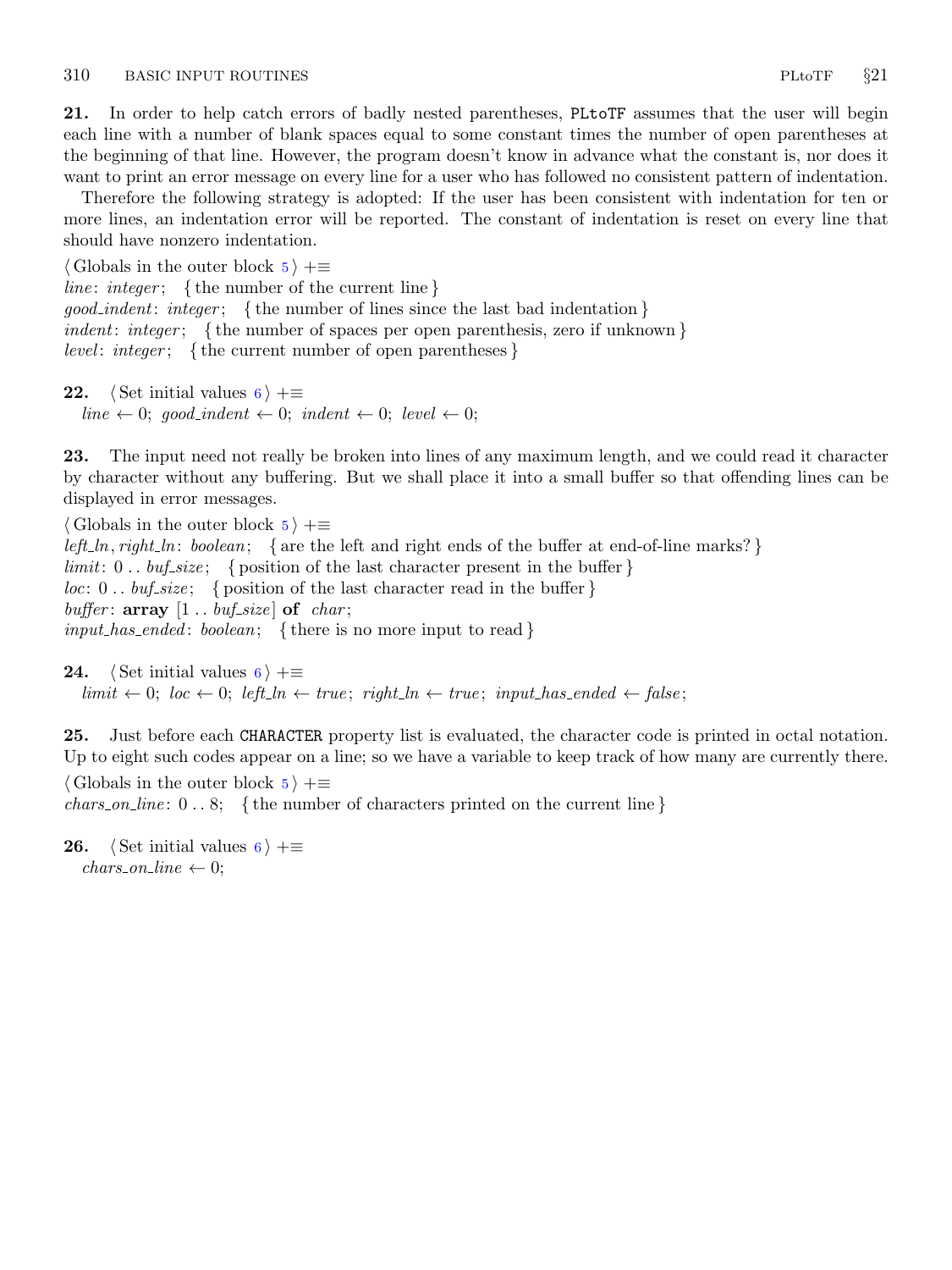<span id="page-10-0"></span>27. The following routine prints an error message and an indication of where the error was detected. The error message should not include any final punctuation, since this procedure supplies its own.

```
define err\_print(#) \equivbegin if chars_on_line > 0 then print\_ln(<sup>'</sup>
              print(\#); show_error\_context;end
procedure show error context; { prints the current scanner location }
  var k: 0.. buf\_size; { an index into buffer}
  begin print\_ln( (\lceil (line \lceil , line : 1, \lceil ). \lceil);
  if \neg left\_ln then print(\hat{\cdot} \dots \hat{\cdot});for k \leftarrow 1 to loc do print(buffer [k]); { print the characters already scanned }
  print\_ln(\lceil \sqcup \rceil);if \neg left\_ln then print('for k \leftarrow 1 to loc do print(\Delta); {space out the second line}
  for k \leftarrow loc + 1 to limit do print (buffer [k]); { print the characters yet unseen }
  if right ln then print\_ln(\tilde{\ } \cup \tilde{\ }) else print\_ln(\tilde{\ } \dots \tilde{\ });
  chars\_on\_line \leftarrow 0;end;
```
28. Here is a procedure that does the right thing when we are done reading the present contents of the buffer. It keeps  $buffer[buf\_size]$  empty, in order to avoid range errors on certain Pascal compilers.

An infinite sequence of right parentheses is placed at the end of the file, so that the program is sure to get out of whatever level of nesting it is in.

On some systems it is desirable to modify this code so that tab marks in the buffer are replaced by blank spaces. (Simply setting  $xord[chr(T1)] \leftarrow "^{\square}$ " would not work; for example, two-line error messages would not come out properly aligned.)

```
procedure fill_buffer;
  begin left_ln \leftarrow right_ln; limit \leftarrow 0; loc \leftarrow 0;
  if left_ln then
     begin if line > 0 then read ln (pl file);
     incr (line );
     end;
  if \epsilon eof (pl_file) then
     begin limit \leftarrow 1; buffer [1] \leftarrow \cap; right ln \leftarrow false; input has ended \leftarrow true;
     end
  else begin while (limit < but\_size - 2) \wedge (\neg \text{eoln}(pl\_file)) do
        begin \text{incr}(\text{limit}); \text{read}(pl\text{-file}, \text{buffer}[\text{limit}]);end;
     buffer|limit + 1| \leftarrow \sim \text{`s'}; right\_ln \leftarrow \text{'}= \text{`e} \cdot \text{`t}if right\_ln then
        begin \text{incr}(\text{limit}); \text{buffer}[\text{limit} + 1] \leftarrow \text{``} \cup \text{''};end;
     if left ln then \langle29\rangle;
     end;
```
end;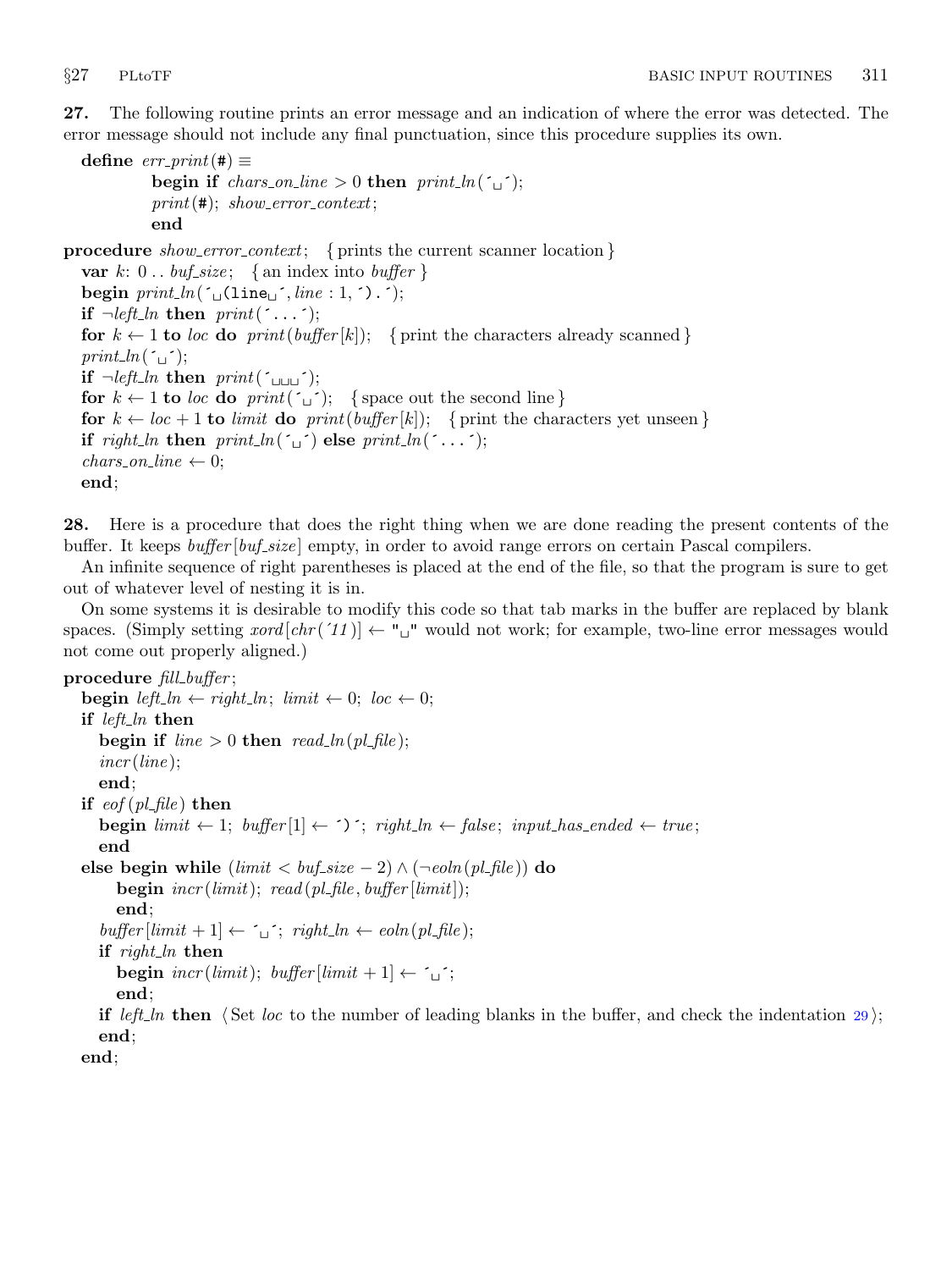<span id="page-11-0"></span>29. The interesting part about fill buffer is the part that learns what indentation conventions the user is following, if any.

```
define bad_indent(#) \equivbegin if good_indent \geq 10 then err_print(#);
             good\_indent \leftarrow 0; \text{indent in} \leftarrow 0;end
\text{Set} loc to the number of leading blanks in the buffer, and check the indentation 29 \equivbegin while (loc < limit) \wedge (buffer[loc + 1] = \neg \wedge) do incr(loc);if loc < limit then
     begin if level = 0 then
       if loc = 0 then incr(good\_indent)else \textit{bad\_indent}('Warning: Indented line occurred at level zero')
     else if \text{indent} = 0 then
          if loc mod level = 0 then
             begin indent \leftarrow loc div level; good_indent \leftarrow 1;
             end
          else good_indent \leftarrow 0else if indent * level = loc then incr(good\_indent)else \textit{bad} indent(´Warning: Inconsistent indentation; \textit{if},
                   \text{`you}\_\text{a}re\text{...}at\text{...}parenthesis\text{...}level\text{...}; level:1);
     end;
  end
This code is used in section 28.
```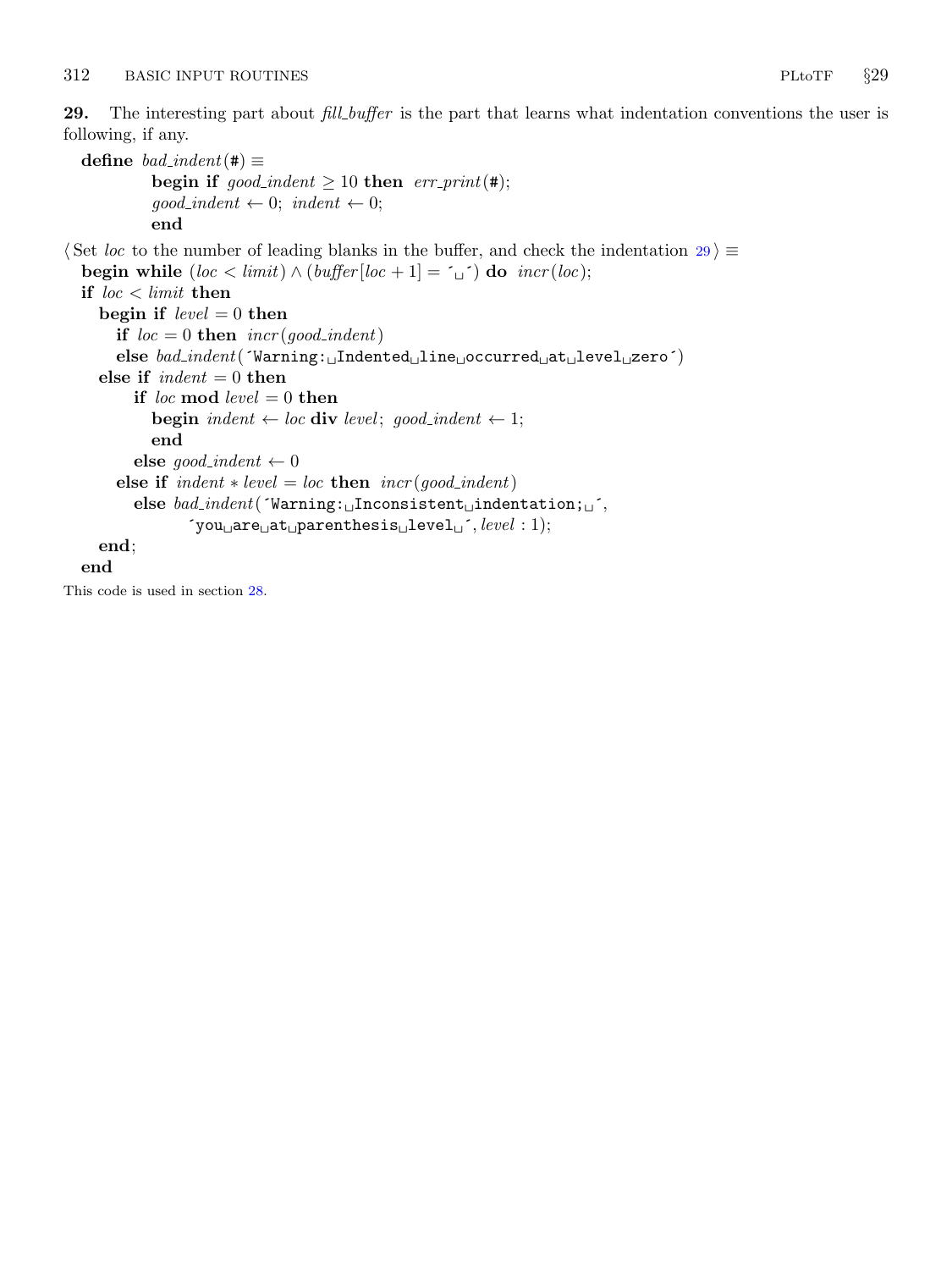<span id="page-12-0"></span>**30.** Basic scanning routines. The global variable *cur char* holds the ASCII code corresponding to the character most recently read from the input buffer, or to a character that has been substituted for the real one.

 $\langle$  Globals in the outer block [5](#page-2-0)  $\rangle$  +≡ cur\_char:  $ASCH\_{code}$ ; {we have just read this }

31. Here is a procedure that sets *cur\_char* to an ASCII code for the next character of input, if that character is a letter or digit or slash or >. Otherwise it sets  $cur_{char} \leftarrow " \cup",$  and the input system will be poised to reread the character that was rejected, whether or not it was a space. Lower case letters are converted to upper case.

procedure get\_keyword\_char; begin while  $(loc = limit) \wedge (\neg right\_ln)$  do fill\_buffer; if  $loc = limit$  then  $cur_{char} \leftarrow " \perp"$  {end-of-line counts as a delimiter} else begin  $cur\_char \leftarrow xord[buffer[loc + 1]]$ ; if  $cur\_char \geq "a"$  then  $cur\_char \leftarrow cur\_char - 70;$ if  $((cur\_char \geq "0") \wedge (cur\_char \leq "9")$  then  $incr(loc)$ else if  $((\text{cur\_char} \geq "A") \land (\text{cur\_char} \leq "Z")$ ) then  $\text{incr}(loc)$ else if  $cur\_char = "\prime"$  then  $incr(loc)$ else if  $cur\_char = ">"$  then  $incr(loc)$ else  $cur\_char \leftarrow "$ "; end; end;

**32.** The following procedure sets cur char to the next character code, and converts lower case to upper case. If the character is a left or right parenthesis, it will not be "digested"; the character will be read again and again, until the calling routine does something like ' $\text{incr}(loc)$ ' to get past it. Such special treatment of parentheses insures that the structural information they contain won't be lost in the midst of other error recovery operations.

```
define backup \equivbegin if (cur\_char > ")\") \vee (cur\_char < "("") then decr(loc);end { undoes the effect of get\_next }
procedure get next; { sets cur char to next, balks at parentheses }
  begin while loc = limit do fill buffer;
  incr(loc); cur\_char \leftarrow xord[buffer[loc]);if cur\_char \geq "a" then
    if cur_char \leq "z" then cur_char \leftarrow cur_char - '40 { uppercasify }
    else begin if cur\_char = invalid\_code then
          begin err\_print( [Illegal<sub>\cup</sub>character\cupin\cupthe\cupfile´); cur char \leftarrow "?";
         end;
       end
  else if (cur\_char \leq ")\") \wedge (cur\_char \geq "(") \ then \ der(loc);end;
```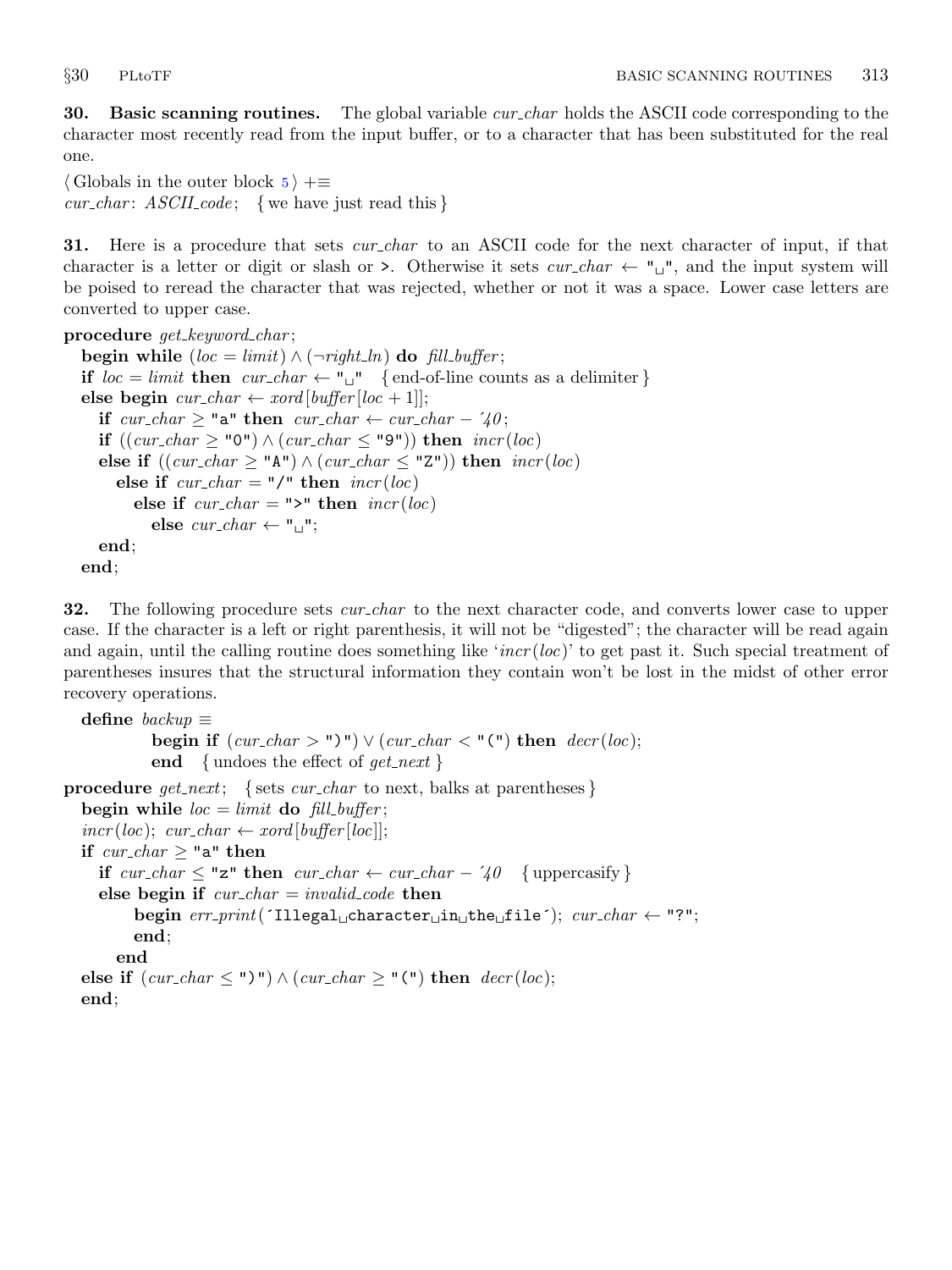<span id="page-13-0"></span>33. The next procedure is used to ignore the text of a comment, or to pass over erroneous material. As such, it has the privilege of passing parentheses. It stops after the first right parenthesis that drops the level below the level in force when the procedure was called.

```
procedure skip_to_end_of_item;
  var l: integer; { initial value of level }
  begin l \leftarrow level;while level \geq l do
    begin while loc = limit do fill buffer;
    incr(loc);if buffer[loc] = \cdot then decr(level)else if buffer[loc] = '('then incr(level);end;
  if input has ended then err\_print( File ended unexpectedly: _NN_{O_1}closing ")"^{\prime};
  cur_{char} \leftarrow "u"; {now the right parenthesis has been read and digested }
  end;
```
34. Sometimes we merely want to skip past characters in the input until we reach a left or a right parenthesis. For example, we do this whenever we have finished scanning a property value and we hope that a right parenthesis is next (except for possible blank spaces).

define  $skip\_to\_parent \equiv$ repeat get\_next until  $(cur\_char = "(") \vee (cur\_char = ")")$ define  $skip_error$  (#)  $\equiv$ begin  $err\_print(\#); skip\_to\_parent;$ end { this gets to the right parenthesis if something goes wrong } define  $\text{flush\_error}(\texttt{\#}) \equiv$ begin  $err\_print(\#);$  skip\_to\_end\_of\_item; end { this gets past the right parenthesis if something goes wrong }

35. After a property value has been scanned, we want to move just past the right parenthesis that should come next in the input (except for possible blank spaces).

**procedure** finish\_the\_property; { do this when the value has been scanned } begin while  $cur\_char = "u"$  do  $get\_next;$ if  $cur_{char} \neq$  ")" then  $err_{.}print('Junk_{1} \text{ after}_{1} property_{1} \text{ value}_{1} will_{1} \text{ be}_{1}$  ignored');  $skip_to$ <sub>-end-of-item</sub>; end;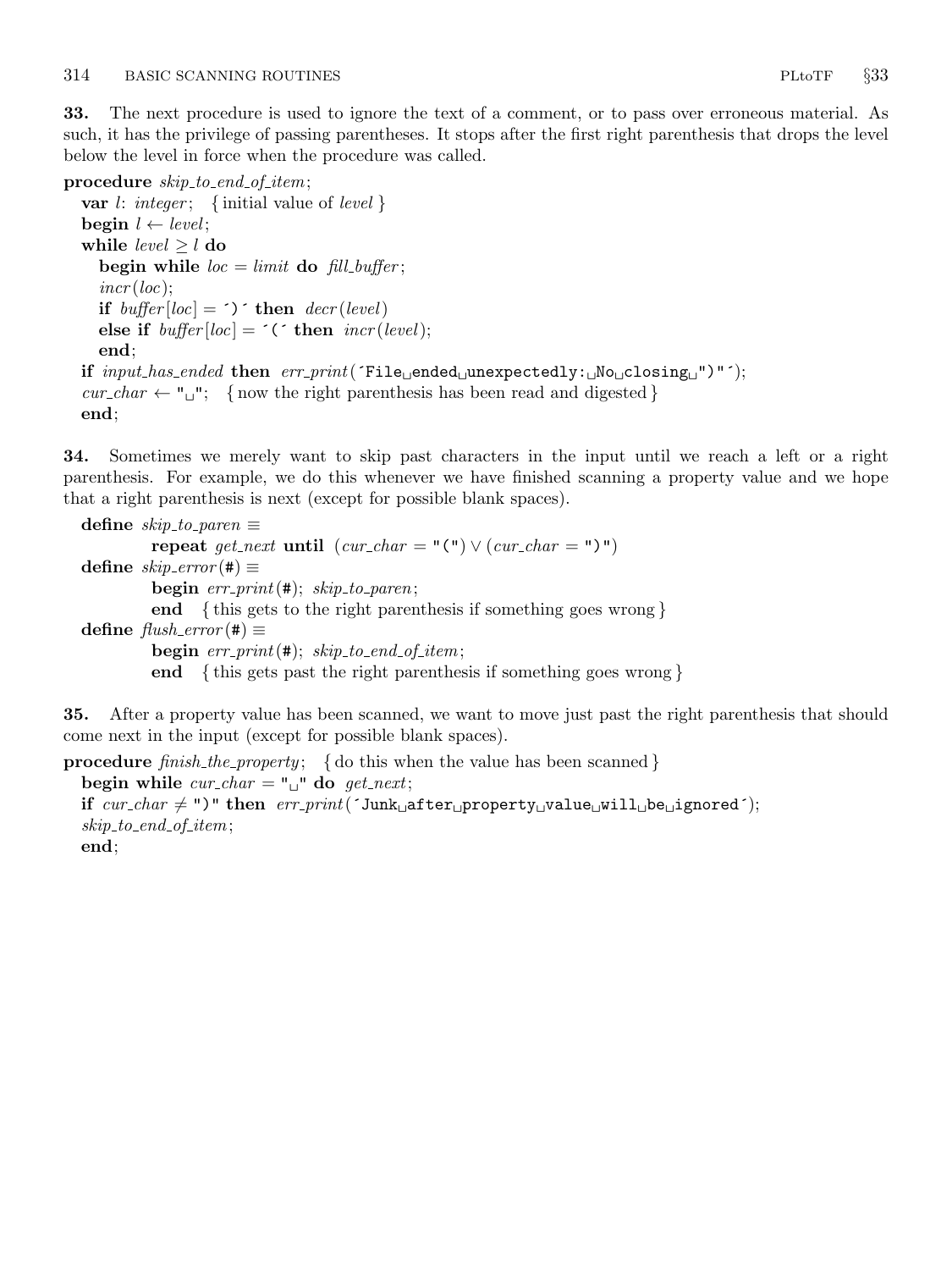<span id="page-14-0"></span>36. Scanning property names. We have to figure out the meaning of names that appear in the PL file, by looking them up in a dictionary of known keywords. Keyword number n appears in locations start  $[n]$ through  $start[n+1]-1$  of an array called *dictionary*.

define  $max_name_index = 88$  {upper bound on the number of keywords } define  $max\_letters = 600$  {upper bound on the total length of all keywords }

 $\langle$  Globals in the outer block [5](#page-2-0)  $\rangle$  +=

start:  $array \t[1 \dots max_name_index]$  of  $0 \dots max-letters$ ;

dictionary:  $array \t [0.. max\_letters]$  of  $ASCII\_code;$ 

start ptr:  $0 \ldots max_name_index;$  {the first available place in start}

 $dict\_ptr: 0...max\_letters; \{ the first available place in dictionary \}$ 

**37.**  $\langle$  Set initial values [6](#page-2-0)  $\rangle$  +≡  $start\_ptr \leftarrow 1; start[1] \leftarrow 0; dict\_ptr \leftarrow 0;$ 

**38.** When we are looking for a name, we put it into the *cur name* array. When we have found it, the corresponding *start* index will go into the global variable *name\_ptr*.

define  $longest_name = 20$  {length of DEFAULTRULETHICKNESS}

 $\langle$  Globals in the outer block [5](#page-2-0)  $\rangle$  += cur name:  $array [1..longest_name]$  of  $ASCII_code; \{a$  name to look up } name\_length:  $0$ .. longest\_name; {its length} name\_ptr:  $0 \ldots max_name_index;$  {its ordinal number in the dictionary }

**39.** A conventional hash table with linear probing (cf. Algorithm 6.4L in The Art of Computer Programming) is used for the dictionary operations. If  $nhash|h| = 0$ , the table position is empty, otherwise  $nhash|h|$ points into the start array.

**define** hash prime  $= 101$  { size of the hash table }  $\langle$  Globals in the outer block [5](#page-2-0)  $\rangle$  + $\equiv$ nhash:  $array [0..hash\_prime - 1]$  of  $0..max_name\_index;$  $cur\_hash: 0 \dots hash\_prime - 1; \{ current position in the hash table \}$ 

40. (Local variables for initialization  $19$ ) +≡ h: 0.. hash\_prime  $-1$ ; { runs through the hash table }

41. (Set initial values [6](#page-2-0)) +≡ for  $h \leftarrow 0$  to hash\_prime  $-1$  do nhash  $[h] \leftarrow 0$ ;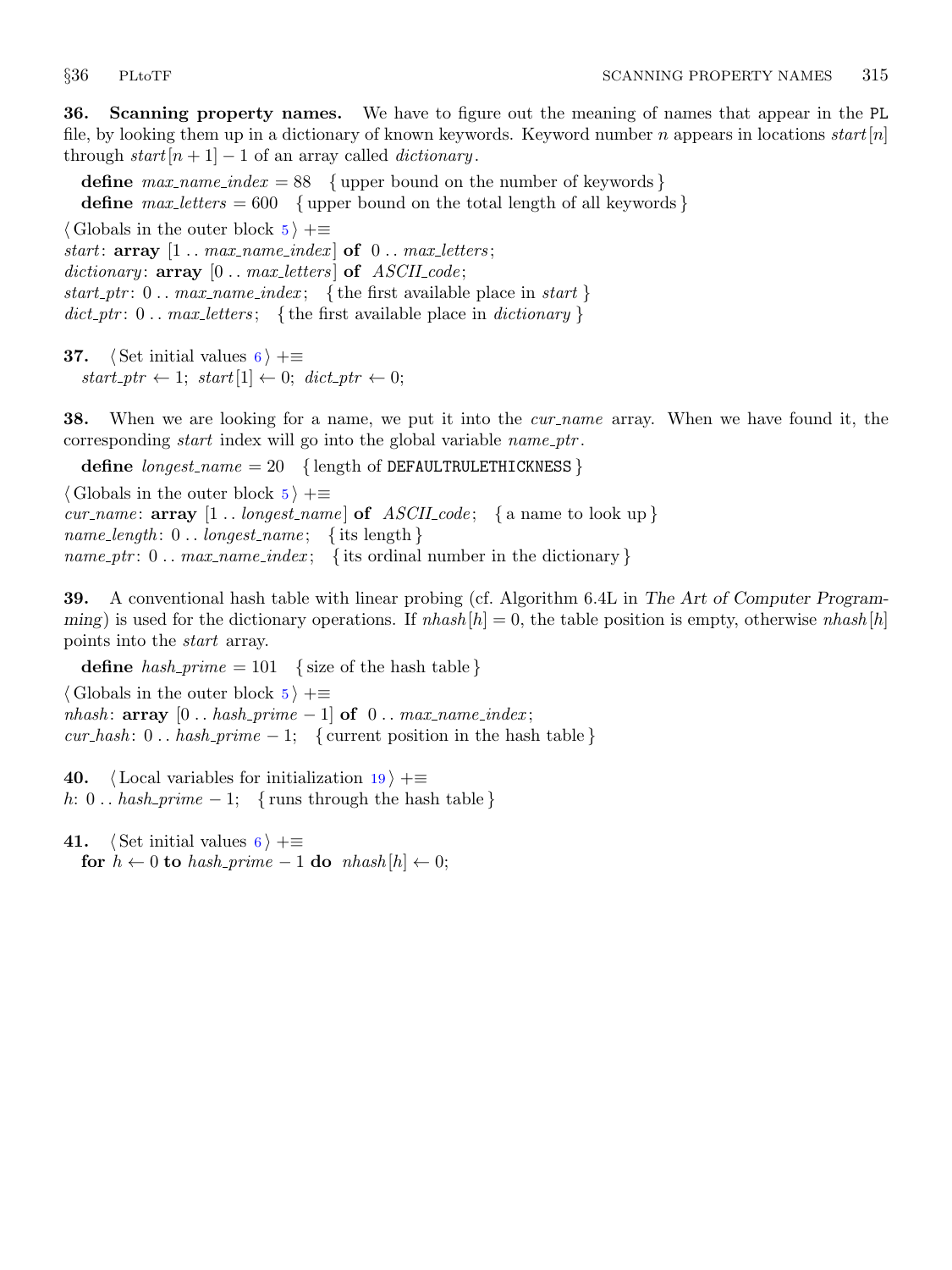<span id="page-15-0"></span>42. Since there is no chance of the hash table overflowing, the procedure is very simple. After *lookup* has done its work, *cur* hash will point to the place where the given name was found, or where it should be inserted.

procedure  $lookup$ ; {finds *cur\_name* in the dictionary } var  $k: 0$ ... longest\_name; {index into cur\_name} j: 0.. max-letters; {index into dictionary} not\_found: boolean; { clumsy thing necessary to avoid **goto** statement } **begin**  $\langle$  Compute the hash code, *cur\_hash*, for *cur\_name* 43 $\rangle$ ;  $not\_found \leftarrow true;$ while *not\_found* do begin if  $cur\_hash = 0$  then  $cur\_hash \leftarrow hash\_prime - 1$  else  $decr(cur\_hash)$ ; if  $nhash[cur\_hash] = 0$  then  $not\_found \leftarrow false$ else begin  $j \leftarrow start[{\text{nhash}}[{\text{cur\_hash}}]$ ; if  $start[nhash[cur\_hash] + 1] = j + name\_length$  then begin not\_found  $\leftarrow$  false; for  $k \leftarrow 1$  to name\_length do if dictionary  $[j + k - 1] \neq cur_name[k]$  then not found  $\leftarrow true$ ; end; end; end;  $name\_ptr \leftarrow nhash[cur\_hash];$ end;

43. (Compute the hash code, cur\_hash, for cur\_name  $43 \geq$  $cur\_hash \leftarrow cur\_name[1];$ 

for  $k \leftarrow 2$  to name\_length do cur\_hash  $\leftarrow$  (cur\_hash + cur\_hash + cur\_name[k]) mod hash\_prime This code is used in section 42.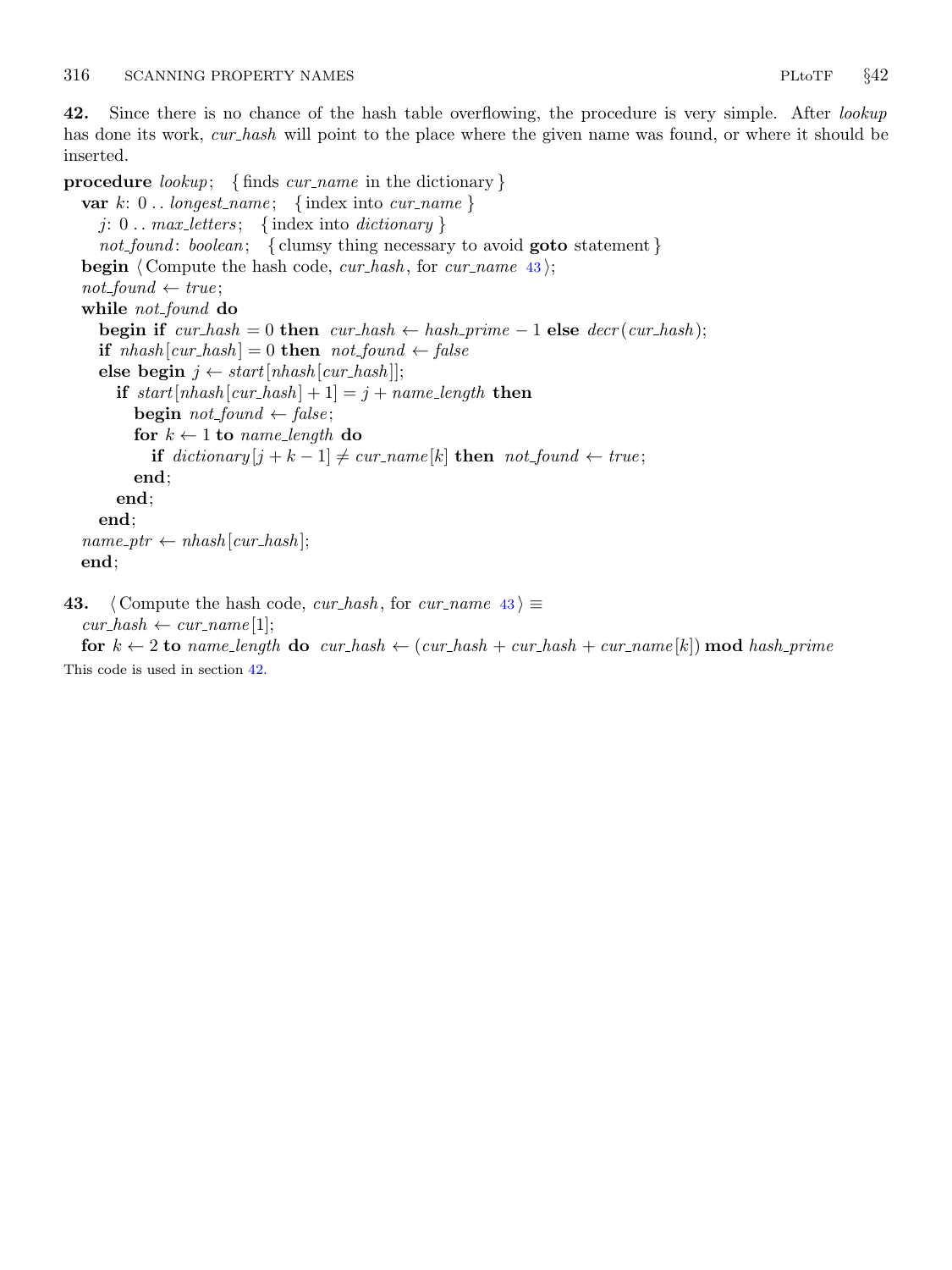<span id="page-16-0"></span>44. The "meaning" of the keyword that begins at start [k] in the dictionary is kept in equiv [k]. The numeric equiv codes are given symbolic meanings by the following definitions.

define  $comment\_code = 0$ define  $check\_sum\_code = 1$ define  $design\_size\_code = 2$ define  $design\_units\_code = 3$ define  $coding\_scheme\_code = 4$ define  $family\_code = 5$ define  $face\_code = 6$ define  $seven\_bit\_safe\_flag\_code = 7$ define header\_code  $= 8$ define  $font\_dimensione = 9$ define  $lig\_table\_code = 10$ define  $boundary\_char\_code = 11$ define *character\_code*  $= 12$ define  $parameter\_code = 20$ define  $char\_info\_code = 50$ define  $width = 1$ define  $height = 2$ define  $depth = 3$ define *italic*  $= 4$ define  $char_wd\_code = char\_info\_code + width$ define  $char\_ht\_code = char\_info\_code + height$ define  $char\_dp\_code = char\_info\_code + depth$ define  $char\_ic\_code = char\_info\_code + italic$ define  $next\_{larger\_{code}} = 55$ define  $var\_char\_code = 56$ define  $label\_code = 70$ define  $stop\_code = 71$ define  $skip\_code = 72$ define  $km\_code = 73$ define  $lig\_code = 74$  $\langle$  Globals in the outer block [5](#page-2-0)  $\rangle$  +≡ equiv:  $array \; | \; 0 \; \ldots \; max_name_index | \; of \; byte;$ *cur\_code:* byte; { equivalent most recently found in equiv }

45. We have to get the keywords into the hash table and into the dictionary in the first place (sigh). The procedure that does this has the desired *equiv* code as a parameter. In order to facilitate WEB macro writing for the initialization, the keyword being initialized is placed into the last positions of *cur-name*, instead of the first positions.

```
procedure enter\_name(v : byte); { cur\_name goes into the dictionary }
  var k: 0... longest_name;
  begin for k \leftarrow 1 to name_length do cur_name |k| \leftarrow cur_name |k| + longest_name – name_length |;
          { now the name has been shifted into the correct position }
  lookup; {this sets cur_hash to the proper insertion place}
  nhash[cur\_hash] \leftarrow start\_ptr; \; \textit{equiv[start\_ptr]} \leftarrow v;for k \leftarrow 1 to name-length do
     begin dictionary dict\_ptr \leftarrow cur\_name[k]; incr(dict_ptr);
     end;
  incr(start\_ptr); start[start\_ptr] \leftarrow dict\_ptr;end;
```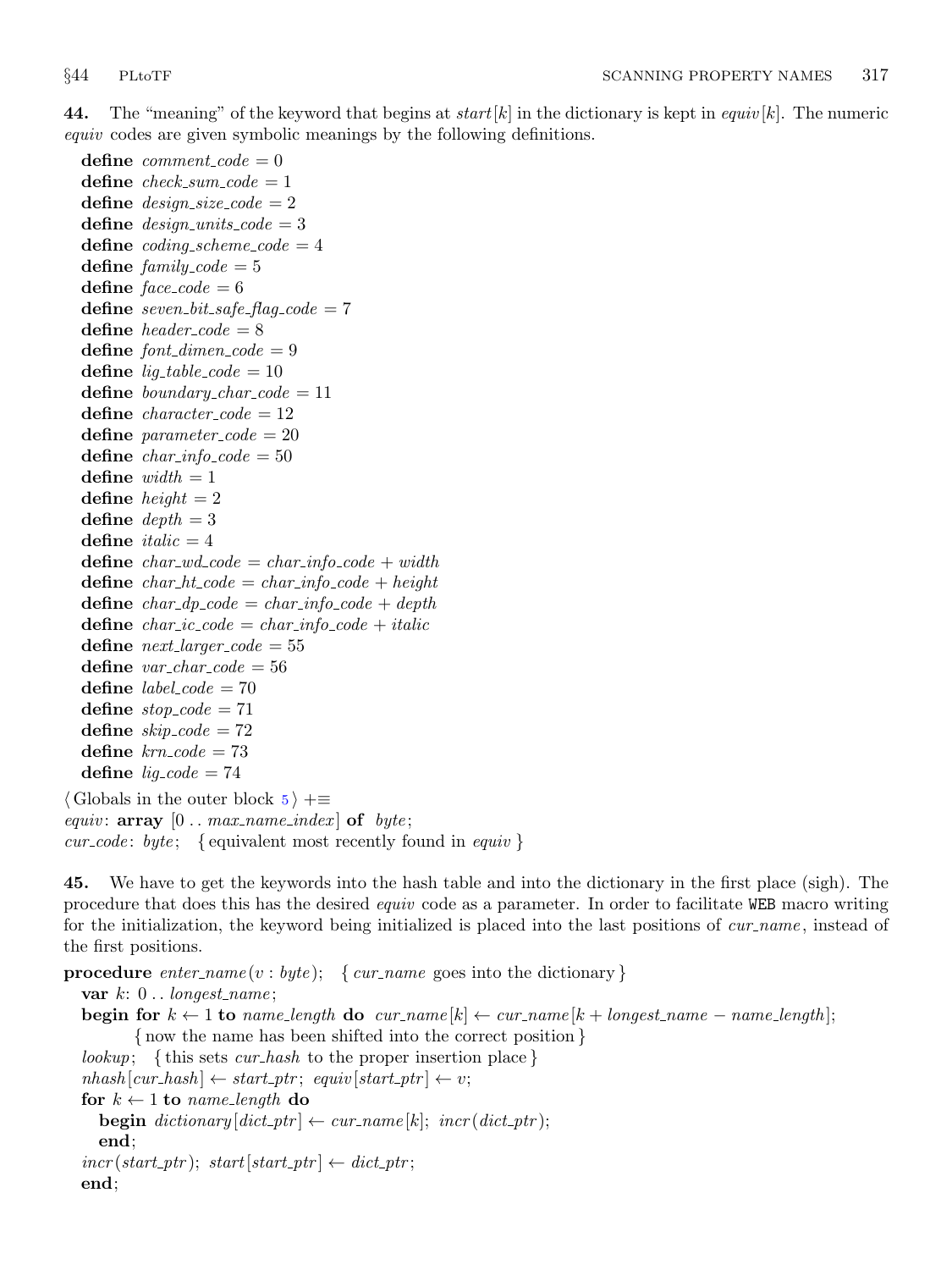<span id="page-17-0"></span>46. Here are the macros to load a name of up to 20 letters into the dictionary. For example, the macro load5 is used for five-letter keywords.

```
define tail(\#) \equiv enter_name(\#)define t20 (\#) \equiv \text{cur_name}[20] \leftarrow *, \text{tail}define t19 (\#) \equiv \text{cur_name} [19] \leftarrow \#; t20define t18 (\#) \equiv \text{cur_name} [18] \leftarrow *, t19define t17(\texttt{#}) \equiv \textit{cur_name}[17] \leftarrow \texttt{#}; \; t18define t16 (\#) \equiv \text{cur_name} [16] \leftarrow 4; t17define t15 (\#) \equiv \text{cur_name}[15] \leftarrow 4; t16define t14 \text{ } (\#) \equiv \text{cur_name}[14] \leftarrow \#; t15define t13(\texttt{#}) \equiv \textit{cur_name}[13] \leftarrow \texttt{#}; \; t14define t12 (\#) \equiv \text{cur_name}[12] \leftarrow \#; t13define t11 (\#) \equiv \text{cur_name}[11] \leftarrow \#; t12define t10 (\#) \equiv \text{cur_name} [10] \leftarrow \#; t11define t\theta(\textbf{m}) \equiv cur\_name[9] \leftarrow \textbf{m}; t10define t8 (\#) \equiv \text{cur_name}[8] \leftarrow 4; t9define t\mathcal{T}(\#) \equiv \text{cur_name}[7] \leftarrow \#; t\mathcal{S}define t6 (\#) \equiv \text{cur_name}[6] \leftarrow \#; t7define t5 (\#) \equiv \text{cur_name}[5] \leftarrow \#; t6define t/4 (#) \equiv cur_name[4] \leftarrow #; t5
define t3(\texttt{\#}) \equiv \textit{cur_name}[3] \leftarrow \texttt{\#}; t4define t2(\textbf{\#}) \equiv \text{cur_name}[2] \leftarrow \textbf{\#}; \; t3define t1 (\#) \equiv \text{cur_name}[1] \leftarrow \#; t2define load3 \equiv name\_length \leftarrow 3; t18
define load4 \equiv name\_length \leftarrow 4; t17
define load5 \equiv name\_length \leftarrow 5; t16
define load6 \equiv name\_length \leftarrow 6; t15
define load7 \equiv name\_length \leftarrow 7; t14
define load8 \equiv name\_length \leftarrow 8; t13define load9 \equiv name\_length \leftarrow 9; t12
define load10 \equiv name\_length \leftarrow 10; t11
define load11 \equiv name\_length \leftarrow 11; t10define load12 \equiv name\_length \leftarrow 12; t9
define load13 \equiv name\_length \leftarrow 13; t8define load14 \equiv name\_length \leftarrow 14; t7define load15 \equiv name\_length \leftarrow 15; t6
define load16 \equiv name\_length \leftarrow 16; t5
define load17 \equiv name\_length \leftarrow 17; t4
define load18 \equiv name\_length \leftarrow 18; t3
define load19 \equiv name\_length \leftarrow 19; t2
define load20 \equiv name\_length \leftarrow 20; t1
```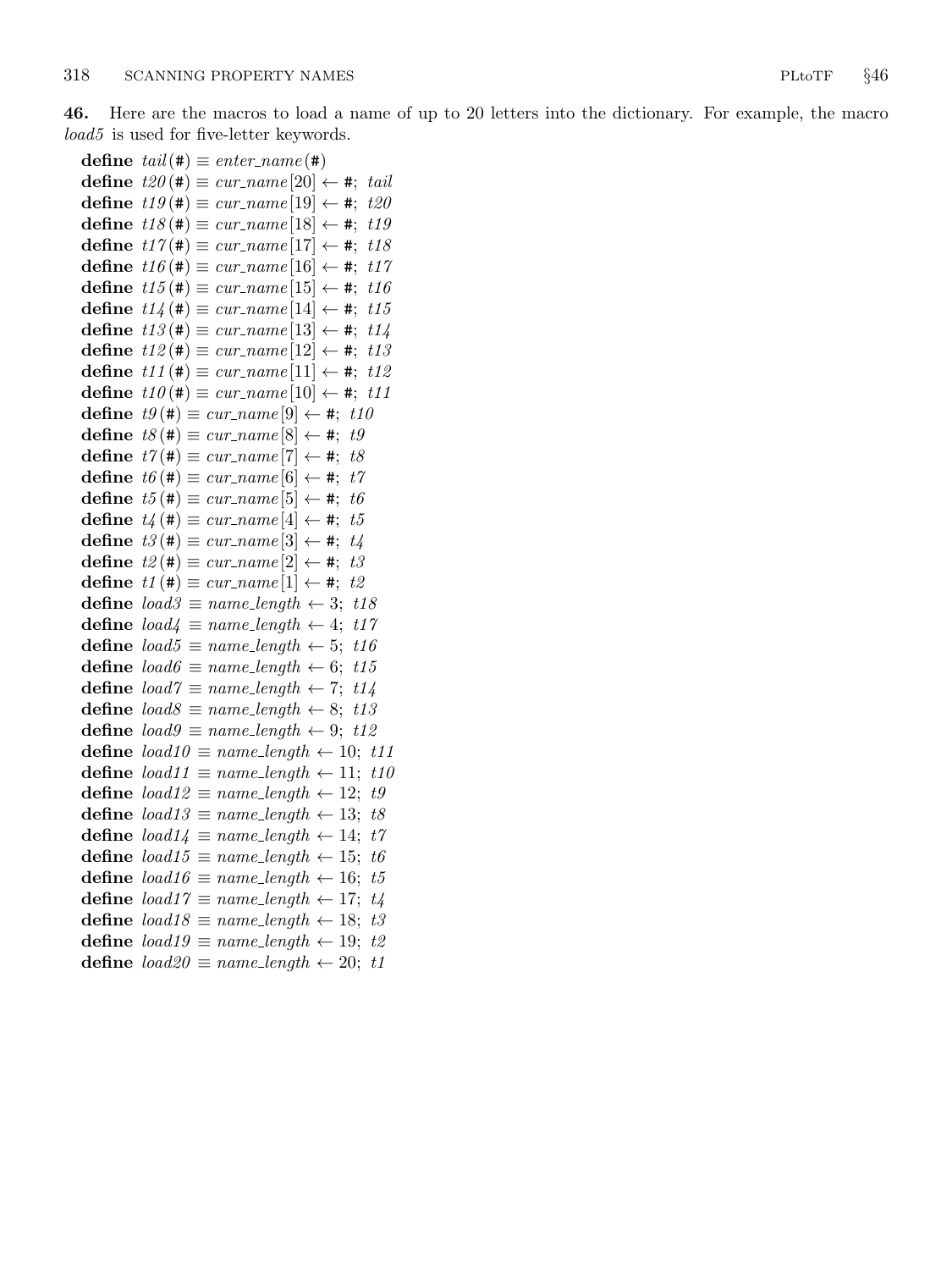```
47. (Thank goodness for keyboard macros in the text editor used to create this WEB file.)
\Diamond Enter all of the names and their equivalents, except the parameter names 47 \equivequiv[0] \leftarrow comment\_code; \{ this is used after unknown keywords \}load8("C")("H")("E")("C")("K")("S")("U")("M")(<i>check\_sum\_code</i>);load10 ("D")("E")("S")("I")("G")("N")("S")("I")("Z")("E")(design_size_code);
  load11 ("D")("E")("S")("I")("G")("N")("U")("N")("I")("T")("S")(design\_units\_code);
  load12 ("C")("D")("I")("N")("G")("S")("C")("H")("E")("M")("E")(coding_scheme_code);
  load6("F")("A")("M")("I")("L")("Y") (family_code);load\{(\text{``F''})(\text{``A''})(\text{``C''})(\text{``E''})(face\_code);load16 ("S")("E")("V")("E")("N")("B")("I")("T")
       ("S")("A")("F")("E")("F")("L")("A")("G")(<i>seven\_bit\_safe\_flag\_code</i>);load6 ("H")("E")("A")("D")("E")("R")(header\_code);
  load9("F")("O")("N")("T")("O")("T")("I")("M")("E")("N") (font\_dimen\_code);load8("L")("I")("G")("T")("A")("B")("L")("E")((<i>lig_table_code</i>);load12 ("B")("U")("N")("D")("A")("R")("Y")("C")("H")("A")("R")(boundary_char_code);
  load9("C")("H")("A")("R")("A")("C")("C")("T")("E")("R")(<i>character\_code</i>);load9("P")("A")("R")("A")("M")("E")("E")("E")("R")("R")(<i>parameter\_code</i>);load6 ("C")("H")("A")("R")("W")("D")(char\_wd\_code);
  load6 ("C")("H")("A")("R")("H")("T")(char\_ht\_code);
  load6 ("C")("H")("A")("R")("D")("P")(char\_dp\_code);
  load6("C")("H")("A")("R")("I")("C")(<i>char\_ic\_code</i>);load10 ("N")("E")("X")("T")("L")("A")("R")("G")("E")("E")("R")(next_larger_code);
  load7("V")("A")("R")("C")("H")("A")("A")("R")(<i>var\_char\_code</i>);load3("T")("O")("P")(var\_char\_code + 1);load3("M")("I")("D")(var\_char\_code + 2);load3 ("B")("O")("T")(var\_char\_code + 3);
  load3 ("R")("E")("P")(var\_char\_code + 4);
  load3 ("E")("X")("T")(var_char_code + 4); { compatibility with older PL format }
  load7("C")("D")("M")("M")("E")("N")("T")(<i>comment</i><sub>-code</sub>);load5("L")("A")("B")("E")("L") (label\_code);load4 ("S")("T")("O")("P")(stop_code);
  load4 ("S")("K")("I")("P")(skip\_code);
  load3("K")("R")("N")(krn\_code);load3("L")("I")("G")({liq\_code});load_4 ("/")("L")("I")("G")(lig\_code + 2);
  load5("/")("L")("I")("G")("G")(<i>lig\_code + 6</i>);load\{ ("L") ("I")("G")("G")("I") (lig_code + 1);load5("L")("I")("G")("A")("I")("2") (liq_code + 5);load5("/")("L")("I")("G")("G")((<i>lig\_code + 3</i>);load6("/")("L")("I")("G")("G")("/")(">")(<math>lig\_code + 7);load7("/")("L")("I")("G")("G")("/")(">")("P")(<i>lig\_code + 11</i>);This code is used in section 146.
```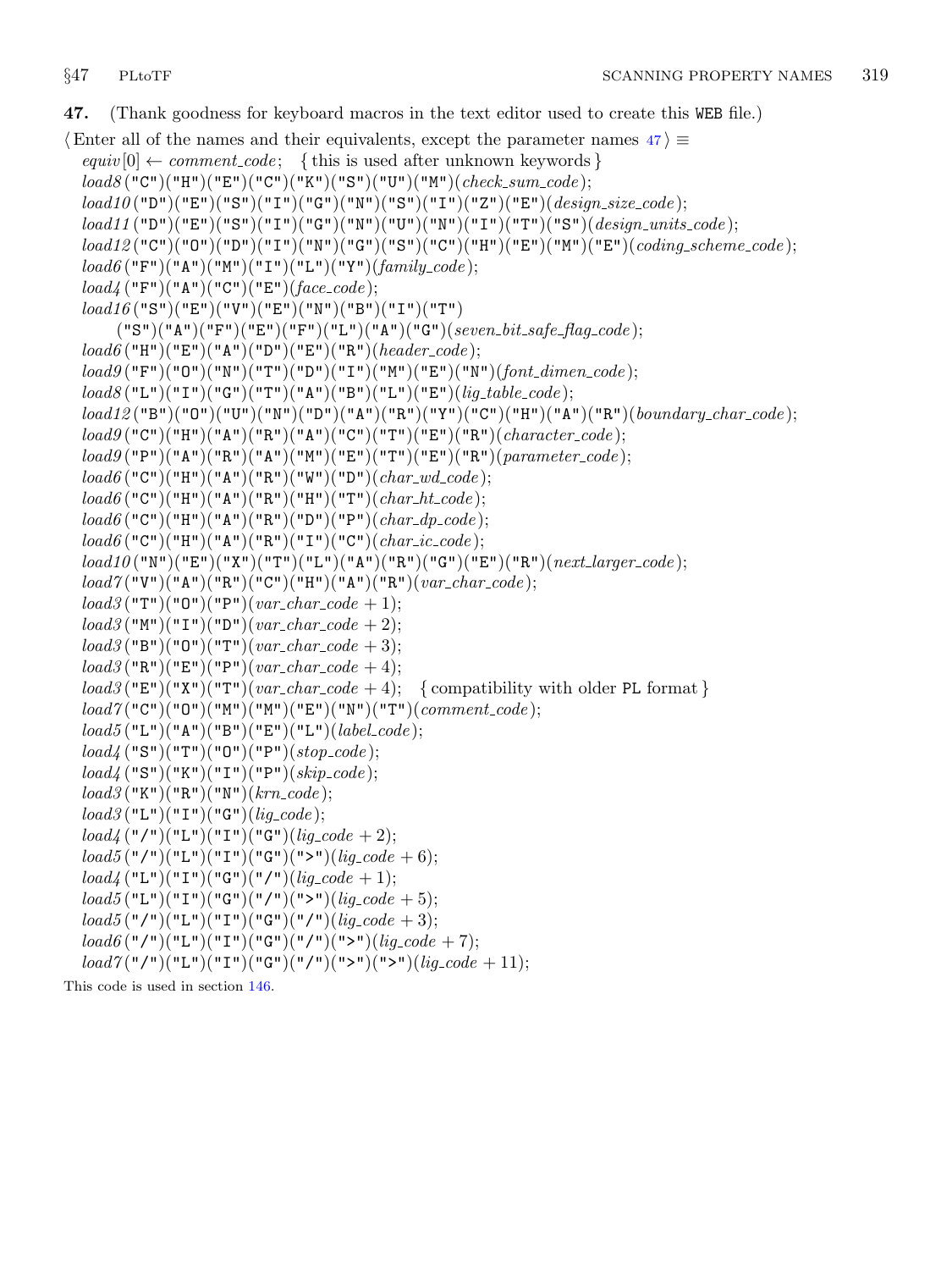<span id="page-19-0"></span>48.  $\langle$  Enter the parameter names 48  $\rangle \equiv$ 

```
load5("S")("L")("A")("N")("T")(<i>parameter\_code + 1);load5("S")("P")("A")("C")("E")(<i>parameter\_code + 2</i>);load7("S")("T")("R")("E")("T")("C")("C")("H")(<i>parameter\_code + 3</i>);load6("S")("H")("R")("I")("N")("N")("K")(<i>parameter\_code + 4);load7("X")("H")("E")("I")("G")("H")("H")("T")(<i>parameter</i><i>code</i> + 5);load_4 ("Q")("U")("A")("D")(parameter_code + 6);
load10("E")("X")("T")("R")("A")("S")("P")("A")("C")("E")(<i>parameter\_code + 7);load( ("N")("U")("M")("1")(parameter_code + 8);
load_4 ("N")("U")("M")("2")(parameter_code + 9);
load_4 ("N")("U")("M")("3")(parameter_code + 10);
load6("D")("E")("N")("O")("M")("1")(<i>parameter\_code + 11);load6("D")("E")("N")("O")("M")("2")(<i>parameter\_code + 12</i>);load_4 ("S")("U")("P")("1")(parameter_code + 13);
load_4 ("S")("U")("P")("2")(parameter_code + 14);
load_4 ("S")("U")("P")("3")(parameter_code + 15);
load_4 ("S")("U")("B")("1")(parameter_code + 16);
load_4 ("S")("U")("B")("2")(parameter_code + 17);
load7("S")("U")("P")("D")("R")("O")("P")(<i>parameter\_code + 18</i>);load7("S")("U")("B")("D")("R")("O")("P")(<i>parameter\_code + 19</i>);load6("D")("E")("L")("I")("M")("M")("1")(<i>parameter\_code + 20</i>);load6("D")("E")("L")("I")("M")("2")(<i>parameter\_code + 21</i>);load10 ("A")("X")("I")("S")("H")("E")("I")("G")("H")("T")(parameter_code + 22);
load20 ("D")("E")("F")("A")("U")("L")("T")("R")("U")("L")("E")
    ("T")("H")("I")("C")("K")("N")("E")("S")("S")(<i>parameter\_code + 8</i>);load13 ("B")("I")("G")("D")("P")("B")("P")("A")("C")("I")("N")("G")("1")(parameter_code + 9);
load13 ("B")("I")("G")("D")("B")("S")("P")("A")("C")("I")("N")("G")("2")(parameter_code + 10);
load13 ("B")("I")("G")("O")("P")("S")("P")("A")("C")("I")("N")("G")("3")(parameter_code + 11);
load13 ("B")("I")("G")("O")("P")("S")("P")("A")("C")("I")("N")("G")("4")(parameter_code + 12);
load13 ("B")("I")("G")("O")("P")("S")("P")("A")("C")("I")("N")("G")("5")(parameter_code + 13);
```
This code is used in section [146.](#page-49-0)

49. When a left parenthesis has been scanned, the following routine is used to interpret the keyword that follows, and to store the equivalent value in  $cur\_code$ .

```
procedure get_name;
```

```
begin incr(loc); incr(level); { pass the left parenthesis }
cur\_char \leftarrow "\cdots"while cur\_char = "u" do get\_next;if (cur_{char} > ")') \vee (cur_{char} < "("") then decr(loc); { back up one character }
name_length \leftarrow 0; get_keyword(char; \{ prepare to scan the name\})while cur\_char \neq " \sqcup" do
  begin if name_length = longest_name then cur_name [1] \leftarrow "X" { force error }
  else \textit{incr}(\textit{name\_length});
  cur_name[name_length] \leftarrow cur\_char; get\_keyword\_char;end;
lookup;
if name\_ptr = 0 then err\_print('Sory, \text{uI}_d don't\text{uKnow}_t that \text{uproperty}_t name');cur\_code \leftarrow equiv(name\_ptr);end;
```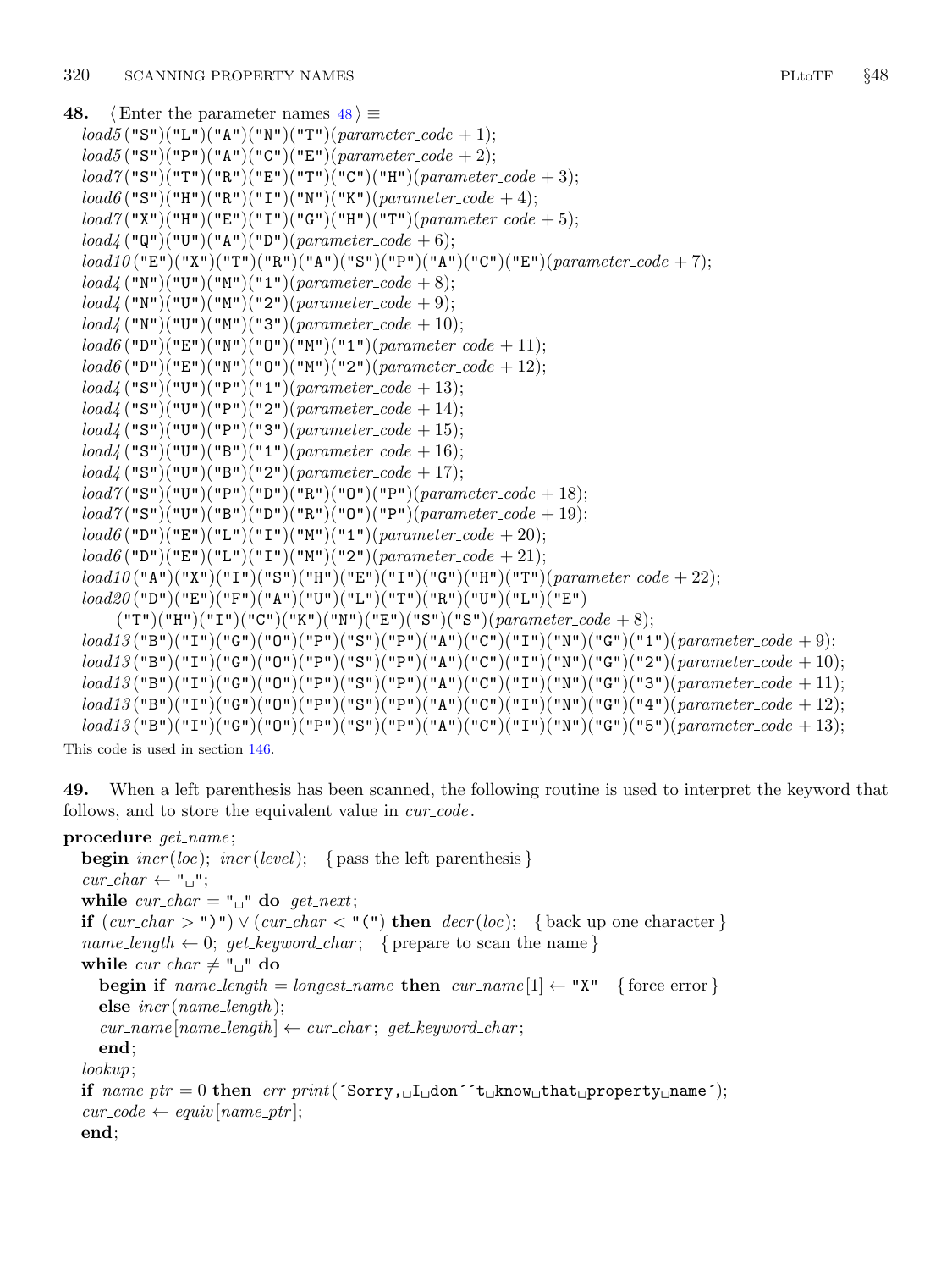<span id="page-20-0"></span>50. Scanning numeric data. The next thing we need is a trio of subroutines to read the one-byte, four-byte, and real numbers that may appear as property values. These subroutines are careful to stick to numbers between  $-2^{31}$  and  $2^{31} - 1$ , inclusive, so that a computer with two's complement 32-bit arithmetic will not be interrupted by overflow.

51. The first number scanner, which returns a one-byte value, surely has no problems of arithmetic overflow.

```
function get\_byte: byte; {scans a one-byte property value}
  var acc: integer; { an accumulator }
     t: \text{ASCII\_code}; {the type of value to be scanned }
  begin repeat get\_next;until \text{cur}\_\text{char} \neq "_1"; { skip the blanks before the type code }
  t \leftarrow cur_{char}; acc \leftarrow 0;repeat get.next;until \text{cur}\_\text{char} \neq " " \vdots { skip the blanks after the type code }
  if t = "C" then \langle Scan an ASCII character code 52\rangleelse if t = "D" then \langle Scan a small decimal number 53 \rangleelse if t = "0" then \langle54\rangleelse if t = "H" then \langle55 \rangleelse if t = \text{``F''} then \langle56\rangleelse skip_error (You\_\text{need}\_\text{''C"\_\text{''D"\_\text{''D"\_\text{''D"\_\text{''D"\_\text{''H"\_\text{''T"\_\text{``here'}$}}};cur\_char \leftarrow "\sqcup"; get_byte \leftarrow acc;end;
```
52. The get next routine converts lower case to upper case, but it leaves the character in the buffer, so we can unconvert it.

 $\langle$  Scan an ASCII character code 52 $\rangle \equiv$ if  $(cur\_char \geq 71) \wedge (cur\_char \leq 776) \wedge ((cur\_char < "("") \vee (cur\_char > "")")$  then  $acc \leftarrow xord[buffer[loc]]$ 

 $else$   $skip\_error($   $"C"_{\sqcup}$ value $\sqcup$ must $\sqcup$ be $\sqcup$ standard $\sqcup$ ASCII $\sqcup$ and $\sqcup$ not $\sqcup$ a $\sqcup$ paren $\land$ 

This code is used in section 51.

```
53. \langle Scan a small decimal number 53 \rangle \equivbegin while (cur\_char \geq "0") \wedge (cur\_char \leq "9") do
     begin acc \leftarrow acc * 10 + cur\_char - "0";if acc > 255 then
        begin skip\_error( This_1value_2shouldn^ t<sub>u</sub>exceed_2255^; acc \leftarrow 0; cur\_char \leftarrow "_1";
        end
     else get\_next;end;
   backup;
  end
This code is used in section 51.
```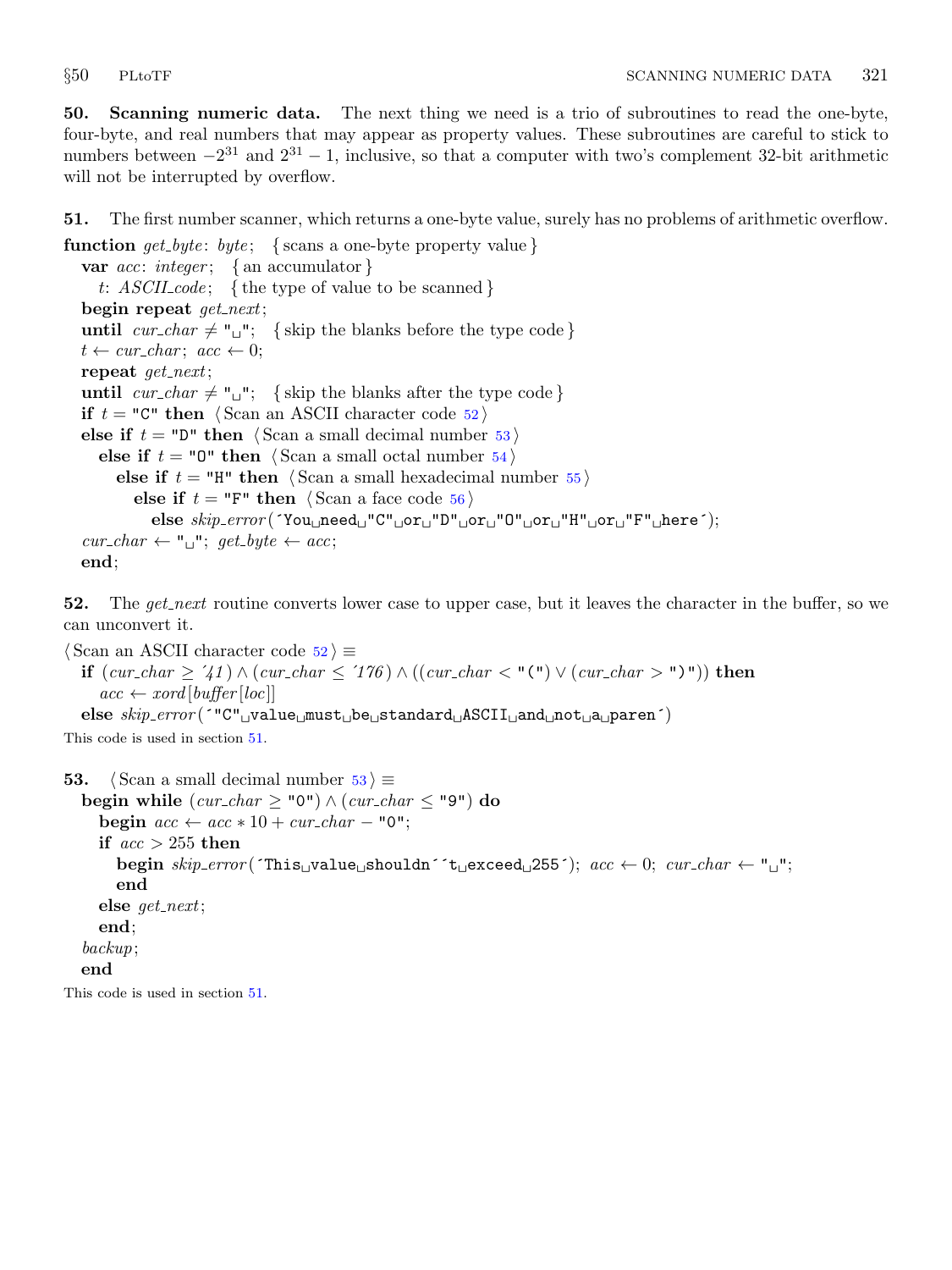```
54. \langle Scan a small octal number 54\rangle \equivbegin while (cur\_char \geq "0") \wedge (cur\_char \leq "7") do
     begin acc \leftarrow acc * 8 + cur\_char - "0";if acc > 255 then
       begin skip\_error( This value shouldn 't exceed '377'); acc \leftarrow 0; cur char \leftarrow "\sqcup";
       end
     else get\_next;end;
  backup;
  end
```

```
This code is used in section 51.
```

```
55. \langle Scan a small hexadecimal number 55 \rangle \equivbegin while ((cur\_char \geq "0") \wedge (cur\_char \leq "9") \vee ((cur\_char \geq "A") \wedge (cur\_char \leq "F")) do
     begin if cur\_char \geq "A" then cur\_char \leftarrow cur\_char + "0" + 10 - "A";
     acc \leftarrow acc * 16 + cur\_char - "0";if acc > 255 then
        begin skip\_error( This value shouldn ' t exceed "FF'); acc \leftarrow 0; cur char \leftarrow "\sqcup";
        end
     else get.next;end;
  backup;
  end
This code is used in section 51.
56. (Scan a face code 56 \equivbegin if cur\_char = "B" then acc \leftarrow 2else if cur\_char = "L" then acc \leftarrow 4else if cur\_char \neq "M" then acc \leftarrow 18;get_next;
  if cur\_char = "I" then incr(acc)else if cur\_char \neq "R" then acc \leftarrow 18;get_next;
  if cur char = "C" then acc \leftarrow acc + 6else if cur\_char = "E" then acc \leftarrow acc + 12else if cur_{char} \neq "R" then acc \leftarrow 18;if acc \geq 18 then
     begin skip\_error( [Illegal _1face_1code, _1I<sub>\cup</sub>changed_1it_1to_1MRR^{\circ}); acc \leftarrow 0;end;
  end
```
This code is used in section [51](#page-20-0).

**57.** The routine that scans a four-byte value puts its output into *cur-bytes*, which is a record containing (yes, you guessed it) four bytes.

```
\langle17 \rangle +≡
 four_bytes = \mathbf{record}\ b0: byte; b1: byte; b2: byte; b3: byte;
    end;
```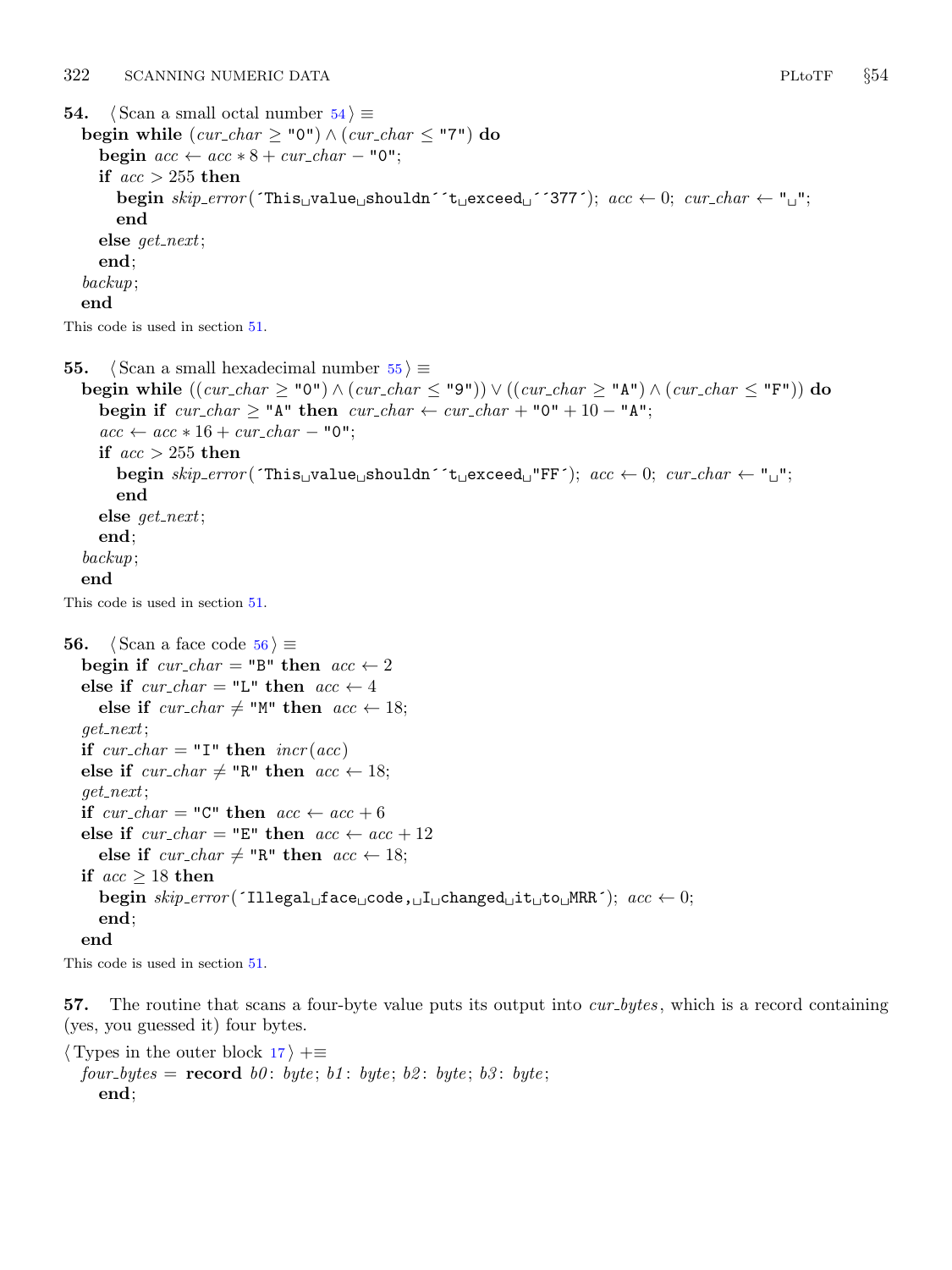```
58. define c\theta \equiv cur_bytes.b\thetadefine c1 \equiv cur_bytes.b1define c2 \equiv cur_bytes.b2define c3 \equiv cur_bytes.b3\langle Globals in the outer block 5 \rangle + \equiv
```
 $cur_bytes: four_bytes; \{a four-byte accountator\}$ 

59. Since the get four bytes routine is used very infrequently, no attempt has been made to make it fast; we only want it to work.

```
procedure get_four_bytes; { scans an octal constant and sets four_bytes }
  var c: integer; { leading byte }
     r: integer; \{ radix\}q: integer; \{256/r\}begin repeat get.next;until cur\_char \neq "u"; {skip the blanks before the type code }
  r \leftarrow 0; c0 \leftarrow 0; c1 \leftarrow 0; c2 \leftarrow 0; c3 \leftarrow 0; {start with the accumulator zero }
  if cur_char = "H" then r \leftarrow 16else if cur\_char = "0" then r \leftarrow 8else skip\_error( An_{\sqcup}octal_{\sqcup}("0")_{\sqcup}or_{\sqcup}hex_{\sqcup}("H")_{\sqcup}value_{\sqcup}is_{\sqcup}needed_{\sqcup}here\check{\ });
  if r > 0 then
     begin q \leftarrow 256 div r;
     repeat get.next;until \text{cur\_char} \neq " \sqcup"; { skip the blanks after the type code }
     while ((cur\_char \geq "0") \land (cur\_char \leq "9") \lor ((cur\_char \geq "A") \land (cur\_char \leq "F") do
        \langle Multiply by r, add cur_char − "0", and get_next 60\rangle;
     end;
  end;
60. (Multiply by r, add cur char – "0", and get next 60) \equivbegin if cur_{char} > "A" then cur_{char} \leftarrow cur_{char} + "0" + 10 - "A";
  c \leftarrow (r * c\theta) + (c1 \text{ div } q);if c > 255 then
     begin c\theta \leftarrow 0; c1 \leftarrow 0; c2 \leftarrow 0; c3 \leftarrow 0;
     if r = 8 then skip\_error('Sorry, . . . \text{the} maximum octal value is_1 o_1 37777777777')'else skip\_error( Sorry, \text{othermax} imum hex value is H_{\text{u}}FFFFFFFFF;
     end
```
else if  $cur\_char \geq "0" + r$  then  $skip\_error($  [Illegal digit') else begin  $c0 \leftarrow c$ ;  $c1 \leftarrow (r*(c1 \mod q)) + (c2 \text{ div } q)$ ;  $c2 \leftarrow (r*(c2 \mod q)) + (c3 \text{ div } q)$ ;  $c3 \leftarrow (r * (c3 \mod q)) + cur\_char - "0";$  get\_next; end; end

This code is used in section 59.

61. The remaining scanning routine is the most interesting. It scans a real constant and returns the nearest fix word approximation to that constant. A fix word is a 32-bit integer that represents a real value that has been multiplied by  $2^{20}$ . Since PLtoTF restricts the magnitude of reals to 2048, the fix-word will have a magnitude less than  $2^{31}$ .

define unity  $\equiv$  '4000000 { 2<sup>20</sup>, the fix-word 1.0}

 $\langle$  Types in the outer block [17](#page-8-0)  $\rangle$  +≡

 $fix\_word = integer; \{ a scaled real value with 20 bits of fraction \}$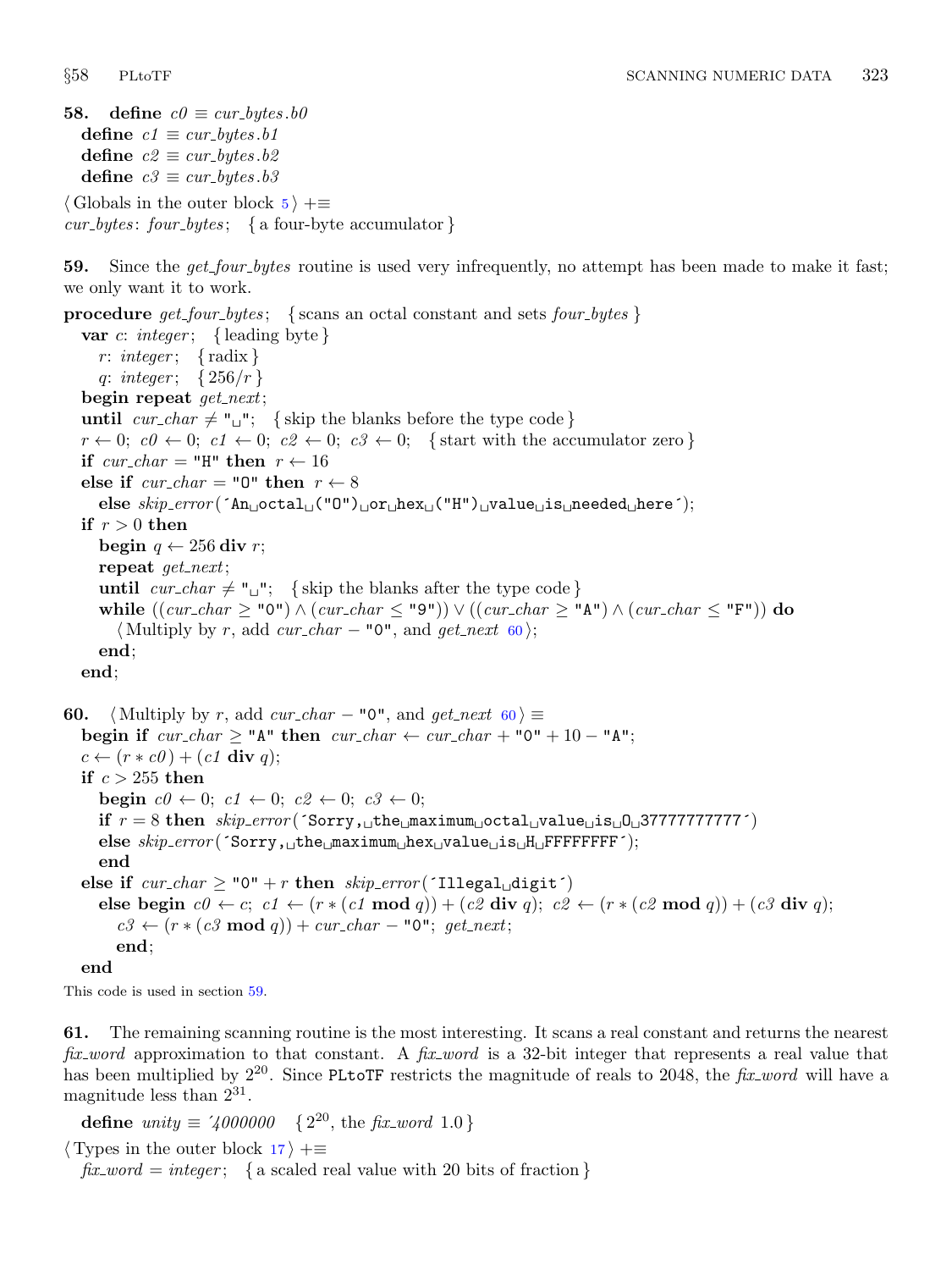<span id="page-23-0"></span>62. When a real value is desired, we might as well treat 'D' and 'R' formats as if they were identical.

function get\_fix: fix\_word; { scans a real property value } var *negative*: *boolean*; { was there a minus sign?}  $acc: integer; \{ an accumulator\}$ int part: integer; {the integer part } j:  $0 \ldots 7$ ; { the number of decimal places stored } begin repeat  $get\_next;$ until  $cur\_char \neq "u";$  {skip the blanks before the type code }  $negative \leftarrow false; acc \leftarrow 0;$  {start with the accumulators zero } if  $(cur\_char \neq \mathbb{R}^n) \wedge (cur\_char \neq \mathbb{P}^n)$  then  $skip\_error('An\_'\mathbb{R}^n \cup \mathfrak{or}_\mathbb{L} \mathbb{P}^n \cup \mathfrak{value}_\mathbb{L}$  is needed here´) else begin  $\langle$  Scan the blanks and/or signs after the type code 63 $\rangle$ ; while  $(cur_{char} \geq "0") \wedge (cur_{char} \leq "9")$  do  $\langle$  Multiply by 10, add  $cur_{char} - "0"$ , and  $get_{next} 64$  i;  $int_{\mathcal{A}} part \leftarrow acc; acc \leftarrow 0;$ if cur char = "." then  $\langle$  Scan the fraction part and put it in acc [66](#page-24-0) $\rangle$ ; if  $(ac \ge unity) \wedge (int-part = 2047)$  then  $skip_error$  (Real constants must be less than 2048<sup>-</sup>) else  $acc \leftarrow int\_part * unity + acc;$ end; if negative then get\_fix  $\leftarrow -acc$  else get\_fix  $\leftarrow acc;$ end; 63. Scan the blanks and/or signs after the type code 63  $\rangle \equiv$ repeat  $qet\_next;$ if  $cur\_char = "−"$  then **begin**  $cur\_char \leftarrow "u"$ ; negative  $\leftarrow \neg negative;$ end else if  $cur\_char = "\text{#}"$  then  $cur\_char \leftarrow "\text{''};$ until  $\textit{cur\_char} \neq " \cup"$ This code is used in section 62. **64.**  $\langle$  Multiply by 10, add cur\_char − "0", and get\_next 64 $\rangle \equiv$ begin  $acc \leftarrow acc * 10 + cur\_char - "0";$ if  $acc \geq 2048$  then begin  $skip\_error($  [Real constants must be less than 2048´);  $acc \leftarrow 0$ ;  $cur\_char \leftarrow "u"$ ; end else  $get.next;$ end This code is used in section 62. 65. To scan the fraction  $d_1d_2\ldots$ , we keep track of up to seven of the digits  $d_i$ . A correct result is obtained

if we first compute  $f' = \lfloor 2^{21}(d_1 \ldots d_j)/10^j \rfloor$ , after which  $f = \lfloor (f' + 1)/2 \rfloor$ . It is possible to have  $f = 1.0$ .  $\langle$  Globals in the outer block  $5 \rangle + \equiv$  $5 \rangle + \equiv$ fraction\_digits:  $array [1..7]$  of  $integer; \{2^{21} \text{ times } d_j\}$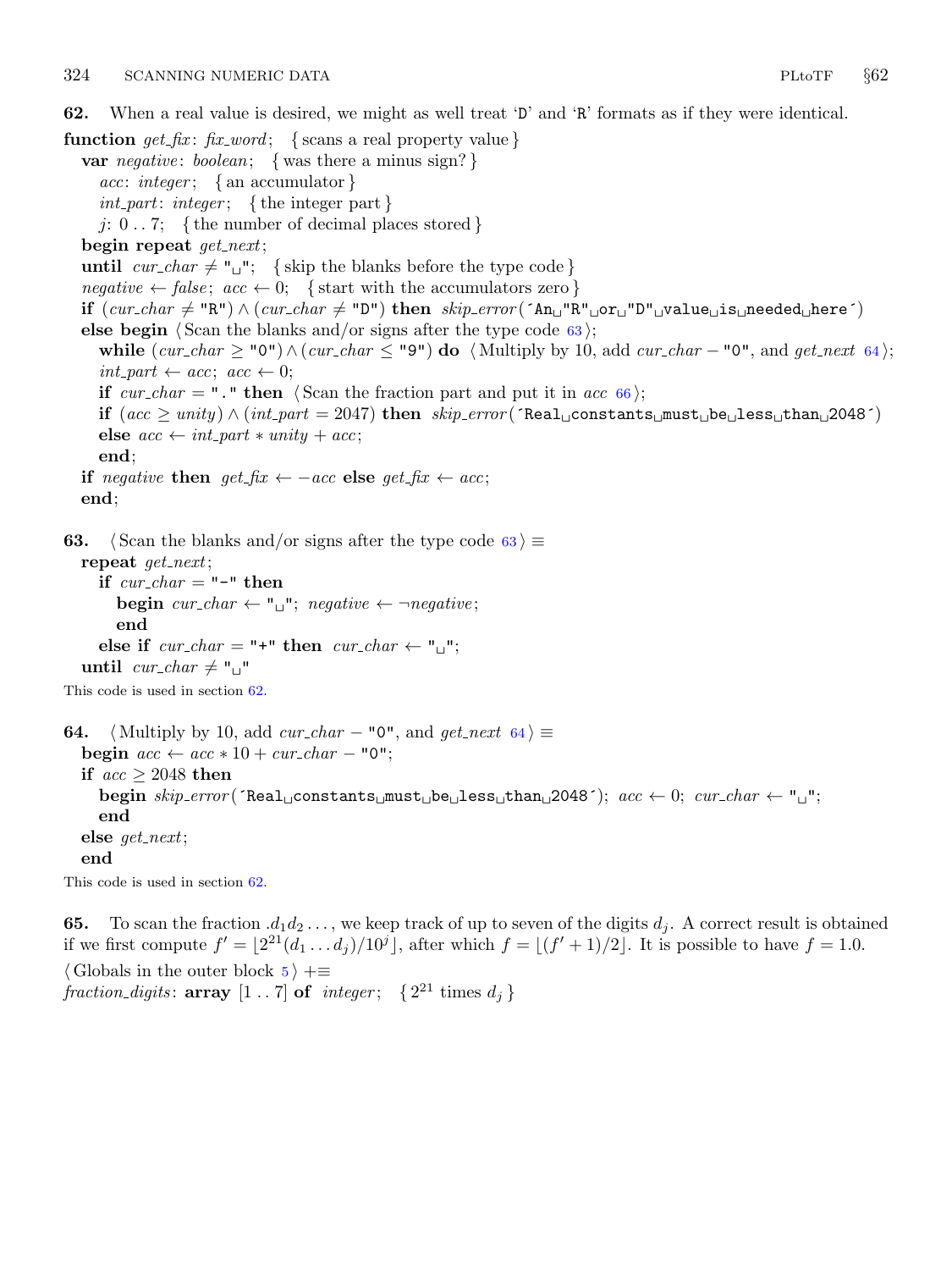```
66. \langle Scan the fraction part and put it in acc 66\rangle \equivbegin j \leftarrow 0; get_next;
  while \left(\mathit{cur\_char} \geq "0"\right) \wedge \left(\mathit{cur\_char} \leq "9"\right) do
      begin if j < 7 then
         begin \text{incr}(j); fraction_digits [j] \leftarrow \text{'10000000} * (\text{cur}\text{-}\text{char} - "0");end;
      get_next;
      end;
   acc \leftarrow 0;while j > 0 do
      begin acc \leftarrow fraction\_digits[j] + (acc \div 10); decr(j);end;
   acc \leftarrow (acc + 10) div 20;
  end
```
This code is used in section [62](#page-23-0).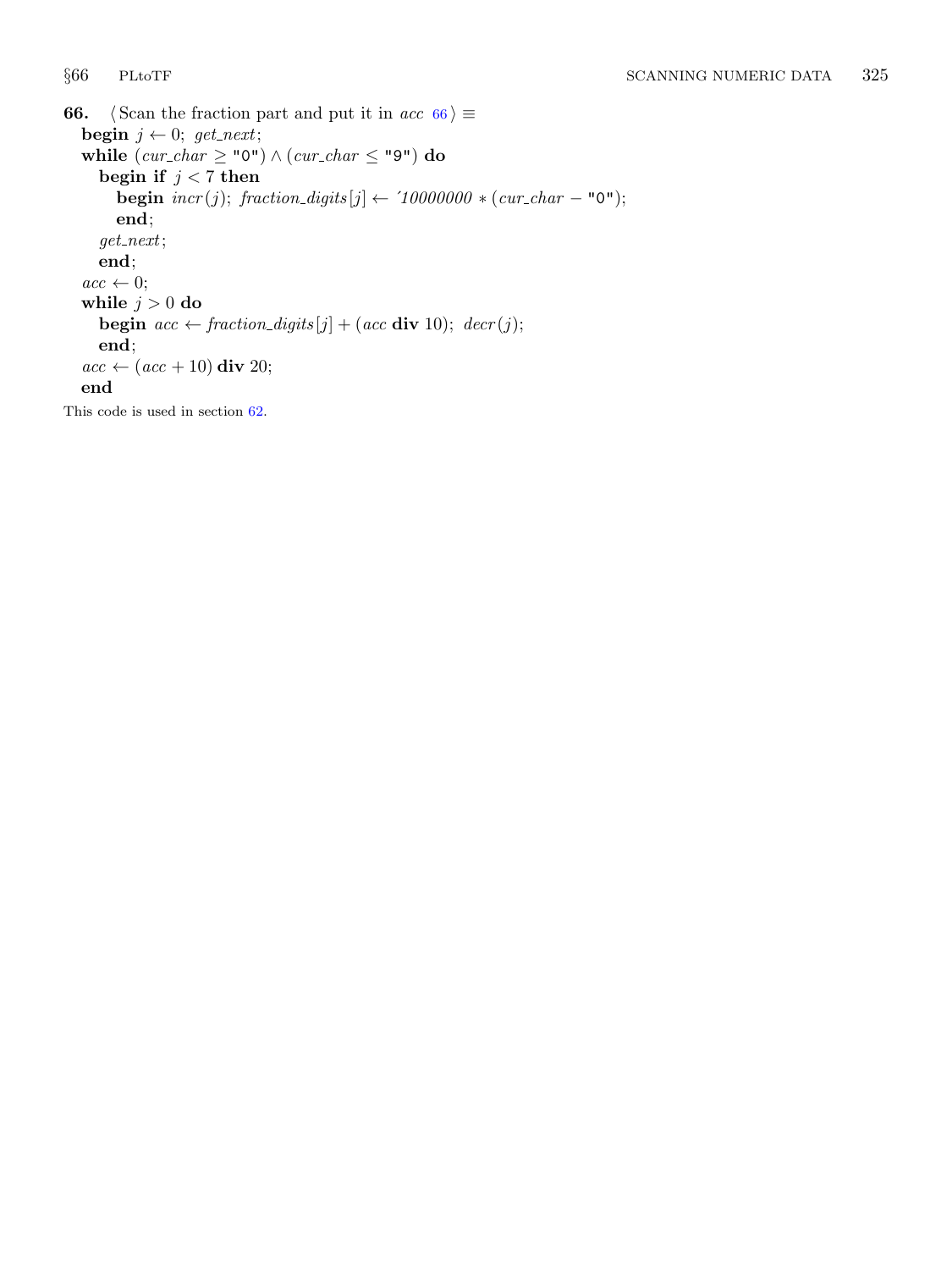<span id="page-25-0"></span>67. Storing the property values. When property values have been found, they are squirreled away in a bunch of arrays. The header information is unpacked into bytes in an array called header bytes. The ligature/kerning program is stored in an array of type *four bytes*. Another *four bytes* array holds the specifications of extensible characters. The kerns and parameters are stored in separate arrays of  $fix\_word$ values.

Instead of storing the design size in the header array, we will keep it in a  $fix\_word$  variable until the last minute. The number of units in the design size is also kept in a  $\operatorname{fix\_word}$ .

 $\langle$  Globals in the outer block [5](#page-2-0)  $\rangle$  +≡ header\_bytes:  $array [header\_index]$  of byte; {the header block} header ptr: header index; {the number of header bytes in use} design\_size:  $fix\_word$ ; { the design size } design units: fix word; { reciprocal of the scaling factor } seven bit safe flag: boolean; { does the file claim to be seven-bit-safe? } lig kern: array  $[0 \tcdot \text{max\_lig\_steps}]$  of four bytes; {the ligature program} nl:  $0 \ldots 32767$ ; {the number of ligature/kern instructions so far}  $min\_nl$ : 0... 32767; {the final value of nl must be at least this } kern:  $array [0.. max\text{.}~ors]$  of  $fix\text{.}~ors$ ; {the distinct kerning amounts} nk:  $0 \ldots max\_terms$ ; {the number of entries of kern} exten:  $array [0.. 255]$  of  $four\_bytes$ ; {extensible character specs} ne:  $0$ ... 256; {the number of extensible characters} param:  $array \ [1.. max_param_words]$  of  $fix_word$ ; {FONTDIMEN parameters} np:  $0 \ldots max\_param\_words; \{ the largest parameter set nonzero \}$ check\_sum\_specified: boolean; { did the user name the check sum?} bchar:  $0 \ldots 256$ ; {the right boundary character, or 256 if unspecified }

**68.**  $\langle$  Types in the outer block [17](#page-8-0)  $\rangle$  +≡ header index  $= 0$ .. max header bytes; indx  $= 0$ ..  $\gamma\gamma\gamma\gamma\gamma$ ;

**69.**  $\langle$  Local variables for initialization [19](#page-8-0)  $\rangle$  += d: header\_index; { an index into header\_bytes }

70. We start by setting up the default values.

```
define check\_sum\_loc = 0define design\_size\_loc = 4define coding\_scheme\_loc = 8define family\_loc = coding\_scheme\_loc + 40define seven flag\_loc = family\_loc + 20define face\_loc = seven\_flag\_loc + 3Set initial values 6 +≡
 for d \leftarrow 0 to 18 * 4 - 1 do header_bytes |d| \leftarrow 0;
 header_bytes [8] ← 11; header_bytes [9] ← "U"; header_bytes [10] ← "N"; header_bytes [11] ← "S";
 header_bytes [12] ← "P"; header_bytes [13] ← "E"; header_bytes [14] ← "C"; header_bytes [15] ← "I";
 header_bytes [16] ← "F"; header_bytes [17] ← "I"; header_bytes [18] ← "E"; header_bytes [19] ← "D";
 for d \leftarrow family_loc to family_loc + 11 do header_bytes |d| \leftarrow header_bytes |d - 40|;
 design\_size \leftarrow 10* unity; design\_units \leftarrow unity; seven bit safe\_flag \leftarrow false;header_ptr \leftarrow 18 * 4; nl \leftarrow 0; min_nl \leftarrow 0; nk \leftarrow 0; ne \leftarrow 0; np \leftarrow 0;
 check_sum_specified \leftarrow false; bchar \leftarrow 256;
```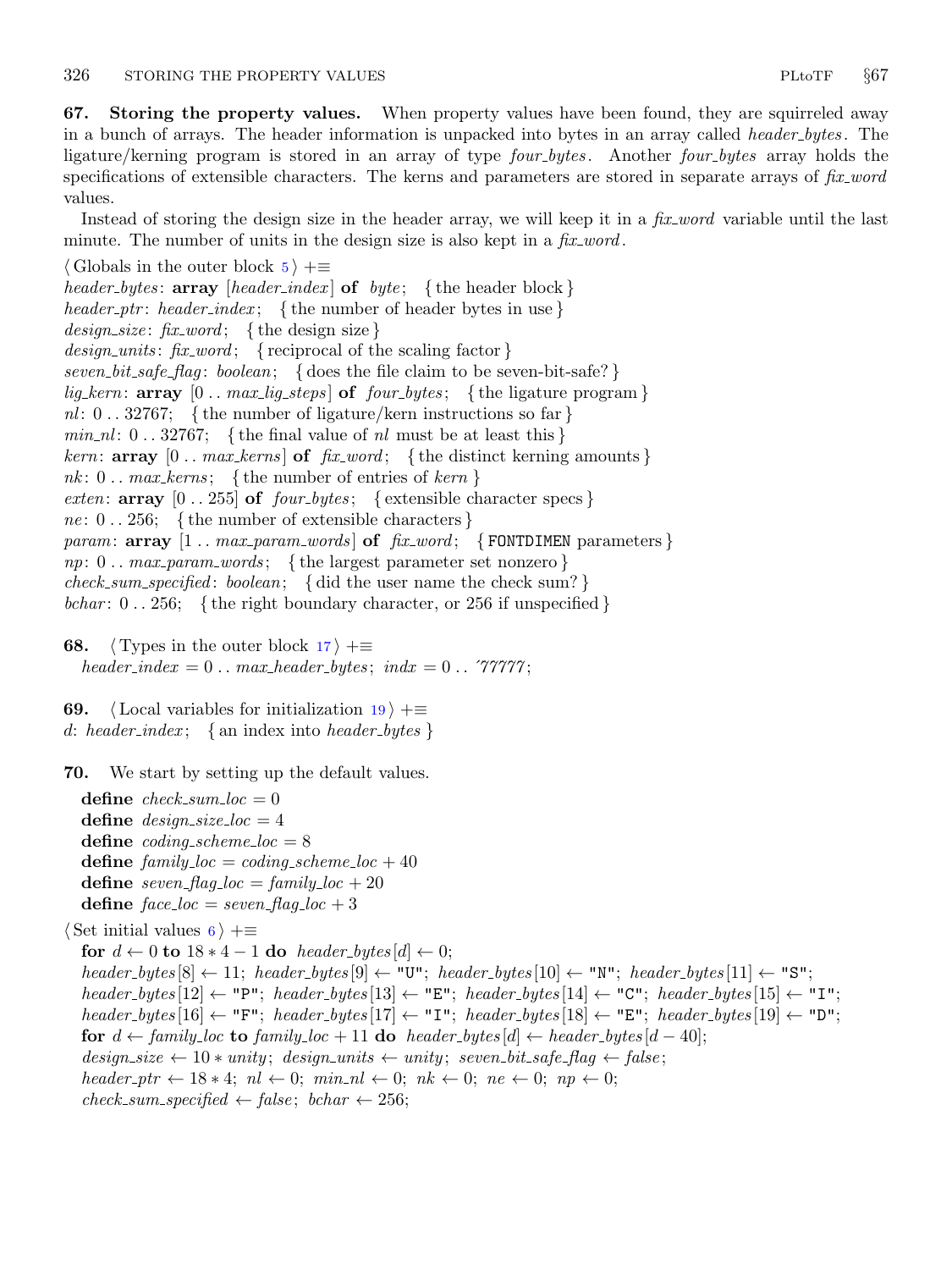<span id="page-26-0"></span>71. Most of the dimensions, however, go into the memory array. There are at most 257 widths, 257 heights, 257 depths, and 257 italic corrections, since the value 0 is required but it need not be used. So memory has room for 1028 entries, each of which is a fix-word. An auxiliary table called *link* is used to link these words together in linear lists, so that sorting and other operations can be done conveniently.

We also add four "list head" words to the *memory* and *link* arrays; these are in locations width through italic, i.e., 1 through 4. For example, link [height] points to the smallest element in the sorted list of distinct heights that have appeared so far, and memory  $\ket{height}$  is the number of distinct heights.

define  $mem\_size = 1028 + 4$  { number of nonzero memory addresses }

 $\langle$  Types in the outer block [17](#page-8-0)  $\rangle$  +≡

pointer =  $0$ .. mem\_size; { an index into memory }

72. The arrays char wd, char ht, char dp, and char ic contain pointers to the memory array entries where the corresponding dimensions appear. Two other arrays, *char-tag* and *char-remainder*, hold the other information that TFM files pack into a *char-info-word*.

define  $no\_tag = 0$  { vanilla character } define  $lig\_tag = 1$  { character has a ligature/kerning program } define  $list\_tag = 2$  { character has a successor in a charlist } define  $ext\_tag = 3$  { character is extensible } define *bchar\_label*  $\equiv$  *char\_remainder* [256] { beginning of ligature program for left boundary }  $\langle$  Globals in the outer block [5](#page-2-0)  $\rangle$  += *memory:* array [*pointer*] of  $fix-word$ ; { character dimensions and kerns} *mem\_ptr*: *pointer*; { largest *memory* word in use } link:  $array[pointer]$  of pointer; {to make lists of memory items} *char\_wd*: **array** [byte] **of** pointer; { pointers to the widths } *char\_ht:* array  $[byte]$  of *pointer*; { pointers to the heights } *char\_dp*: **array**  $[byte]$  of *pointer*; { pointers to the depths } *char\_ic*: **array**  $[byte]$  of *pointer*; { pointers to italic corrections }

*char\_tag*:  $array [byte] of no\_tag... ext\_tag; {character tags}$ 

*char\_remainder*:  $array [0.. 256] of 0.. 65535;$ 

{ pointers to ligature labels, next larger characters, or extensible characters }

73. (Local variables for initialization  $19$ ) +≡ c: byte; { runs through all character codes }

**74.**  $\langle$  Set initial values [6](#page-2-0)  $\rangle$  +≡ bchar\_label  $\leftarrow$  '77777; for  $c \leftarrow 0$  to 255 do **begin** char  $wd[c] \leftarrow 0$ ; char  $ht[c] \leftarrow 0$ ; char  $dp[c] \leftarrow 0$ ; char  $ic[c] \leftarrow 0$ ;  $char\_tag[c] \leftarrow no\_tag; char\_remainder[c] \leftarrow 0;$ end;  $memory[0] \leftarrow '17777777777; \{ an "infinite" element at the end of the lists \}$  $memory[width] \leftarrow 0; link[width] \leftarrow 0; \{width list is empty\}$  $memory[height] \leftarrow 0; link[height] \leftarrow 0;$  { height list is empty }  $memory[depth] \leftarrow 0; link[depth] \leftarrow 0; {\text{depth list is empty}}$  $memory[italic] \leftarrow 0; link[italic] \leftarrow 0;$  {italic list is empty}  $mem\_ptr \leftarrow italic;$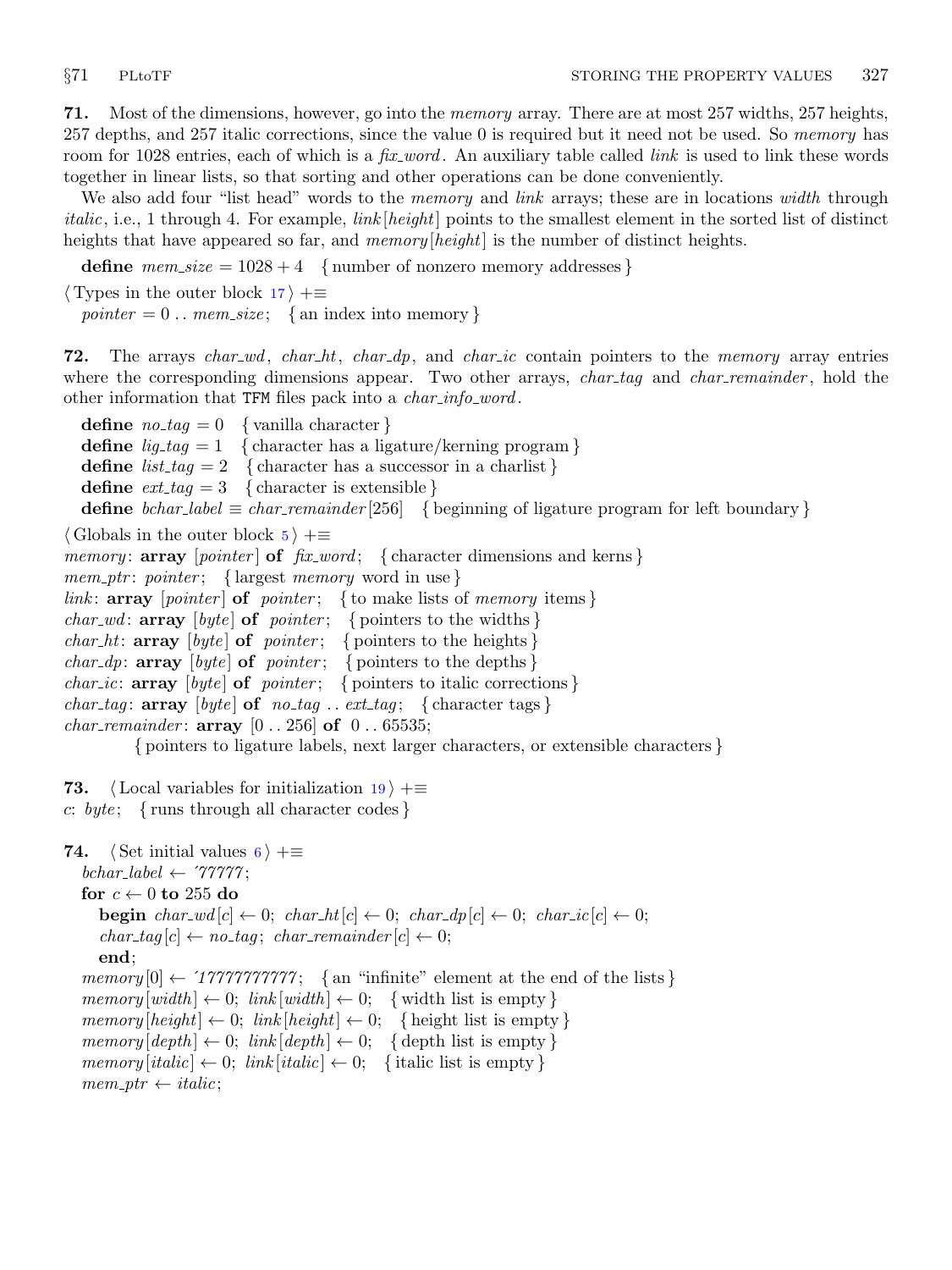<span id="page-27-0"></span>75. As an example of these data structures, let us consider the simple routine that inserts a potentially new element into one of the dimension lists. The first parameter indicates the list head (i.e.,  $h = width$  for the width list, etc.); the second parameter is the value that is to be inserted into the list if it is not already present. The procedure returns the value of the location where the dimension appears in memory . The fact that memory  $[0]$  is larger than any legal dimension makes the algorithm particularly short.

We do have to handle two somewhat subtle situations. A width of zero must be put into the list, so that a zero-width character in the font will not appear to be nonexistent (i.e., so that its *char\_wd* index will not be zero), but this does not need to be done for heights, depths, or italic corrections. Furthermore, it is necessary to test for memory overflow even though we have provided room for the maximum number of different dimensions in any legal font, since the PL file might foolishly give any number of different sizes to the same character.

**function** sort in(h : pointer; d : fix word): pointer; { inserts into list} var p: pointer; { the current node of interest} **begin if**  $(d = 0) \wedge (h \neq width)$  then sort\_in  $\leftarrow 0$ else begin  $p \leftarrow h$ ; while  $d \geq \text{memory}[\text{link}[p]]$  do  $p \leftarrow \text{link}[p]$ ; if  $(d = memory[p]) \wedge (p \neq h)$  then sort\_in  $\leftarrow p$ else if  $mem\_ptr = mem\_size$  then  $beginerr\_print($  'Memory overflow:  $\text{unc}_\text{u}$ than 1028 widths, etc');  $print\_ln($  Congratulations! $_l$ It´´s $_l$ hard $_l$ to  $_l$ make  $_l$ this  $_l$ error.´); sort in  $\leftarrow p$ ; end else begin  $\text{incr}(\text{mem\_ptr})$ ; memory  $\text{[mem\_ptr]} \leftarrow d$ ;  $\text{link}(\text{mem\_ptr}] \leftarrow \text{link}[p]$ ;  $\text{link}[p] \leftarrow \text{mem\_ptr}$ ;  $\text{incr}(memory[h])$ ; sort\_in  $\leftarrow$  mem\_ptr; end; end; end;

76. When these lists of dimensions are eventually written to the TFM file, we may have to do some rounding of values, because the TFM file allows at most 256 widths, 16 heights, 16 depths, and 64 italic corrections. The following procedure takes a given list head h and a given dimension d, and returns the minimum  $m$  such that the elements of the list can be covered by m intervals of width d. It also sets next d to the smallest value  $d' > d$  such that the covering found by this procedure would be different. In particular, if  $d = 0$  it computes the number of elements of the list, and sets next d to the smallest distance between two list elements. (The covering by intervals of width next d is not guaranteed to have fewer than  $m$  elements, but in practice this seems to happen most of the time.)

 $\langle$  Globals in the outer block [5](#page-2-0)  $\rangle$  +≡ next\_d: fix\_word; {the next larger interval that is worth trying }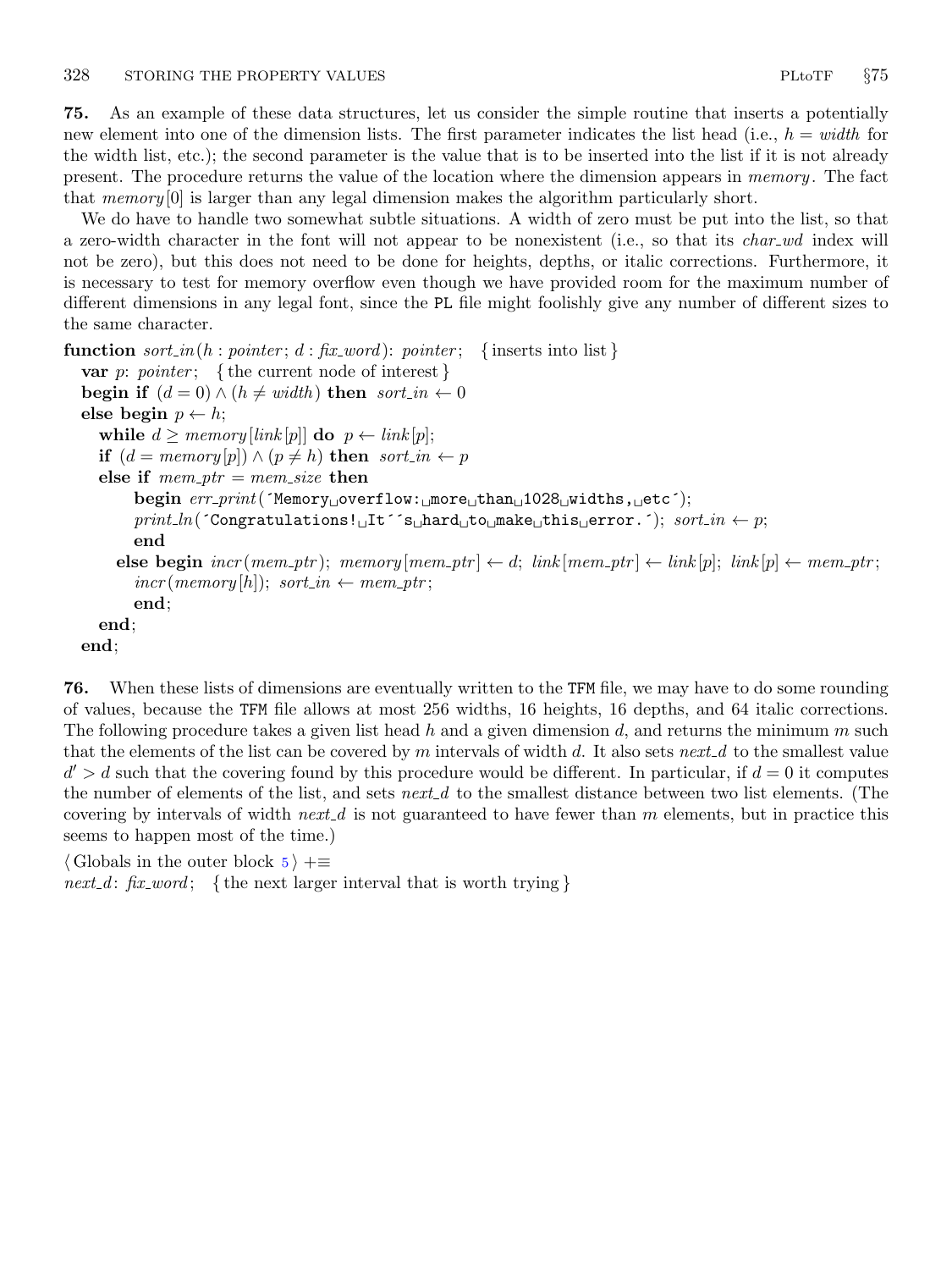<span id="page-28-0"></span>**77.** Once again we can make good use of the fact that memory  $[0]$  is "infinite."

function  $min\_cover(h: pointer; d: fix\_word): integer;$ var  $p:$  pointer; { the current node of interest } l:  $\hat{f}$ x\_word; { the least element covered by the current interval } m: integer; {the current size of the cover being generated} **begin**  $m \leftarrow 0$ ;  $p \leftarrow link[h]$ ;  $next\_d \leftarrow memory[0]$ ; while  $p \neq 0$  do **begin**  $\text{incr}(m)$ ;  $l \leftarrow \text{memory}[p]$ ; while memory  $\left[link[p] \right] \leq l + d$  do  $p \leftarrow \left[link[p] \right]$ ;  $p \leftarrow link[p];$ if  $memory[p] - l < next_d$  then  $next_d \leftarrow memory[p] - l$ ; end;  $min\_cover \leftarrow m;$ end;

**78.** The following procedure uses *min\_cover* to determine the smallest d such that a given list can be covered with at most a given number of intervals.

**function** shorten(h : pointer; m : integer): fix-word; {finds best way to round} var d: fix word; { the current trial interval length } k: *integer*; { the size of a minimum cover } begin if  $memory[h] > m$  then begin  $excess \leftarrow memory[h] - m; k \leftarrow min\_cover(h, 0); d \leftarrow next_d; \{now the answer is at least d\}$ repeat  $d \leftarrow d + d$ ;  $k \leftarrow min\_cover(h, d)$ ; **until**  $k \leq m$ ; { first we ascend rapidly until finding the range}  $d \leftarrow d$  div 2;  $k \leftarrow min\_cover(h, d);$  {now we run through the feasible steps } while  $k > m$  do **begin**  $d \leftarrow next\_d$ ;  $k \leftarrow min\_cover(h, d)$ ; end; shorten  $\leftarrow d$ ; end else shorten  $\leftarrow 0$ ;

end;

**79.** When we are nearly ready to output the TFM file, we will set  $index[p] \leftarrow k$  if the dimension in memory [p] is being rounded to the kth element of its list.

 $\langle$  Globals in the outer block [5](#page-2-0)  $\rangle$  +≡ index:  $array[pointer]$  of byte; excess: byte; { number of words to remove, if list is being shortened }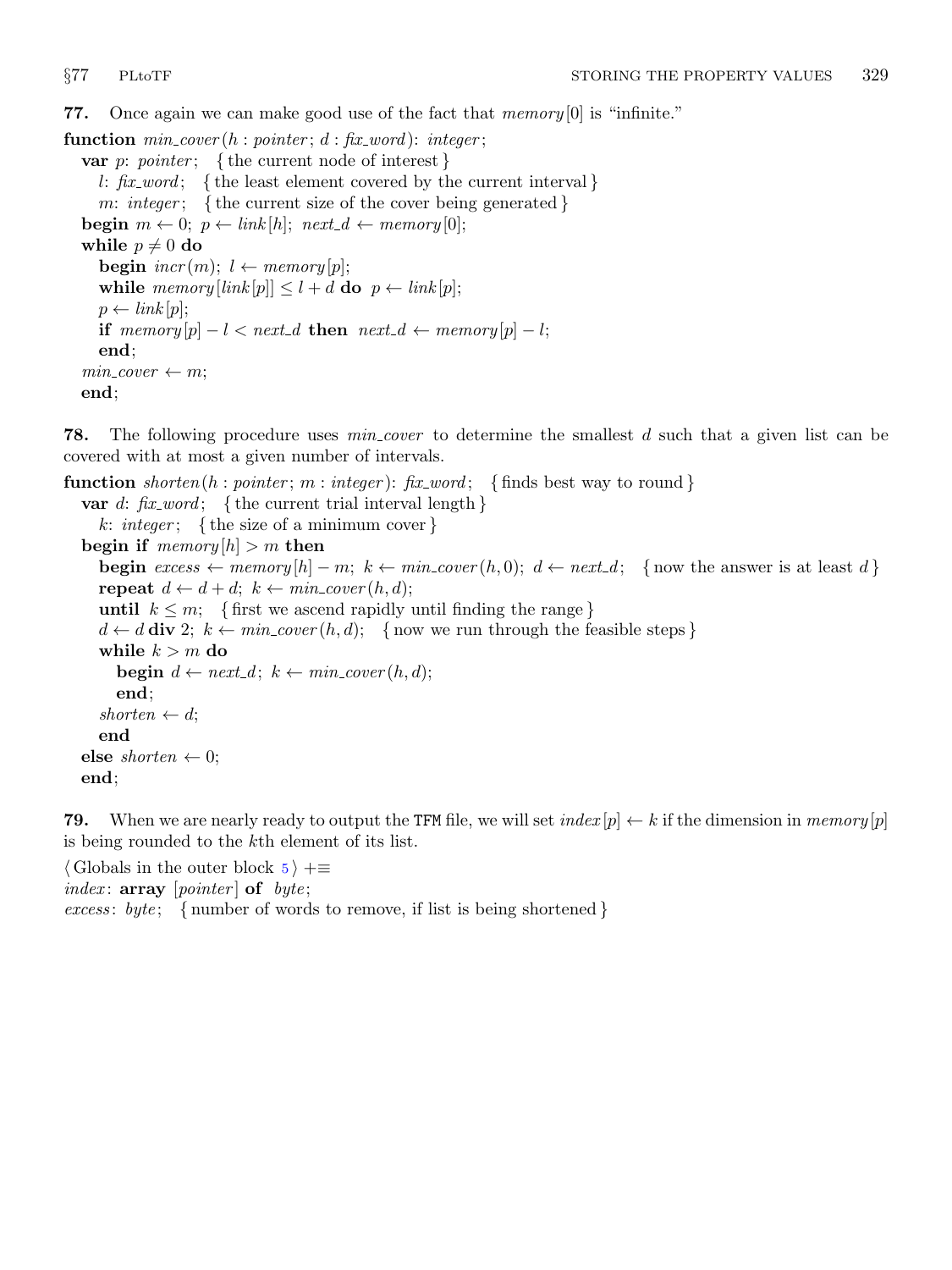<span id="page-29-0"></span>80. Here is the procedure that sets the *index* values. It also shortens the list so that there is only one element per covering interval; the remaining elements are the midpoints of their clusters.

**procedure** set indices (h : pointer;  $d : fix\_word$ ); { reduces and indexes a list }

var  $p: pointer; \{ the current node of interest \}$ q: pointer; { trails one step behind  $p$  } m: byte; {index number of nodes in the current interval} l: fix word; { least value in the current interval } **begin**  $q \leftarrow h$ ;  $p \leftarrow link[q]$ ;  $m \leftarrow 0$ ; while  $p \neq 0$  do **begin**  $\text{incr}(m); l \leftarrow \text{memory}[p]; \text{ index}[p] \leftarrow m;$ while memory  $\left[link[p] \right] \leq l + d$  do **begin**  $p \leftarrow link[p]$ ;  $index[p] \leftarrow m$ ;  $decr(excess)$ ; if  $excess = 0$  then  $d \leftarrow 0$ ; end; link [q] ← p; memory [p] ← l + (memory [p] – l) div 2;  $q \leftarrow p$ ;  $p \leftarrow link$  [p]; end;  $memory[h] \leftarrow m;$ end;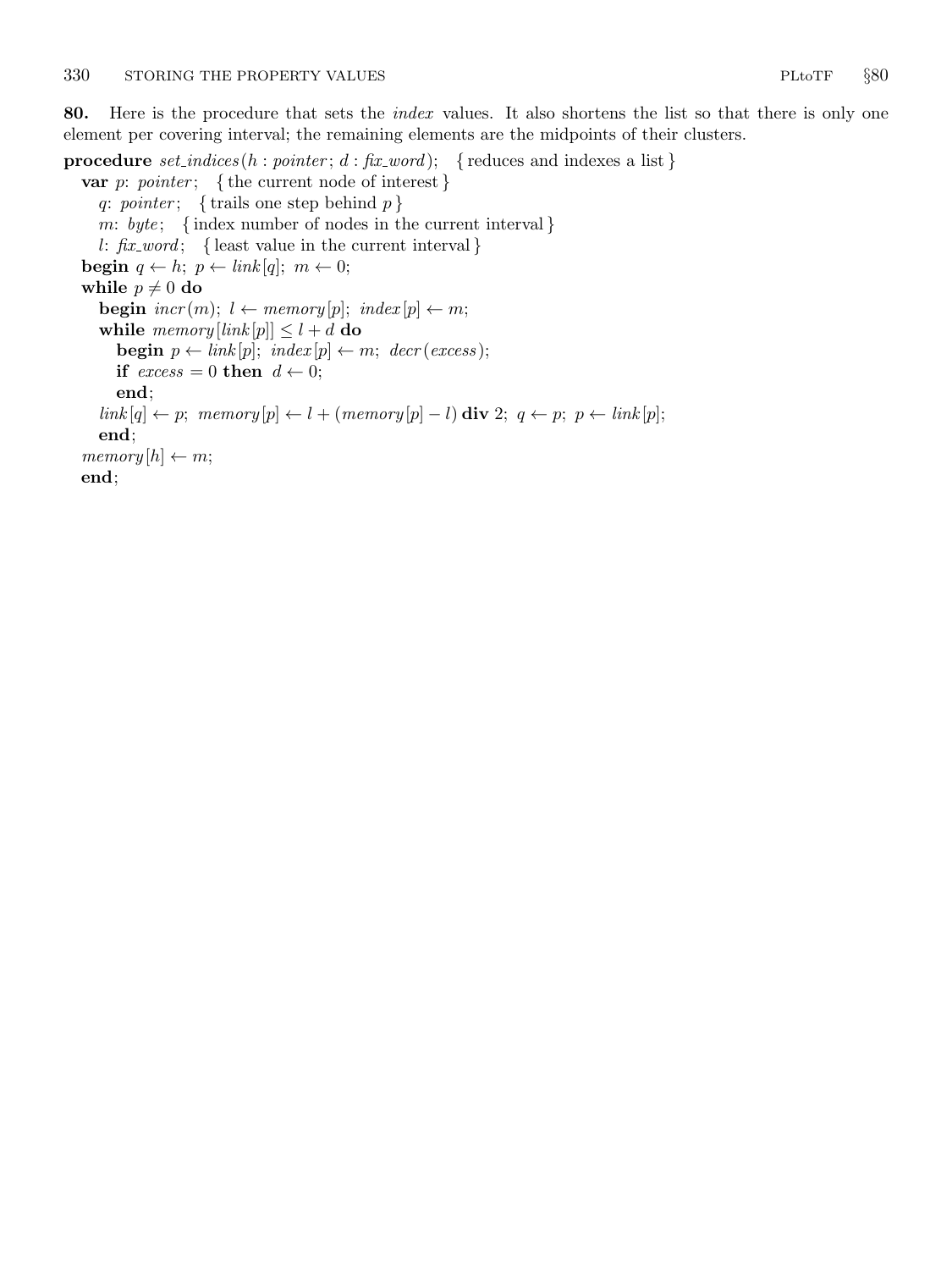<span id="page-30-0"></span>81. The input phase. We're ready now to read and parse the PL file, storing property values as we go.  $\langle$  Globals in the outer block  $5 \rangle + \equiv$  $5 \rangle + \equiv$ 

c: byte; {the current character or byte being processed}

82.  $\langle$  Read all the input 82  $\rangle \equiv$  $cur\_char \leftarrow "\sqcup"$ ; repeat while  $cur\_char = "u"$  do  $get\_next;$ if cur\_char = "(" then  $\langle$  Read a font property value 84 $\rangle$ else if  $(cur\_char = ")\") \wedge \neg input\_has\_ended$  then begin  $err\_print$  ( $\text{Extra\_right\_parent}$  right  $\rho$  arenthesis<sup> $\cdot$ </sup>);  $\text{incr}(loc)$ ;  $\text{cur\_char} \leftarrow " \text{tr } "$ ; end else if  $\neg input\_has\_ended$  then  $junk\_error$ ; until input has ended

This code is used in section [146.](#page-49-0)

83. The junk error routine just referred to is called when something appears in the forbidden area between properties of a property list.

procedure  $junk_error$ ; { gets past no man's land } begin  $err\_print$  (There''s junk here that is not in parentheses');  $skip-to\_parent$ ; end;

84. For each font property, we are supposed to read the data from the left parenthesis that is the current value of *cur\_char* to the right parenthesis that matches it in the input. The main complication is to recover with reasonable grace from various error conditions that might arise.

```
\langle Read a font property value 84 \rangle \equivbegin get_name;
  if cur\_code = comment\_code then skip\_to\_end\_of\_itemelse if cur\_code > character\_code then
        \mathit{fush\_error} (\mathit{This} \text{\_property\_name \_\{} doesn}<sup>\cdot</sup>t\text{\_belong \_\{} on \_\{} the \text{\_outer \_\{} level}\cdot)
      else begin \langle Read the font property value specified by cur_code85\rangle;
         f\nimplies finish_the_property;
         end;
  end
```
This code is used in section 82.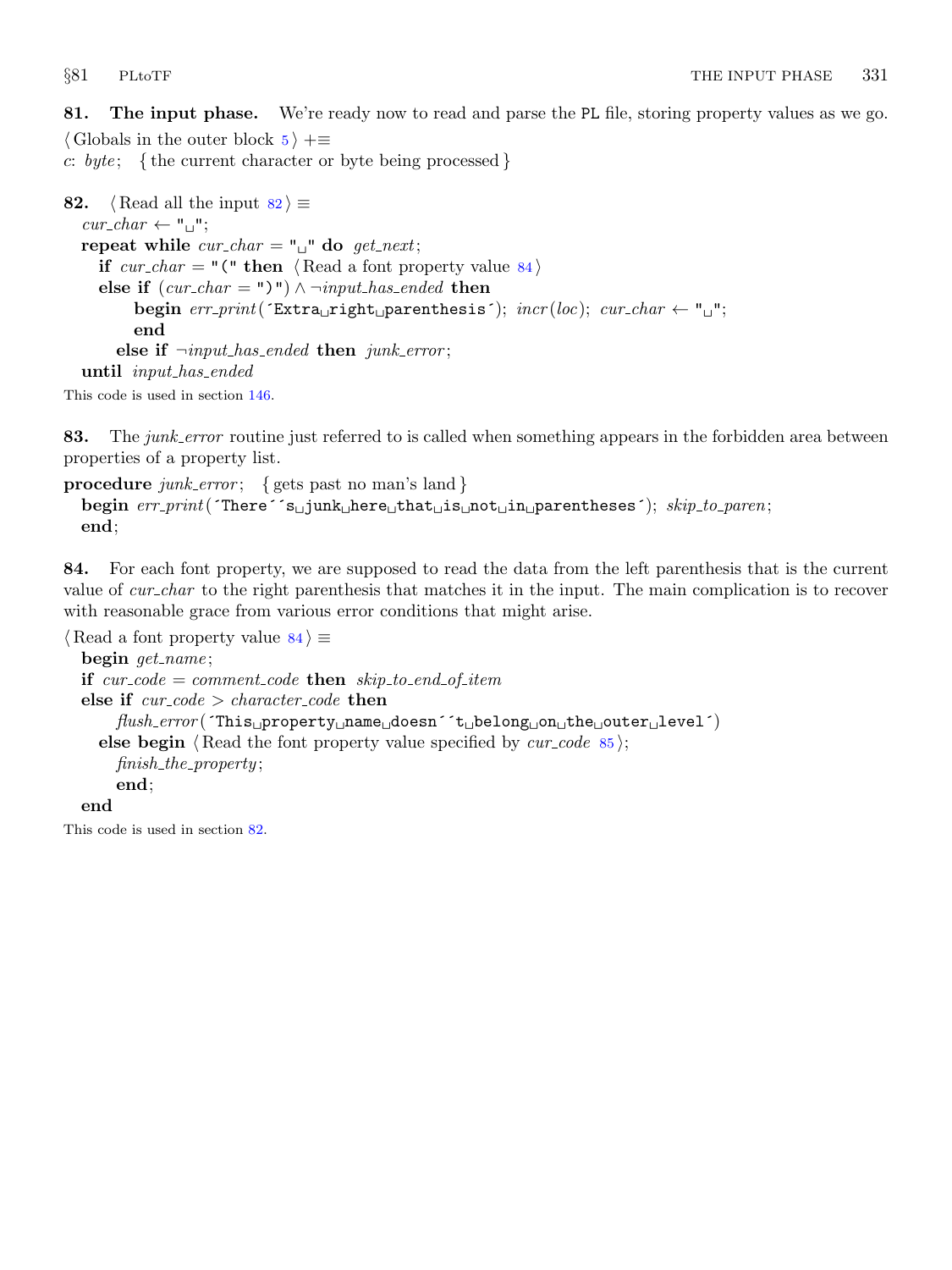<span id="page-31-0"></span>85. (Read the font property value specified by cur code  $85$ )  $\equiv$ case cur\_code of

check\_sum\_code: begin check\_sum\_specified  $\leftarrow true$ ; read\_four\_bytes(check\_sum\_loc); end;

*design\_size\_code*:  $\langle$  Read the design size [88](#page-32-0) $\rangle$ ; *design\_units\_code*:  $\langle$  Read the design units [89](#page-32-0) $\rangle$ ;  $coding\_scheme\_code:~read\_BCPL(coding\_scheme\_loc, 40);$  $family\_code: read\_BCPL(family\_loc, 20);$  $face\_code: header\_bytes[face\_loc] \leftarrow get\_byte;$ seven bit safe flag code:  $\langle$  Read the seven-bit-safe flag  $\langle 90 \rangle$  $\langle 90 \rangle$  $\langle 90 \rangle$ ; header\_code:  $\langle$  Read an indexed header word  $91$ ; font\_dimen\_code:  $\langle$  Read font parameter list  $92$   $\rangle$ ;  $lig\_table\_code: read\_lig\_kern;$ boundary\_char\_code: bchar  $\leftarrow$  get\_byte;  $character\_code: read\_char\_info;$ end

This code is used in section [84](#page-30-0).

86. The case statement just given makes use of two subroutines that we haven't defined yet. The first of these puts a 32-bit octal quantity into four specified bytes of the header block.

procedure  $read\_four\_bytes$  ( $l: header\_index$ ); **begin** get\_four\_bytes; header\_bytes[l]  $\leftarrow c0$ ; header\_bytes[l + 1]  $\leftarrow c1$ ; header\_bytes[l + 2]  $\leftarrow c2$ ;  $header\_bytes[l + 3] \leftarrow c3;$ end;

87. The second little procedure is used to scan a string and to store it in the "BCPL format" required by TFM files. The string is supposed to contain at most  $n$  bytes, including the first byte (which holds the length of the rest of the string).

```
procedure read\_BCPL(l:header\_index; n:byte);var k: \textit{header\_index};
  begin k \leftarrow l;
  while cur\_char = "u" do get\_next;while (cur\_char \neq "(") \wedge (cur\_char \neq ")" do
     begin if k < l + n then \text{incr}(k);
     if k < l + n then header_bytes [k] \leftarrow cur\_char;get_next;
     end;
  if k = l + n then
     begin err\_print('String\_is\_too\_long; _its\_first\_', n - 1 : 1, ' _\subseteq\text{characters } \subseteq \text{will } \subseteq \text{keyt'};
     decr(k);end;
  header\_bytes[l] \leftarrow k - l;while k < l + n - 1 do { tidy up the remaining bytes by setting them to nulls}
     begin \text{incr}(k); header_bytes [k] \leftarrow 0;
     end;
  end;
```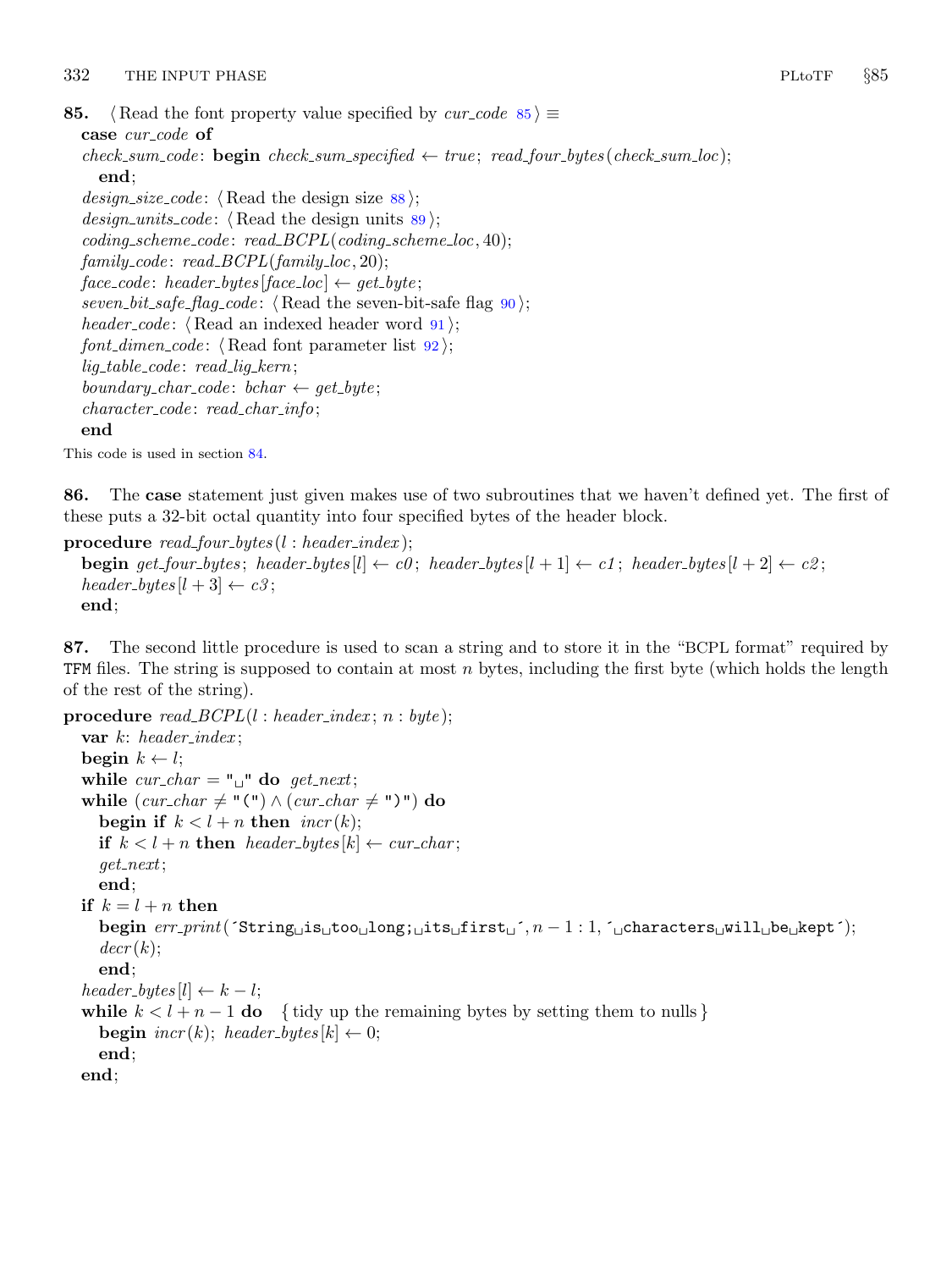```
88. \langle Read the design size 88 \rangle \equivbegin next_d \leftarrow get\_fix;if next_d < unity then err\_print('The \text{classing} \text{size} \text{matrix} \text{beta} \text{data} \text{data} \text{data}else design\_size \leftarrow next\_d;
  end
This code is used in section 85.
89. (Read the design units 89) \equivbegin next_d \leftarrow get\_fix;if next_d \leq 0 then err\_print('The \text{__number\_of \text{__units\_per \_}design \text{__size \_}mus \text{__positive \_}} axiselse design\_units \leftarrow next\_d;
  end
This code is used in section 85.
90. \langle Read the seven-bit-safe flag 90 \rangle \equivbegin while cur\_char = "u" do get_next;
  if cur\_char = "T" then seven bit safe flag \leftarrow trueelse if cur\_char = "F" then seven\_bit\_safe\_flag \leftarrow falseelse err\_print( The_{\sqcup}flag_{\sqcup}value_{\sqcup}should_{\sqcup}be_{\sqcup}"TRUE"_{\sqcup}or_{\sqcup}"FALSE"^{\prime});
  skip to paren;
  end
This code is used in section 85.
91. \langle Read an indexed header word 91 \rangle \equivbegin c \leftarrow get\_byte;if c < 18 then skip\_error( THEADER indices should be 18 or more )else if 4 * c + 4 > max{\text{header}\_\text{bytes}} then
        skip\_error( This HEADER index is too big for my present itable size ')else begin while header\_ptr < 4*c + 4 do
           begin header_bytes [header_ptr] \leftarrow 0; incr(header_ptr);
           end;
        read\_four\_bytes(4 * c);end;
  end
This code is used in section 85.
```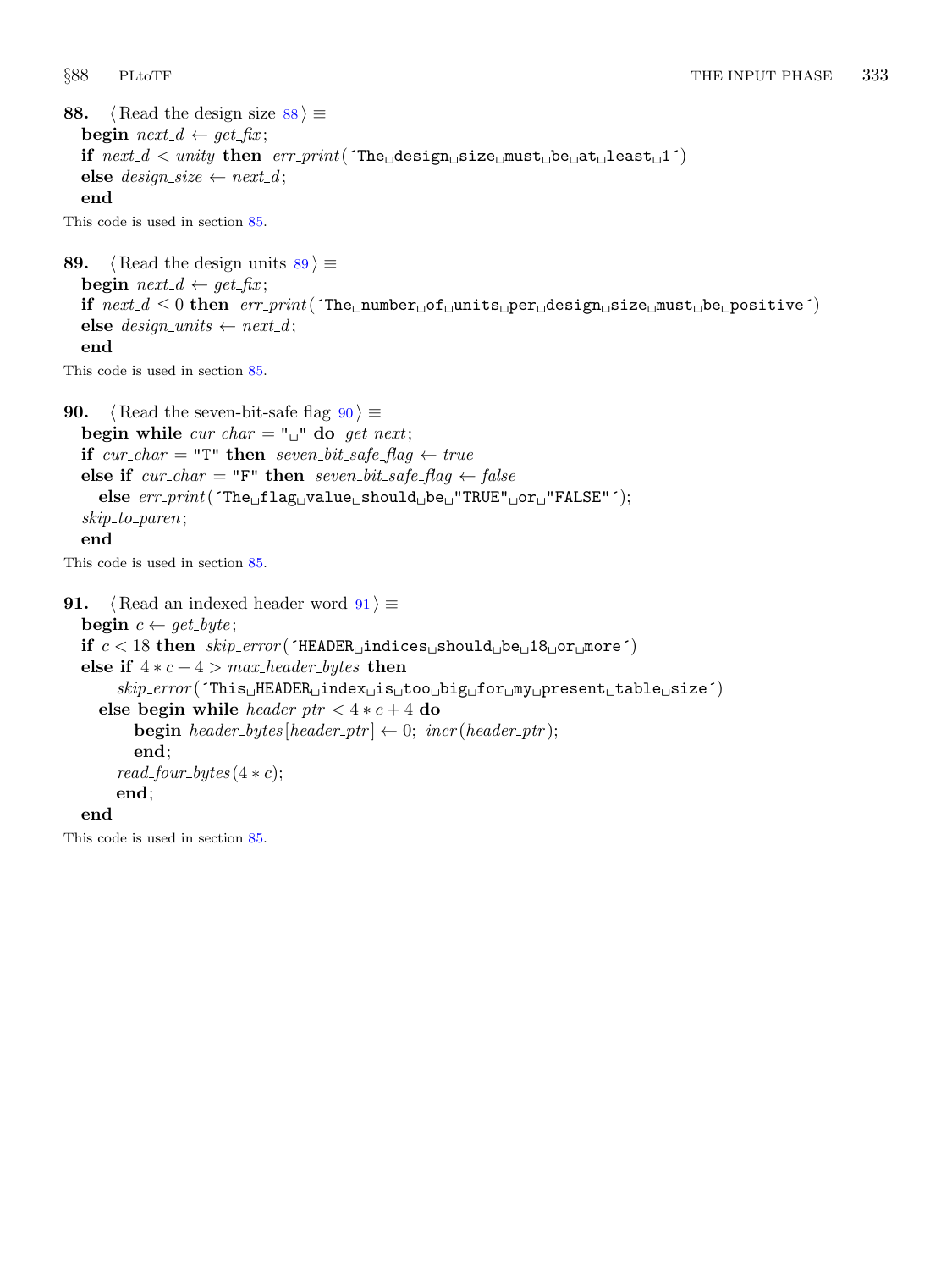<span id="page-33-0"></span>92. The remaining kinds of font property values that need to be read are those that involve property lists on higher levels. Each of these has a loop similar to the one that was used at level zero. Then we put the right parenthesis back so that '*finish\_the\_property*' will be happy; there is probably a more elegant way to do this.

```
define \text{f}\text{}\text{min}-inner_property_list \equivbegin decr(loc); incr(level); cur\_char \leftarrow ")";end
\langle Read font parameter list 92 \rangle \equivbegin while level = 1 do
     begin while cur\_char = "_{\sqcup}" do get_next;
     if cur char = "(" then \langle Read a parameter value 93\rangleelse if cur\_char = ")" then skip\_top\_to\_end\_of\_itemelse junk_error;
     end;
  finish_inner_property_list;
  end
This code is used in section 85.
93. \langle Read a parameter value 93 \rangle \equivbegin get_name;if cur\_code = comment\_code then skip\_to\_end\_of\_itemelse if (cur\_code < parameter\_code) \vee (cur\_code \ge char\_wd\_code) then
        \text{flush\_error} (\text{This}<sub>U</sub>property<sub>U</sub>name<sub>U</sub>doesn\text{``t}_\text{U}belong<sub>U</sub>in<sub>U</sub>a<sub>U</sub>FONTDIMEN<sub>U</sub>list\text{``t}_\text{U}else begin if cur\_code = parameter\_code then c \leftarrow get\_byteelse c ← cur\_code - parameter\_code;if c = 0 then \text{flux} \text{error} (\text{PARAMETER} index must not be zero')
        else if c > max\_param\_words then
              \mathit{flush\_error}(\verb|`This_\Box{\tt PARAMETER_\Box{index_\Box{is_\Box}too_\Box{big_\Box{for_\Box{my_\Box}}present_\Box{table_\Box{size}}`}})else begin while np < c do
                 begin \text{incr}(np); \text{param}[np] \leftarrow 0;
                 end;
              param[c] \leftarrow get\_fix; finish_the_property;
              end;
        end;
  end
This code is used in section 92.
94. \langle Read ligature/kern list 94 \rangle \equivbegin lk\_step\_ended \leftarrow false;while level = 1 do
     begin while cur\_char = "u" do get_next;
     if cur-char = "(" then \langle95)
     else if cur\_char = ")" then skip\_top\_to\_end\_of\_itemelse junk_error;
     end;
  finish_inner_property_list;
  end
This code is used in section 146.
```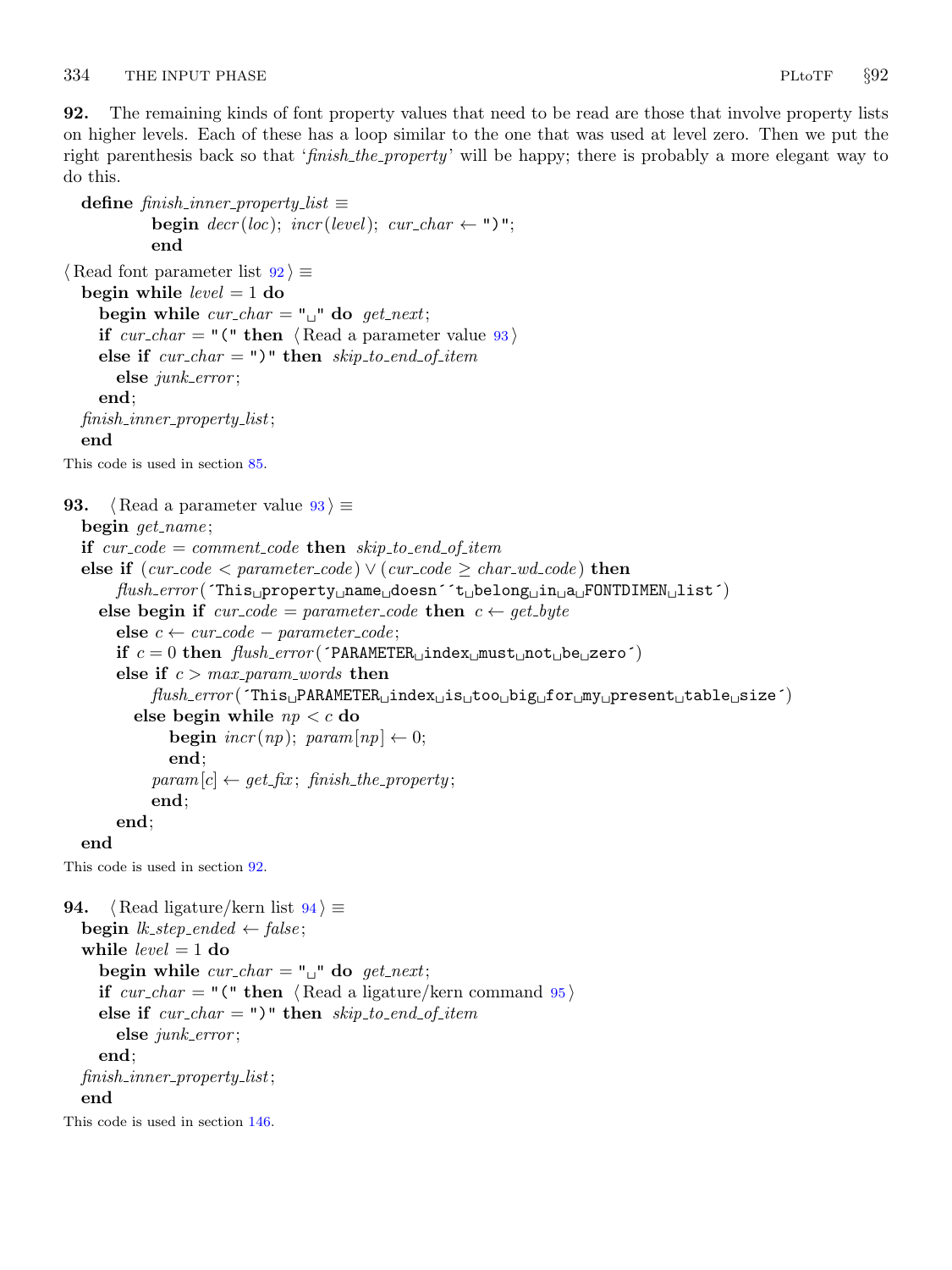```
95. \langle Read a ligature/kern command 95 \rangle \equivbegin get_name;
  if cur\_code = comment\_code then skip\_to\_end\_of\_itemelse if cur\_code < label\_code then
       flush\_error( \lceil \text{This} \rceil property \text{name}doesn \lceil \text{true} \rceil belong \text{in}_\text{u} a LIGTABLE \text{list} \rceilelse begin case cur_code of
       label_code: \langle Read a label step 97\rangle;
       stop_code: \langle Read a stop step 99\rangle;
       skip_code: \langle100\rangle;
       krn\_code: \langle102\rangle;
       lig\_code + 1, lig\_code + 2, lig\_code + 3, lig\_code + 5, lig\_code + 6, lig\_code + 7, lig\_code + 11:
               \langle101\rangle;
       end; {there are no other cases \geq label_code }
       finish\_the\_property;end;
  end
```
This code is used in section [94](#page-33-0).

96. When a character is about to be tagged, we call the following procedure so that an error message is given in case of multiple tags.

```
procedure check\_tag(c : byte); { print error if c already tagged }
  begin case char_tag[c] of
  no\_tag: do_nothing;
  lig\_tag: err\_print( This_{\cup}character_{\cup}already_{\cup}appeared_{\cup}in_{\cup}a_{\cup}LIGTABLE_{\cup}LABEL');
  list\_tag: err-print('This \cup character \cup already \cup has \cup a \cup NEXTLARGE R \cup spec');ext\_tag: err\_print('This \cup character \cup already \cup has \cup a \cup VARCHAR \cup spec');end;
  end;
```

```
97. \langle Read a label step 97 \rangle \equivbegin while cur\_char = "u" do get_next;
   if cur\_char = "B" then
      \mathbf{begin} \left\{ \text{Left }\right\} begin bchar_label \leftarrow nl; skip_to\_parent; \left\{ \text{LABEL BOUNDARYCHAR} \right\}end
   else begin backup; c \leftarrow get\_byte; check\_tag(c); char\_tag[c] \leftarrow lig\_tag; char\_remainder[c] \leftarrow nl;end;
   if min\_nl \leq nl then min\_nl \leftarrow nl + 1;
   lk\_step\_ended \leftarrow false;end
```
This code is used in section 95.

**98.** define  $stop\_flag = 128$  {value indicating 'STOP' in a lig/kern program } **define** kern  $flag = 128$  { op code for a kern step }  $\langle$  Globals in the outer block [5](#page-2-0)  $\rangle$  + $\equiv$ *lk\_step\_ended:* boolean; { was the last LIGTABLE property LIG or KRN?}  $krn\_ptr: 0...max\_kerns; \{ \text{an index into } kern \}$ 

**99.**  $\langle$  Read a stop step  $99 \rangle \equiv$ if  $\neg$ *k\_step\_ended* then  $err\_print('STOP \text{cmust} \text{of o} 11ow \text{cm} \text{cm} \text{cm}$ <sub>L</sub>KRN´) else begin lig\_kern[nl − 1].b0  $\leftarrow$  stop\_flag; lk\_step\_ended  $\leftarrow$  false; end

This code is used in section 95.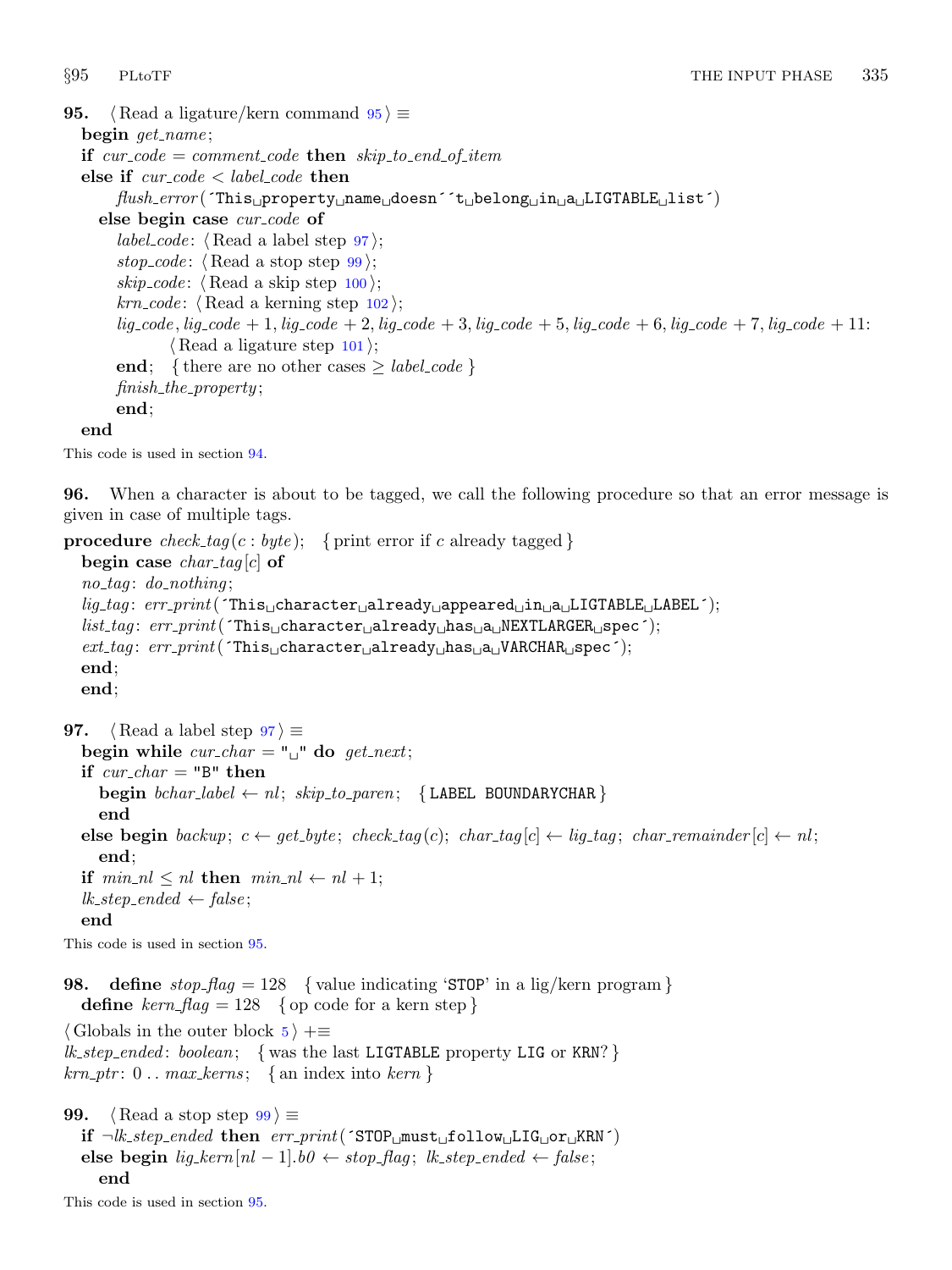<span id="page-35-0"></span>100. (Read a skip step  $100 \equiv$ if ¬lk step ended then err print(´SKIP must follow LIG or KRN´) else begin  $c \leftarrow get\_byte$ ; if  $c > 128$  then  $err\_print('Maximum | SKIP_{\text{I}}amount_{\text{I}} is_{\text{I}}127')$ else if  $nl + c \geq max\_lig\_steps$  then  $err\_print('Sory, LIGTABLE_L too_Llong\_for\_me_Lto_Lhandle')$ else begin lig\_kern[nl − 1].b0  $\leftarrow$  c; if  $min\_nl \leq nl + c$  then  $min\_nl \leftarrow nl + c + 1$ ; end;  $lk\_step\_ended \leftarrow false;$ end

This code is used in section [95](#page-34-0).

101. (Read a ligature step  $101$ )  $\equiv$ **begin** lig\_kern[nl].b0  $\leftarrow$  0; lig\_kern[nl].b2  $\leftarrow$  cur\_code – lig\_code; lig\_kern[nl].b1  $\leftarrow$  get\_byte;  $lig\_{\textit{kern}}[nl]$ .b3  $\leftarrow get\_byte;$ if  $nl \geq max\_lig\_steps - 1$  then  $err\_print('Sory, \text{JLIGTABLE\_too\_long\_for\_me\_to\_handle'})$ else  $\text{incr}(nl)$ ;  $lk\_step\_ended \leftarrow true;$ end

This code is used in section [95](#page-34-0).

```
102. (Read a kerning step 102) \equivbegin lig kern[nl].b0 \leftarrow 0; lig kern[nl].b1 \leftarrow get byte; kern[nk] \leftarrow get fix; krn ptr \leftarrow 0;
  while \text{kern}[\text{km\_ptr}] \neq \text{kern}[nk] do \text{incr}(\text{km\_ptr});
  if km\_ptr = nk then
     begin if nk < max_{\text{.}} then \text{.} \text{.} \text{.} \text{.} \text{.}else begin err print(´Sorry, too many different kerns for me to handle´); decr (krn ptr );
        end;
     end;
  lig\text{-}kern[n].b2 ← kern_flag + (krn_ptr div 256); lig_kern[nl].b3 ← krn_ptr mod 256;
  if nl \geq max\_lig\_steps - 1 then err\_print('Sory, \text{LIGTABLE\_too\_long\_for\_me\_to\_handle'})else \text{incr}(nl);
  lk\_step\_ended \leftarrow true;end
This code is used in section 95.
```
103. Finally we come to the part of PLtoTF's input mechanism that is used most, the processing of individual character data.

```
\langle Read character info list 103 \rangle \equivbegin c \leftarrow get\_byte; {read the character code that is being specified }
  \langle108\rangle;
  while level = 1 do
    begin while cur\_char = "_{\sqcup}" do get_next;
    if cur_char = "(" then \langle104\rangleelse if cur\_char = ")" then skip\_top\_to\_end\_of\_itemelse junk_error;
    end;
  if char\_wd[c] = 0 then char\_wd[c] \leftarrow sort\_in(width, 0); { legitimatize c }
  finish inner property list;
  end
This code is used in section 146.
```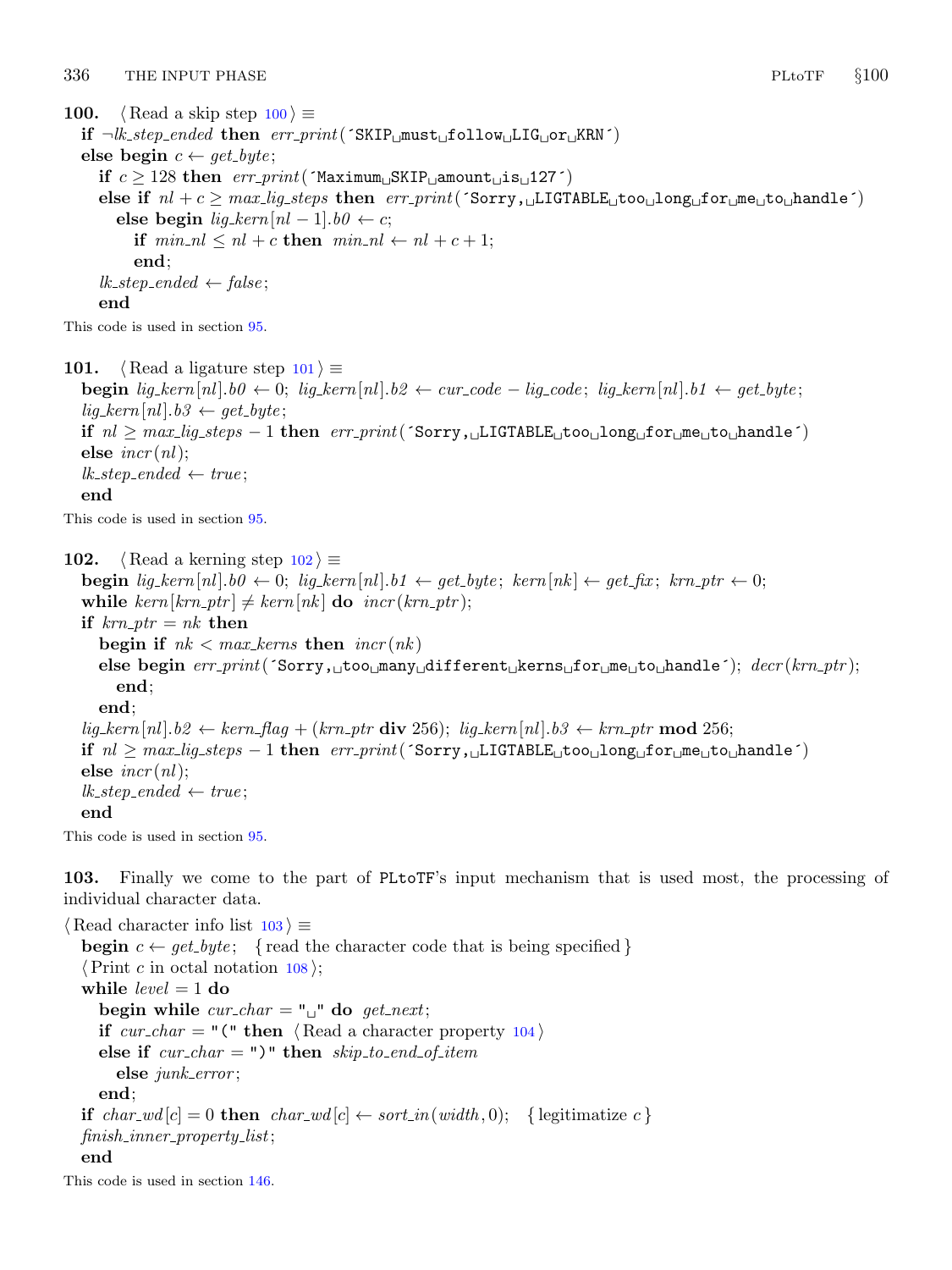<span id="page-36-0"></span>104.  $\langle$  Read a character property 104 $\rangle \equiv$ begin  $get_name;$ if  $cur\_code = comment\_code$  then  $skip\_to\_end\_of\_item$ else if  $(cur\_code < char\_wd\_code) \vee (cur\_code > var\_char\_code)$  then  $flush\_error($   $\lceil \text{This\_property\_name\_doesn} \rceil \text{`t\_belong\_in\_a\_CHARACTER\_list} \rceil)$ else begin case cur\_code of  $char\_wd\_code: char\_wd|c| \leftarrow sort\_in(width, get\_fix);$  $char\_ht\_code: char\_ht[c] \leftarrow sort\_in(height, get\_fix);$  $char\_dp\_code$ :  $char\_dp[c] \leftarrow sort\_in(depth, get\_fix);$  $char\_ic\_code: char\_ic[c] \leftarrow sort\_in(italic, get\_fix);$ next larger code: begin check tag(c); char tag[c]  $\leftarrow$  list tag; char remainder [c]  $\leftarrow$  get byte; end; *var\_char\_code*:  $\langle$  Read an extensible recipe for c 105 $\rangle$ ; end;  $f\nimplies$  the property; end; end This code is used in section [103.](#page-35-0) 105.  $\langle$  Read an extensible recipe for c 105  $\rangle \equiv$ begin if  $ne = 256$  then  $err\_print('At \text{\textperp}256 \text{\textperp}VARTHAR \text{\textperp}specs \text{\textperp}arc \text{h}alloved')$ else begin  $check\_tag(c)$ ; char  $tag [c] \leftarrow ext\_tag$ ; char remainder  $[c] \leftarrow ne$ ;  $exten[ne].b0 \leftarrow 0; \; exten[ne].b1 \leftarrow 0; \; exten[ne].b2 \leftarrow 0; \; exten[ne].b3 \leftarrow 0;$ while  $level = 2$  do begin while  $cur\_char = "u"$  do get\_next; if cur char = "(" then  $\langle$  Read an extensible piece 106 $\rangle$ else if  $cur\_char = "$ )" then  $skip\_top\_to\_end\_of\_item$ else  $junk_error$ ; end;  $incr(ne);$  finish\_inner\_property\_list; end; end This code is used in section 104. 106. (Read an extensible piece  $106$ )  $\equiv$ begin  $get_name;$ if  $cur\_code = comment\_code$  then  $skip\_to\_end\_of\_item$ else if  $(cur\_code < var\_char\_code + 1) \vee (cur\_code > var\_char\_code + 4)$  then  $flush\_error($  This property name doesn  $\tilde{\tau}_{\text{L}}$  belong in a VARCHAR list  $\tilde{\tau}$ else begin case  $cur\_code - (var\_char\_code + 1)$  of 0:  $exten[ne].b0 \leftarrow get\_byte;$ 1:  $exten[ne].b1 \leftarrow get\_byte;$ 2:  $exten[ne].b2 \leftarrow get\_byte;$ 3:  $exten[ne].b3 \leftarrow get\_byte;$ end;  $f\nimplies$  the property; end; end

This code is used in section 105.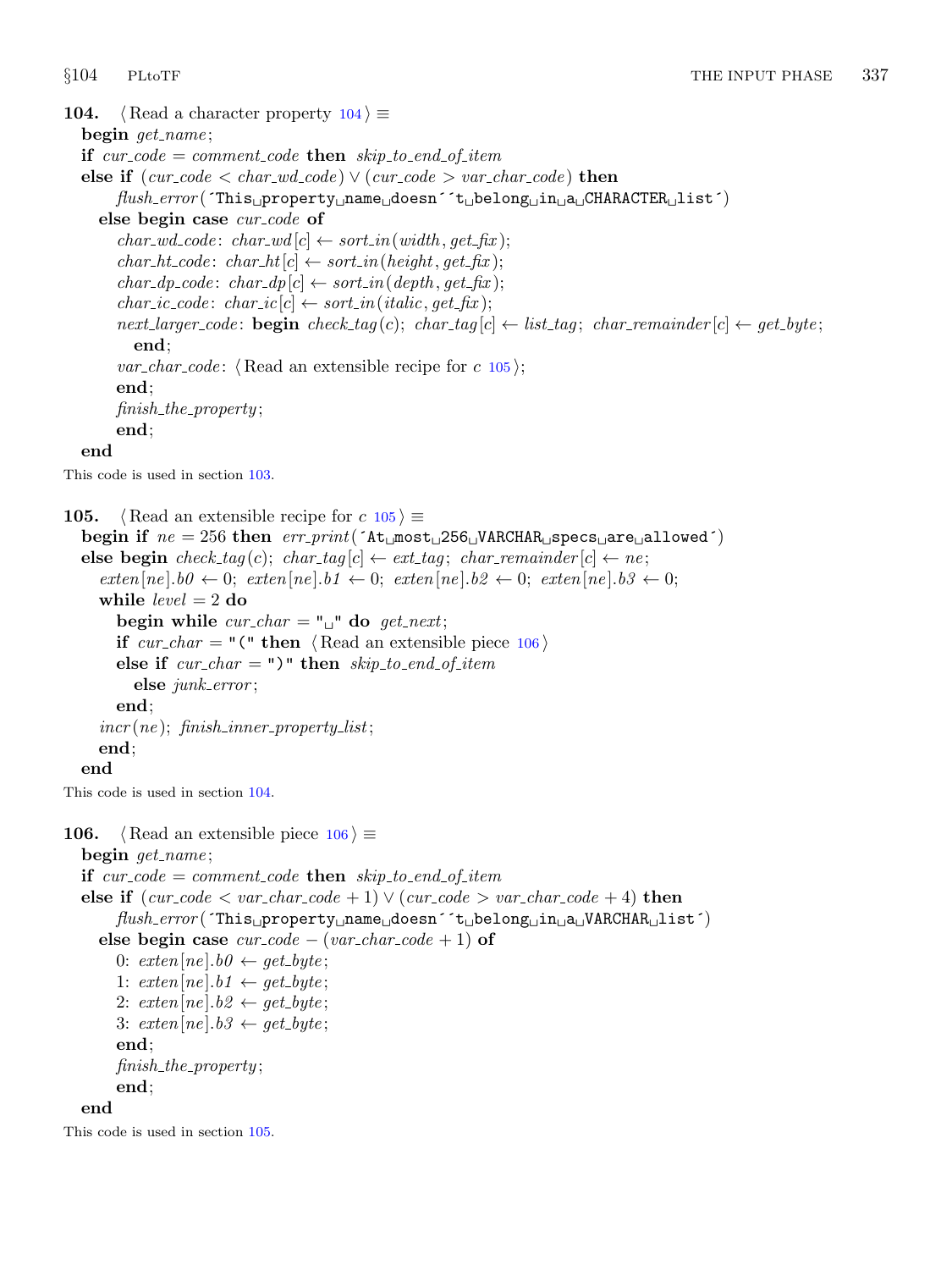<span id="page-37-0"></span>107. The input routine is now complete except for the following code, which prints a progress report as the file is being read.

```
procedure print\_octal(c : byte); { prints three octal digits }
  begin print('''', (c \div 64) : 1, ((c \div 8) \mod 8) : 1, (c \mod 8) : 1);end;
```

```
108. \langle Print c in octal notation 108 \rangle \equivbegin if \text{chars\_on\_line} = 8 then
     begin print\_ln(\lceil \_ \rceil); chars_on_line \leftarrow 1;
     end
  else begin if chars_on_line > 0 then print('_1');
     incr(chars_0,line);end;
  print\_octal(c); { progress report }
  end
This code is used in section 103.
```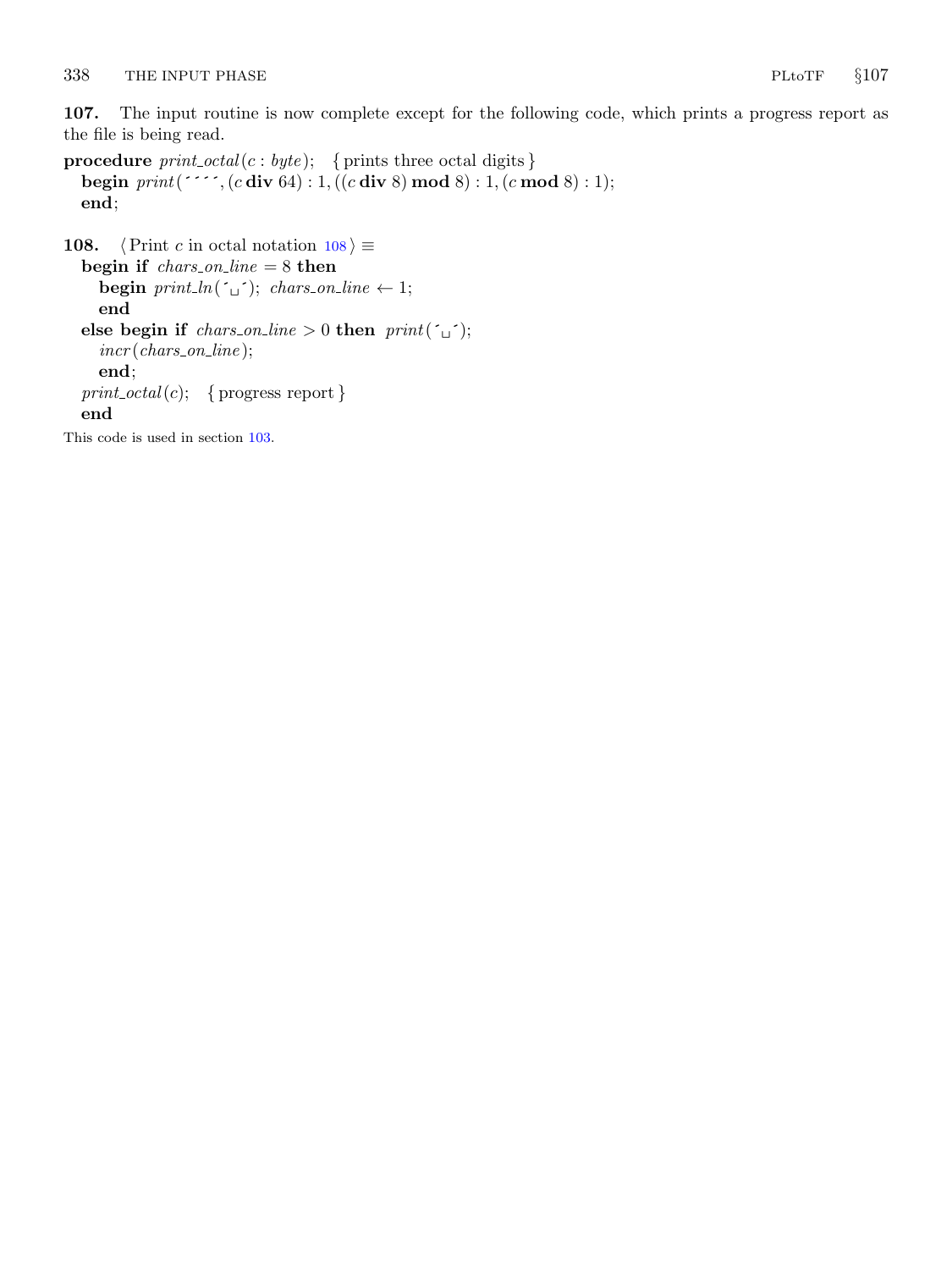<span id="page-38-0"></span>109. The checking and massaging phase. Once the whole PL file has been read in, we must check it for consistency and correct any errors. This process consists mainly of running through the characters that exist and seeing if they refer to characters that don't exist. We also compute the true value of seven unsafe; we make sure that the charlists and ligature programs contain no loops; and we shorten the lists of widths, heights, depths, and italic corrections, if necessary, to keep from exceeding the required maximum sizes.

 $\langle$  Globals in the outer block [5](#page-2-0)  $\rangle$  += seven\_unsafe: boolean; { do seven-bit characters generate eight-bit ones?}

110.  $\langle$  Correct and check the information 110 $\rangle \equiv$ 

if  $nl > 0$  then  $\langle$  Make sure the ligature/kerning program ends appropriately [116](#page-39-0) $\rangle$ ;

 $seven\_unsafe \leftarrow false;$ 

for  $c \leftarrow 0$  to 255 do

if char wd  $[c] \neq 0$  then  $\langle$  For all characters g generated by c, make sure that char wd  $[q]$  is nonzero, and set seven unsafe if  $c < 128 \leq g \leq 111$ ;

if  $behavior\_label < 77777$  then

**begin**  $c \leftarrow 256$ ; (Check ligature program of c [120](#page-40-0));

end;

if seven\_bit\_safe\_flag ∧ seven\_unsafe then  $print\_ln($  The font is not really seven-bit-safe!  $^{\circ}$ );  $\langle$  Check for infinite ligature loops [125](#page-42-0) $\rangle$ ;

 $\langle$  Doublecheck the lig/kern commands and the extensible recipes [126](#page-43-0) $\rangle$ ;

for  $c \leftarrow 0$  to 255 do  $\langle$  Make sure that c is not the largest element of a charlist cycle [113](#page-39-0) $\rangle$ ;

 $\langle$  Put the width, height, depth, and italic lists into final form [115](#page-39-0) $\rangle$ 

This code is used in section [146.](#page-49-0)

111. The checking that we need in several places is accomplished by three macros that are only slightly tricky.

define existence\_tail(#)  $\equiv$ **begin**  $char_wd[g] \leftarrow sort_in(width, 0); print(\#, \lceil \cdot \rceil); print\_octal(c);$  $print\_ln($  [ $_m$ had $_{m}$ no CHARACTER spec.  $\dot{\ }$ ); end; end define check\_existence\_and\_safety(#)  $\equiv$ begin  $g \leftarrow \#$ ; if  $(g \ge 128) \land (c < 128)$  then seven\_unsafe ← true; if  $char_w d[g] = 0$  then existence\_tail define check\_existence (#)  $\equiv$ begin  $g \leftarrow \#$ ; if  $char_w d[g] = 0$  then existence\_tail For all characters g generated by c, make sure that char  $wd[g]$  is nonzero, and set seven unsafe if  $c < 128 \leq g$  111 $\rangle \equiv$ case  $char\_tag$  [c] of  $no\_tag$ : do\_nothing; lig<sub>-tag</sub>: (Check ligature program of c [120](#page-40-0));

 $list\_tag: check\_existence_and\_safety(char$ - $remainder[c])$  ( $The \text{u}$ -character  $\text{u}$ NEXTLARGER $\text{u}$ than');

ext\_tag:  $\langle$  Check the pieces of exten[c] [112](#page-39-0) $\rangle$ ;

end

This code is used in section 110.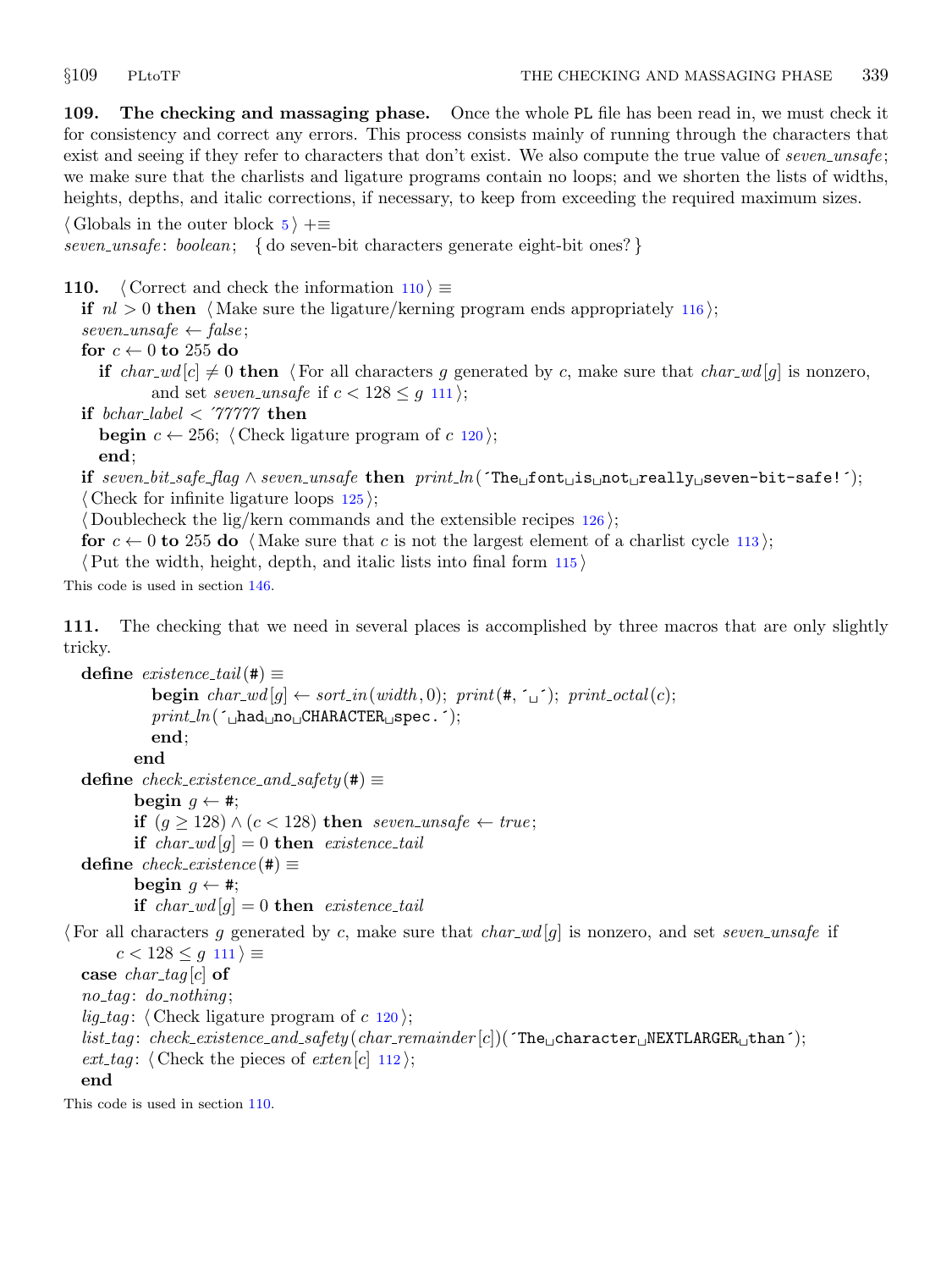<span id="page-39-0"></span>112. (Check the pieces of  $exten[c]$  112)  $\equiv$ 

- begin if  $exten[char\_remainder[c]].b0 > 0$  then  $check\_existence\_and\_safety (exten[char\_remainder[c]].b0) (^T\texttt{OP}_{\sqcup}\texttt{piece\_of\_character}');$
- if  $ext{er}[char\_remainder[c]].b1 > 0$  then  $check\_existence\_and\_safety (exten[char\_remainder[c]].b1)$  ( $^MID_\Box$ piece $_\Box$ of $_\Box$ character');
- if  $ext{er}[char\_remainder[c]].b2 > 0$  then  $check\_existence\_and\_safety (exten[char\_remainder[c]].b2)$ (´BOT $_{\sqcup}$ piece $_{\sqcup}$ of $_{\sqcup}$ character´);

 $check\_existence\_and\_safety (exten[char\_remainder[c]].b3 )$  ( $'REP_{\sqcup}piece_{\sqcup}of_{\sqcup}character$ );

## end

This code is used in section [111.](#page-38-0)

113. (Make sure that c is not the largest element of a charlist cycle 113)  $\equiv$ if  $char\_tag$   $|c| = list\_tag$  then **begin**  $g \leftarrow char\_remainder[c]$ ; while  $(g < c) \wedge (char\_tag[g] = list\_tag)$  do  $g \leftarrow char\_remainder[g]$ ; if  $q = c$  then begin  $char\_tag$  [c]  $\leftarrow no\_tag$ ;

 $print('A_Ucycle_Uof_UNEXTLARGE_Ucharactors_Uhas_Ubeen_Ubroken_Uat_U'); print.cetal(c);$  $print\_ln(\cdot, \cdot);$ 

```
end;
```

```
end
```
This code is used in section [110.](#page-38-0)

114. (Globals in the outer block  $5$ ) +≡ delta: fix-word; { size of the intervals needed for rounding }

```
115. define round_message(#) \equivif delta > 0 then
```
 $print\_ln($  ( $I<sub>u</sub>had<sub>u</sub>to<sub>u</sub>round<sub>u</sub>some<sub>u</sub>$ ,  $#$ ,  $s<sub>u</sub>by<sub>u</sub>$ ,  $(((delta+1)div2)/2000000) : 1 : 7,$   $'<sub>u</sub>units.$  ()

 $\langle$  Put the width, height, depth, and italic lists into final form 115 $\rangle \equiv$ 

 $delta \leftarrow shorten(width, 255); set indicates(width, delta); round message('width');$ 

 $delta \leftarrow shorten(headtt, 15); set indicates(height, delta); round-message('height');$ 

 $delta \leftarrow shorten(depth, 15); set indicates(depth, delta); round message({ $\text{depth}^*};$$ 

 $delta \leftarrow shorten(itative, 63); set\_indices( italic, delta); round\_message('italic<sub>u</sub> correction');$ This code is used in section [110.](#page-38-0)

```
116. define clear-lig-kern entry \equiv \{ make an unconditional STOP \}lig\text{-}kern[nl].b0 \leftarrow 255; lig\text{-}kern[nl].b1 \leftarrow 0; lig\text{-}kern[nl].b2 \leftarrow 0; lig\text{-}kern[nl].b3 \leftarrow 0\langle Make sure the ligature/kerning program ends appropriately 116 \rangle \equivbegin if bchar_label \langle '77777' then { make room for it}
     begin clear_lig_kern_entry; \text{incr}(nl);
     end; { bchar_label will be stored later }
  while min\_nl > nl do
     begin clear\_lig\_kern\_entry; incr(n!);
     end;
  if liq_{\text{th}}\left[nl-1\right],b0=0 then liq_{\text{th}}\left[nl-1\right],b0\leftarrow stop_{\text{th}}\left[nq\right];
  end
This code is used in section 110.
```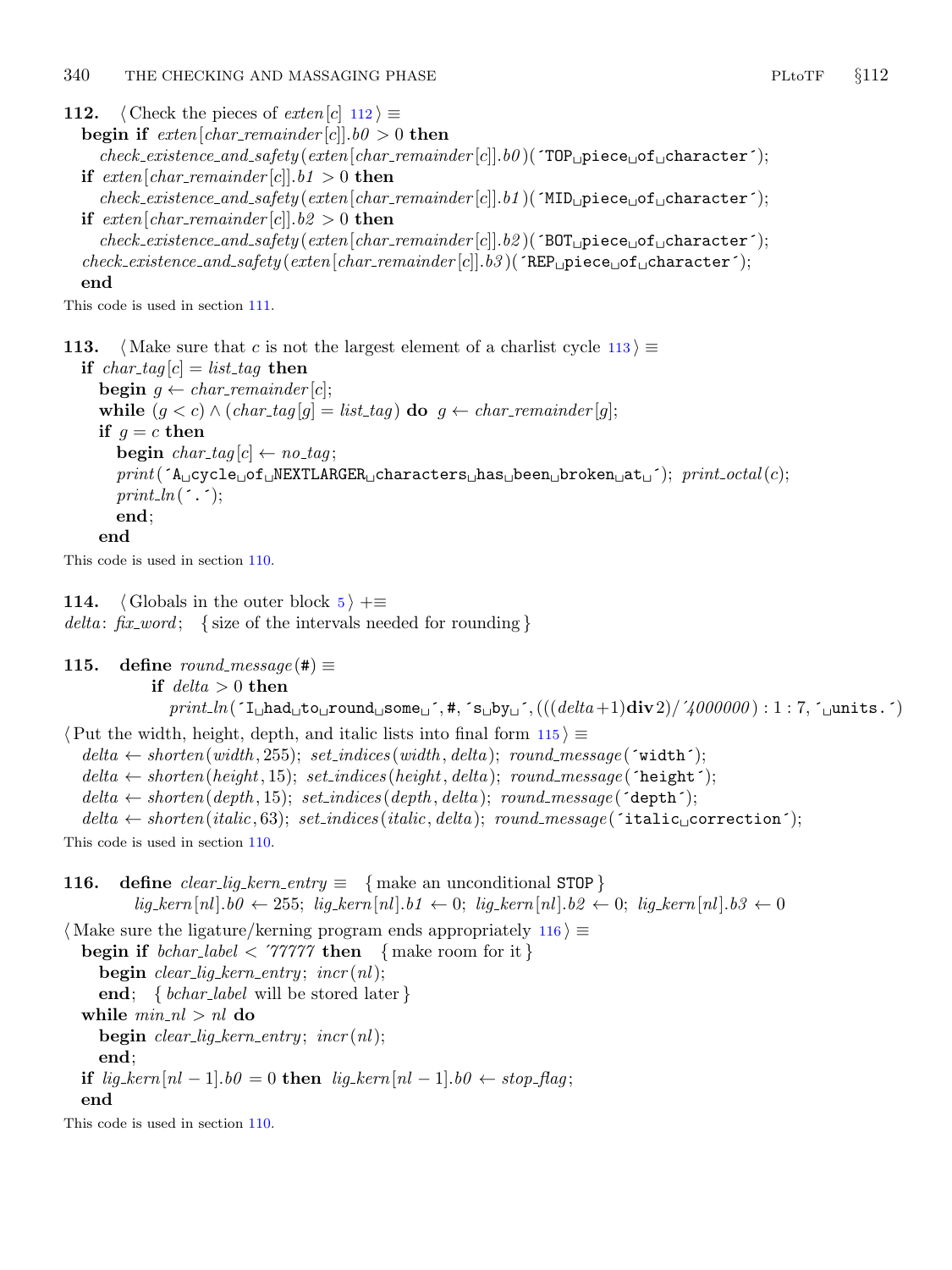<span id="page-40-0"></span>117. It's not trivial to check for infinite loops generated by repeated insertion of ligature characters. But fortunately there is a nice algorithm for such testing, copied here from the program TFtoPL where it is explained further.

define  $simple = 0 \{ f(x, y) = z \}$ define  $left_z = 1 \quad \{ f(x, y) = f(z, y) \}$ define  $right_z = 2 \{ f(x, y) = f(x, z) \}$ define  $both_z = 3 \{ f(x, y) = f(f(x, z), y) \}$ define pending  $= 4 \{ f(x, y) \text{ is being evaluated } \}$ 

118.  $\langle$  Globals in the outer block [5](#page-2-0)  $\rangle$  +≡  $lig\_ptr: 0 \ldots max\_lig\_steps; \{ \text{an index into } lig\_kern \}$ hash: **array**  $[0..$  hash size  $]$  of  $[0..$  66048;  $\{256x + y + 1$  for  $x \le 257$  and  $y \le 255\}$ class:  $array [0..hash_size]$  of  $simple..pending;$  $lig\_z$ : array  $[0..hash\_size]$  of  $0..257;$ hash\_ptr:  $0$ .. hash\_size; {the number of nonzero entries in hash} hash list: array  $[0 \tldots \t{hash_size}]$  of  $[0 \tldots \t{hash_size}]$ ; { list of those nonzero entries } h:  $0$ .. hash\_size; {index into the hash table} tt: indx; { temporary register } x-lig-cycle, y-lig-cycle:  $0$ ... 256; { problematic ligature pair }

119. (Set initial values [6](#page-2-0)) +≡  $hash\_ptr \leftarrow 0; y\_lig\_cycle \leftarrow 256;$ for  $k \leftarrow 0$  to hash-size do hash  $[k] \leftarrow 0$ ;

```
120. define lig\_exam \equiv lig\_kern[lig\_ptr].b1define lig\_gen \equiv lig\_kern [lig\_ptr].b3
```
 $\langle$  Check ligature program of c 120  $\rangle \equiv$ **begin**  $lig\_ptr \leftarrow char\_remainder[c];$ repeat if  $hash\_input(liq\_ptr, c)$  then begin if  $lig\_{kern}$  [lig\_ptr].b2 < kern\_flag then begin if  $lig\_exam \neq bchar$  then check existence (lig exam)( $\text{`LIG}_{\sqcup}$ character $_{\sqcup}$ examined $_{\sqcup}$ by´);  $check\_existence$  (lig\_gen)( $'LIG \cup character \cup generated \cup by'$ ); if  $lig\_gen \geq 128$  then if  $(c < 128) \vee (c = 256)$  then **if** (lig\_exam < 128)  $\lor$  (lig\_exam = bchar) **then** seven\_unsafe  $\leftarrow true$ ; end else if  $lig\_exam \neq bchar$  then check existence (lig exam)( $KRN_{\sqcup}$ character examined by  $\vdots$ ); end; if lig\_kern[lig\_ptr].b0  $\geq$  stop\_flag then lig\_ptr  $\leftarrow$  nl else  $lig\_ptr \leftarrow lig\_ptr + 1 + lig\_kern[lig\_ptr].b0;$ 

until  $lig\_ptr \geq nl;$ end

This code is used in sections [110](#page-38-0) and [111.](#page-38-0)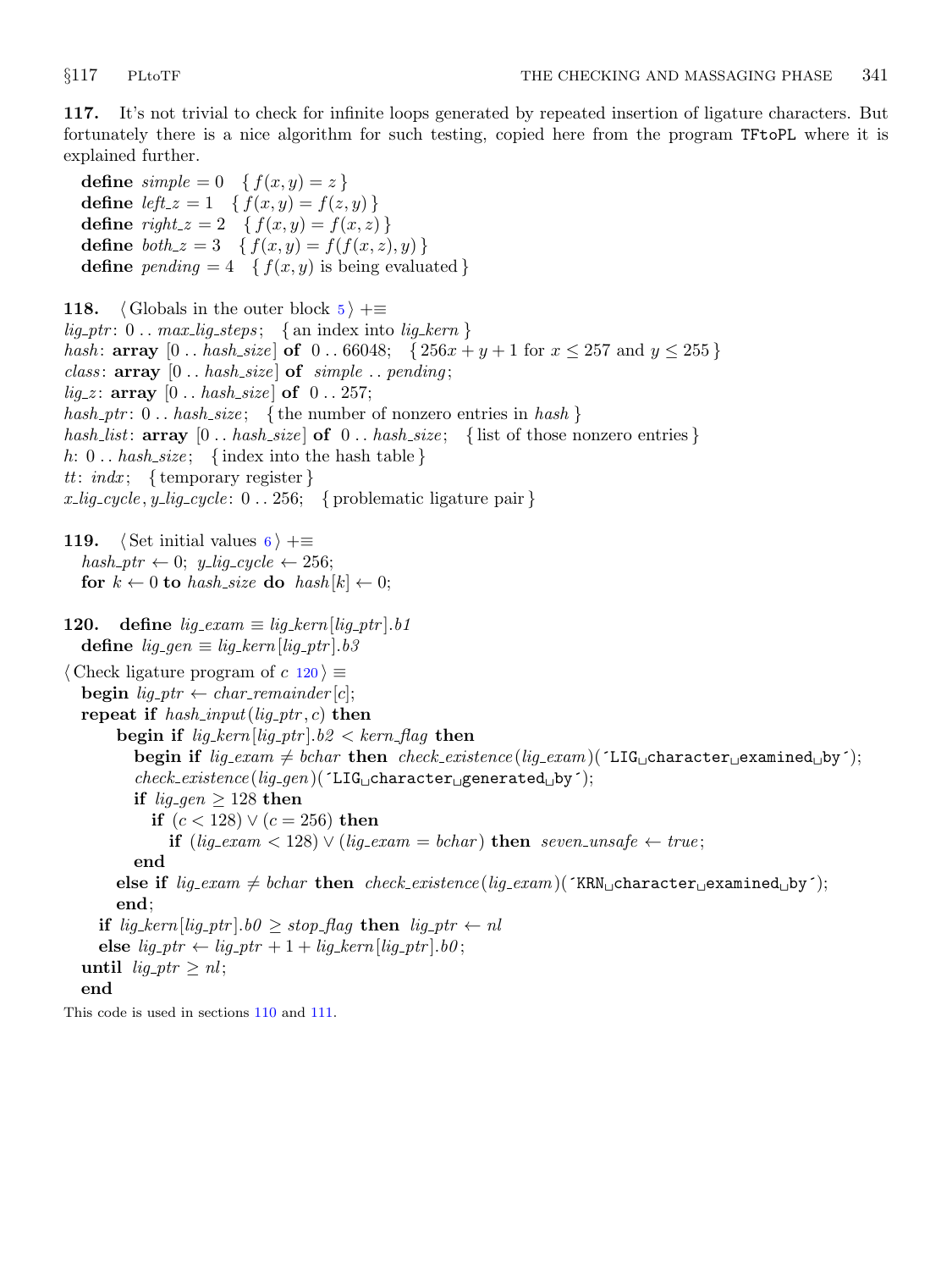<span id="page-41-0"></span>121. The hash input procedure is copied from TFtoPL, but it is made into a boolean function that returns false if the ligature command was masked by a previous one.

```
function hash\_input(p, c : indx): boolean;
          { enter data for character c and command in location p, unless it isn't new }
  label 30; { go here for a quick exit }
  var cc: simple... both\_z; { class of data being entered }
     zz : 0 . . 255; { function value or ligature character being entered }
     y: 0 \ldots 255; {the character after the cursor}
     key: integer; { value to be stored in hash }
     t: integer; { temporary register for swapping }
  begin if hash\_ptr = hash\_size then
     begin hash_input \leftarrow false; goto 30; end;
  \langle Compute the command parameters y, cc, and zz 122\rangle;
  key \leftarrow 256*c+y+1; h \leftarrow (1009 * key) \text{ mod } hash\_size;while hash[h] > 0 do
     begin if hash[h] \leq key then
        begin if hash[h] = key then
          begin hash_input \leftarrow false; goto 30; {unused ligature command}
          end;
       t \leftarrow hash[h]; hash [h] \leftarrow key; key \leftarrow t; {do ordered-hash-table insertion }
       t \leftarrow class[h]; \text{ class } [h] \leftarrow cc; \text{ } cc \leftarrow t; \text{ { \{ namely, do a swap } } }t \leftarrow lig_zz[h]; lig_z[h] \leftarrow zz; zz \leftarrow t;end;
     if h > 0 then decr(h) else h \leftarrow hash\_size;
     end;
  hash[h] \leftarrow key; class[h] \leftarrow cc; lig\_z[h] \leftarrow zz; incr(hash\_ptr); hash\_list[hash\_ptr] \leftarrow h;hash\_input \leftarrow true;30: end;
```

```
122. \langle Compute the command parameters y, cc, and zz 122\rangle \equivy \leftarrow lig_{\text{th}}[p] \cdot b1; t \leftarrow lig_{\text{th}}[p] \cdot b2; cc \leftarrow simple; zz \leftarrow lig_{\text{th}}[p] \cdot b3;if t \geq \textit{kern}\text{-}\textit{flag} then zz \leftarrow yelse begin case t of
      0, 6: do_nothing; {LIG,/LIG>}
      5, 11: zz \leftarrow y; {LIG/>, /LIG/>>}
      1,7: cc \leftarrow left_z; {LIG/, /LIG/>}
      2: cc \leftarrow right\_z; \{ / LIG \}3: cc \leftarrow both\_z; {/LIG/}
      end; { there are no other cases }
      end
```
This code is used in section 121.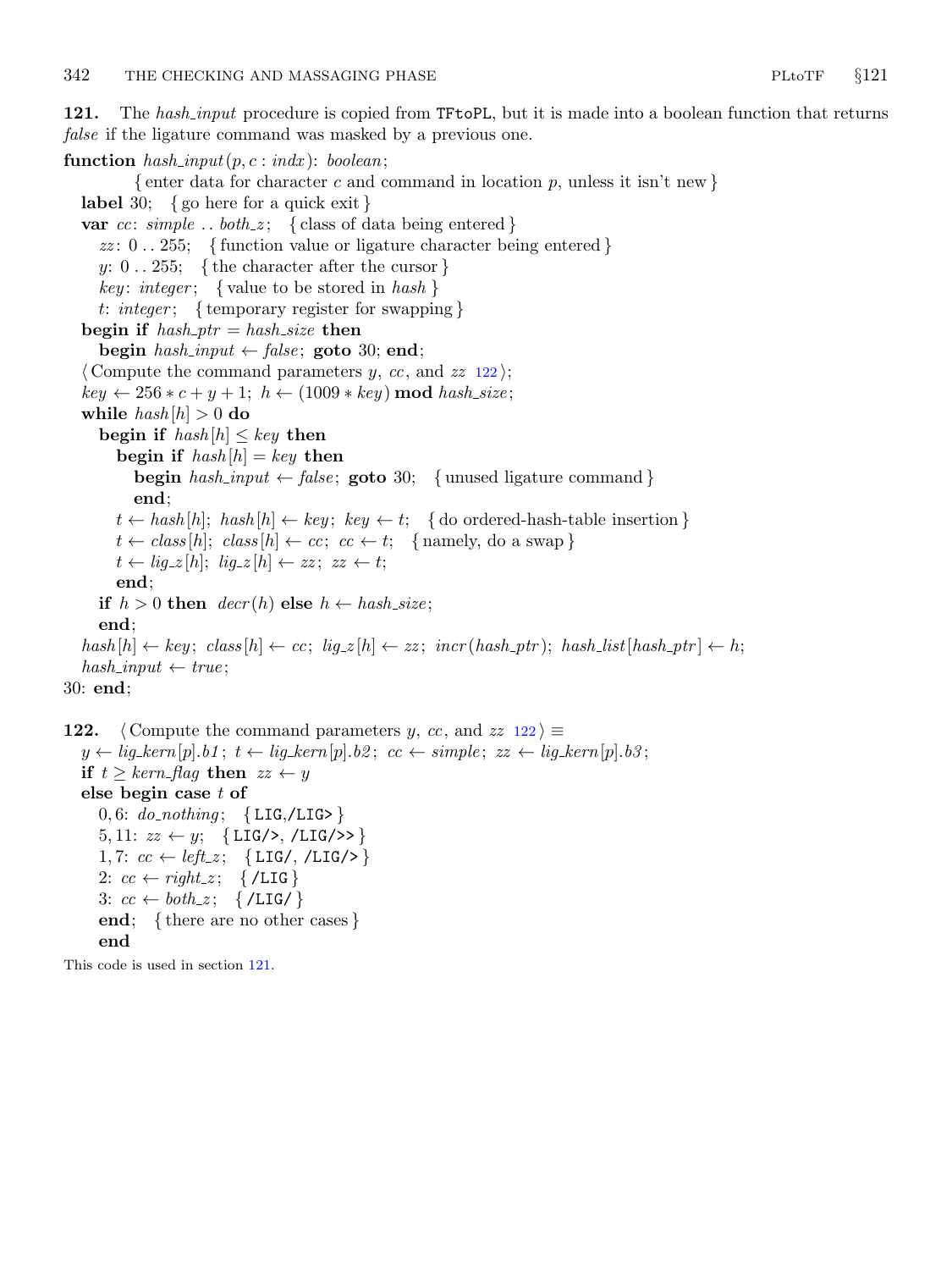<span id="page-42-0"></span>123. (More good stuff from TFtoPL.)

**function**  $f(h, x, y : \text{ind}x)$ :  $\text{ind}x$ ; forward; {compute f for arguments known to be in hash [h]} **function** eval $(x, y : \text{ind } x)$ :  $\text{ind } x$ ; {compute  $f(x, y)$  with hashtable lookup} var key: integer; { value sought in hash table } begin key  $\leftarrow 256 \times x + y + 1$ ;  $h \leftarrow (1009 \times key) \mod hash\_size$ ; while  $hash[h] > key$  do if  $h > 0$  then  $decr(h)$  else  $h \leftarrow hash\_size$ ; if  $hash[h] < key$  then  $eval \leftarrow y$  { not in ordered hash table } else  $eval \leftarrow f(h, x, y);$ end;

124. Pascal's beastly convention for *forward* declarations prevents us from saying function  $f(h, x, y)$ : indx indx here.

function  $f$ ;

begin case  $class[h]$  of  $simple: do\_nothing;$  $left \in \mathcal{E}$ : begin class  $[h] \leftarrow$  pending;  $lig \sim z[h] \leftarrow eval(lig \sim z[h], y)$ ; class  $[h] \leftarrow simple;$ end;  $right_z$ : begin  $class[h] \leftarrow pending; lig_z[h] \leftarrow eval(x, lig_z[h]); class[h] \leftarrow simple;$ end;  $both\_z: \textbf{begin } \textit{ class}[h] \leftarrow \textit{pending}; \textit{ lig\_z}[h] \leftarrow \textit{eval}(\textit{eval}(x,\textit{lig\_z}[h]), y); \textit{ class}[h] \leftarrow \textit{simple};$ end; pending: begin x\_lig\_cycle  $\leftarrow x$ ; y\_lig\_cycle  $\leftarrow y$ ; lig\_z|h|  $\leftarrow$  257; class  $|h| \leftarrow$  simple; end; { the value 257 will break all cycles, since it's not in hash } end; { there are no other cases }  $f \leftarrow lig_zz[h];$ end; 125. (Check for infinite ligature loops  $125$ )  $\equiv$ if hash\_ptr  $\langle$  hash\_size then for  $hh \leftarrow 1$  to hash\_ptr do begin  $tt \leftarrow hash\_list[hh];$ if  $class [tt] > simple$  then { make sure f is well defined}  $tt \leftarrow f(tt, (hash[tt] - 1)$  div 256,  $(hash[tt] - 1)$  mod 256); end; if  $(hash\_ptr = hash\_size) \vee (y\_lig\_cycle < 256)$  then begin if  $hash\_ptr < hash\_size$  then  $begin{bmatrix} print('Infinite\_ligature\_loop\_starting\_with\_'); \end{bmatrix}$ if  $x$ -lig-cycle = 256 then print( $\delta$ boundary $\delta$ ) else print-octal(x-lig-cycle);  $print(\ulcorner \text{and} \ulcorner); print\_octal(y\_lig\_cycle); print\_ln(\ulcorner ! \ulcorner);$ end else  $print\_ln($  Sorry,  $\text{I}_\text{L}$ haven  $^t$ t<sub>u</sub>room for so many ligature/kern pairs!  $^t$ ;  $print\_ln($   $\lceil \text{All}_\sqcup \text{ligatures}_\sqcup \text{will}_\sqcup \text{be}_\sqcup \text{clared.}$  ); for  $c \leftarrow 0$  to 255 do if  $char\_tag$  [c] = lig\_tag then **begin** char\_tag[c]  $\leftarrow$  no\_tag; char\_remainder[c]  $\leftarrow$  0; end;  $nl \leftarrow 0$ ; bchar  $\leftarrow 256$ ; bchar\_label  $\leftarrow$  '77777; end This code is used in section [110.](#page-38-0)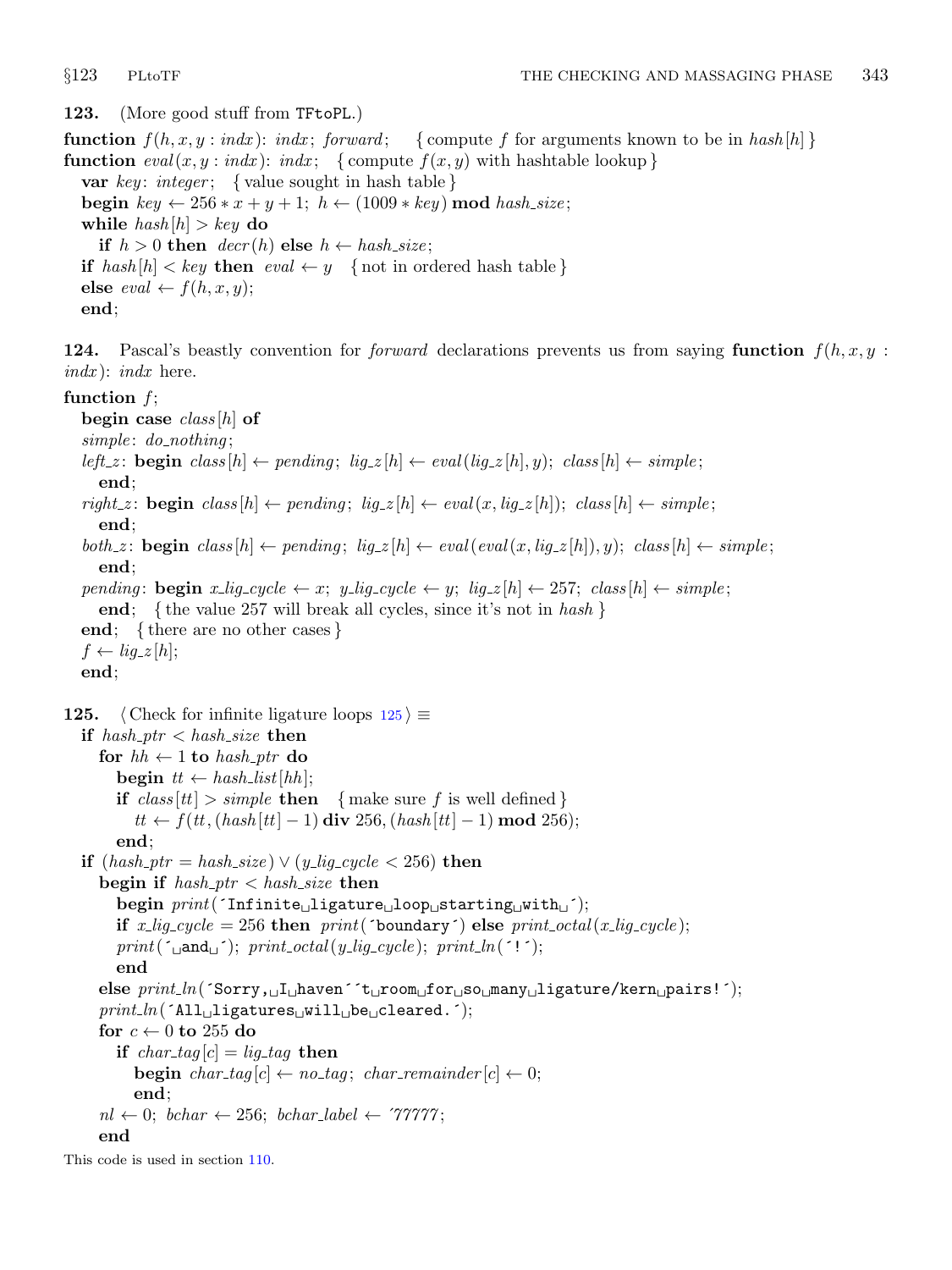<span id="page-43-0"></span>126. The lig/kern program may still contain references to nonexistent characters, if parts of that program are never used. Similarly, there may be extensible characters that are never used, because they were overridden by NEXTLARGER, say. This would produce an invalid TFM file; so we must fix such errors.

```
define double\_check\_tail(\#) \equivif char_wd[0] = 0 then char_wd[0] \leftarrow sort_in(width, 0);print(\texttt{`Unused\_{'},\#}, \texttt{'_\text{`}refers_\text{`_\text{`}to\_nonexistent_\text{`_\text{`}character_\text{`_`}}});\ print\_octal(c);\ print\_ln(\texttt{`!`);}end ;
              end
  define double\_check\_lig (#) \equivbegin c \leftarrow lig\_kern[lig\_ptr].#;
           if char_wd[c] = 0 then
              if c \neq \text{bchar} then
                 begin lig\_kern[lig\_ptr].# \leftarrow 0; double_check_tail
  define double\_check\_ext(\#) \equivbegin c \leftarrow \text{exten}[g].\#;if c > 0 then
              if char_wd[c] = 0 then
                 begin ext{er}[g].# \leftarrow 0; double\_check\_taildefine double\_check\_rep(\#) \equivbegin c \leftarrow \text{exten}[g].\#;if char_wd[c] = 0 then
              begin exten[g].#\leftarrow 0; double\_check\_tail\langle Doublecheck the lig/kern commands and the extensible recipes 126\rangle \equivif nl > 0 then
     for lig\_ptr \leftarrow 0 to nl - 1 do
        if lig\_{kern} lig\_{ptr} b2 < kern\_{flag} then
           begin if lig\_{kern}[lig_ptr].b0 < 255 then
              begin double\_check\_lig(b1) (´LIG<sub>I</sub>step´); double\_check\_lig(b3) (´LIG<sub>I</sub>step´);
              end;
           end
        else double\_check\_lig(b1)(\text{'KRN}_{\sqcup}step');if ne > 0 then
     for q \leftarrow 0 to ne - 1 do
        begin double_check_ext(b0)(\forallVARCHAR<sub>LI</sub>TOP\hat{\ }); double_check_ext(b1)(\forallVARCHAR<sub>LI</sub>MID\hat{\ });
        double\_check\_ext(b2)(´VARCHAR<sub>LB</sub>OT´); double\_check\_rep(b3)(´VARCHAR<sub>LB</sub>EP´);
        end
```
This code is used in section [110.](#page-38-0)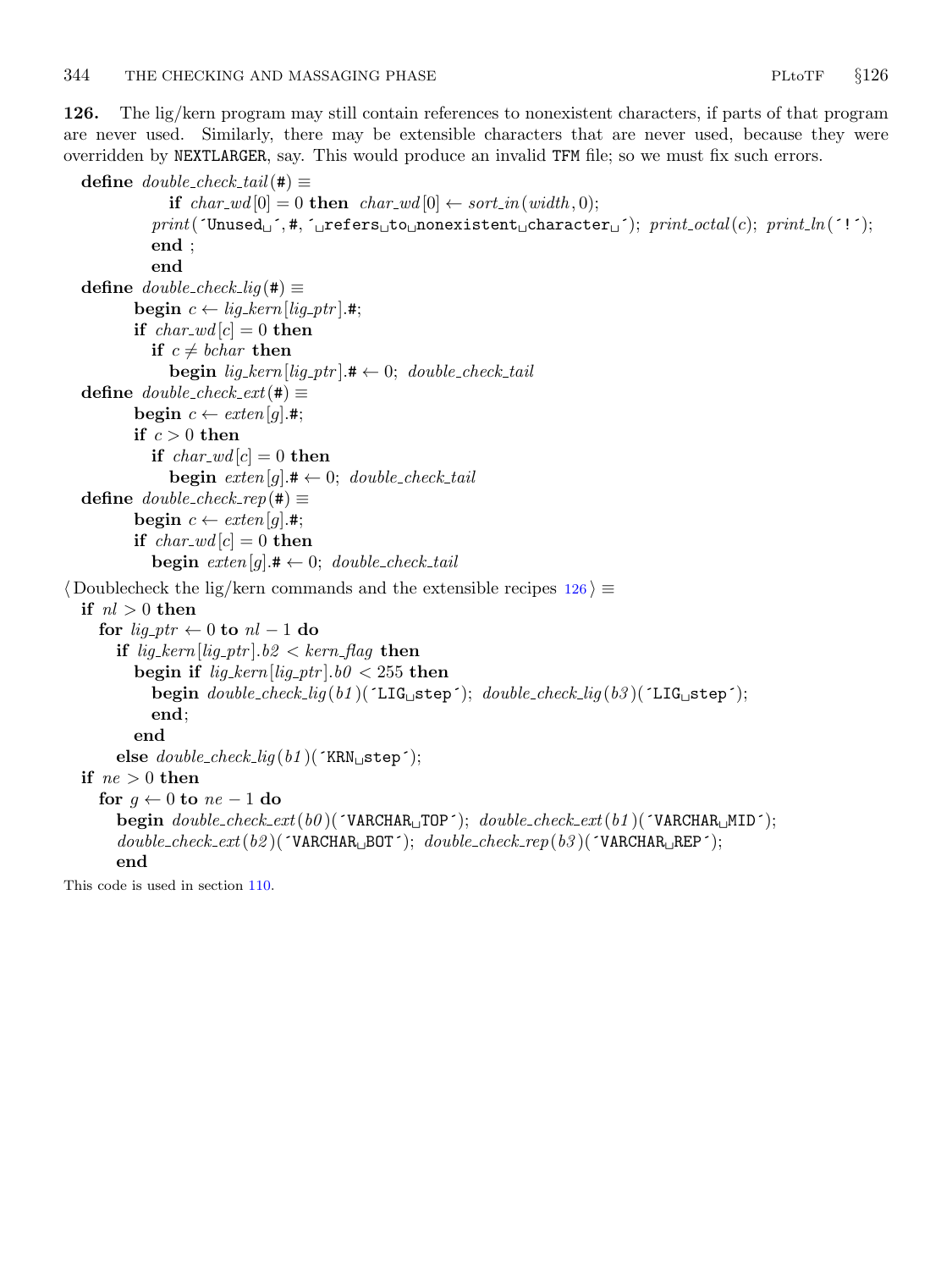<span id="page-44-0"></span>127. The output phase. Now that we know how to get all of the font data correctly stored in PLtoTF's memory, it only remains to write the answers out.

First of all, it is convenient to have an abbreviation for output to the TFM file:

define  $out(\texttt{\#}) \equiv write(tfm\text{-file},\texttt{\#})$ 

128. The general plan for producing TFM files is long but simple:

 $\langle$  Do the output 128  $\rangle \equiv$  $\langle$  Compute the twelve subfile sizes 130 $\rangle$ ; Output the twelve subfile sizes  $131$ ; Output the header block  $133$ ; Output the character info  $135$ ; Output the dimensions themselves  $137$ ;

Output the ligature/kern program  $142$ ;

Output the extensible character recipes  $143$ ;

 $\langle$  Output the parameters [144](#page-48-0) $\rangle$ 

This code is used in section [147.](#page-49-0)

129. A TFM file begins with 12 numbers that tell how big its subfiles are. We already know most of these numbers; for example, the number of distinct widths is memory  $[width] + 1$ , where the +1 accounts for the zero width that is always supposed to be present. But we still should compute the beginning and ending character codes (bc and ec), the number of header words  $(h)$ , and the total number of words in the TFM file  $(lf)$ .

 $\langle$  Globals in the outer block [5](#page-2-0)  $\rangle$  +=

bc: byte; {the smallest character code in the font}

ec: byte; {the largest character code in the font}

lh: byte; {the number of words in the header block}

If :  $0 \ldots 32767$ ; {the number of words in the entire TFM file }

not\_found: boolean; { has a font character been found? }

 $temp\_width:$   $fix\_word;$  {width being used to compute a check sum }

130. It might turn out that no characters exist at all. But PLtoTF keeps going and writes the TFM anyway. In this case ec will be 0 and bc will be 1.

 $\langle$  Compute the twelve subfile sizes  $130 \rangle \equiv$  $lh \leftarrow header\_ptr$  div 4;  $not\_found \leftarrow true; bc \leftarrow 0;$ while *not\_found* do if  $(char\_wd | bc] > 0) \vee (bc = 255)$  then  $not\_found \leftarrow false$ else  $\text{incr}(bc)$ ;  $not\_found \leftarrow true; \, ec \leftarrow 255;$ while *not\_found* do if  $(char\_wd[ec] > 0) \vee (ec = 0)$  then  $not\_found \leftarrow false$ else  $decr$ (ec); if  $bc > ec$  then  $bc \leftarrow 1$ ;  $incr(memory[width]);$  incr(memory [height]); incr(memory [depth]); incr(memory [italic]);  $\langle$  Compute the ligature/kern program offset [139](#page-47-0) $\rangle$ ;  $\mathit{lf} \gets 6 + \mathit{lh} + (\mathit{ec} - \mathit{bc} + 1) + \mathit{memory}$   $|\mathit{width}| + \mathit{memory}$   $|\mathit{height}| + \mathit{memory}$   $|\mathit{depth}| + \mathit{memory}$   $|\mathit{italic}| + \mathit{nl} + \mathit{mem}$  $lk_{\alpha} \text{tf}set + nk + ne + np;$ 

This code is used in section 128.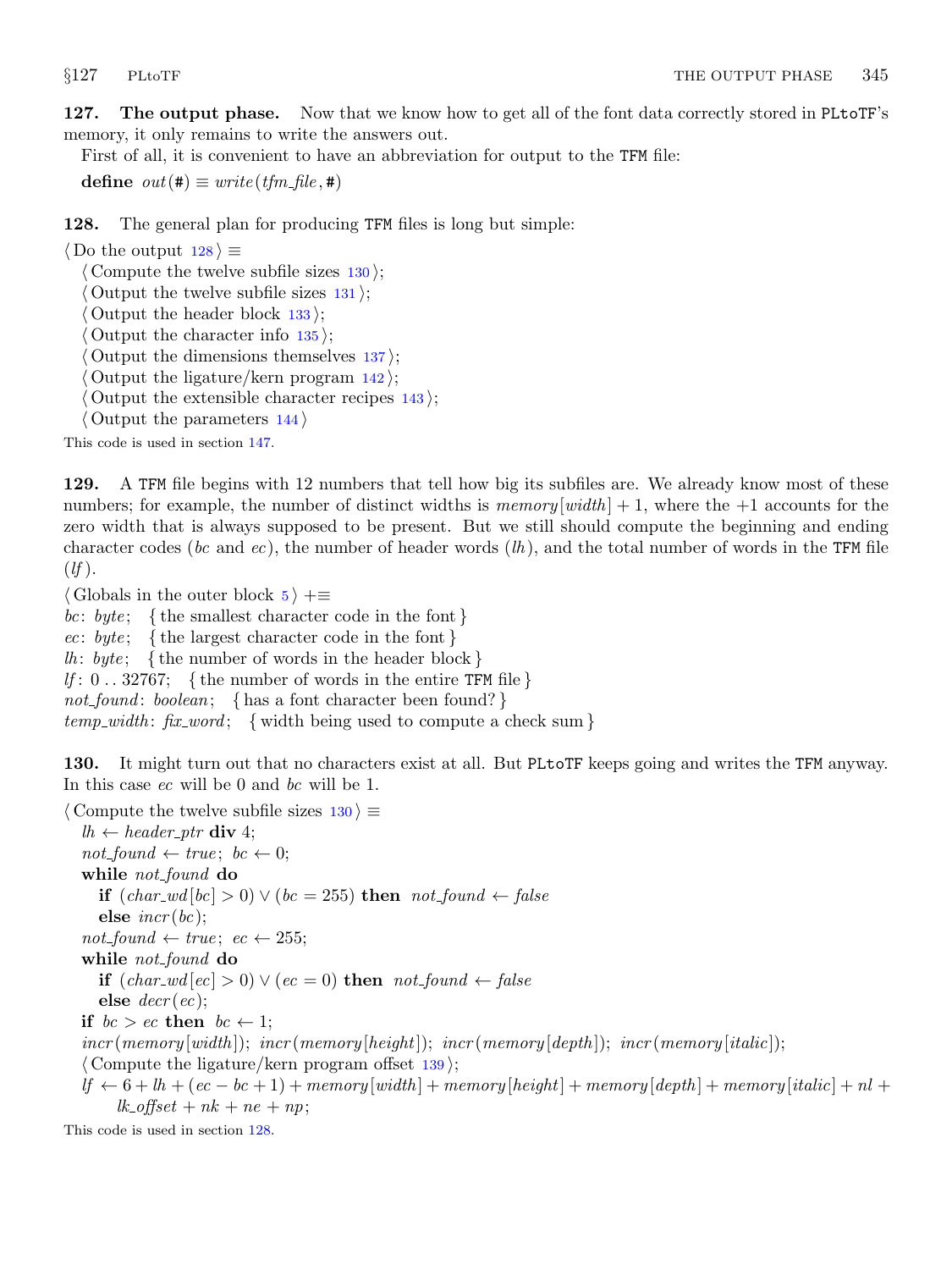<span id="page-45-0"></span>131. define  $out\_size(\texttt{\#}) \equiv out((\texttt{\#}) \text{ div } 256); out((\texttt{\#}) \text{ mod } 256)$ 

 $\langle$  Output the twelve subfile sizes 131 $\rangle \equiv$  $out\_size(lf); \text{ out\_size}(lh); \text{ out\_size}(bc); \text{ out\_size}(ec); \text{ out\_size}(memory[width]);$  $out\_size$  (memory [height]);  $out\_size$  (memory [depth]);  $out\_size$  (memory [italic]);  $out\_size$  (nl + lk\_offset);  $out\_size(nk); out\_size(ne); out\_size(np);$ 

This code is used in section [128.](#page-44-0)

132. The routines that follow need a few temporary variables of different types.

 $\langle$  Globals in the outer block [5](#page-2-0)  $\rangle$  + $\equiv$ j: 0 . . max\_header\_bytes; {index into header\_bytes} p: pointer; {index into memory} q: width ... *italic*; { runs through the list heads for dimensions}  $par\_ptr: 0...max\_param\_words; \{ runs through the parameters \}$ 

133. The header block follows the subfile sizes. The necessary information all appears in header-bytes, except that the design size and the seven-bit-safe flag must still be set.

 $\langle$  Output the header block 133  $\rangle \equiv$ 

if  $\neg check\_sum\_specified$  then  $\langle$  Compute the check sum 134 $\rangle$ ; header bytes  $\text{design_size\_loc} \leftarrow \text{design_size}$  div  $100000000$ ; {this works since design size > 0} header\_bytes [design\_size\_loc + 1]  $\leftarrow$  (design\_size div '200000) mod 256; header\_bytes [design\_size\_loc + 2]  $\leftarrow$  (design\_size div 256) mod 256; header\_bytes [design\_size\_loc + 3]  $\leftarrow$  design\_size **mod** 256; if  $\neg seven\_unsafe$  then header\_bytes [seven\_flag\_loc]  $\leftarrow$  128; for  $j \leftarrow 0$  to header\_ptr – 1 do out(header\_bytes[j]);

This code is used in section [128.](#page-44-0)

134. (Compute the check sum  $134$ )  $\equiv$ 

**begin**  $c\theta \leftarrow bc$ ;  $c1 \leftarrow ec$ ;  $c2 \leftarrow bc$ ;  $c3 \leftarrow ec$ ; for  $c \leftarrow bc$  to ec do if  $char_wd[c] > 0$  then **begin**  $temp\_width \leftarrow memory[char\_wd[c]$ ; if design\_units  $\neq$  unity then temp\_width  $\leftarrow$  round ((temp\_width /design\_units)  $*$  1048576.0); temp\_width  $\leftarrow temp\_width + (c + 4) * 20000000;$  {this should be positive}  $c0 \leftarrow (c0 + c0 + temp\_width) \mod 255$ ;  $c1 \leftarrow (c1 + c1 + temp\_width) \mod 253$ ;  $c2 \leftarrow (c2 + c2 + temp\_width) \mod 251; c3 \leftarrow (c3 + c3 + temp\_width) \mod 247;$ end; header\_bytes  $[check\_sum\_loc] \leftarrow c0$ ; header\_bytes  $[check\_sum\_loc + 1] \leftarrow c1$ ; header\_bytes  $[check\_sum\_loc + 2] \leftarrow c2$ ; header\_bytes  $[check\_sum\_loc + 3] \leftarrow c3$ ;

$$
\quad \text{end} \quad
$$

This code is used in section 133.

135. The next block contains packed *char\_info*.

```
\langle Output the character info 135 \rangle \equivindex [0] \leftarrow 0;for c \leftarrow bc to ec do
     begin out(index[char_wd[c]]); out(index[char_-ht[c]] * 16 + index[char_-dp[c]]);out(index[char\_ic[c]] * 4 + char\_tag[c]); out(char\_remainder[c]);
     end
```
This code is used in section [128.](#page-44-0)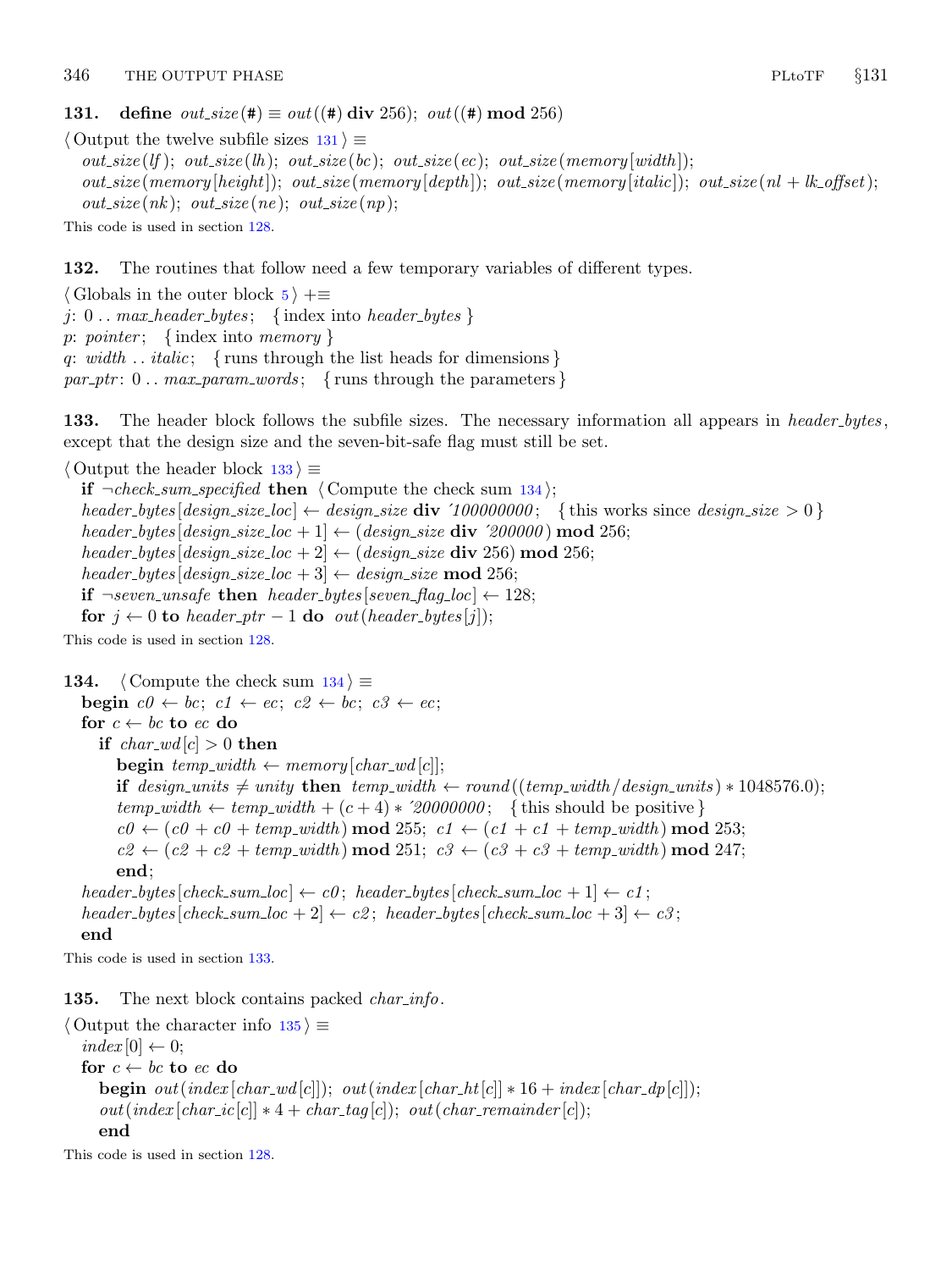<span id="page-46-0"></span>136. When a scaled quantity is output, we may need to divide it by *design\_units*. The following subroutine takes care of this, using floating point arithmetic only if  $design\_units \neq 1.0$ .

**procedure** out\_scaled(x : fix\_word); { outputs a scaled fix\_word } var *n*: *byte*; { the first byte after the sign } m:  $0 \ldots 65535$ ; {the two least significant bytes} begin if  $abs(x/design\_units) \ge 16.0$  then begin  $print\_ln($  The relative dimension  $, x/$  4000000 : 1 : 3,  $\sim$  is too large.  $\sim$ );  $print(\text{``} \text{``} \cup \text{('} \text{Must} \text{''} \text{be} \text{''} \text{less} \text{``} \text{than} \text{``} \text{16*} \text{designsize''});$ if design units  $\neq$  unity then print( $\zeta = \zeta$ , design units /200000 : 1 : 3,  $\zeta$  designunits'); print  $ln($ ')';  $x \leftarrow 0;$ end; if design\_units  $\neq$  unity then  $x \leftarrow round((x/design\_units) * 1048576.0);$ if  $x < 0$  then begin  $out(255); x \leftarrow x + 100000000;$ if  $x \leq 0$  then  $x \leftarrow 1$ ; end else begin  $out(0)$ ; if  $x \geq 1000000000$  then  $x \leftarrow 777777777$ ; end;  $n \leftarrow x$  div '200000;  $m \leftarrow x \mod 200000$ ; out(n); out(m div 256); out(m mod 256); end;

137. We have output the packed indices for individual characters. The scaled widths, heights, depths, and italic corrections are next.

```
\langle Output the dimensions themselves 137\rangle \equivfor q \leftarrow width to italic do
     begin out(0); out(0); out(0); out(0); { output the zero word }
     p \leftarrow link[q]; \{ head of list \}while p > 0 do
       begin out_scaled (memory [p]); p \leftarrow link[p];
       end;
     end;
```
This code is used in section [128.](#page-44-0)

138. One embarrassing problem remains: The ligature/kern program might be very long, but the starting addresses in *char\_remainder* can be at most 255. Therefore we need to output some indirect address information; we want to compute *lk* offset so that addition of *lk* offset to all remainders makes all but lk offset distinct remainders less than 256.

For this we need a sorted table of all relevant remainders.

 $\langle$  Globals in the outer block [5](#page-2-0)  $\rangle$  +≡ *label\_table*: array  $[0 \tcdot 256]$  of record  $rr: -1 \tcdot \tcdot \tcdot 77777$ ; {sorted label values} cc: byte; { associated characters } end;  $label\_ptr:0...256; \{index of highest entry in label\_table\}$ sort\_ptr:  $0 \ldots 256$ ; {index into label\_table }  $lk_{\text{off}} set: 0 \ldots 256; \{ smallest \text{ offset value that might work }\}$ t:  $0 \ldots 77777$ ; { label value that is being redirected }  $extra\_loc\_needed: boolean; \{ do we need a special word for *behavior*? \}$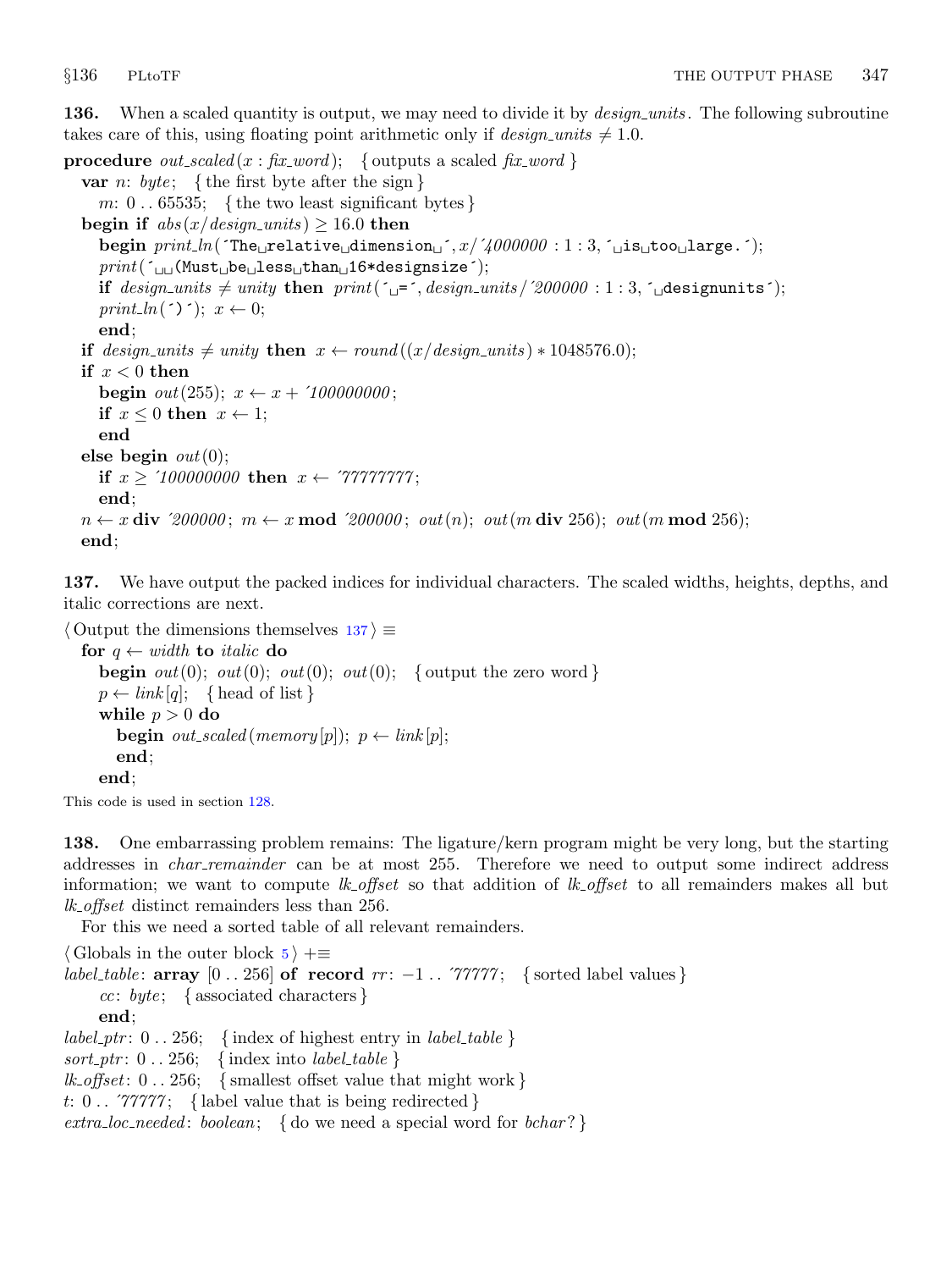<span id="page-47-0"></span>139. (Compute the ligature/kern program offset  $139$ )  $\equiv$  $\langle$  Insert all labels into *label\_table* 140 $\rangle$ ;

if  $\mathit{bchar} < 256$  then **begin** extra loc needed  $\leftarrow$  true; lk offset  $\leftarrow$  1; end else begin  $extra\_loc\_needed \leftarrow false; \; \textit{lk\_offset} \leftarrow 0;$ end; (Find the minimum *lk\_offset* and adjust all remainders  $141$ ); if bchar\_label  $\langle$  '77777' then **begin** lig\_kern[nl − 1].b2 ← (bchar\_label + lk\_offset) div 256; lig\_kern[nl − 1].b3 ← (bchar\_label + lk\_offset) mod 256; end

This code is used in section [130.](#page-44-0)

**140.**  $\langle$  Insert all labels into *label\_table* 140  $\rangle \equiv$  $label\_ptr \leftarrow 0; \ label\_table[0].rr \leftarrow -1; \ \{sentinel\}$ for  $c \leftarrow bc$  to ec do if  $char\_tag$  [c] = lig\_tag then **begin** sort\_ptr  $\leftarrow$  label\_ptr; {there's a hole at position sort\_ptr + 1} while  $label_table[sort_ptr] .rr > char_remainder[c]$  do **begin** label\_table  $[sort\_ptr + 1] \leftarrow label\_table[sort\_ptr];$  decr(sort\_ptr); { move the hole } end;  $label\_table[sort\_ptr + 1].cc \leftarrow c; label\_table[sort\_ptr + 1].rr \leftarrow char\_remainder[c]; inc([label\_ptr];c[sort\_ptr + 1].cc \leftarrow c; label\_table[sort\_ptr + 1].rr \leftarrow char\_remainder[c]; inc([label\_ptr];c[sort\_ptr + 1].cc \leftarrow c; label\_table[sort\_ptr + 1].cr \leftarrow c; len\_term\_index[c]$ end

This code is used in section 139.

**141.**  $\langle$  Find the minimum *lk offset* and adjust all remainders 141  $\rangle \equiv$ **begin** sort\_ptr  $\leftarrow$  label\_ptr; { the largest unallocated label} if label\_table [sort\_ptr].rr + lk\_offset > 255 then **begin**  $lk \text{-} offset \leftarrow 0$ ;  $extra \text{-} loc \text{-} needed \leftarrow false$ ; { location 0 can do double duty } repeat char\_remainder [label\_table [sort\_ptr].cc]  $\leftarrow$  lk\_offset; while  $label_table[sort_pr-1].rr = label_table[sort_pr.rr]$ **begin**  $decr(sort\_ptr)$ ; char\_remainder [label\_table [sort\_ptr].cc]  $\leftarrow$  lk\_offset; end;  $incr(lk\_offset);$   $decr(sort\_ptr);$ until  $lk_{\textit{-}}offset + label_{\textit{-}}table$  [sort\_ptr].rr < 256; {N.B.:  $lk\_offset = 256$  satisfies this when  $sort\_ptr = 0$ } end; if  $lk_{\text{off}} set > 0$  then while  $sort\_ptr > 0$  do **begin** char remainder  $[label\_tabl -}$  [label\_table [sort\_ptr].cc]  $\leftarrow$  char remainder  $[label\_table]$  [sort\_ptr].cc] + lk\_offset;  $decr (sort\_ptr);$ end; end

This code is used in section 139.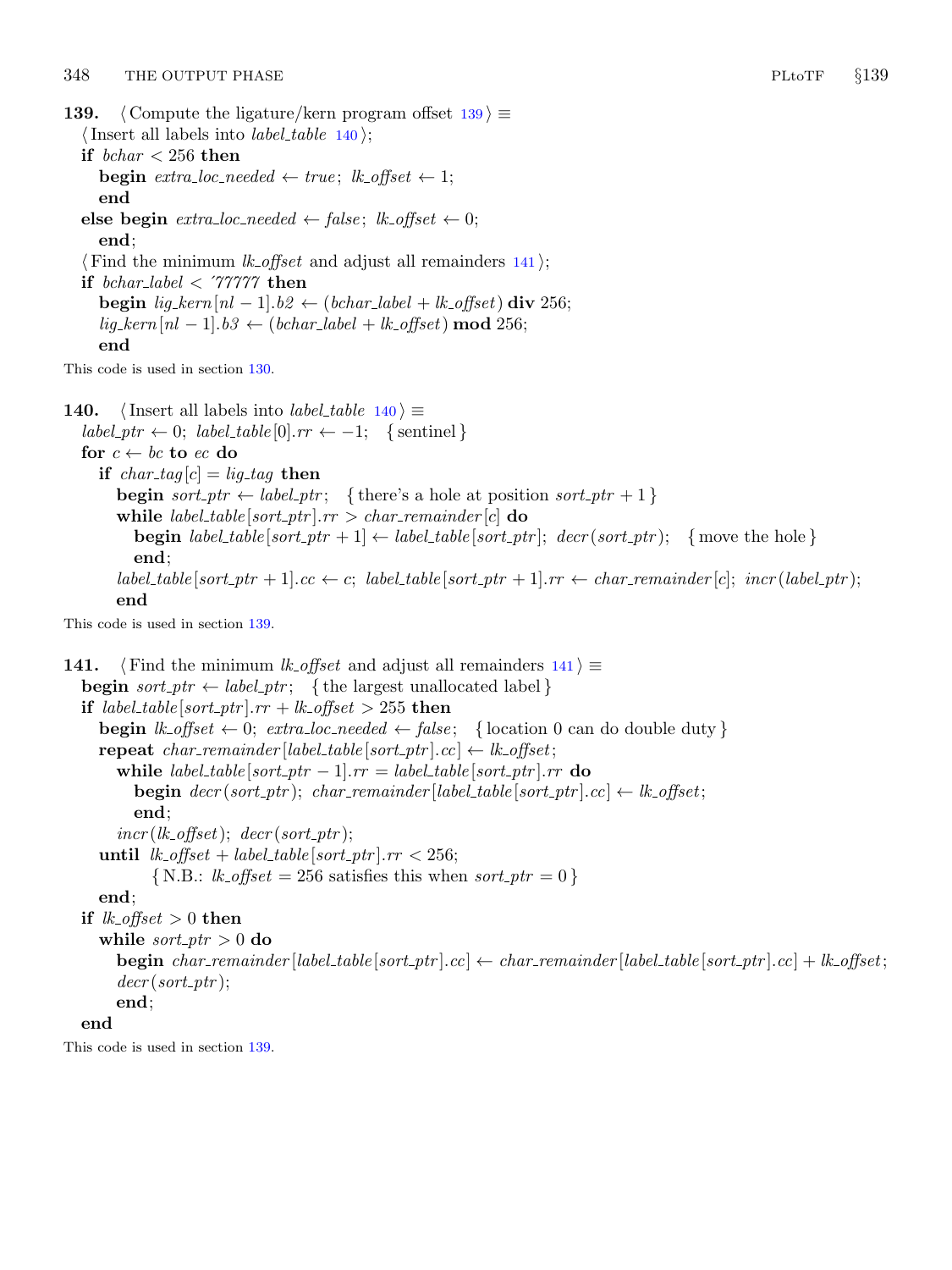```
142. \langle Output the ligature/kern program 142\rangle \equivif extra\_loc\_needed then \{lk\_offset = 1\}begin out(255); out(bchar); out(0); out(0);
    end
  else for sort\_ptr \leftarrow 1 to lk\_offset do { output the redirection specs }
       begin t \leftarrow label\_table[label\_ptr].rr;if \mathit{bchar} < 256 then
          begin out(255); out(bchar);
         end
       else begin out(254); out(0);end;
       out\_size(t + lk\_offset);repeat decr (label\_ptr);until label\_table[label\_ptr] .rr < t;end;
  if nl > 0 then
    for lig\_ptr \leftarrow 0 to nl - 1 do
       begin out(lig_kern[lig_ptr].b0); out(lig_kern[lig_ptr].b1); out(lig_kern[lig_ptr].b2);
       out(lig\_kern[lig\_ptr].b3);end;
  if nk > 0 then
    for km\_ptr \leftarrow 0 to nk - 1 do out\_scaled(kern[krn\_ptr])This code is used in section 128.
143. \langle Output the extensible character recipes 143 \rangle \equivif ne > 0 then
```

```
for c \leftarrow 0 to ne - 1 do
  begin out(ext{ent}[c].b0); out(ext{ent}[c].b1); out(ext{ent}[c].b2); out(ext{ent}[c].b3);
  end;
```
This code is used in section [128.](#page-44-0)

144. For our grand finale, we wind everything up by outputting the parameters.

```
\langle Output the parameters 144\rangle \equivfor par\_ptr \leftarrow 1 to np do
     begin if par\_ptr = 1 then \langle Output the slant (param[1]) without scaling 145 \rangleelse out\_scaled (param [par_ptr]);
     end
```
This code is used in section [128.](#page-44-0)

**145.**  $\langle$  Output the slant (param[1]) without scaling 145  $\rangle \equiv$ begin if  $param[1] < 0$  then **begin**  $param[1] \leftarrow param[1] + '10000000000$ ;  $out((param[1] div '100000000) + 256 - 64);$ end else  $out(param[1] \textbf{div } '100000000)$ ; out((param[1] div '200000) mod 256); out((param[1] div 256) mod 256); out(param[1] mod 256); end

This code is used in section 144.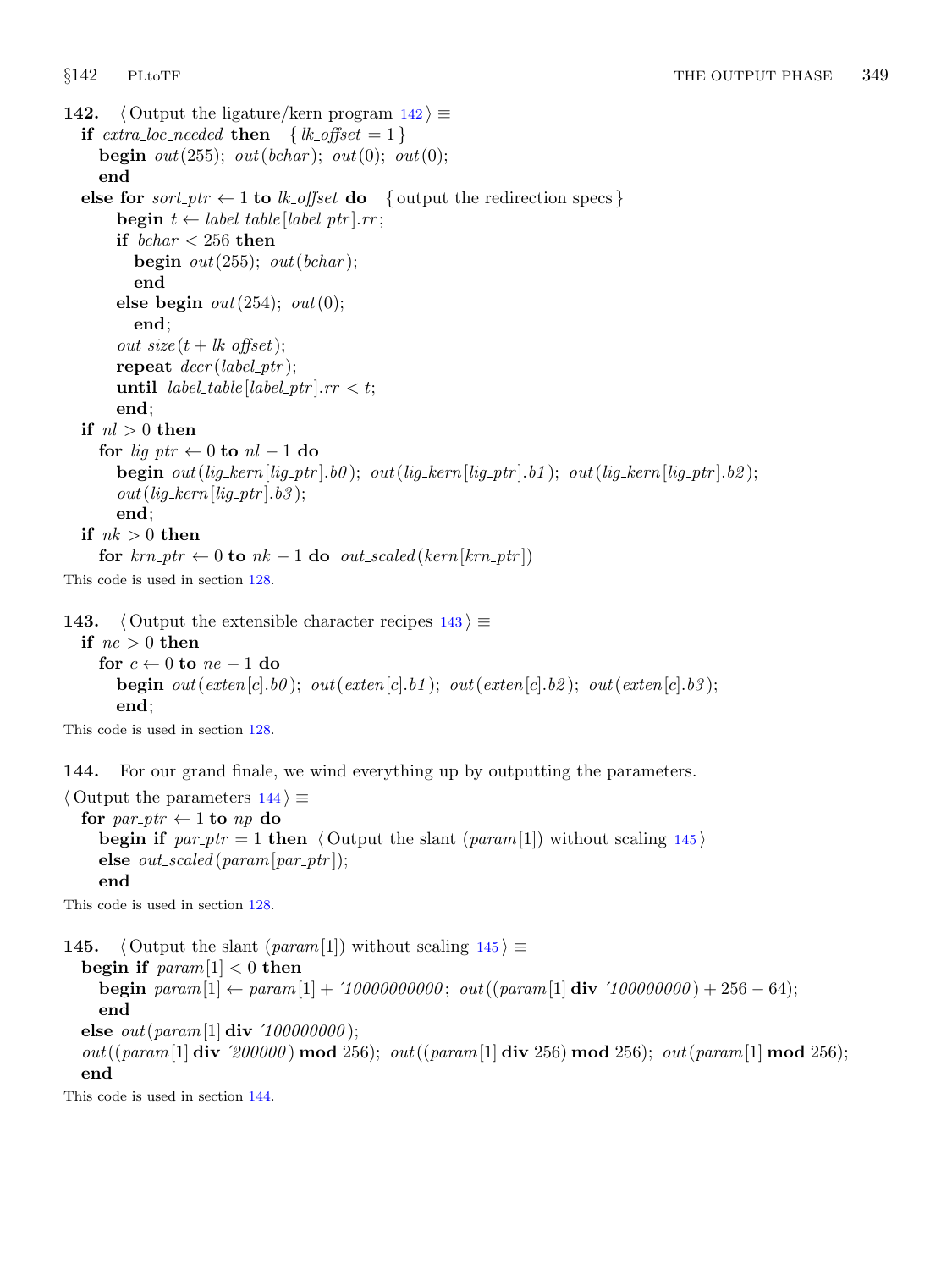<span id="page-49-0"></span>146. The main program. The routines sketched out so far need to be packaged into separate procedures, on some systems, since some Pascal compilers place a strict limit on the size of a routine. The packaging is done here in an attempt to avoid some system-dependent changes.

```
procedure param_enter;
 begin \langle Enter the parameter names 48;
 end;
procedure name_enter; { enter all names and their equivalents }
 begin \langle47\rangle;
 param_enter;
 end;
procedure read_lig_kern;
 var km\_ptr: 0... max\_terms; { an index into kern}
   c: byte; { runs through all character codes }
 begin \langle Read ligature/kern list 94;
 end;
procedure read_char_info;
 var c: byte; {the char}
 begin \langle103\rangle;
 end;
procedure read_input;
 var c: byte; { header or parameter index }
 begin \langle82\rangle;
 end;
procedure corr_and_check;
 var c: 0 \ldots 256; { runs through all character codes }
   hh: 0.. hash_size; { an index into hash_list}
   lig\_ptr: 0...max\_lig\_steps; \{ \text{an index into } lig\_kern \}g: byte; { a character generated by the current character c}
 begin \langle110 \rangleend;
147. Here is where PLtoTF begins and ends.
```
begin *initialize*; name enter ; read\_input;  $print\_ln($ ...); corr and check ;  $\langle$  Do the output [128](#page-44-0) $\rangle$ ; end.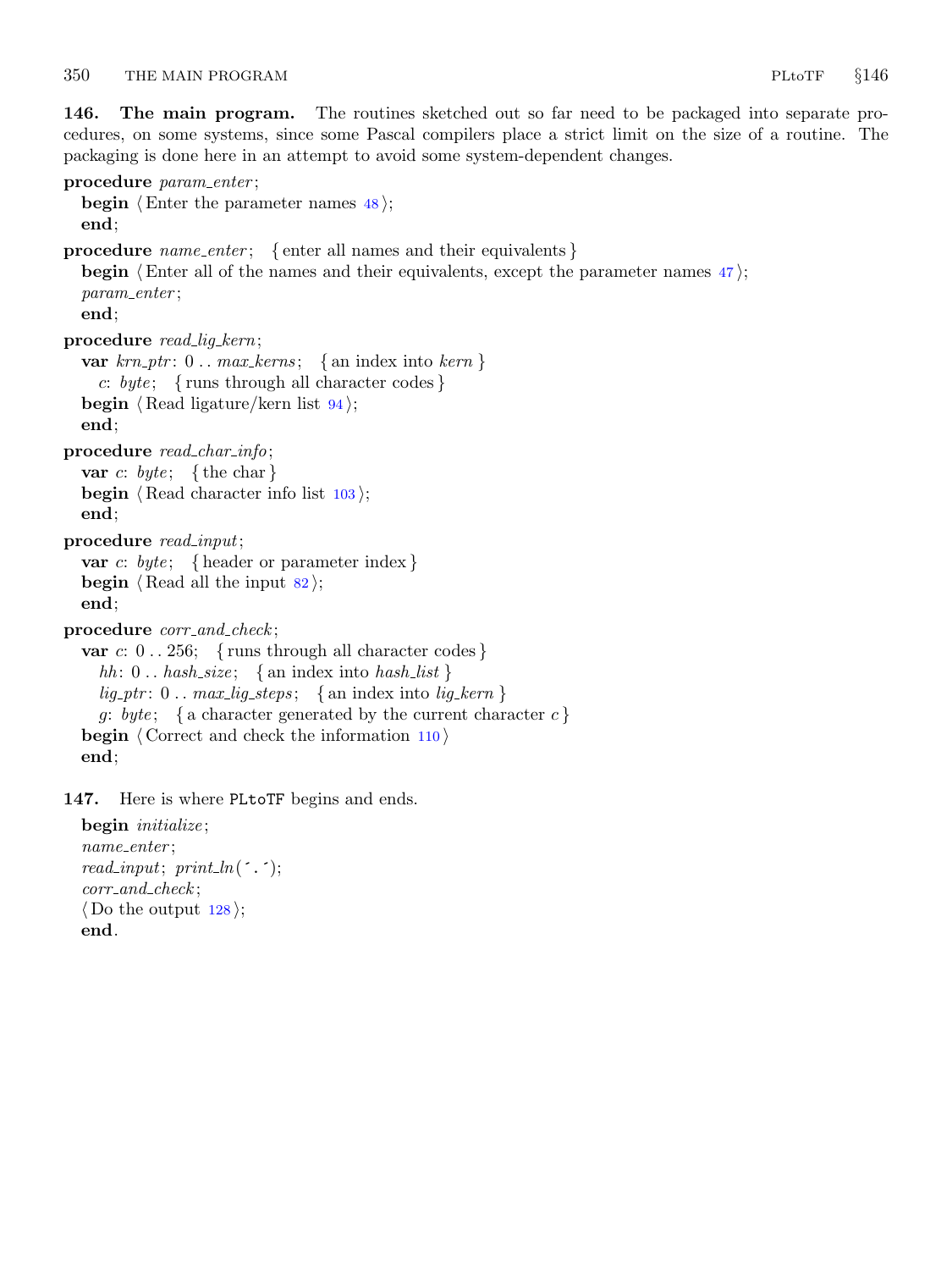<span id="page-50-0"></span>148. System-dependent changes. This section should be replaced, if necessary, by changes to the program that are necessary to make PLtoTF work at a particular installation. It is usually best to design your change file so that all changes to previous sections preserve the section numbering; then everybody's version will be consistent with the printed program. More extensive changes, which introduce new sections, can be inserted here; then only the index itself will get a new section number.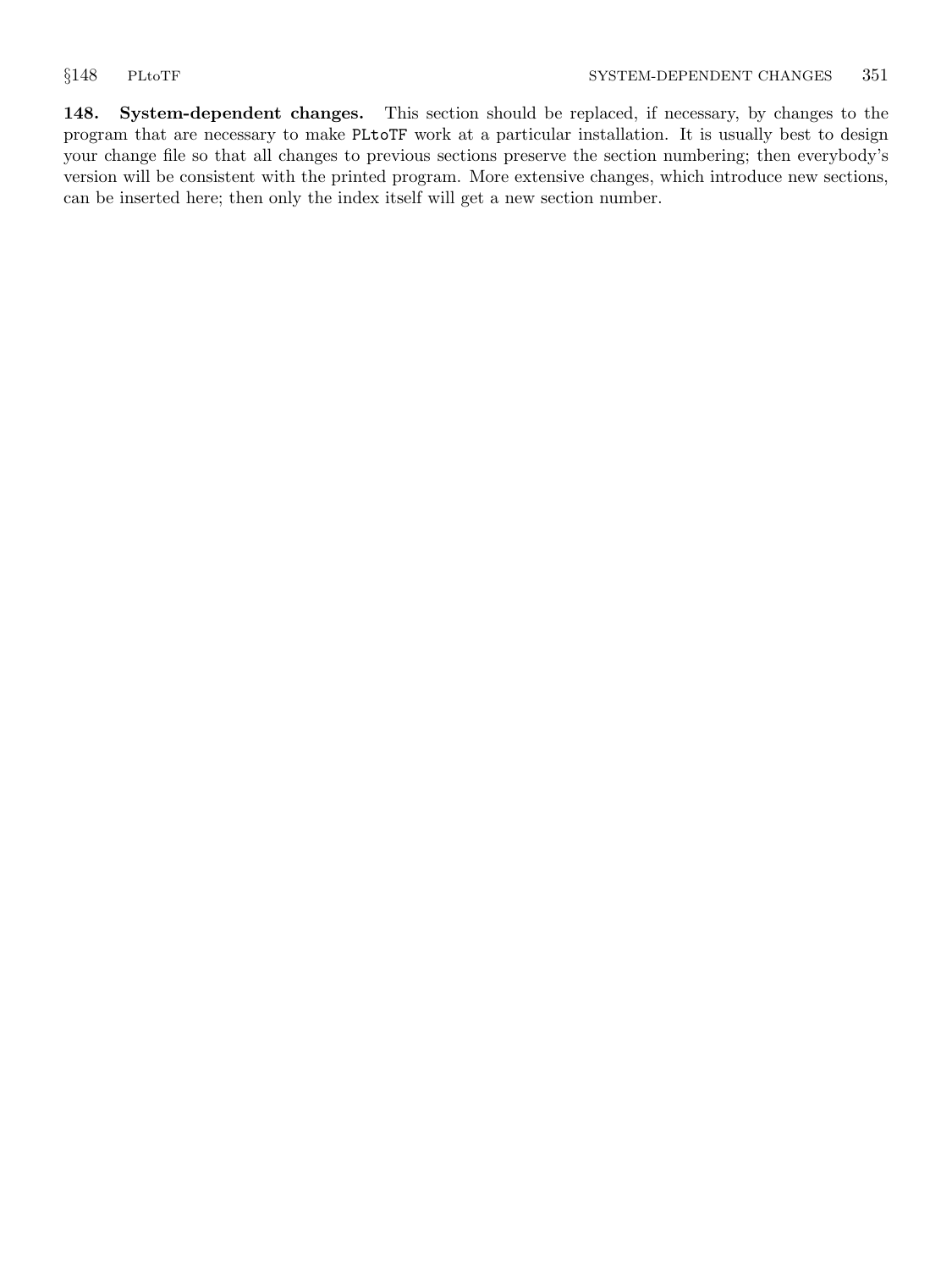<span id="page-51-0"></span>149. Index. Pointers to error messages appear here together with the section numbers where each identifier is used.

A cycle of NEXTLARGER...: [113](#page-39-0). abs: [136.](#page-46-0)  $acc: \underline{51}, 52, 53, 54, 55, 56, \underline{62}, 64, 66.$  $acc: \underline{51}, 52, 53, 54, 55, 56, \underline{62}, 64, 66.$  $acc: \underline{51}, 52, 53, 54, 55, 56, \underline{62}, 64, 66.$  $acc: \underline{51}, 52, 53, 54, 55, 56, \underline{62}, 64, 66.$  $acc: \underline{51}, 52, 53, 54, 55, 56, \underline{62}, 64, 66.$  $acc: \underline{51}, 52, 53, 54, 55, 56, \underline{62}, 64, 66.$  $acc: \underline{51}, 52, 53, 54, 55, 56, \underline{62}, 64, 66.$  $acc: \underline{51}, 52, 53, 54, 55, 56, \underline{62}, 64, 66.$  $acc: \underline{51}, 52, 53, 54, 55, 56, \underline{62}, 64, 66.$  $acc: \underline{51}, 52, 53, 54, 55, 56, \underline{62}, 64, 66.$  $acc: \underline{51}, 52, 53, 54, 55, 56, \underline{62}, 64, 66.$  $acc: \underline{51}, 52, 53, 54, 55, 56, \underline{62}, 64, 66.$  $acc: \underline{51}, 52, 53, 54, 55, 56, \underline{62}, 64, 66.$  $acc: \underline{51}, 52, 53, 54, 55, 56, \underline{62}, 64, 66.$  $acc: \underline{51}, 52, 53, 54, 55, 56, \underline{62}, 64, 66.$ An "R" or "D"  $\ldots$  needed here: [62](#page-23-0). An octal ("0") or hex  $("H")$ ...: [59.](#page-22-0) ASCII<sub>-code</sub>: [17,](#page-8-0) [18,](#page-8-0) [30,](#page-12-0) [36](#page-14-0), [38](#page-14-0), [51](#page-20-0). At most 256 VARCHAR specs...:  $105$ . backup: [32,](#page-12-0) [53,](#page-20-0) [54](#page-21-0), [55,](#page-21-0) [97.](#page-34-0) bad indent: [29](#page-11-0). banner:  $1, 2$  $1, 2$ . *bc*:  $\frac{129}{130}$  $\frac{129}{130}$  $\frac{129}{130}$  $\frac{129}{130}$  $\frac{129}{130}$ , [131](#page-45-0), [134](#page-45-0), [135](#page-45-0), [140](#page-47-0). bchar:  $\frac{67}{67}$  $\frac{67}{67}$  $\frac{67}{67}$ , [70,](#page-25-0) [85,](#page-31-0) [120](#page-40-0), [125](#page-42-0), [126](#page-43-0), [138,](#page-46-0) [139,](#page-47-0) [142](#page-48-0). bchar label : [72,](#page-26-0) [74](#page-26-0), [97,](#page-34-0) [110](#page-38-0), [116,](#page-39-0) [125](#page-42-0), [139.](#page-47-0) boolean: [23](#page-9-0), [42](#page-15-0), [62,](#page-23-0) [67,](#page-25-0) [98](#page-34-0), [109](#page-38-0), [121,](#page-41-0) [129,](#page-44-0) [138](#page-46-0). BOT piece of character...: [112.](#page-39-0)  $both\_z: \quad \underline{117}, \ 121, \ 122, \ 124.$  $both\_z: \quad \underline{117}, \ 121, \ 122, \ 124.$  $both\_z: \quad \underline{117}, \ 121, \ 122, \ 124.$  $both\_z: \quad \underline{117}, \ 121, \ 122, \ 124.$  $both\_z: \quad \underline{117}, \ 121, \ 122, \ 124.$  $both\_z: \quad \underline{117}, \ 121, \ 122, \ 124.$ boundary\_char\_code:  $\underline{44}$ , [47](#page-18-0), [85](#page-31-0).  $\textit{buf}\_size: \quad \underline{3},\ 23,\ 27,\ 28.$  $\textit{buf}\_size: \quad \underline{3},\ 23,\ 27,\ 28.$  $\textit{buf}\_size: \quad \underline{3},\ 23,\ 27,\ 28.$  $\textit{buf}\_size: \quad \underline{3},\ 23,\ 27,\ 28.$  $\textit{buf}\_size: \quad \underline{3},\ 23,\ 27,\ 28.$  $\textit{buf}\_size: \quad \underline{3},\ 23,\ 27,\ 28.$  $\textit{buf}\_size: \quad \underline{3},\ 23,\ 27,\ 28.$  $\textit{buf}\_size: \quad \underline{3},\ 23,\ 27,\ 28.$  $\textit{buf}\_size: \quad \underline{3},\ 23,\ 27,\ 28.$ buffer:  $\frac{23}{27}$  $\frac{23}{27}$  $\frac{23}{27}$ , [28,](#page-10-0) [29](#page-11-0), [31](#page-12-0), [32,](#page-12-0) [33,](#page-13-0) [52](#page-20-0). byte:  $\frac{17}{44}$  $\frac{17}{44}$  $\frac{17}{44}$  $\frac{17}{44}$  $\frac{17}{44}$ , 44, [45](#page-16-0), [51](#page-20-0), [57](#page-21-0), [67,](#page-25-0) [72,](#page-26-0) [73,](#page-26-0) [79,](#page-28-0) [80,](#page-29-0) [81,](#page-30-0) [87,](#page-31-0) [96,](#page-34-0) [107,](#page-37-0) [129,](#page-44-0) [136](#page-46-0), [138](#page-46-0), [146](#page-49-0).  $b0: \frac{57}{56}, 58, 99, 100, 101, 102, 105, 106, 112, 116,$  $b0: \frac{57}{56}, 58, 99, 100, 101, 102, 105, 106, 112, 116,$  $b0: \frac{57}{56}, 58, 99, 100, 101, 102, 105, 106, 112, 116,$  $b0: \frac{57}{56}, 58, 99, 100, 101, 102, 105, 106, 112, 116,$  $b0: \frac{57}{56}, 58, 99, 100, 101, 102, 105, 106, 112, 116,$  $b0: \frac{57}{56}, 58, 99, 100, 101, 102, 105, 106, 112, 116,$  $b0: \frac{57}{56}, 58, 99, 100, 101, 102, 105, 106, 112, 116,$  $b0: \frac{57}{56}, 58, 99, 100, 101, 102, 105, 106, 112, 116,$  $b0: \frac{57}{56}, 58, 99, 100, 101, 102, 105, 106, 112, 116,$  $b0: \frac{57}{56}, 58, 99, 100, 101, 102, 105, 106, 112, 116,$  $b0: \frac{57}{56}, 58, 99, 100, 101, 102, 105, 106, 112, 116,$  $b0: \frac{57}{56}, 58, 99, 100, 101, 102, 105, 106, 112, 116,$  $b0: \frac{57}{56}, 58, 99, 100, 101, 102, 105, 106, 112, 116,$  $b0: \frac{57}{56}, 58, 99, 100, 101, 102, 105, 106, 112, 116,$  $b0: \frac{57}{56}, 58, 99, 100, 101, 102, 105, 106, 112, 116,$  $b0: \frac{57}{56}, 58, 99, 100, 101, 102, 105, 106, 112, 116,$  $b0: \frac{57}{56}, 58, 99, 100, 101, 102, 105, 106, 112, 116,$  $b0: \frac{57}{56}, 58, 99, 100, 101, 102, 105, 106, 112, 116,$  $b0: \frac{57}{56}, 58, 99, 100, 101, 102, 105, 106, 112, 116,$  $b0: \frac{57}{56}, 58, 99, 100, 101, 102, 105, 106, 112, 116,$ [120,](#page-40-0) [126](#page-43-0), [142](#page-48-0), [143.](#page-48-0)  $b1: \frac{57}{56}, 58, 101, 102, 105, 106, 112, 116, 120,$  $b1: \frac{57}{56}, 58, 101, 102, 105, 106, 112, 116, 120,$  $b1: \frac{57}{56}, 58, 101, 102, 105, 106, 112, 116, 120,$  $b1: \frac{57}{56}, 58, 101, 102, 105, 106, 112, 116, 120,$  $b1: \frac{57}{56}, 58, 101, 102, 105, 106, 112, 116, 120,$  $b1: \frac{57}{56}, 58, 101, 102, 105, 106, 112, 116, 120,$  $b1: \frac{57}{56}, 58, 101, 102, 105, 106, 112, 116, 120,$  $b1: \frac{57}{56}, 58, 101, 102, 105, 106, 112, 116, 120,$  $b1: \frac{57}{56}, 58, 101, 102, 105, 106, 112, 116, 120,$  $b1: \frac{57}{56}, 58, 101, 102, 105, 106, 112, 116, 120,$  $b1: \frac{57}{56}, 58, 101, 102, 105, 106, 112, 116, 120,$  $b1: \frac{57}{56}, 58, 101, 102, 105, 106, 112, 116, 120,$  $b1: \frac{57}{56}, 58, 101, 102, 105, 106, 112, 116, 120,$  $b1: \frac{57}{56}, 58, 101, 102, 105, 106, 112, 116, 120,$  $b1: \frac{57}{56}, 58, 101, 102, 105, 106, 112, 116, 120,$  $b1: \frac{57}{56}, 58, 101, 102, 105, 106, 112, 116, 120,$  $b1: \frac{57}{56}, 58, 101, 102, 105, 106, 112, 116, 120,$  $b1: \frac{57}{56}, 58, 101, 102, 105, 106, 112, 116, 120,$  $b1: \frac{57}{56}, 58, 101, 102, 105, 106, 112, 116, 120,$ [122,](#page-41-0) [126](#page-43-0), [142](#page-48-0), [143.](#page-48-0) b2 : [57](#page-21-0), [58](#page-22-0), [101,](#page-35-0) [102,](#page-35-0) [105](#page-36-0), [106](#page-36-0), [112,](#page-39-0) [116,](#page-39-0) [120](#page-40-0), [122,](#page-41-0) [126](#page-43-0), [139](#page-47-0), [142,](#page-48-0) [143](#page-48-0). b3 : [57](#page-21-0), [58](#page-22-0), [101,](#page-35-0) [102,](#page-35-0) [105](#page-36-0), [106](#page-36-0), [112,](#page-39-0) [116,](#page-39-0) [120](#page-40-0), [122,](#page-41-0) [126](#page-43-0), [139](#page-47-0), [142,](#page-48-0) [143](#page-48-0). c:  $\frac{59}{73}$  $\frac{59}{73}$  $\frac{59}{73}$ ,  $\frac{81}{121}$  $\frac{81}{121}$  $\frac{81}{121}$ ,  $\frac{146}{146}$  $\frac{146}{146}$  $\frac{146}{146}$ . "C" value must be...:  $52$ .  $cc: \quad \underline{121}, \ 122, \ \underline{138}, \ 140, \ 141.$  $cc: \quad \underline{121}, \ 122, \ \underline{138}, \ 140, \ 141.$  $cc: \quad \underline{121}, \ 122, \ \underline{138}, \ 140, \ 141.$  $cc: \quad \underline{121}, \ 122, \ \underline{138}, \ 140, \ 141.$  $cc: \quad \underline{121}, \ 122, \ \underline{138}, \ 140, \ 141.$  $cc: \quad \underline{121}, \ 122, \ \underline{138}, \ 140, \ 141.$  $cc: \quad \underline{121}, \ 122, \ \underline{138}, \ 140, \ 141.$  $cc: \quad \underline{121}, \ 122, \ \underline{138}, \ 140, \ 141.$  $cc: \quad \underline{121}, \ 122, \ \underline{138}, \ 140, \ 141.$  $char: 18, 23.$  $char: 18, 23.$  $char: 18, 23.$  $char: 18, 23.$  $char: 18, 23.$  $char\_dp:$   $\frac{72}{74}$  $\frac{72}{74}$  $\frac{72}{74}$ ,  $\frac{74}{104}$  $\frac{74}{104}$  $\frac{74}{104}$ , [135.](#page-45-0)  $char_d p\_code: 44, 47, 104.$  $char_d p\_code: 44, 47, 104.$  $char_d p\_code: 44, 47, 104.$  $char_d p\_code: 44, 47, 104.$  $char_d p\_code: 44, 47, 104.$  $char_d p\_code: 44, 47, 104.$  $char_-ht: 72, 74, 104, 135.$  $char_-ht: 72, 74, 104, 135.$  $char_-ht: 72, 74, 104, 135.$  $char_-ht: 72, 74, 104, 135.$  $char_-ht: 72, 74, 104, 135.$  $char_-ht: 72, 74, 104, 135.$  $char_-ht: 72, 74, 104, 135.$  $char_-ht: 72, 74, 104, 135.$  $char_-ht: 72, 74, 104, 135.$  $char\_ht\_code: 44, 47, 104.$  $char\_ht\_code: 44, 47, 104.$  $char\_ht\_code: 44, 47, 104.$  $char\_ht\_code: 44, 47, 104.$  $char\_ht\_code: 44, 47, 104.$  $char\_ht\_code: 44, 47, 104.$  $char\_ic:$   $\frac{72}{74}$  $\frac{72}{74}$  $\frac{72}{74}$  $\frac{72}{74}$  $\frac{72}{74}$ ,  $74$ ,  $104$ ,  $135$ .  $char\_ic\_code: 44, 47, 104.$  $char\_ic\_code: 44, 47, 104.$  $char\_ic\_code: 44, 47, 104.$  $char\_ic\_code: 44, 47, 104.$  $char\_ic\_code: 44, 47, 104.$  $char\_ic\_code: 44, 47, 104.$  $char\_ic\_code: 44, 47, 104.$ char info: [135](#page-45-0).  $char\_info\_code: 44.$  $char\_info\_code: 44.$  $char\_info\_code: 44.$  $char\_info\_word: 72.$  $char\_info\_word: 72.$  $char$ <sub>remainder:  $\frac{72}{14}$ , [74,](#page-26-0) [97,](#page-34-0) [104](#page-36-0), [105](#page-36-0), [111](#page-38-0), [112,](#page-39-0)</sub> [113,](#page-39-0) [120,](#page-40-0) [125](#page-42-0), [135](#page-45-0), [138,](#page-46-0) [140,](#page-47-0) [141](#page-47-0).  $char\_tag$ :  $\frac{72}{72}$ , [74](#page-26-0), [96,](#page-34-0) [97](#page-34-0), [104](#page-36-0), [105,](#page-36-0) [111](#page-38-0), [113,](#page-39-0) [125,](#page-42-0) [135,](#page-45-0) [140.](#page-47-0)  $char_wd: 72, 74, 75, 103, 104, 110, 111, 126,$  $char_wd: 72, 74, 75, 103, 104, 110, 111, 126,$  $char_wd: 72, 74, 75, 103, 104, 110, 111, 126,$  $char_wd: 72, 74, 75, 103, 104, 110, 111, 126,$  $char_wd: 72, 74, 75, 103, 104, 110, 111, 126,$  $char_wd: 72, 74, 75, 103, 104, 110, 111, 126,$  $char_wd: 72, 74, 75, 103, 104, 110, 111, 126,$  $char_wd: 72, 74, 75, 103, 104, 110, 111, 126,$  $char_wd: 72, 74, 75, 103, 104, 110, 111, 126,$  $char_wd: 72, 74, 75, 103, 104, 110, 111, 126,$  $char_wd: 72, 74, 75, 103, 104, 110, 111, 126,$  $char_wd: 72, 74, 75, 103, 104, 110, 111, 126,$  $char_wd: 72, 74, 75, 103, 104, 110, 111, 126,$  $char_wd: 72, 74, 75, 103, 104, 110, 111, 126,$  $char_wd: 72, 74, 75, 103, 104, 110, 111, 126,$  $char_wd: 72, 74, 75, 103, 104, 110, 111, 126,$  $char_wd: 72, 74, 75, 103, 104, 110, 111, 126,$ [130,](#page-44-0) [134,](#page-45-0) [135.](#page-45-0)  $char_wd\_code: \underline{44}, 47, 93, 104.$  $char_wd\_code: \underline{44}, 47, 93, 104.$  $char_wd\_code: \underline{44}, 47, 93, 104.$  $char_wd\_code: \underline{44}, 47, 93, 104.$  $char_wd\_code: \underline{44}, 47, 93, 104.$  $char_wd\_code: \underline{44}, 47, 93, 104.$  $char_wd\_code: \underline{44}, 47, 93, 104.$  $char_wd\_code: \underline{44}, 47, 93, 104.$  $character\_code: \underline{44}, 47, 84, 85.$  $character\_code: \underline{44}, 47, 84, 85.$  $character\_code: \underline{44}, 47, 84, 85.$  $character\_code: \underline{44}, 47, 84, 85.$  $character\_code: \underline{44}, 47, 84, 85.$  $character\_code: \underline{44}, 47, 84, 85.$  $character\_code: \underline{44}, 47, 84, 85.$  $character\_code: \underline{44}, 47, 84, 85.$ 

 $chars\_on\_line: 25, 26, 27, 108.$  $chars\_on\_line: 25, 26, 27, 108.$  $chars\_on\_line: 25, 26, 27, 108.$  $chars\_on\_line: 25, 26, 27, 108.$  $chars\_on\_line: 25, 26, 27, 108.$  $chars\_on\_line: 25, 26, 27, 108.$  $chars\_on\_line: 25, 26, 27, 108.$  $chars\_on\_line: 25, 26, 27, 108.$  $chars\_on\_line: 25, 26, 27, 108.$  $check\_existence: 111, 120.$  $check\_existence: 111, 120.$  $check\_existence: 111, 120.$  $check\_existence: 111, 120.$  $check\_existence: 111, 120.$ check existence and safety : [111](#page-38-0), [112.](#page-39-0)  $check\_sum\_code$ : [44](#page-16-0), [47](#page-18-0), [85.](#page-31-0) check sum loc: [70](#page-25-0), [85,](#page-31-0) [134.](#page-45-0)  $check\_sum\_specified$ : [67](#page-25-0), [70,](#page-25-0) [85,](#page-31-0) [133.](#page-45-0)  $check\_tag$ : [96,](#page-34-0) [97,](#page-34-0) [104](#page-36-0), [105](#page-36-0).  $chr: 20, 28.$  $chr: 20, 28.$  $chr: 20, 28.$  $chr: 20, 28.$  $chr: 20, 28.$ class: [118](#page-40-0), [121,](#page-41-0) [124](#page-42-0), [125.](#page-42-0)  $clear\_lig\_kern\_entry:$  [116](#page-39-0).  $coding\_scheme\_code: 44, 47, 85.$  $coding\_scheme\_code: 44, 47, 85.$  $coding\_scheme\_code: 44, 47, 85.$  $coding\_scheme\_code: 44, 47, 85.$  $coding\_scheme\_code: 44, 47, 85.$  $coding\_scheme\_code: 44, 47, 85.$  $coding\_scheme\_loc: 70, 85.$  $coding\_scheme\_loc: 70, 85.$  $coding\_scheme\_loc: 70, 85.$  $coding\_scheme\_loc: 70, 85.$  $coding\_scheme\_loc: 70, 85.$  $comment\_code: \underline{44}, 47, 84, 93, 95, 104, 106.$  $comment\_code: \underline{44}, 47, 84, 93, 95, 104, 106.$  $comment\_code: \underline{44}, 47, 84, 93, 95, 104, 106.$  $comment\_code: \underline{44}, 47, 84, 93, 95, 104, 106.$  $comment\_code: \underline{44}, 47, 84, 93, 95, 104, 106.$  $comment\_code: \underline{44}, 47, 84, 93, 95, 104, 106.$  $comment\_code: \underline{44}, 47, 84, 93, 95, 104, 106.$  $comment\_code: \underline{44}, 47, 84, 93, 95, 104, 106.$  $comment\_code: \underline{44}, 47, 84, 93, 95, 104, 106.$  $comment\_code: \underline{44}, 47, 84, 93, 95, 104, 106.$  $comment\_code: \underline{44}, 47, 84, 93, 95, 104, 106.$  $comment\_code: \underline{44}, 47, 84, 93, 95, 104, 106.$  $comment\_code: \underline{44}, 47, 84, 93, 95, 104, 106.$  $corr_and\_check: \quad \underline{146}, \; 147.$  $corr_and\_check: \quad \underline{146}, \; 147.$  $corr_and\_check: \quad \underline{146}, \; 147.$ cur bytes:  $57, 58$  $57, 58$  $57, 58$ .  $cur\_char: \quad \underline{30}$  $cur\_char: \quad \underline{30}$  $cur\_char: \quad \underline{30}$ , [31,](#page-12-0) [32,](#page-12-0) [33](#page-13-0), [34](#page-13-0), [35](#page-13-0), [49,](#page-19-0) [51,](#page-20-0) [52](#page-20-0), [53](#page-20-0), [54,](#page-21-0) [55,](#page-21-0) [56](#page-21-0), [59,](#page-22-0) [60,](#page-22-0) [62](#page-23-0), [63](#page-23-0), [64,](#page-23-0) [66](#page-24-0), [82](#page-30-0), [84,](#page-30-0) [87,](#page-31-0) [90,](#page-32-0) [92](#page-33-0), [94](#page-33-0), [97,](#page-34-0) [103,](#page-35-0) [105](#page-36-0).  $\textit{cur\_code}: \quad 44, 49, 84, 85, 93, 95, 101, 104, 106.$  $\textit{cur\_code}: \quad 44, 49, 84, 85, 93, 95, 101, 104, 106.$  $\textit{cur\_code}: \quad 44, 49, 84, 85, 93, 95, 101, 104, 106.$  $\textit{cur\_code}: \quad 44, 49, 84, 85, 93, 95, 101, 104, 106.$  $\textit{cur\_code}: \quad 44, 49, 84, 85, 93, 95, 101, 104, 106.$  $\textit{cur\_code}: \quad 44, 49, 84, 85, 93, 95, 101, 104, 106.$  $\textit{cur\_code}: \quad 44, 49, 84, 85, 93, 95, 101, 104, 106.$  $\textit{cur\_code}: \quad 44, 49, 84, 85, 93, 95, 101, 104, 106.$  $\textit{cur\_code}: \quad 44, 49, 84, 85, 93, 95, 101, 104, 106.$  $\textit{cur\_code}: \quad 44, 49, 84, 85, 93, 95, 101, 104, 106.$  $\textit{cur\_code}: \quad 44, 49, 84, 85, 93, 95, 101, 104, 106.$  $\textit{cur\_code}: \quad 44, 49, 84, 85, 93, 95, 101, 104, 106.$  $\textit{cur\_code}: \quad 44, 49, 84, 85, 93, 95, 101, 104, 106.$  $\textit{cur\_code}: \quad 44, 49, 84, 85, 93, 95, 101, 104, 106.$  $\textit{cur\_code}: \quad 44, 49, 84, 85, 93, 95, 101, 104, 106.$  $\textit{cur\_code}: \quad 44, 49, 84, 85, 93, 95, 101, 104, 106.$  $\textit{cur\_code}: \quad 44, 49, 84, 85, 93, 95, 101, 104, 106.$  $\textit{cur\_code}: \quad 44, 49, 84, 85, 93, 95, 101, 104, 106.$  $\textit{cur\_code}: \quad 44, 49, 84, 85, 93, 95, 101, 104, 106.$  $\textit{cur\_hash}: \quad \underline{39}, \; 42, \; 43, \; 45.$  $\textit{cur\_hash}: \quad \underline{39}, \; 42, \; 43, \; 45.$  $\textit{cur\_hash}: \quad \underline{39}, \; 42, \; 43, \; 45.$  $\textit{cur\_hash}: \quad \underline{39}, \; 42, \; 43, \; 45.$  $\textit{cur\_hash}: \quad \underline{39}, \; 42, \; 43, \; 45.$  $\textit{cur\_hash}: \quad \underline{39}, \; 42, \; 43, \; 45.$  $\textit{cur\_hash}: \quad \underline{39}, \; 42, \; 43, \; 45.$  $\textit{cur\_hash}: \quad \underline{39}, \; 42, \; 43, \; 45.$  $\textit{cur\_hash}: \quad \underline{39}, \; 42, \; 43, \; 45.$  $\textit{cur_name}: \quad \underline{38}, \ 42, \ 43, \ 45, \ 46, \ 49.$  $\textit{cur_name}: \quad \underline{38}, \ 42, \ 43, \ 45, \ 46, \ 49.$  $\textit{cur_name}: \quad \underline{38}, \ 42, \ 43, \ 45, \ 46, \ 49.$  $\textit{cur_name}: \quad \underline{38}, \ 42, \ 43, \ 45, \ 46, \ 49.$  $\textit{cur_name}: \quad \underline{38}, \ 42, \ 43, \ 45, \ 46, \ 49.$  $\textit{cur_name}: \quad \underline{38}, \ 42, \ 43, \ 45, \ 46, \ 49.$  $\textit{cur_name}: \quad \underline{38}, \ 42, \ 43, \ 45, \ 46, \ 49.$  $\textit{cur_name}: \quad \underline{38}, \ 42, \ 43, \ 45, \ 46, \ 49.$  $\textit{cur_name}: \quad \underline{38}, \ 42, \ 43, \ 45, \ 46, \ 49.$  $\textit{cur_name}: \quad \underline{38}, \ 42, \ 43, \ 45, \ 46, \ 49.$  $\textit{cur_name}: \quad \underline{38}, \ 42, \ 43, \ 45, \ 46, \ 49.$  $\textit{cur_name}: \quad \underline{38}, \ 42, \ 43, \ 45, \ 46, \ 49.$  $\textit{cur_name}: \quad \underline{38}, \ 42, \ 43, \ 45, \ 46, \ 49.$  $c0: \underline{58}$  $c0: \underline{58}$  $c0: \underline{58}$ , [59,](#page-22-0) [60](#page-22-0), [86,](#page-31-0) [134](#page-45-0).  $c1: 58, 59, 60, 86, 134.$  $c1: 58, 59, 60, 86, 134.$  $c1: 58, 59, 60, 86, 134.$  $c1: 58, 59, 60, 86, 134.$  $c1: 58, 59, 60, 86, 134.$  $c1: 58, 59, 60, 86, 134.$  $c1: 58, 59, 60, 86, 134.$  $c1: 58, 59, 60, 86, 134.$  $c1: 58, 59, 60, 86, 134.$  $c1: 58, 59, 60, 86, 134.$  $c1: 58, 59, 60, 86, 134.$  $c2: \underline{58}, 59, 60, 86, 134.$  $c2: \underline{58}, 59, 60, 86, 134.$  $c2: \underline{58}, 59, 60, 86, 134.$  $c2: \underline{58}, 59, 60, 86, 134.$  $c2: \underline{58}, 59, 60, 86, 134.$  $c2: \underline{58}, 59, 60, 86, 134.$  $c2: \underline{58}, 59, 60, 86, 134.$  $c2: \underline{58}, 59, 60, 86, 134.$  $c2: \underline{58}, 59, 60, 86, 134.$  $c2: \underline{58}, 59, 60, 86, 134.$  $c2: \underline{58}, 59, 60, 86, 134.$  $c3: \underline{58}, 59, 60, 86, 134.$  $c3: \underline{58}, 59, 60, 86, 134.$  $c3: \underline{58}, 59, 60, 86, 134.$  $c3: \underline{58}, 59, 60, 86, 134.$  $c3: \underline{58}, 59, 60, 86, 134.$  $c3: \underline{58}, 59, 60, 86, 134.$  $c3: \underline{58}, 59, 60, 86, 134.$  $c3: \underline{58}, 59, 60, 86, 134.$  $c3: \underline{58}, 59, 60, 86, 134.$  $c3: \underline{58}, 59, 60, 86, 134.$  $c3: \underline{58}, 59, 60, 86, 134.$ d:  $\frac{69}{75}$  $\frac{69}{75}$  $\frac{69}{75}$ ,  $\frac{77}{7}$  $\frac{77}{7}$  $\frac{77}{7}$ ,  $\frac{78}{80}$  $\frac{78}{80}$  $\frac{78}{80}$ .  $decr: \underline{4}, 32, 33, 42, 49, 66, 80, 87, 92, 102, 121,$  $decr: \underline{4}, 32, 33, 42, 49, 66, 80, 87, 92, 102, 121,$  $decr: \underline{4}, 32, 33, 42, 49, 66, 80, 87, 92, 102, 121,$  $decr: \underline{4}, 32, 33, 42, 49, 66, 80, 87, 92, 102, 121,$  $decr: \underline{4}, 32, 33, 42, 49, 66, 80, 87, 92, 102, 121,$  $decr: \underline{4}, 32, 33, 42, 49, 66, 80, 87, 92, 102, 121,$  $decr: \underline{4}, 32, 33, 42, 49, 66, 80, 87, 92, 102, 121,$  $decr: \underline{4}, 32, 33, 42, 49, 66, 80, 87, 92, 102, 121,$  $decr: \underline{4}, 32, 33, 42, 49, 66, 80, 87, 92, 102, 121,$  $decr: \underline{4}, 32, 33, 42, 49, 66, 80, 87, 92, 102, 121,$  $decr: \underline{4}, 32, 33, 42, 49, 66, 80, 87, 92, 102, 121,$  $decr: \underline{4}, 32, 33, 42, 49, 66, 80, 87, 92, 102, 121,$  $decr: \underline{4}, 32, 33, 42, 49, 66, 80, 87, 92, 102, 121,$  $decr: \underline{4}, 32, 33, 42, 49, 66, 80, 87, 92, 102, 121,$  $decr: \underline{4}, 32, 33, 42, 49, 66, 80, 87, 92, 102, 121,$  $decr: \underline{4}, 32, 33, 42, 49, 66, 80, 87, 92, 102, 121,$  $decr: \underline{4}, 32, 33, 42, 49, 66, 80, 87, 92, 102, 121,$  $decr: \underline{4}, 32, 33, 42, 49, 66, 80, 87, 92, 102, 121,$  $decr: \underline{4}, 32, 33, 42, 49, 66, 80, 87, 92, 102, 121,$  $decr: \underline{4}, 32, 33, 42, 49, 66, 80, 87, 92, 102, 121,$  $decr: \underline{4}, 32, 33, 42, 49, 66, 80, 87, 92, 102, 121,$  $decr: \underline{4}, 32, 33, 42, 49, 66, 80, 87, 92, 102, 121,$ [123,](#page-42-0) [130](#page-44-0), [140](#page-47-0), [141,](#page-47-0) [142](#page-48-0). delta:  $114, 115$  $114, 115$ . depth:  $\frac{44}{74}$  $\frac{44}{74}$  $\frac{44}{74}$  $\frac{44}{74}$  $\frac{44}{74}$ , 74, [104,](#page-36-0) [115,](#page-39-0) [130,](#page-44-0) [131.](#page-45-0) design\_size:  $67, 70, 88, 133$  $67, 70, 88, 133$  $67, 70, 88, 133$  $67, 70, 88, 133$  $67, 70, 88, 133$  $67, 70, 88, 133$  $67, 70, 88, 133$ .  $design\_size\_code: \underline{44}, 47, 85.$  $design\_size\_code: \underline{44}, 47, 85.$  $design\_size\_code: \underline{44}, 47, 85.$  $design\_size\_code: \underline{44}, 47, 85.$  $design\_size\_code: \underline{44}, 47, 85.$  $design\_size\_code: \underline{44}, 47, 85.$  $design\_size\_loc: 70, 133.$  $design\_size\_loc: 70, 133.$  $design\_size\_loc: 70, 133.$  $design\_size\_loc: 70, 133.$  $design\_size\_loc: 70, 133.$ design\_units:  $67, 70, 89, 134, 136$  $67, 70, 89, 134, 136$  $67, 70, 89, 134, 136$  $67, 70, 89, 134, 136$  $67, 70, 89, 134, 136$  $67, 70, 89, 134, 136$  $67, 70, 89, 134, 136$  $67, 70, 89, 134, 136$ .  $design\_units\_code: 44, 47, 85.$  $design\_units\_code: 44, 47, 85.$  $design\_units\_code: 44, 47, 85.$  $design\_units\_code: 44, 47, 85.$  $design\_units\_code: 44, 47, 85.$  $design\_units\_code: 44, 47, 85.$  $design\_units\_code: 44, 47, 85.$  $dict\_ptr: 36, 37, 45.$  $dict\_ptr: 36, 37, 45.$  $dict\_ptr: 36, 37, 45.$  $dict\_ptr: 36, 37, 45.$  $dict\_ptr: 36, 37, 45.$  $dict\_ptr: 36, 37, 45.$  $dict\_ptr: 36, 37, 45.$ dictionary:  $36, 42, 45$  $36, 42, 45$  $36, 42, 45$  $36, 42, 45$  $36, 42, 45$ .  $do\_nothing: 4, 96, 111, 122, 124.$  $do\_nothing: 4, 96, 111, 122, 124.$  $do\_nothing: 4, 96, 111, 122, 124.$  $do\_nothing: 4, 96, 111, 122, 124.$  $do\_nothing: 4, 96, 111, 122, 124.$  $do\_nothing: 4, 96, 111, 122, 124.$  $do\_nothing: 4, 96, 111, 122, 124.$  $do\_nothing: 4, 96, 111, 122, 124.$  $do\_nothing: 4, 96, 111, 122, 124.$  $do\_nothing: 4, 96, 111, 122, 124.$  $do\_nothing: 4, 96, 111, 122, 124.$ double check ext: [126](#page-43-0).  $double\_check\_lig: 126$ . double check rep: [126.](#page-43-0) double\_check\_tail: [126.](#page-43-0) ec: [129](#page-44-0), [130](#page-44-0), [131](#page-45-0), [134](#page-45-0), [135](#page-45-0), [140](#page-47-0).  $enter_name: 45, 46.$  $enter_name: 45, 46.$  $enter_name: 45, 46.$  $enter_name: 45, 46.$  $enter_name: 45, 46.$ eof: [28](#page-10-0). eoln: [28](#page-10-0). *equiv*:  $\frac{44}{4}, 45, 47, 49$  $\frac{44}{4}, 45, 47, 49$  $\frac{44}{4}, 45, 47, 49$  $\frac{44}{4}, 45, 47, 49$  $\frac{44}{4}, 45, 47, 49$ . err print: [27](#page-10-0), [29,](#page-11-0) [32,](#page-12-0) [33,](#page-13-0) [34,](#page-13-0) [35,](#page-13-0) [49,](#page-19-0) [75](#page-27-0), [82](#page-30-0), [83](#page-30-0), [87](#page-31-0), [88,](#page-32-0) [89](#page-32-0), [90,](#page-32-0) [96,](#page-34-0) [99](#page-34-0), [100,](#page-35-0) [101](#page-35-0), [102,](#page-35-0) [105](#page-36-0). eval:  $123, 124$  $123, 124$ .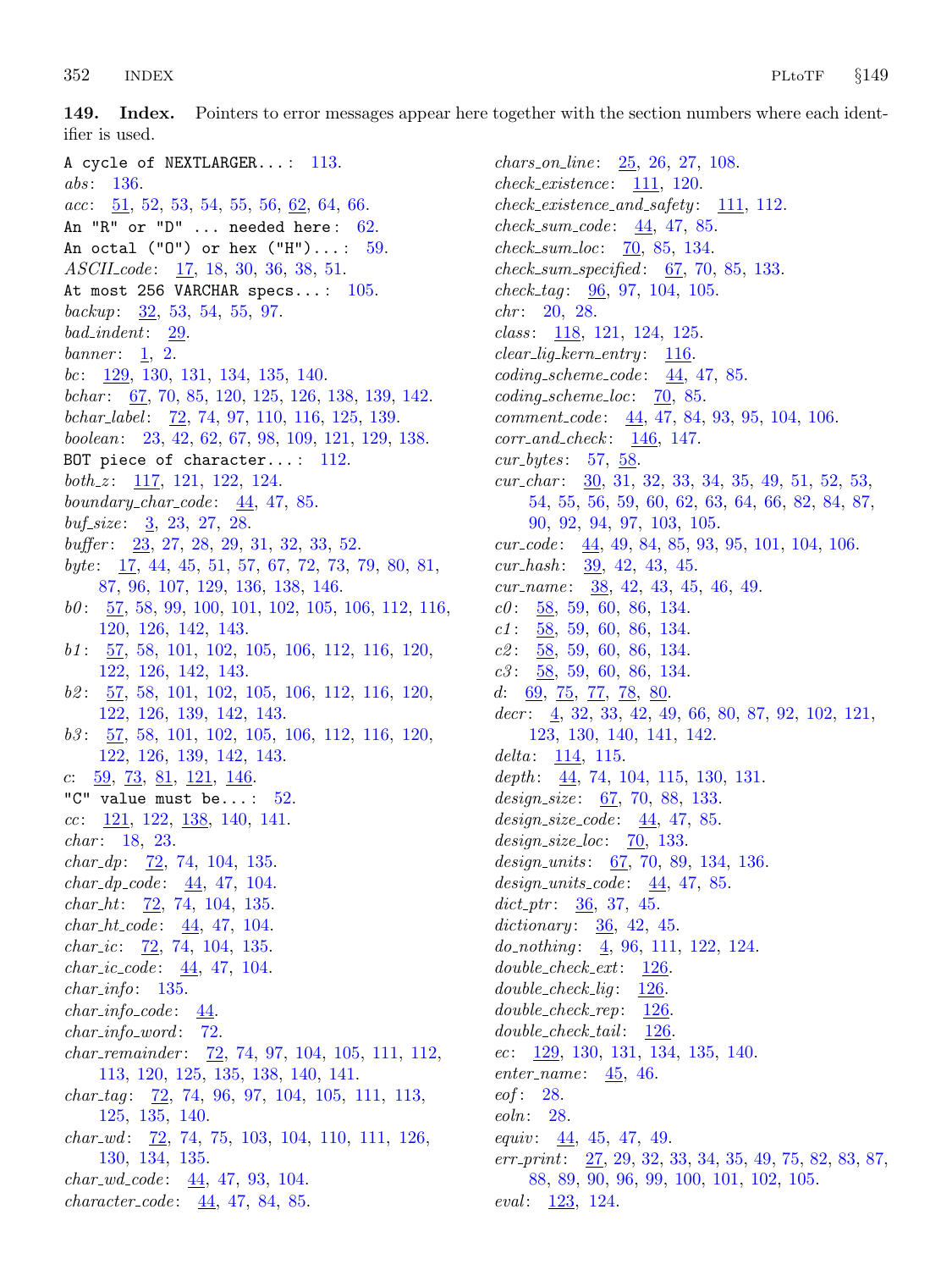excess: [78](#page-28-0), [79,](#page-28-0) [80.](#page-29-0)  $existence\_tail:$  [111](#page-38-0).  $ext\_tag: 72, 96, 105, 111.$  $ext\_tag: 72, 96, 105, 111.$  $ext\_tag: 72, 96, 105, 111.$  $ext\_tag: 72, 96, 105, 111.$  $ext\_tag: 72, 96, 105, 111.$  $ext\_tag: 72, 96, 105, 111.$  $ext\_tag: 72, 96, 105, 111.$  $ext\_tag: 72, 96, 105, 111.$  $ext\_tag: 72, 96, 105, 111.$ exten: <u>[67,](#page-25-0)</u> [105,](#page-36-0) [106](#page-36-0), [112](#page-39-0), [126](#page-43-0), [143](#page-48-0). Extra right parenthesis: [82](#page-30-0). extra\_loc\_needed: [138,](#page-46-0) [139](#page-47-0), [141](#page-47-0), [142.](#page-48-0) f:  $\frac{123}{124}$ .  $face\_code: 44, 47, 85.$  $face\_code: 44, 47, 85.$  $face\_code: 44, 47, 85.$  $face\_code: 44, 47, 85.$  $face\_code: 44, 47, 85.$  $face\_code: 44, 47, 85.$  $face\_code: 44, 47, 85.$  $face\_loc: 70, 85.$  $face\_loc: 70, 85.$  $face\_loc: 70, 85.$  $face\_loc: 70, 85.$ false: [24](#page-9-0), [28,](#page-10-0) [42](#page-15-0), [62,](#page-23-0) [70,](#page-25-0) [90](#page-32-0), [94,](#page-33-0) [97](#page-34-0), [99,](#page-34-0) [100,](#page-35-0) [110,](#page-38-0) [121](#page-41-0), [130](#page-44-0), [139,](#page-47-0) [141](#page-47-0).  $family\_code: 44, 47, 85.$  $family\_code: 44, 47, 85.$  $family\_code: 44, 47, 85.$  $family\_code: 44, 47, 85.$  $family\_code: 44, 47, 85.$  $family\_code: 44, 47, 85.$ family  $loc: 70, 85.$  $loc: 70, 85.$  $loc: 70, 85.$  $loc: 70, 85.$ File ended unexpectedly...:  $33$ . fill buffer : [28,](#page-10-0) [29](#page-11-0), [31](#page-12-0), [32,](#page-12-0) [33.](#page-13-0) finish inner property list:  $92, 94, 103, 105$  $92, 94, 103, 105$  $92, 94, 103, 105$  $92, 94, 103, 105$  $92, 94, 103, 105$  $92, 94, 103, 105$  $92, 94, 103, 105$ .  $finish\_the\_property: \quad 35, 84, 92, 93, 95, 104, 106.$  $finish\_the\_property: \quad 35, 84, 92, 93, 95, 104, 106.$  $finish\_the\_property: \quad 35, 84, 92, 93, 95, 104, 106.$  $finish\_the\_property: \quad 35, 84, 92, 93, 95, 104, 106.$  $finish\_the\_property: \quad 35, 84, 92, 93, 95, 104, 106.$  $finish\_the\_property: \quad 35, 84, 92, 93, 95, 104, 106.$  $finish\_the\_property: \quad 35, 84, 92, 93, 95, 104, 106.$  $finish\_the\_property: \quad 35, 84, 92, 93, 95, 104, 106.$  $finish\_the\_property: \quad 35, 84, 92, 93, 95, 104, 106.$  $finish\_the\_property: \quad 35, 84, 92, 93, 95, 104, 106.$  $finish\_the\_property: \quad 35, 84, 92, 93, 95, 104, 106.$  $finish\_the\_property: \quad 35, 84, 92, 93, 95, 104, 106.$  $finish\_the\_property: \quad 35, 84, 92, 93, 95, 104, 106.$  $finish\_the\_property: \quad 35, 84, 92, 93, 95, 104, 106.$  $finish\_the\_property: \quad 35, 84, 92, 93, 95, 104, 106.$ first\_ord:  $18$ , [20.](#page-8-0)  $fix$ -word:  $\underline{61}$ ,  $62$ ,  $67$ ,  $71$ ,  $72$ ,  $75$ ,  $76$ ,  $77$ ,  $78$ ,  $80$ , [114,](#page-39-0) [129,](#page-44-0) [136.](#page-46-0)  $flush_error: 34, 84, 93, 95, 104, 106.$  $flush_error: 34, 84, 93, 95, 104, 106.$  $flush_error: 34, 84, 93, 95, 104, 106.$  $flush_error: 34, 84, 93, 95, 104, 106.$  $flush_error: 34, 84, 93, 95, 104, 106.$  $flush_error: 34, 84, 93, 95, 104, 106.$  $flush_error: 34, 84, 93, 95, 104, 106.$  $flush_error: 34, 84, 93, 95, 104, 106.$  $flush_error: 34, 84, 93, 95, 104, 106.$  $flush_error: 34, 84, 93, 95, 104, 106.$  $flush_error: 34, 84, 93, 95, 104, 106.$  $flush_error: 34, 84, 93, 95, 104, 106.$  $flush_error: 34, 84, 93, 95, 104, 106.$  $font\_dimension. \ 44, 47, 85.$  $font\_dimension. \ 44, 47, 85.$  $font\_dimension. \ 44, 47, 85.$  $font\_dimension. \ 44, 47, 85.$  $font\_dimension. \ 44, 47, 85.$  $font\_dimension. \ 44, 47, 85.$ forward: [123](#page-42-0), [124.](#page-42-0)  $four\_bytes: \quad 57, 58, 59, 67.$  $four\_bytes: \quad 57, 58, 59, 67.$  $four\_bytes: \quad 57, 58, 59, 67.$  $four\_bytes: \quad 57, 58, 59, 67.$  $four\_bytes: \quad 57, 58, 59, 67.$  $four\_bytes: \quad 57, 58, 59, 67.$  $four\_bytes: \quad 57, 58, 59, 67.$  $four\_bytes: \quad 57, 58, 59, 67.$ fraction digits:  $65, 66$  $65, 66$ .  $g: \underline{146}.$  $get\_byte: \quad 51, 85, 91, 93, 97, 100, 101, 102,$  $get\_byte: \quad 51, 85, 91, 93, 97, 100, 101, 102,$  $get\_byte: \quad 51, 85, 91, 93, 97, 100, 101, 102,$  $get\_byte: \quad 51, 85, 91, 93, 97, 100, 101, 102,$  $get\_byte: \quad 51, 85, 91, 93, 97, 100, 101, 102,$  $get\_byte: \quad 51, 85, 91, 93, 97, 100, 101, 102,$  $get\_byte: \quad 51, 85, 91, 93, 97, 100, 101, 102,$  $get\_byte: \quad 51, 85, 91, 93, 97, 100, 101, 102,$  $get\_byte: \quad 51, 85, 91, 93, 97, 100, 101, 102,$  $get\_byte: \quad 51, 85, 91, 93, 97, 100, 101, 102,$  $get\_byte: \quad 51, 85, 91, 93, 97, 100, 101, 102,$  $get\_byte: \quad 51, 85, 91, 93, 97, 100, 101, 102,$  $get\_byte: \quad 51, 85, 91, 93, 97, 100, 101, 102,$  $get\_byte: \quad 51, 85, 91, 93, 97, 100, 101, 102,$  $get\_byte: \quad 51, 85, 91, 93, 97, 100, 101, 102,$  $get\_byte: \quad 51, 85, 91, 93, 97, 100, 101, 102,$  $get\_byte: \quad 51, 85, 91, 93, 97, 100, 101, 102,$ [103,](#page-35-0) [104,](#page-36-0) [106.](#page-36-0)  $get\_fix$ :  $62, 88, 89, 93, 102, 104$  $62, 88, 89, 93, 102, 104$  $62, 88, 89, 93, 102, 104$  $62, 88, 89, 93, 102, 104$  $62, 88, 89, 93, 102, 104$  $62, 88, 89, 93, 102, 104$  $62, 88, 89, 93, 102, 104$  $62, 88, 89, 93, 102, 104$  $62, 88, 89, 93, 102, 104$  $62, 88, 89, 93, 102, 104$ . get four bytes:  $\frac{59}{66}$ , [86.](#page-31-0)  $get\_keyword\_char: 31, 49.$  $get\_keyword\_char: 31, 49.$  $get\_keyword\_char: 31, 49.$  $get\_keyword\_char: 31, 49.$  $get_name: \underline{49}, 84, 93, 95, 104, 106.$  $get_name: \underline{49}, 84, 93, 95, 104, 106.$  $get_name: \underline{49}, 84, 93, 95, 104, 106.$  $get_name: \underline{49}, 84, 93, 95, 104, 106.$  $get_name: \underline{49}, 84, 93, 95, 104, 106.$  $get_name: \underline{49}, 84, 93, 95, 104, 106.$  $get_name: \underline{49}, 84, 93, 95, 104, 106.$  $get_name: \underline{49}, 84, 93, 95, 104, 106.$  $get_name: \underline{49}, 84, 93, 95, 104, 106.$  $get_name: \underline{49}, 84, 93, 95, 104, 106.$  $get\_next: \quad 32, 34, 35, 49, 51, 52, 53, 54, 55, 56,$  $get\_next: \quad 32, 34, 35, 49, 51, 52, 53, 54, 55, 56,$  $get\_next: \quad 32, 34, 35, 49, 51, 52, 53, 54, 55, 56,$  $get\_next: \quad 32, 34, 35, 49, 51, 52, 53, 54, 55, 56,$  $get\_next: \quad 32, 34, 35, 49, 51, 52, 53, 54, 55, 56,$  $get\_next: \quad 32, 34, 35, 49, 51, 52, 53, 54, 55, 56,$  $get\_next: \quad 32, 34, 35, 49, 51, 52, 53, 54, 55, 56,$  $get\_next: \quad 32, 34, 35, 49, 51, 52, 53, 54, 55, 56,$  $get\_next: \quad 32, 34, 35, 49, 51, 52, 53, 54, 55, 56,$  $get\_next: \quad 32, 34, 35, 49, 51, 52, 53, 54, 55, 56,$  $get\_next: \quad 32, 34, 35, 49, 51, 52, 53, 54, 55, 56,$  $get\_next: \quad 32, 34, 35, 49, 51, 52, 53, 54, 55, 56,$  $get\_next: \quad 32, 34, 35, 49, 51, 52, 53, 54, 55, 56,$  $get\_next: \quad 32, 34, 35, 49, 51, 52, 53, 54, 55, 56,$  $get\_next: \quad 32, 34, 35, 49, 51, 52, 53, 54, 55, 56,$  $get\_next: \quad 32, 34, 35, 49, 51, 52, 53, 54, 55, 56,$  $get\_next: \quad 32, 34, 35, 49, 51, 52, 53, 54, 55, 56,$  $get\_next: \quad 32, 34, 35, 49, 51, 52, 53, 54, 55, 56,$  $get\_next: \quad 32, 34, 35, 49, 51, 52, 53, 54, 55, 56,$  $get\_next: \quad 32, 34, 35, 49, 51, 52, 53, 54, 55, 56,$ [59,](#page-22-0) [60](#page-22-0), [62,](#page-23-0) [63](#page-23-0), [64,](#page-23-0) [66](#page-24-0), [82,](#page-30-0) [87](#page-31-0), [90,](#page-32-0) [92,](#page-33-0) [94](#page-33-0), [97,](#page-34-0) [103,](#page-35-0) [105.](#page-36-0) good indent: [21,](#page-9-0) [22](#page-9-0), [29.](#page-11-0) h: <u>[40](#page-14-0), [75,](#page-27-0) [77,](#page-28-0) [78,](#page-28-0) [80,](#page-29-0) [118,](#page-40-0) 123</u>. hash: [118](#page-40-0), [119](#page-40-0), [121](#page-41-0), [123,](#page-42-0) [124,](#page-42-0) [125.](#page-42-0) hash\_input: [120,](#page-40-0) [121](#page-41-0). hash\_list:  $\frac{118}{121}$  $\frac{118}{121}$  $\frac{118}{121}$  $\frac{118}{121}$  $\frac{118}{121}$ , 121, [125,](#page-42-0) [146.](#page-49-0) hash\_prime:  $\frac{39}{40}$  $\frac{39}{40}$  $\frac{39}{40}$  $\frac{39}{40}$  $\frac{39}{40}$ , 40, [41](#page-14-0), [42](#page-15-0), [43](#page-15-0). hash\_ptr:  $\frac{118}{119}$  $\frac{118}{119}$  $\frac{118}{119}$ , [121](#page-41-0), [125](#page-42-0). hash\_size: [3,](#page-1-0) [118](#page-40-0), [119,](#page-40-0) [121](#page-41-0), [123,](#page-42-0) [125](#page-42-0), [146.](#page-49-0) header: [9](#page-5-0). HEADER indices...: [91.](#page-32-0) header\_bytes: [67](#page-25-0), [69,](#page-25-0) [70](#page-25-0), [85,](#page-31-0) [86](#page-31-0), [87](#page-31-0), [91,](#page-32-0) [132](#page-45-0), [133,](#page-45-0) [134](#page-45-0). header\_code:  $44, 47, 85$  $44, 47, 85$  $44, 47, 85$  $44, 47, 85$  $44, 47, 85$ . header index : [67](#page-25-0), [68](#page-25-0), [69](#page-25-0), [86](#page-31-0), [87](#page-31-0). header\_ptr:  $67, 70, 91, 130, 133$  $67, 70, 91, 130, 133$  $67, 70, 91, 130, 133$  $67, 70, 91, 130, 133$  $67, 70, 91, 130, 133$  $67, 70, 91, 130, 133$  $67, 70, 91, 130, 133$  $67, 70, 91, 130, 133$ . *height*:  $\frac{44}{71}$ , [74](#page-26-0), [104,](#page-36-0) [115,](#page-39-0) [130](#page-44-0), [131](#page-45-0).  $hh:$  [125](#page-42-0), [146](#page-49-0).

I had to round...:  $115$ . Illegal character... : [32](#page-12-0). Illegal digit : [60.](#page-22-0) Illegal face  $code...: 56$  $code...: 56$ . *incr*:  $\underline{4}$ , [28,](#page-10-0) [29,](#page-11-0) [31](#page-12-0), [32](#page-12-0), [33](#page-13-0), [45,](#page-16-0) [49,](#page-19-0) [56,](#page-21-0) [66,](#page-24-0) [75](#page-27-0), [77,](#page-28-0) [80](#page-29-0), [82,](#page-30-0) [87](#page-31-0), [91](#page-32-0), [92,](#page-33-0) [93](#page-33-0), [101,](#page-35-0) [102](#page-35-0), [105,](#page-36-0) [108](#page-37-0), [116,](#page-39-0) [121](#page-41-0), [130](#page-44-0), [140,](#page-47-0) [141](#page-47-0). *indent*:  $21, 22, 29$  $21, 22, 29$  $21, 22, 29$  $21, 22, 29$ . index:  $\frac{79}{6}$  $\frac{79}{6}$  $\frac{79}{6}$ , [80](#page-29-0), [135.](#page-45-0)  $indx$ : [68,](#page-25-0) [118,](#page-40-0) [121](#page-41-0), [123](#page-42-0), [124.](#page-42-0) Infinite ligature loop... : [125](#page-42-0). *initialize:*  $\overline{2}$  $\overline{2}$  $\overline{2}$ , [147](#page-49-0). input\_has\_ended: [23,](#page-9-0) [24](#page-9-0), [28](#page-10-0), [33](#page-13-0), [82](#page-30-0).  $int_{\mathcal{D}}$  part: [62.](#page-23-0) *integer*: [19,](#page-8-0) [21,](#page-9-0) [33,](#page-13-0) [51](#page-20-0), [59](#page-22-0), [61](#page-22-0), [62,](#page-23-0) [65,](#page-23-0) [77,](#page-28-0) [78](#page-28-0), [121,](#page-41-0) [123.](#page-42-0) invalid code:  $20, 32$  $20, 32$ . *italic*:  $\frac{44}{71}$  $\frac{44}{71}$  $\frac{44}{71}$ , [71,](#page-26-0) [74,](#page-26-0) [104](#page-36-0), [115](#page-39-0), [130,](#page-44-0) [131,](#page-45-0) [132](#page-45-0), [137](#page-46-0). j:  $\frac{42}{62}$  $\frac{42}{62}$  $\frac{42}{62}$  $\frac{42}{62}$  $\frac{42}{62}$ ,  $\frac{63}{132}$  $\frac{63}{132}$  $\frac{63}{132}$ . Junk after property value...:  $35$ . junk\_error: [82](#page-30-0), [83](#page-30-0), [92,](#page-33-0) [94,](#page-33-0) [103,](#page-35-0) [105](#page-36-0). k: [19](#page-8-0), [27,](#page-10-0) [42](#page-15-0), [45](#page-16-0), [78,](#page-28-0) [87](#page-31-0). kern: [67,](#page-25-0) [98](#page-34-0), [102](#page-35-0), [142,](#page-48-0) [146.](#page-49-0)  $\textit{kern\_flag}: \quad \underline{98}, \ 102, \ 120, \ 122, \ 126.$  $\textit{kern\_flag}: \quad \underline{98}, \ 102, \ 120, \ 122, \ 126.$  $\textit{kern\_flag}: \quad \underline{98}, \ 102, \ 120, \ 122, \ 126.$  $\textit{kern\_flag}: \quad \underline{98}, \ 102, \ 120, \ 122, \ 126.$  $\textit{kern\_flag}: \quad \underline{98}, \ 102, \ 120, \ 122, \ 126.$  $\textit{kern\_flag}: \quad \underline{98}, \ 102, \ 120, \ 122, \ 126.$  $\textit{kern\_flag}: \quad \underline{98}, \ 102, \ 120, \ 122, \ 126.$  $\textit{kern\_flag}: \quad \underline{98}, \ 102, \ 120, \ 122, \ 126.$  $\textit{kern\_flag}: \quad \underline{98}, \ 102, \ 120, \ 122, \ 126.$  $\textit{kern\_flag}: \quad \underline{98}, \ 102, \ 120, \ 122, \ 126.$  $\textit{kern\_flag}: \quad \underline{98}, \ 102, \ 120, \ 122, \ 126.$  $key: \underline{121}, \underline{123}.$  $key: \underline{121}, \underline{123}.$  $key: \underline{121}, \underline{123}.$  $key: \underline{121}, \underline{123}.$  $key: \underline{121}, \underline{123}.$ KRN character examined...:  $120$ .  $krn\_code: 44, 47, 95.$  $krn\_code: 44, 47, 95.$  $krn\_code: 44, 47, 95.$  $krn\_code: 44, 47, 95.$  $krn\_code: 44, 47, 95.$  $krn\_code: 44, 47, 95.$  $km\_ptr$ :  $98, 102, 142, 146$  $98, 102, 142, 146$  $98, 102, 142, 146$  $98, 102, 142, 146$  $98, 102, 142, 146$  $98, 102, 142, 146$ .  $l: \frac{33}{77}, \frac{80}{6}.$  $l: \frac{33}{77}, \frac{80}{6}.$  $l: \frac{33}{77}, \frac{80}{6}.$  $label\_code:pm1}$  [44,](#page-16-0) [47](#page-18-0), [95](#page-34-0).  $label\_ptr:138, 140, 141, 142.$  $label\_ptr:138, 140, 141, 142.$  $label\_ptr:138, 140, 141, 142.$  $label\_ptr:138, 140, 141, 142.$  $label\_ptr:138, 140, 141, 142.$  $label\_ptr:138, 140, 141, 142.$  $label\_ptr:138, 140, 141, 142.$  $label\_ptr:138, 140, 141, 142.$  $label_table:table:138, 140, 141, 142.$  $label_table:table:138, 140, 141, 142.$  $label_table:table:138, 140, 141, 142.$  $label_table:table:138, 140, 141, 142.$  $label_table:table:138, 140, 141, 142.$  $label_table:table:138, 140, 141, 142.$  $label_table:table:138, 140, 141, 142.$  $label_table:table:138, 140, 141, 142.$  $last\_ord: \underline{18}, 20.$  $last\_ord: \underline{18}, 20.$  $left\_ln:$   $\frac{23}{23}$  $\frac{23}{23}$  $\frac{23}{23}$ , [24,](#page-9-0) [27](#page-10-0), [28](#page-10-0).  $left\_z$ : [117,](#page-40-0) [122](#page-41-0), [124.](#page-42-0) *level*:  $21, 22, 29, 33, 49, 92, 94, 103, 105.$  $21, 22, 29, 33, 49, 92, 94, 103, 105.$  $21, 22, 29, 33, 49, 92, 94, 103, 105.$  $21, 22, 29, 33, 49, 92, 94, 103, 105.$  $21, 22, 29, 33, 49, 92, 94, 103, 105.$  $21, 22, 29, 33, 49, 92, 94, 103, 105.$  $21, 22, 29, 33, 49, 92, 94, 103, 105.$  $21, 22, 29, 33, 49, 92, 94, 103, 105.$  $21, 22, 29, 33, 49, 92, 94, 103, 105.$  $21, 22, 29, 33, 49, 92, 94, 103, 105.$  $21, 22, 29, 33, 49, 92, 94, 103, 105.$  $21, 22, 29, 33, 49, 92, 94, 103, 105.$  $21, 22, 29, 33, 49, 92, 94, 103, 105.$  $21, 22, 29, 33, 49, 92, 94, 103, 105.$  $21, 22, 29, 33, 49, 92, 94, 103, 105.$  $21, 22, 29, 33, 49, 92, 94, 103, 105.$  $21, 22, 29, 33, 49, 92, 94, 103, 105.$  $21, 22, 29, 33, 49, 92, 94, 103, 105.$  $lf: \quad \underline{129}, \quad 130, \quad 131.$  $lf: \quad \underline{129}, \quad 130, \quad 131.$  $lf: \quad \underline{129}, \quad 130, \quad 131.$  $lf: \quad \underline{129}, \quad 130, \quad 131.$  $lh: 129, 130, 131.$  $lh: 129, 130, 131.$  $lh: 129, 130, 131.$  $lh: 129, 130, 131.$  $lh: 129, 130, 131.$  $lh: 129, 130, 131.$  $lh: 129, 130, 131.$ LIG character examined...: [120](#page-40-0). LIG character generated...:  $120$ .  $lig\_code: 44, 47, 95, 101.$  $lig\_code: 44, 47, 95, 101.$  $lig\_code: 44, 47, 95, 101.$  $lig\_code: 44, 47, 95, 101.$  $lig\_code: 44, 47, 95, 101.$  $lig\_code: 44, 47, 95, 101.$  $lig\_code: 44, 47, 95, 101.$  $lig\_code: 44, 47, 95, 101.$  $lig\_code: 44, 47, 95, 101.$  $lig\_exam: \underline{120}$  $lig\_exam: \underline{120}$  $lig\_exam: \underline{120}$ .  $liq_{\text{e}}gen: 120.$  $liq_{\text{e}}gen: 120.$ lig kern: [67,](#page-25-0) [99,](#page-34-0) [100](#page-35-0), [101](#page-35-0), [102,](#page-35-0) [116,](#page-39-0) [118,](#page-40-0) [120](#page-40-0), [122,](#page-41-0) [126](#page-43-0), [139](#page-47-0), [142,](#page-48-0) [146](#page-49-0).  $lig\_ptr$ : [118,](#page-40-0) [120,](#page-40-0) [126,](#page-43-0) [142,](#page-48-0) [146.](#page-49-0)  $lig\_table\_code: 44, 47, 85.$  $lig\_table\_code: 44, 47, 85.$  $lig\_table\_code: 44, 47, 85.$  $lig\_table\_code: 44, 47, 85.$  $lig\_table\_code: 44, 47, 85.$  $lig\_table\_code: 44, 47, 85.$  $lig\_tag$ : [72,](#page-26-0) [96,](#page-34-0) [97,](#page-34-0) [111,](#page-38-0) [125,](#page-42-0) [140.](#page-47-0)  $lig_z$ : [118](#page-40-0), [121](#page-41-0), [124.](#page-42-0) limit: [23](#page-9-0), [24](#page-9-0), [27,](#page-10-0) [28,](#page-10-0) [29,](#page-11-0) [31](#page-12-0), [32](#page-12-0), [33.](#page-13-0)  $line: 21, 22, 27, 28.$  $line: 21, 22, 27, 28.$  $line: 21, 22, 27, 28.$  $line: 21, 22, 27, 28.$  $line: 21, 22, 27, 28.$  $line: 21, 22, 27, 28.$  $line: 21, 22, 27, 28.$  $line: 21, 22, 27, 28.$  $link: 71, 72, 74, 75, 77, 80, 137.$  $link: 71, 72, 74, 75, 77, 80, 137.$  $link: 71, 72, 74, 75, 77, 80, 137.$  $link: 71, 72, 74, 75, 77, 80, 137.$  $link: 71, 72, 74, 75, 77, 80, 137.$  $link: 71, 72, 74, 75, 77, 80, 137.$  $link: 71, 72, 74, 75, 77, 80, 137.$  $link: 71, 72, 74, 75, 77, 80, 137.$  $link: 71, 72, 74, 75, 77, 80, 137.$  $link: 71, 72, 74, 75, 77, 80, 137.$  $link: 71, 72, 74, 75, 77, 80, 137.$  $link: 71, 72, 74, 75, 77, 80, 137.$  $link: 71, 72, 74, 75, 77, 80, 137.$  $link: 71, 72, 74, 75, 77, 80, 137.$  $link: 71, 72, 74, 75, 77, 80, 137.$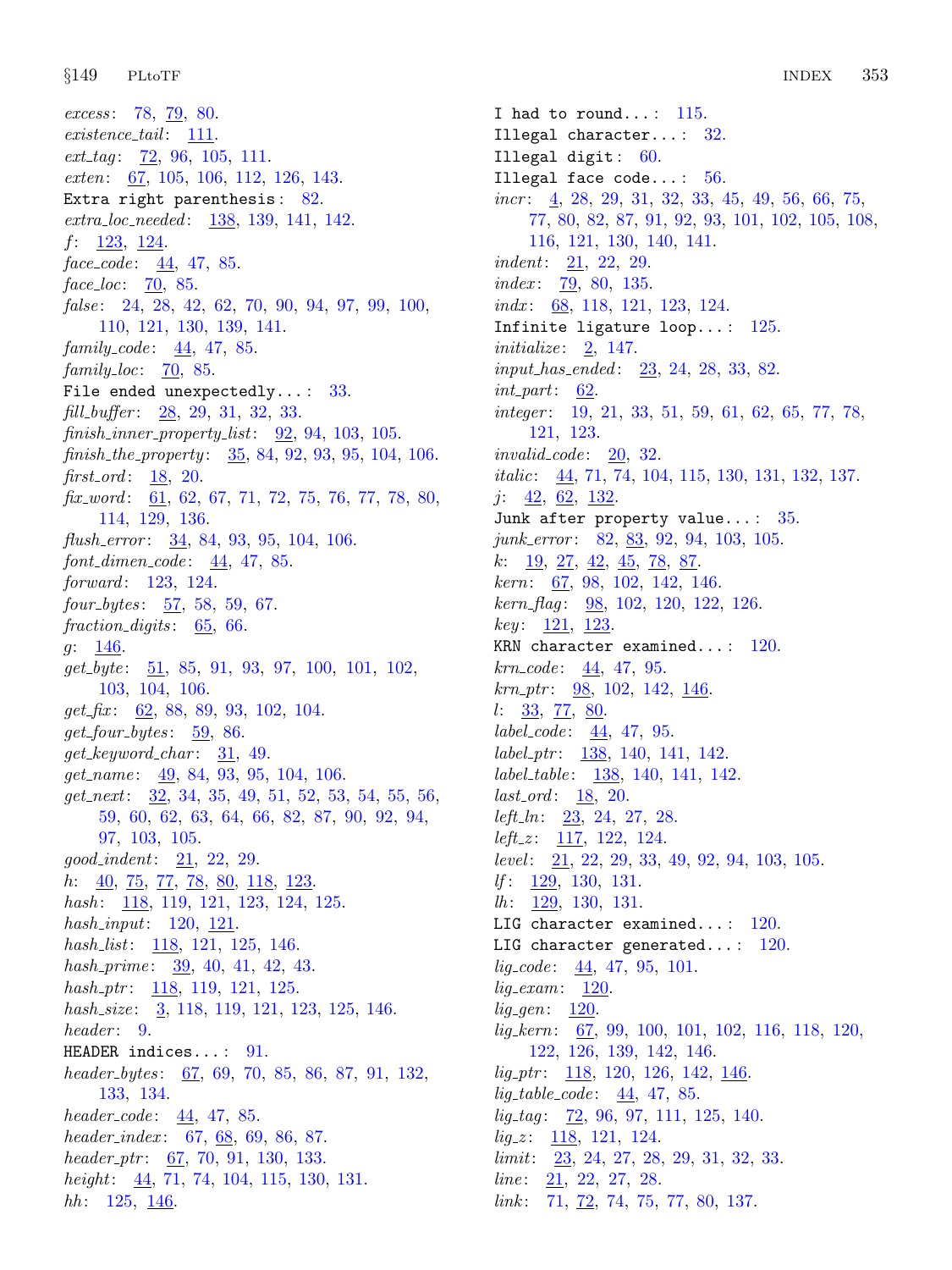$list\_tag: 72, 96, 104, 111, 113.$  $list\_tag: 72, 96, 104, 111, 113.$  $list\_tag: 72, 96, 104, 111, 113.$  $list\_tag: 72, 96, 104, 111, 113.$  $list\_tag: 72, 96, 104, 111, 113.$  $list\_tag: 72, 96, 104, 111, 113.$  $list\_tag: 72, 96, 104, 111, 113.$  $list\_tag: 72, 96, 104, 111, 113.$  $list\_tag: 72, 96, 104, 111, 113.$  $list\_tag: 72, 96, 104, 111, 113.$  $list\_tag: 72, 96, 104, 111, 113.$ lk offset: [130](#page-44-0), [131,](#page-45-0) [138](#page-46-0), [139](#page-47-0), [141,](#page-47-0) [142](#page-48-0). lk step ended : [94](#page-33-0), [97,](#page-34-0) [98](#page-34-0), [99](#page-34-0), [100,](#page-35-0) [101](#page-35-0), [102.](#page-35-0)  $load10: 46, 47, 48.$  $load10: 46, 47, 48.$  $load10: 46, 47, 48.$  $load10: 46, 47, 48.$  $load10: 46, 47, 48.$  $load10: 46, 47, 48.$  $load11: \underline{46}, 47.$  $load11: \underline{46}, 47.$  $load11: \underline{46}, 47.$  $load11: \underline{46}, 47.$  $load11: \underline{46}, 47.$  $load12: \underline{46}$  $load12: \underline{46}$  $load12: \underline{46}$ , [47](#page-18-0).  $load13: \underline{46}$  $load13: \underline{46}$  $load13: \underline{46}$ , [48](#page-19-0).  $load14: 46.$  $load14: 46.$  $load14: 46.$  $load15: \underline{46}.$  $load15: \underline{46}.$  $load15: \underline{46}.$  $load16: \frac{46}{5}, 47.$  $load16: \frac{46}{5}, 47.$  $load16: \frac{46}{5}, 47.$  $load16: \frac{46}{5}, 47.$  $load16: \frac{46}{5}, 47.$  $load17: 46.$  $load17: 46.$  $load17: 46.$ load18: [46](#page-17-0).  $load19: \underline{46}.$  $load19: \underline{46}.$  $load19: \underline{46}.$  $load20: \underline{46}$  $load20: \underline{46}$  $load20: \underline{46}$ , [48](#page-19-0).  $load3: \frac{46}{5}, 47.$  $load3: \frac{46}{5}, 47.$  $load3: \frac{46}{5}, 47.$  $load4: 46, 47, 48.$  $load4: 46, 47, 48.$  $load4: 46, 47, 48.$  $load4: 46, 47, 48.$  $load4: 46, 47, 48.$  $load4: 46, 47, 48.$  $load5: 46, 47, 48.$  $load5: 46, 47, 48.$  $load5: 46, 47, 48.$  $load5: 46, 47, 48.$  $load5: 46, 47, 48.$  $load5: 46, 47, 48.$  $load6: 46, 47, 48.$  $load6: 46, 47, 48.$  $load6: 46, 47, 48.$  $load6: 46, 47, 48.$  $load6: 46, 47, 48.$  $load6: 46, 47, 48.$  $load7: 46, 47, 48.$  $load7: 46, 47, 48.$  $load7: 46, 47, 48.$  $load7: 46, 47, 48.$  $load7: 46, 47, 48.$  $load7: 46, 47, 48.$ load8: [46,](#page-17-0) [47](#page-18-0).  $load9: 46, 47.$  $load9: 46, 47.$  $load9: 46, 47.$  $load9: 46, 47.$  $load9: 46, 47.$  $loc: \quad 23, 24, 27, 28, 29, 31, 32, 33, 49, 52, 82, 92.$  $loc: \quad 23, 24, 27, 28, 29, 31, 32, 33, 49, 52, 82, 92.$  $loc: \quad 23, 24, 27, 28, 29, 31, 32, 33, 49, 52, 82, 92.$  $loc: \quad 23, 24, 27, 28, 29, 31, 32, 33, 49, 52, 82, 92.$  $loc: \quad 23, 24, 27, 28, 29, 31, 32, 33, 49, 52, 82, 92.$  $loc: \quad 23, 24, 27, 28, 29, 31, 32, 33, 49, 52, 82, 92.$  $loc: \quad 23, 24, 27, 28, 29, 31, 32, 33, 49, 52, 82, 92.$  $loc: \quad 23, 24, 27, 28, 29, 31, 32, 33, 49, 52, 82, 92.$  $loc: \quad 23, 24, 27, 28, 29, 31, 32, 33, 49, 52, 82, 92.$  $loc: \quad 23, 24, 27, 28, 29, 31, 32, 33, 49, 52, 82, 92.$  $loc: \quad 23, 24, 27, 28, 29, 31, 32, 33, 49, 52, 82, 92.$  $loc: \quad 23, 24, 27, 28, 29, 31, 32, 33, 49, 52, 82, 92.$  $loc: \quad 23, 24, 27, 28, 29, 31, 32, 33, 49, 52, 82, 92.$  $loc: \quad 23, 24, 27, 28, 29, 31, 32, 33, 49, 52, 82, 92.$  $loc: \quad 23, 24, 27, 28, 29, 31, 32, 33, 49, 52, 82, 92.$  $loc: \quad 23, 24, 27, 28, 29, 31, 32, 33, 49, 52, 82, 92.$  $loc: \quad 23, 24, 27, 28, 29, 31, 32, 33, 49, 52, 82, 92.$  $loc: \quad 23, 24, 27, 28, 29, 31, 32, 33, 49, 52, 82, 92.$  $loc: \quad 23, 24, 27, 28, 29, 31, 32, 33, 49, 52, 82, 92.$  $loc: \quad 23, 24, 27, 28, 29, 31, 32, 33, 49, 52, 82, 92.$  $loc: \quad 23, 24, 27, 28, 29, 31, 32, 33, 49, 52, 82, 92.$  $loc: \quad 23, 24, 27, 28, 29, 31, 32, 33, 49, 52, 82, 92.$  $loc: \quad 23, 24, 27, 28, 29, 31, 32, 33, 49, 52, 82, 92.$  $loc: \quad 23, 24, 27, 28, 29, 31, 32, 33, 49, 52, 82, 92.$  $loc: \quad 23, 24, 27, 28, 29, 31, 32, 33, 49, 52, 82, 92.$  $longest_name: 38, 42, 45, 49.$  $longest_name: 38, 42, 45, 49.$  $longest_name: 38, 42, 45, 49.$  $longest_name: 38, 42, 45, 49.$  $longest_name: 38, 42, 45, 49.$  $longest_name: 38, 42, 45, 49.$  $longest_name: 38, 42, 45, 49.$  $longest_name: 38, 42, 45, 49.$  $longest_name: 38, 42, 45, 49.$ lookup: [42](#page-15-0), [45,](#page-16-0) [49.](#page-19-0) m:  $77, 80, 136$  $77, 80, 136$  $77, 80, 136$  $77, 80, 136$  $77, 80, 136$ .  $max\_header\_bytes: \frac{3}{2}, 9, 68, 91, 132.$  $max\_header\_bytes: \frac{3}{2}, 9, 68, 91, 132.$  $max\_header\_bytes: \frac{3}{2}, 9, 68, 91, 132.$  $max\_header\_bytes: \frac{3}{2}, 9, 68, 91, 132.$  $max\_header\_bytes: \frac{3}{2}, 9, 68, 91, 132.$  $max\_header\_bytes: \frac{3}{2}, 9, 68, 91, 132.$  $max\_header\_bytes: \frac{3}{2}, 9, 68, 91, 132.$  $max\_header\_bytes: \frac{3}{2}, 9, 68, 91, 132.$  $max\_header\_bytes: \frac{3}{2}, 9, 68, 91, 132.$  $max\_terms: \frac{3}{2}, 67, 98, 102, 146.$  $max\_terms: \frac{3}{2}, 67, 98, 102, 146.$  $max\_terms: \frac{3}{2}, 67, 98, 102, 146.$  $max\_terms: \frac{3}{2}, 67, 98, 102, 146.$  $max\_terms: \frac{3}{2}, 67, 98, 102, 146.$  $max\_terms: \frac{3}{2}, 67, 98, 102, 146.$  $max\_terms: \frac{3}{2}, 67, 98, 102, 146.$  $max\_terms: \frac{3}{2}, 67, 98, 102, 146.$  $max\_letters: \frac{36}{50}, 42.$  $max\_letters: \frac{36}{50}, 42.$  $max\_letters: \frac{36}{50}, 42.$  $max\_letters: \frac{36}{50}, 42.$  $max\_lig\_steps: \quad \underline{3}, 67, 100, 101, 102, 118, 146.$  $max\_lig\_steps: \quad \underline{3}, 67, 100, 101, 102, 118, 146.$  $max\_lig\_steps: \quad \underline{3}, 67, 100, 101, 102, 118, 146.$  $max\_lig\_steps: \quad \underline{3}, 67, 100, 101, 102, 118, 146.$  $max\_lig\_steps: \quad \underline{3}, 67, 100, 101, 102, 118, 146.$  $max\_lig\_steps: \quad \underline{3}, 67, 100, 101, 102, 118, 146.$  $max\_lig\_steps: \quad \underline{3}, 67, 100, 101, 102, 118, 146.$  $max\_lig\_steps: \quad \underline{3}, 67, 100, 101, 102, 118, 146.$  $max\_lig\_steps: \quad \underline{3}, 67, 100, 101, 102, 118, 146.$  $max\_lig\_steps: \quad \underline{3}, 67, 100, 101, 102, 118, 146.$  $max\_lig\_steps: \quad \underline{3}, 67, 100, 101, 102, 118, 146.$  $max\_lig\_steps: \quad \underline{3}, 67, 100, 101, 102, 118, 146.$ max\_name\_index: [36,](#page-14-0) [38,](#page-14-0) [39](#page-14-0), [44](#page-16-0). max\_param\_words: [3](#page-1-0), [11](#page-6-0), [67,](#page-25-0) [93,](#page-33-0) [132](#page-45-0). Maximum SKIP amount...: [100.](#page-35-0) mem  $ptr: 72, 74, 75.$  $ptr: 72, 74, 75.$  $ptr: 72, 74, 75.$  $ptr: 72, 74, 75.$  $ptr: 72, 74, 75.$  $ptr: 72, 74, 75.$ mem\_size:  $\overline{71}$  $\overline{71}$  $\overline{71}$ , [75](#page-27-0). memory: [71](#page-26-0), [72,](#page-26-0) [74,](#page-26-0) [75](#page-27-0), [77,](#page-28-0) [78](#page-28-0), [79,](#page-28-0) [80](#page-29-0), [129](#page-44-0), [130,](#page-44-0) [131,](#page-45-0) [132](#page-45-0), [134](#page-45-0), [137.](#page-46-0) Memory overflow...: [75.](#page-27-0) MID piece of character...: [112.](#page-39-0)  $min\_cover: \quad 77, 78.$  $min\_cover: \quad 77, 78.$  $min\_cover: \quad 77, 78.$  $min\_cover: \quad 77, 78.$  $min\_cover: \quad 77, 78.$  $min\_nl$ :  $\underline{67}$ , [70](#page-25-0), [97](#page-34-0), [100](#page-35-0), [116.](#page-39-0) n: [136.](#page-46-0) name\_enter: [146,](#page-49-0) [147](#page-49-0). name\_length:  $38, 42, 43, 45, 46, 49$  $38, 42, 43, 45, 46, 49$  $38, 42, 43, 45, 46, 49$  $38, 42, 43, 45, 46, 49$  $38, 42, 43, 45, 46, 49$  $38, 42, 43, 45, 46, 49$  $38, 42, 43, 45, 46, 49$  $38, 42, 43, 45, 46, 49$  $38, 42, 43, 45, 46, 49$  $38, 42, 43, 45, 46, 49$ . name\_ptr:  $\frac{38}{42}$ , [49](#page-19-0). ne: [67](#page-25-0), [70,](#page-25-0) [105](#page-36-0), [106,](#page-36-0) [126](#page-43-0), [130,](#page-44-0) [131,](#page-45-0) [143](#page-48-0). negative: [62,](#page-23-0) [63.](#page-23-0) next d:  $\frac{76}{70}$  $\frac{76}{70}$  $\frac{76}{70}$ , [77](#page-28-0), [78,](#page-28-0) [88](#page-32-0), [89.](#page-32-0) next\_larger\_code:  $\frac{44}{7}$  $\frac{44}{7}$  $\frac{44}{7}$ , [47,](#page-18-0) [104.](#page-36-0)  $nhash: 39, 41, 42, 45.$  $nhash: 39, 41, 42, 45.$  $nhash: 39, 41, 42, 45.$  $nhash: 39, 41, 42, 45.$  $nhash: 39, 41, 42, 45.$  $nhash: 39, 41, 42, 45.$  $nhash: 39, 41, 42, 45.$  $nhash: 39, 41, 42, 45.$  $nk$ : [67](#page-25-0), [70,](#page-25-0) [102,](#page-35-0) [130,](#page-44-0) [131,](#page-45-0) [142.](#page-48-0)  $nl:$  [67](#page-25-0), [70](#page-25-0), [97,](#page-34-0) [99,](#page-34-0) [100](#page-35-0), [101](#page-35-0), [102,](#page-35-0) [110,](#page-38-0) [116](#page-39-0), [120,](#page-40-0) [125,](#page-42-0) [126,](#page-43-0) [130,](#page-44-0) [131,](#page-45-0) [139,](#page-47-0) [142.](#page-48-0)

 $no\_tag$ :  $\frac{72}{74}$  $\frac{72}{74}$  $\frac{72}{74}$  $\frac{72}{74}$  $\frac{72}{74}$ , 74, [96](#page-34-0), [111](#page-38-0), [113](#page-39-0), [125](#page-42-0). not found:  $42, 129, 130.$  $42, 129, 130.$  $42, 129, 130.$  $42, 129, 130.$  $42, 129, 130.$ np: [67](#page-25-0), [70,](#page-25-0) [93,](#page-33-0) [130,](#page-44-0) [131](#page-45-0), [144](#page-48-0). out: [127,](#page-44-0) [131,](#page-45-0) [133](#page-45-0), [135](#page-45-0), [136](#page-46-0), [137,](#page-46-0) [142,](#page-48-0) [143,](#page-48-0) [145](#page-48-0). out\_scaled: [136,](#page-46-0) [137,](#page-46-0) [142,](#page-48-0) [144.](#page-48-0) out size : [131](#page-45-0), [142.](#page-48-0)  $output: \quad 2.$  $output: \quad 2.$ p: [75,](#page-27-0) [77](#page-28-0), [80,](#page-29-0) [121](#page-41-0), [132.](#page-45-0)  $par_1ptr: 132, 144.$  $par_1ptr: 132, 144.$  $par_1ptr: 132, 144.$  $par_1ptr: 132, 144.$  $par_1ptr: 132, 144.$ param: [67,](#page-25-0) [93,](#page-33-0) [144](#page-48-0), [145.](#page-48-0) param enter : [146.](#page-49-0) PARAMETER index must not...:  $93$ . parameter code : [44](#page-16-0), [47](#page-18-0), [48](#page-19-0), [93](#page-33-0). pending:  $117, 118, 124$  $117, 118, 124$  $117, 118, 124$  $117, 118, 124$  $117, 118, 124$ . pl  $file: \underline{2}, \underline{5}, 6, 28.$  $file: \underline{2}, \underline{5}, 6, 28.$  $file: \underline{2}, \underline{5}, 6, 28.$  $file: \underline{2}, \underline{5}, 6, 28.$  $file: \underline{2}, \underline{5}, 6, 28.$  $PLto TF: 2$ . pointer:  $\overline{71}$ , [72](#page-26-0), [75,](#page-27-0) [77,](#page-28-0) [78](#page-28-0), [79,](#page-28-0) [80](#page-29-0), [132](#page-45-0). print: [2](#page-1-0), [27,](#page-10-0) [107,](#page-37-0) [108](#page-37-0), [111](#page-38-0), [113,](#page-39-0) [125,](#page-42-0) [126](#page-43-0), [136](#page-46-0). print<sub>-</sub>ln: [2](#page-1-0), [27,](#page-10-0) [75](#page-27-0), [108,](#page-37-0) [110](#page-38-0), [111,](#page-38-0) [113,](#page-39-0) [115](#page-39-0), [125,](#page-42-0) [126,](#page-43-0) [136,](#page-46-0) [147.](#page-49-0) print\_octal:  $\frac{107}{108}$  $\frac{107}{108}$  $\frac{107}{108}$ , [108,](#page-37-0) [111](#page-38-0), [113,](#page-39-0) [125](#page-42-0), [126.](#page-43-0) q:  $59, 80, 132$  $59, 80, 132$  $59, 80, 132$  $59, 80, 132$ .  $r: \frac{59}{2}$  $r: \frac{59}{2}$  $r: \frac{59}{2}$ . read: [28](#page-10-0). read\_ $BCPL: 85, 87$  $BCPL: 85, 87$  $BCPL: 85, 87$ . read char info: [85,](#page-31-0) [146](#page-49-0). read four bytes:  $85, 86, 91$  $85, 86, 91$  $85, 86, 91$  $85, 86, 91$  $85, 86, 91$ . read\_input:  $146$ , [147.](#page-49-0) read lig kern: [85](#page-31-0), [146.](#page-49-0)  $read\_ln: 28$ . Real constants must be...:  $62, 64$  $62, 64$  $62, 64$ . REP piece of character...: [112](#page-39-0). reset: [6](#page-2-0). rewrite: [16.](#page-7-0)  $right\_ln:$   $\frac{23}{23}$ , [24](#page-9-0), [27,](#page-10-0) [28,](#page-10-0) [31](#page-12-0).  $right z: \frac{117}{122}, \frac{124}{124}.$  $right z: \frac{117}{122}, \frac{124}{124}.$  $right z: \frac{117}{122}, \frac{124}{124}.$ round: [134,](#page-45-0) [136.](#page-46-0) round\_message:  $115$ .  $rr: \quad 138, \; 140, \; 141, \; 142.$  $rr: \quad 138, \; 140, \; 141, \; 142.$  $rr: \quad 138, \; 140, \; 141, \; 142.$  $rr: \quad 138, \; 140, \; 141, \; 142.$  $rr: \quad 138, \; 140, \; 141, \; 142.$  $rr: \quad 138, \; 140, \; 141, \; 142.$  $rr: \quad 138, \; 140, \; 141, \; 142.$  $rr: \quad 138, \; 140, \; 141, \; 142.$  $rr: \quad 138, \; 140, \; 141, \; 142.$ set\_indices: [80](#page-29-0), [115.](#page-39-0)  $seven\_bit\_safe\_flag: 67, 70, 90, 110.$  $seven\_bit\_safe\_flag: 67, 70, 90, 110.$  $seven\_bit\_safe\_flag: 67, 70, 90, 110.$  $seven\_bit\_safe\_flag: 67, 70, 90, 110.$  $seven\_bit\_safe\_flag: 67, 70, 90, 110.$  $seven\_bit\_safe\_flag: 67, 70, 90, 110.$  $seven\_bit\_safe\_flag: 67, 70, 90, 110.$  $seven\_bit\_safe\_flag: 67, 70, 90, 110.$  $seven\_bit\_safe\_flag: 67, 70, 90, 110.$  $seven\_bit\_safe\_flag\_code: 44, 47, 85.$  $seven\_bit\_safe\_flag\_code: 44, 47, 85.$  $seven\_bit\_safe\_flag\_code: 44, 47, 85.$  $seven\_bit\_safe\_flag\_code: 44, 47, 85.$  $seven\_bit\_safe\_flag\_code: 44, 47, 85.$  $seven\_bit\_safe\_flag\_code: 44, 47, 85.$  $seven\_bit\_safe\_flag\_code: 44, 47, 85.$ seven  $flag\_loc: 70, 133.$  $flag\_loc: 70, 133.$  $flag\_loc: 70, 133.$  $flag\_loc: 70, 133.$  $flag\_loc: 70, 133.$ seven\_unsafe: [109,](#page-38-0) [110](#page-38-0), [111](#page-38-0), [120,](#page-40-0) [133.](#page-45-0) shorten: **78**, [115.](#page-39-0) show\_error\_context: [27.](#page-10-0)  $simple: \underline{117}, 118, 121, 122, 124, 125.$  $simple: \underline{117}, 118, 121, 122, 124, 125.$  $simple: \underline{117}, 118, 121, 122, 124, 125.$  $simple: \underline{117}, 118, 121, 122, 124, 125.$  $simple: \underline{117}, 118, 121, 122, 124, 125.$  $simple: \underline{117}, 118, 121, 122, 124, 125.$  $simple: \underline{117}, 118, 121, 122, 124, 125.$  $simple: \underline{117}, 118, 121, 122, 124, 125.$  $simple: \underline{117}, 118, 121, 122, 124, 125.$  $simple: \underline{117}, 118, 121, 122, 124, 125.$  $simple: \underline{117}, 118, 121, 122, 124, 125.$  $simple: \underline{117}, 118, 121, 122, 124, 125.$  $simple: \underline{117}, 118, 121, 122, 124, 125.$ SKIP must follow LIG or KRN: [100.](#page-35-0)  $skip\_code: 44, 47, 95.$  $skip\_code: 44, 47, 95.$  $skip\_code: 44, 47, 95.$  $skip\_code: 44, 47, 95.$  $skip\_code: 44, 47, 95.$  $skip\_code: 44, 47, 95.$  $skip\_code: 44, 47, 95.$  $skip_error: 34, 51, 52, 53, 54, 55, 56, 59, 60,$  $skip_error: 34, 51, 52, 53, 54, 55, 56, 59, 60,$  $skip_error: 34, 51, 52, 53, 54, 55, 56, 59, 60,$  $skip_error: 34, 51, 52, 53, 54, 55, 56, 59, 60,$  $skip_error: 34, 51, 52, 53, 54, 55, 56, 59, 60,$  $skip_error: 34, 51, 52, 53, 54, 55, 56, 59, 60,$  $skip_error: 34, 51, 52, 53, 54, 55, 56, 59, 60,$  $skip_error: 34, 51, 52, 53, 54, 55, 56, 59, 60,$  $skip_error: 34, 51, 52, 53, 54, 55, 56, 59, 60,$  $skip_error: 34, 51, 52, 53, 54, 55, 56, 59, 60,$  $skip_error: 34, 51, 52, 53, 54, 55, 56, 59, 60,$  $skip_error: 34, 51, 52, 53, 54, 55, 56, 59, 60,$  $skip_error: 34, 51, 52, 53, 54, 55, 56, 59, 60,$  $skip_error: 34, 51, 52, 53, 54, 55, 56, 59, 60,$  $skip_error: 34, 51, 52, 53, 54, 55, 56, 59, 60,$  $skip_error: 34, 51, 52, 53, 54, 55, 56, 59, 60,$  $skip_error: 34, 51, 52, 53, 54, 55, 56, 59, 60,$  $skip_error: 34, 51, 52, 53, 54, 55, 56, 59, 60,$  $skip_error: 34, 51, 52, 53, 54, 55, 56, 59, 60,$ [62,](#page-23-0) [64,](#page-23-0) [91.](#page-32-0)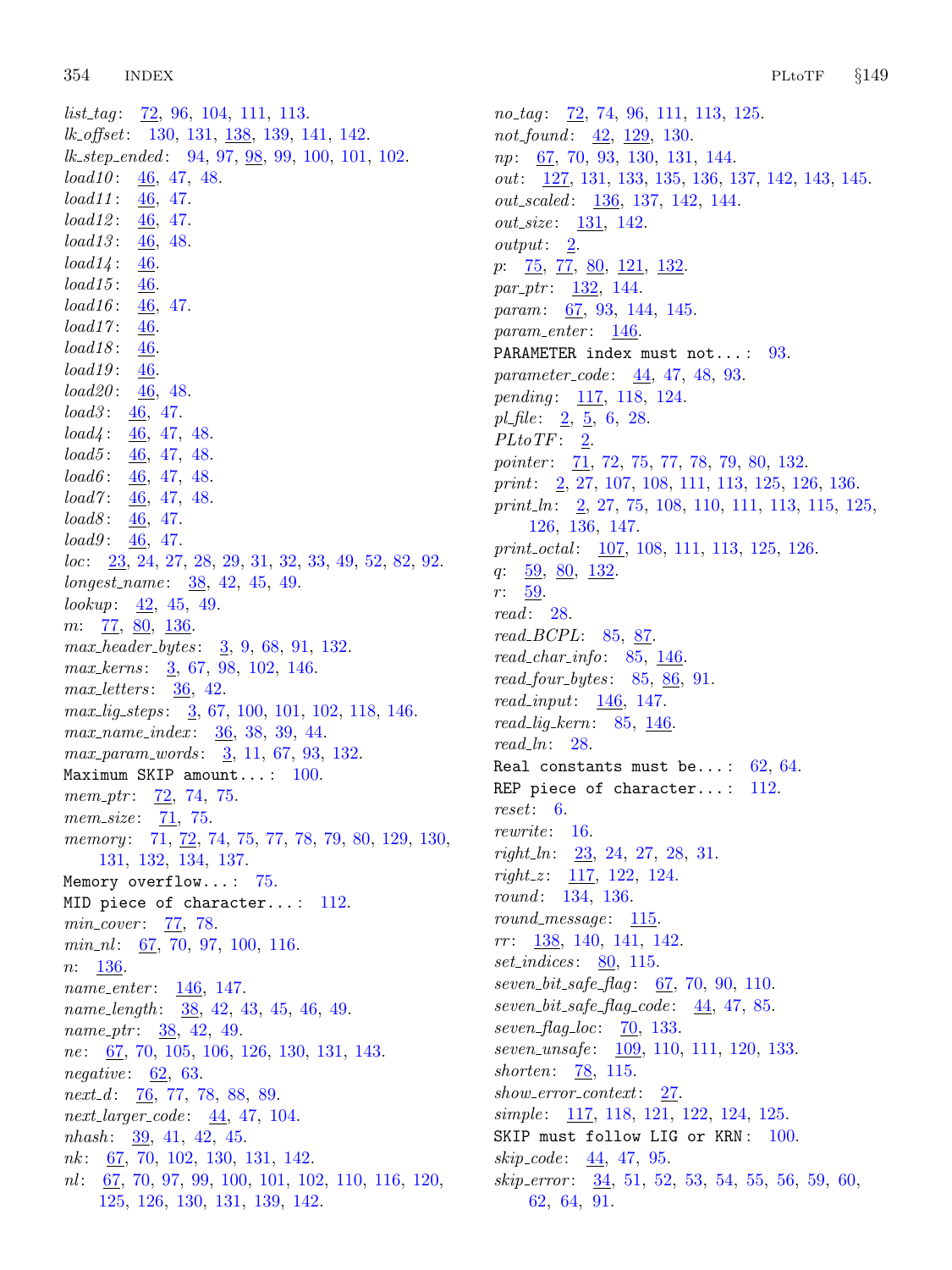$t2: \frac{46}{.}$ 

skip to end of item: [33](#page-13-0), [34](#page-13-0), [35,](#page-13-0) [84,](#page-30-0) [92,](#page-33-0) [93,](#page-33-0) [94,](#page-33-0) [95,](#page-34-0) [103](#page-35-0), [104,](#page-36-0) [105,](#page-36-0) [106](#page-36-0). skip to paren: [34](#page-13-0), [83](#page-30-0), [90](#page-32-0), [97.](#page-34-0) Sorry, I don't know... : [49.](#page-19-0) Sorry, I haven't room...: [125](#page-42-0). Sorry, LIGTABLE too long...:  $100, 101, 102$  $100, 101, 102$  $100, 101, 102$  $100, 101, 102$  $100, 101, 102$ . Sorry, the maximum hex...:  $60$ . Sorry, the maximum octal...:  $60$ . Sorry, too many different kerns...:  $102$ . sort in: [75,](#page-27-0) [103](#page-35-0), [104](#page-36-0), [111](#page-38-0), [126](#page-43-0).  $sort\_ptr$ : [138](#page-46-0), [140](#page-47-0), [141,](#page-47-0) [142.](#page-48-0) start: [36](#page-14-0), [37](#page-14-0), [38](#page-14-0), [39](#page-14-0), [42](#page-15-0), [44](#page-16-0), [45](#page-16-0). start ptr : [36,](#page-14-0) [37](#page-14-0), [45.](#page-16-0) STOP must follow LIG or KRN: [99](#page-34-0). stop\_code:  $44, 47, 95$  $44, 47, 95$  $44, 47, 95$  $44, 47, 95$ .  $stop\_flag: 98, 99, 116, 120.$  $stop\_flag: 98, 99, 116, 120.$  $stop\_flag: 98, 99, 116, 120.$  $stop\_flag: 98, 99, 116, 120.$  $stop\_flag: 98, 99, 116, 120.$  $stop\_flag: 98, 99, 116, 120.$  $stop\_flag: 98, 99, 116, 120.$  $stop\_flag: 98, 99, 116, 120.$ String is too long... : [87.](#page-31-0) system dependencies: [2,](#page-1-0) [16,](#page-7-0) [18](#page-8-0), [28,](#page-10-0) [148](#page-50-0). t:  $\underline{51}$  $\underline{51}$  $\underline{51}$ ,  $\underline{121}$  $\underline{121}$  $\underline{121}$ ,  $\underline{138}$  $\underline{138}$  $\underline{138}$ . tail:  $46.$  $46.$  $temp\_width:$  [129,](#page-44-0) [134.](#page-45-0) text: [5.](#page-2-0) *tfm\_file*:  $2, 15, 16, 127$  $2, 15, 16, 127$  $2, 15, 16, 127$  $2, 15, 16, 127$  $2, 15, 16, 127$  $2, 15, 16, 127$  $2, 15, 16, 127$ . The character NEXTLARGER...: [111.](#page-38-0) The design size must...:  $88$ . The flag value should be...:  $90$ . The font is not...safe:  $110$ . The number of units...: [89.](#page-32-0) The relative dimension...:  $136$ . There's junk here...:  $83$ . This character already...:  $96$ . This HEADER index is too big...:  $91$ . This PARAMETER index is too big...:  $93$ . This property name doesn't belong...:  $84$ , [93,](#page-33-0) [95,](#page-34-0) [104](#page-36-0), [106](#page-36-0). This value shouldn't...:  $53, 54, 55$  $53, 54, 55$  $53, 54, 55$  $53, 54, 55$  $53, 54, 55$ . TOP piece of character...: [112.](#page-39-0) true : [24](#page-9-0), [28](#page-10-0), [42,](#page-15-0) [85](#page-31-0), [90,](#page-32-0) [101,](#page-35-0) [102](#page-35-0), [111,](#page-38-0) [120](#page-40-0), [121,](#page-41-0) [130,](#page-44-0) [139.](#page-47-0) tt: [118,](#page-40-0) [125.](#page-42-0)  $t1: 46.$  $t1: 46.$  $t10: 46.$  $t10: 46.$  $t10: 46.$  $t11: 46.$  $t11: 46.$  $t11: 46.$  $t12: 46.$  $t12: 46.$  $t12: 46.$  $t13: 46.$  $t13: 46.$  $t13: 46.$  $t14: 46.$  $t14: 46.$  $t14: 46.$  $t15: 46.$  $t15: 46.$  $t15: 46.$  $t16: 46.$  $t16: 46.$  $t16: 46.$  $t17: 46.$  $t17: 46.$  $t17: 46.$  $t18: 46.$  $t18: 46.$  $t18: 46.$  $t19: 46.$  $t19: 46.$  $t19: 46.$ 

 $t20: 46.$  $t20: 46.$  $t20: 46.$  $t3: \frac{46}{.}$  $t4: \frac{46}{5}.$  $t5: \frac{46}{.}$  $t6: 46.$  $t6: 46.$  $t7: 46.$  $t7: 46.$  $t8: 46.$  $t8: 46.$  $t9: 46.$  $t9: 46.$ unity:  $\underline{61}$  $\underline{61}$  $\underline{61}$ ,  $62$ ,  $70$ ,  $88$ ,  $134$ ,  $136$ . UNSPECIFIED : [70](#page-25-0). Unused KRN step...: [126.](#page-43-0) Unused LIG step...:  $126$ . Unused VARCHAR...: [126.](#page-43-0) var\_char\_code: [44](#page-16-0), [47](#page-18-0), [104,](#page-36-0) [106.](#page-36-0) Warning: Inconsistent indentation...: [29](#page-11-0). Warning: Indented line...: [29.](#page-11-0) width: [44](#page-16-0), [71](#page-26-0), [74](#page-26-0), [75](#page-27-0), [103](#page-35-0), [104,](#page-36-0) [111,](#page-38-0) [115,](#page-39-0) [126,](#page-43-0) [129,](#page-44-0) [130](#page-44-0), [131](#page-45-0), [132,](#page-45-0) [137](#page-46-0). write: [2,](#page-1-0) [127.](#page-44-0)  $write\_ln: 2$ .  $x: \quad \underline{123}.$  $x: \quad \underline{123}.$  $x: \quad \underline{123}.$  $x_{\text{u}}\cdot \text{u} = x_{\text{u}}\cdot \text{u} = 118, 124, 125.$  $x_{\text{u}}\cdot \text{u} = x_{\text{u}}\cdot \text{u} = 118, 124, 125.$  $x_{\text{u}}\cdot \text{u} = x_{\text{u}}\cdot \text{u} = 118, 124, 125.$  $x_{\text{u}}\cdot \text{u} = x_{\text{u}}\cdot \text{u} = 118, 124, 125.$  $x_{\text{u}}\cdot \text{u} = x_{\text{u}}\cdot \text{u} = 118, 124, 125.$  $x_{\text{u}}\cdot \text{u} = x_{\text{u}}\cdot \text{u} = 118, 124, 125.$ xord: [18,](#page-8-0) [20,](#page-8-0) [28](#page-10-0), [31](#page-12-0), [32,](#page-12-0) [52.](#page-20-0)  $y: \quad \underline{121}, \ \underline{123}.$  $y: \quad \underline{121}, \ \underline{123}.$  $y: \quad \underline{121}, \ \underline{123}.$  $y_{\text{-}}\text{lig\_cycle}:$  [118](#page-40-0), [119](#page-40-0), [124,](#page-42-0) [125.](#page-42-0) You need "C" or "D" ...here: [51.](#page-20-0)  $zz: \quad \underline{121}, \quad 122.$  $zz: \quad \underline{121}, \quad 122.$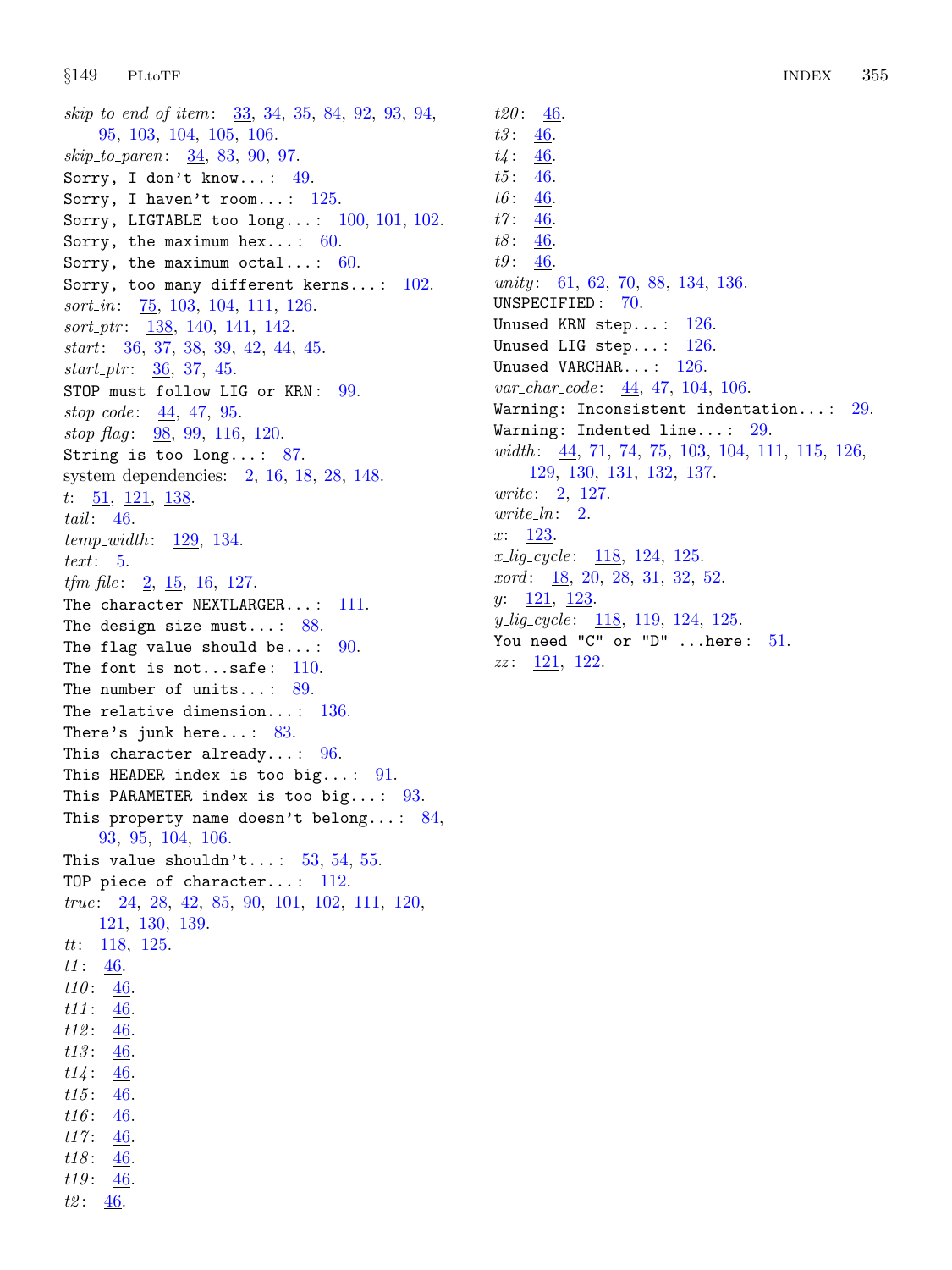- $\langle$  Check for infinite ligature loops  $125$  Used in section [110.](#page-38-0)
- Check ligature program of  $c$  [120](#page-40-0) in sections [110](#page-38-0) and [111](#page-38-0).
- Check the pieces of  $exten[c]$  [112](#page-39-0)) Used in section [111.](#page-38-0)
- Compute the check sum Used in section [133.](#page-45-0)
- Compute the command parameters y, cc, and  $zz$  [122](#page-41-0)) Used in section [121.](#page-41-0)
- Compute the hash code,  $cur\_hash$ , for  $cur\_name$  [43](#page-15-0)) Used in section [42.](#page-15-0)
- Compute the ligature/kern program offset Used in section [130](#page-44-0).
- Compute the twelve subfile sizes Used in section [128](#page-44-0).
- Constants in the outer block Used in section [2.](#page-1-0)
- Correct and check the information Used in section [146.](#page-49-0)
- Do the output Used in section [147](#page-49-0).
- Doublecheck the lig/kern commands and the extensible recipes Used in section [110](#page-38-0).
- Enter all of the names and their equivalents, except the parameter names Used in section [146](#page-49-0).
- Enter the parameter names Used in section [146](#page-49-0).
- Find the minimum *lk offset* and adjust all remainders Used in section [139](#page-47-0).
- For all characters g generated by c, make sure that  $char_wd[g]$  is nonzero, and set seven unsafe if  $c < 128 \leq g$  [111](#page-38-0)) Used in section [110](#page-38-0).
- h Globals in the outer block [5](#page-2-0), [15,](#page-7-0) [18,](#page-8-0) [21](#page-9-0), [23,](#page-9-0) [25,](#page-9-0) [30](#page-12-0), [36](#page-14-0), [38,](#page-14-0) [39,](#page-14-0) [44](#page-16-0), [58,](#page-22-0) [65,](#page-23-0) [67](#page-25-0), [72](#page-26-0), [76,](#page-27-0) [79,](#page-28-0) [81](#page-30-0), [98,](#page-34-0) [109,](#page-38-0) [114,](#page-39-0) [118,](#page-40-0) [129,](#page-44-0) [132,](#page-45-0) Used in section [2](#page-1-0).
- (Insert all labels into *label\_table* ) Used in section [139](#page-47-0).
- Local variables for initialization  $19, 40, 69, 73$  $19, 40, 69, 73$  $19, 40, 69, 73$  $19, 40, 69, 73$  $19, 40, 69, 73$  $19, 40, 69, 73$  $19, 40, 69, 73$  Used in section [2](#page-1-0).
- Make sure that c is not the largest element of a charlist cycle [113](#page-39-0) ised in section [110](#page-38-0).
- Make sure the ligature/kerning program ends appropriately Used in section [110.](#page-38-0)
- Multiply by 10, add  $cur\_char "0",$  and  $get\_next$  [64](#page-23-0)) Used in section [62.](#page-23-0)
- Multiply by r, add cur\_char "0", and get\_next  $60$ ) Used in section [59.](#page-22-0)
- Output the character info Used in section [128](#page-44-0).
- Output the dimensions themselves Used in section [128](#page-44-0).
- Output the extensible character recipes Used in section [128.](#page-44-0)
- Output the header block Used in section [128](#page-44-0).
- Output the ligature/kern program Used in section [128](#page-44-0).
- Output the parameters Used in section [128.](#page-44-0)
- Output the slant (param[1]) without scaling Used in section [144](#page-48-0).
- Output the twelve subfile sizes Used in section [128](#page-44-0).
- Print c in octal notation Used in section [103](#page-35-0).
- Put the width, height, depth, and italic lists into final form Used in section [110.](#page-38-0)
- Read a character property Used in section [103.](#page-35-0)
- Read a font property value Used in section [82.](#page-30-0)
- Read a kerning step Used in section [95.](#page-34-0)
- Read a label step Used in section [95](#page-34-0).
- Read a ligature step Used in section [95.](#page-34-0)
- Read a ligature/kern command Used in section [94.](#page-33-0)
- Read a parameter value Used in section [92](#page-33-0).
- Read a skip step Used in section [95](#page-34-0).
- Read a stop step ised in section [95.](#page-34-0)
- Read all the input Used in section [146](#page-49-0).
- Read an extensible piece Used in section [105](#page-36-0).
- Read an extensible recipe for  $c$  [105](#page-36-0) iused in section [104](#page-36-0).
- Read an indexed header word Used in section [85](#page-31-0).
- Read character info list Used in section [146.](#page-49-0)
- Read font parameter list Used in section [85](#page-31-0).
- Read ligature/kern list Used in section [146.](#page-49-0)
- Read the design size Used in section [85](#page-31-0).